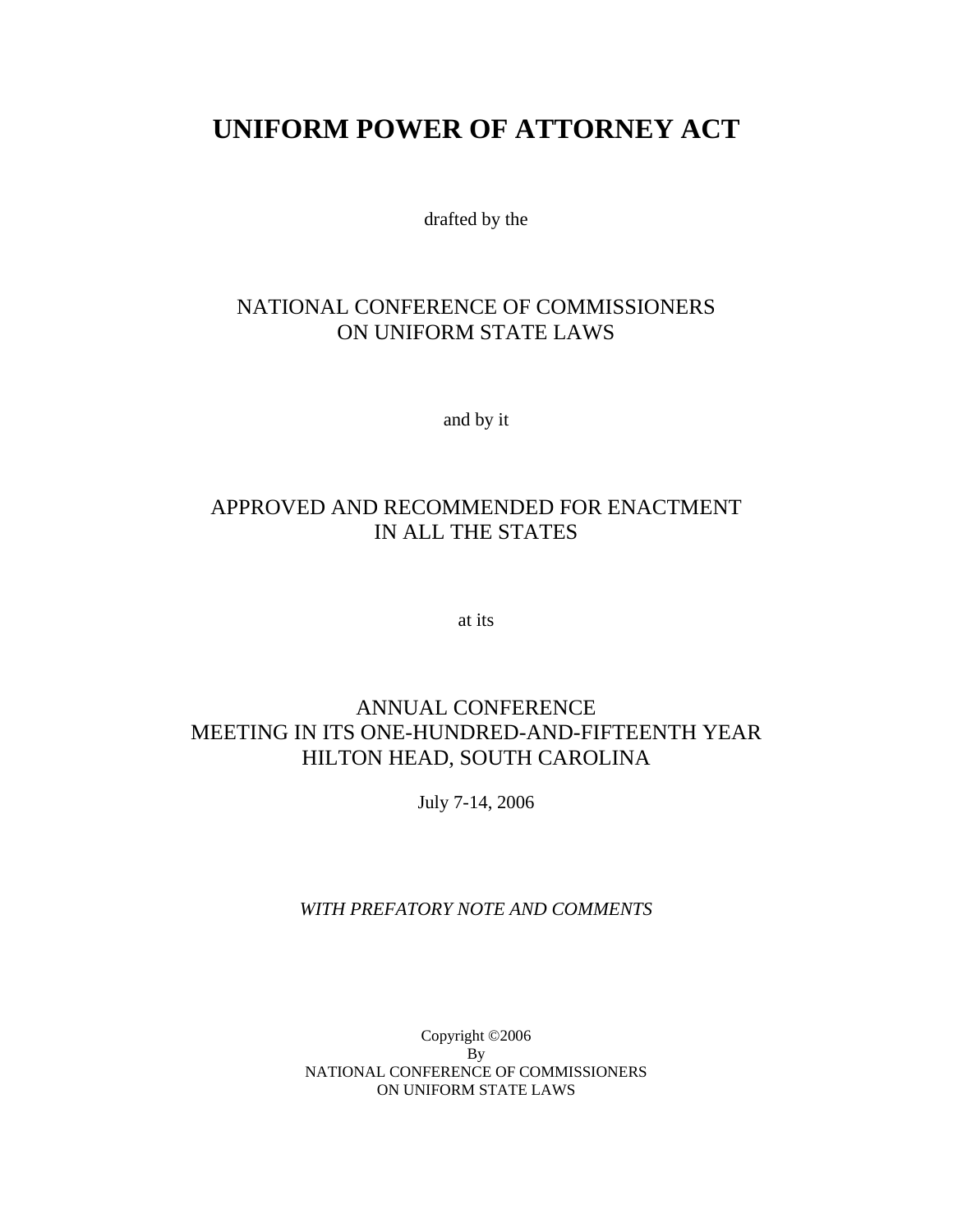# **ABOUT NCCUSL**

The **National Conference of Commissioners on Uniform State Laws (NCCUSL)**, now in its  $115<sup>th</sup>$  year, provides states with non-partisan, well-conceived and well-drafted legislation that brings clarity and stability to critical areas of state statutory law.

- NCCUSL members must be lawyers, qualified to practice law. They are practicing lawyers, judges, legislators and legislative staff and law professors, who have been appointed by state governments as well as the District of Columbia, Puerto Rico and the U.S. Virgin Islands to research, draft and promote enactment of uniform state laws in areas of state law where uniformity is desirable and practical.
- NCCUSL strengthens the federal system by providing rules and procedures that are consistent from state to state but that also reflect the diverse experience of the states.
- NCCUSL statutes are representative of state experience, because the organization is made up of representatives from each state, appointed by state government.
- NCCUSL keeps state law up-to-date by addressing important and timely legal issues.
- NCCUSL's efforts reduce the need for individuals and businesses to deal with different laws as they move and do business in different states.
- NCCUSL's work facilitates economic development and provides a legal platform for foreign entities to deal with U.S. citizens and businesses.
- NCCUSL's Commissioners donate thousands of hours of their time and legal and drafting expertise every year as a public service, and receive no salary or compensation for their work.
- NCCUSL's deliberative and uniquely open drafting process draws on the expertise of commissioners, but also utilizes input from legal experts, and advisors and observers representing the views of other legal organizations or interests that will be subject to the proposed laws.
- NCCUSL is a state-supported organization that represents true value for the states, providing services that most states could not otherwise afford or duplicate.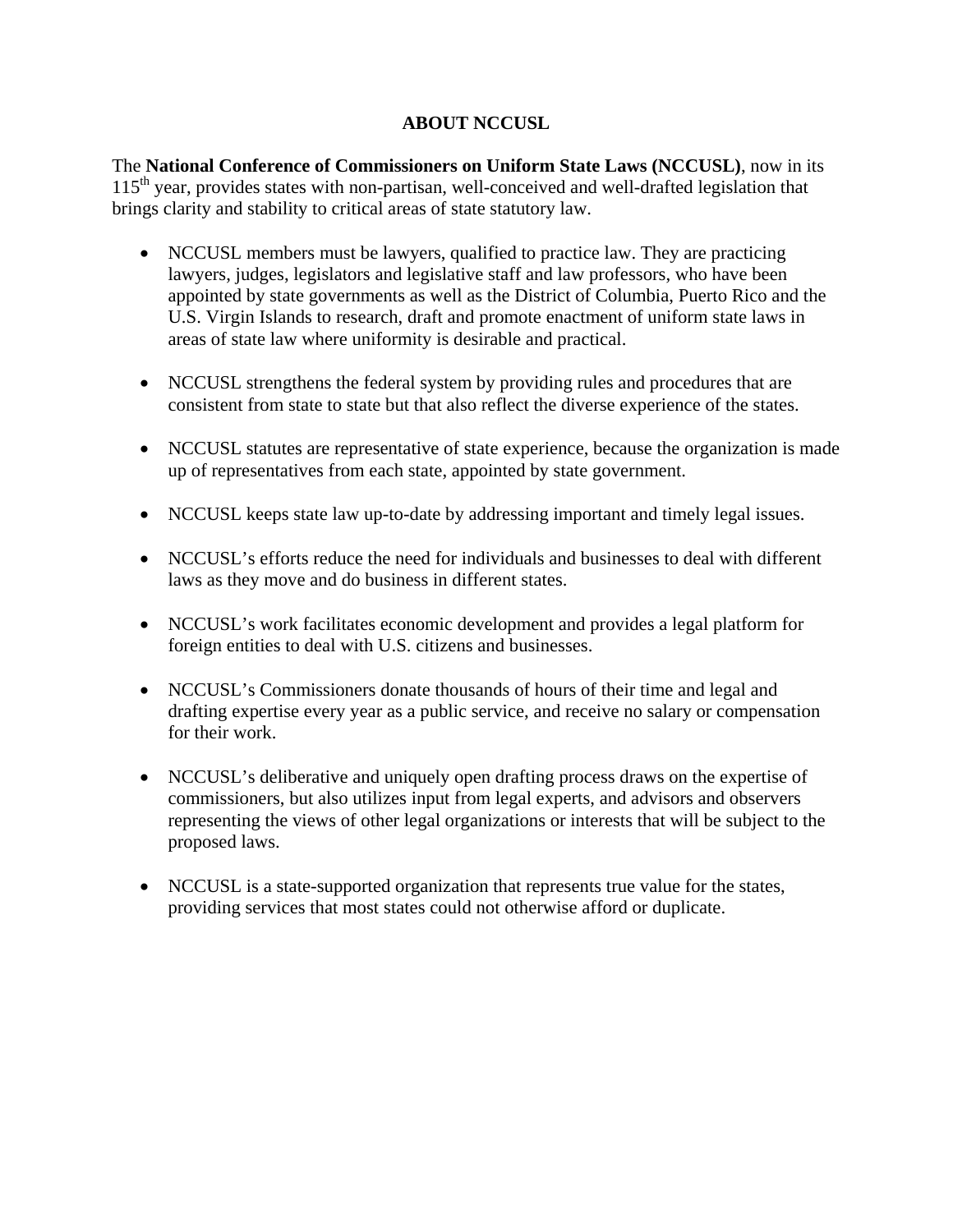# **DRAFTING COMMITTEE FOR THE UNIFORM POWER OF ATTORNEY ACT**

The Committee appointed by and representing the National Conference of Commissioners on Uniform State Laws in preparing this Act consists of the following individuals:

JOHN P. BURTON, P.O. Box 1357, 315 Paseo de Peralta, Santa Fe, NM 87501, *Chair*  KENNETH W. ELLIOTT, City Place Building, 204 N. Robinson Ave., Suite 2200, Oklahoma City, OK 73102,

- DAVID M. ENGLISH, University of Missouri-Columbia School of Law, Missouri Ave. & Conley Ave., Columbia, MO 65211
- THOMAS L. JONES, University of Alabama School of Law, University Station, P.O. Box 865557, Tuscaloosa, AL 35486-0050
- MARTHA T. STARKEY, 30 S. Meridian St., Suite 850, Indianapolis, IN 46204
- NATHANIEL STERLING, Law Revision Commission, Suite D-1, 4000 Middlefield Rd., Palo Alto, CA 94303

STEVE WILBORN, 306 Tower Dr., Shelbyville, KY 40065

LINDA S. WHITTON, Valparaiso University School of Law, Wesemann Hall, 656 S. Greenwich St., Valparaiso, IN 46383, *Reporter*

# **EX OFFICIO**

HOWARD J. SWIBEL, 120 S. Riverside Plaza, Suite 1200, Chicago, IL 60606, *President* JACK DAVIES, 687 Woodridge Dr., Mendota Heights, MN 55118, *Division Chair* 

# **AMERICAN BAR ASSOCIATION ADVISORS**

WILLIAM P. LAPIANA, New York Law School, 57 Worth St., New York, NY 10013, *Advisor* ABIGAIL G. KAMPMANN, 153 Treeline, Suite 320, San Antonio, TX 78209-1880, *Real Property, Probate and Trust Law Section Advisor* 

CHARLES P. SABATINO, ABA Commission on Law and Aging, 740 15th St., Washington, DC 20005, *ABA Commission on Law and Aging Advisor* 

# **EXECUTIVE DIRECTOR**

WILLIAM H. HENNING, University of Alabama School of Law, Box 870382, Tuscaloosa, AL 35487-0382, *Executive Director* 

Copies of this Act may be obtained from: NATIONAL CONFERENCE OF COMMISSIONERS ON UNIFORM STATE LAWS 211 E. Ontario Street, Suite 1300 Chicago, Illinois 60611 312/915-0195 www.nccusl.org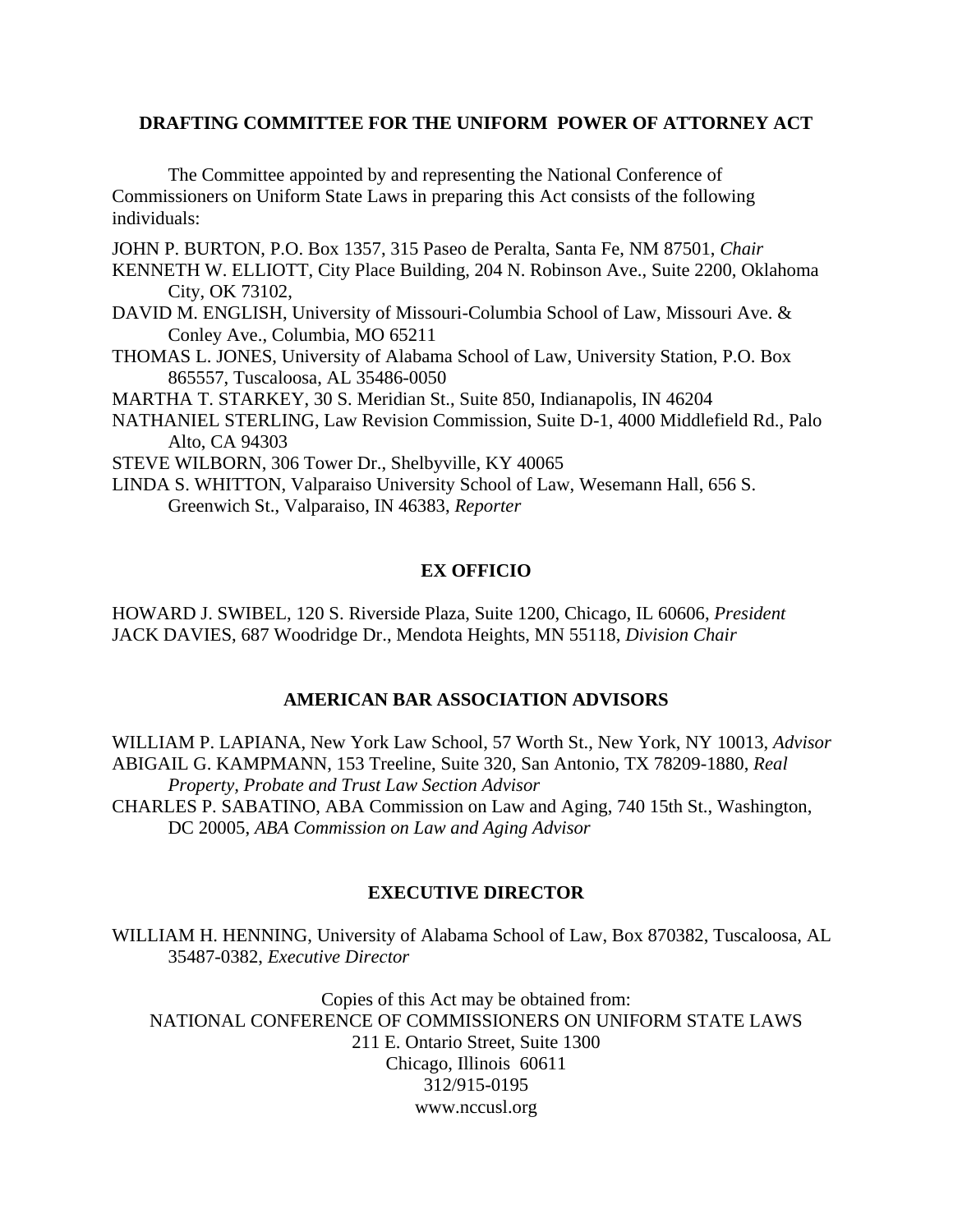# **UNIFORM POWER OF ATTORNEY ACT**

# **TABLE OF CONTENTS**

# PREFATORY NOTE 1

# **[ARTICLE] 1 GENERAL PROVISIONS**

| <b>SECTION 101. SHORT TITLE</b>                           | 7              |  |
|-----------------------------------------------------------|----------------|--|
| <b>SECTION 102. DEFINITIONS</b>                           | $\overline{7}$ |  |
| SECTION 103. APPLICABILITY                                | 10             |  |
| SECTION 104. POWER OF ATTORNEY IS DURABLE.                | 11             |  |
| SECTION 105. EXECUTION OF POWER OF ATTORNEY               | 12             |  |
| SECTION 106. VALIDITY OF POWER OF ATTORNEY.               | 12             |  |
| SECTION 107. MEANING AND EFFECT OF POWER OF ATTORNEY      | 13             |  |
| SECTION 108. NOMINATION OF [CONSERVATOR OR GUARDIAN];     |                |  |
| RELATION OF AGENT TO COURT-APPOINTED FIDUCIARY            | 14             |  |
| SECTION 109. WHEN POWER OF ATTORNEY EFFECTIVE             | 16             |  |
| SECTION 110. TERMINATION OF POWER OF ATTORNEY OR AGENT'S  |                |  |
| <b>AUTHORITY</b>                                          | 18             |  |
| <b>SECTION 111. COAGENTS AND SUCCESSOR AGENTS</b>         | 20             |  |
| SECTION 112. REIMBURSEMENT AND COMPENSATION OF AGENT      | 21             |  |
| <b>SECTION 113. AGENT'S ACCEPTANCE</b>                    | 22             |  |
| <b>SECTION 114. AGENT'S DUTIES</b>                        | 22             |  |
| <b>SECTION 115. EXONERATION OF AGENT</b>                  | 27             |  |
| <b>SECTION 116. JUDICIAL RELIEF</b>                       | 27             |  |
| <b>SECTION 117. AGENT'S LIABILITY</b>                     | 29             |  |
| SECTION 118. AGENT'S RESIGNATION; NOTICE                  | 29             |  |
| SECTION 119. ACCEPTANCE OF AND RELIANCE UPON ACKNOWLEDGED |                |  |
| POWER OF ATTORNEY                                         | 30             |  |
| SECTION 120. LIABILITY FOR REFUSAL TO ACCEPT ACKNOWLEDGED |                |  |
| POWER OF ATTORNEY                                         | 32             |  |
| SECTION 120. LIABILITY FOR REFUSAL TO ACCEPT ACKNOWLEDGED |                |  |
| STATUTORY FORM POWER OF ATTORNEY                          | 34             |  |
| SECTION 121. PRINCIPLES OF LAW AND EQUITY                 | 37             |  |
| SECTION 122. LAWS APPLICABLE TO FINANCIAL INSTITUTIONS    |                |  |
| <b>AND ENTITIES</b>                                       | 37             |  |
| <b>SECTION 123. REMEDIES UNDER OTHER LAW</b>              | 37             |  |
| [ARTICLE] 2                                               |                |  |

# **AUTHORITY**

| SECTION 201. AUTHORITY THAT REQUIRES SPECIFIC GRANT; |     |
|------------------------------------------------------|-----|
| <b>GRANT OF GENERAL AUTHORITY</b>                    | 39. |
| SECTION 202. INCORPORATION OF AUTHORITY.             | 42. |
| SECTION 203. CONSTRUCTION OF AUTHORITY GENERALLY     | 42. |
| SECTION 204. REAL PROPERTY                           | 44  |
|                                                      |     |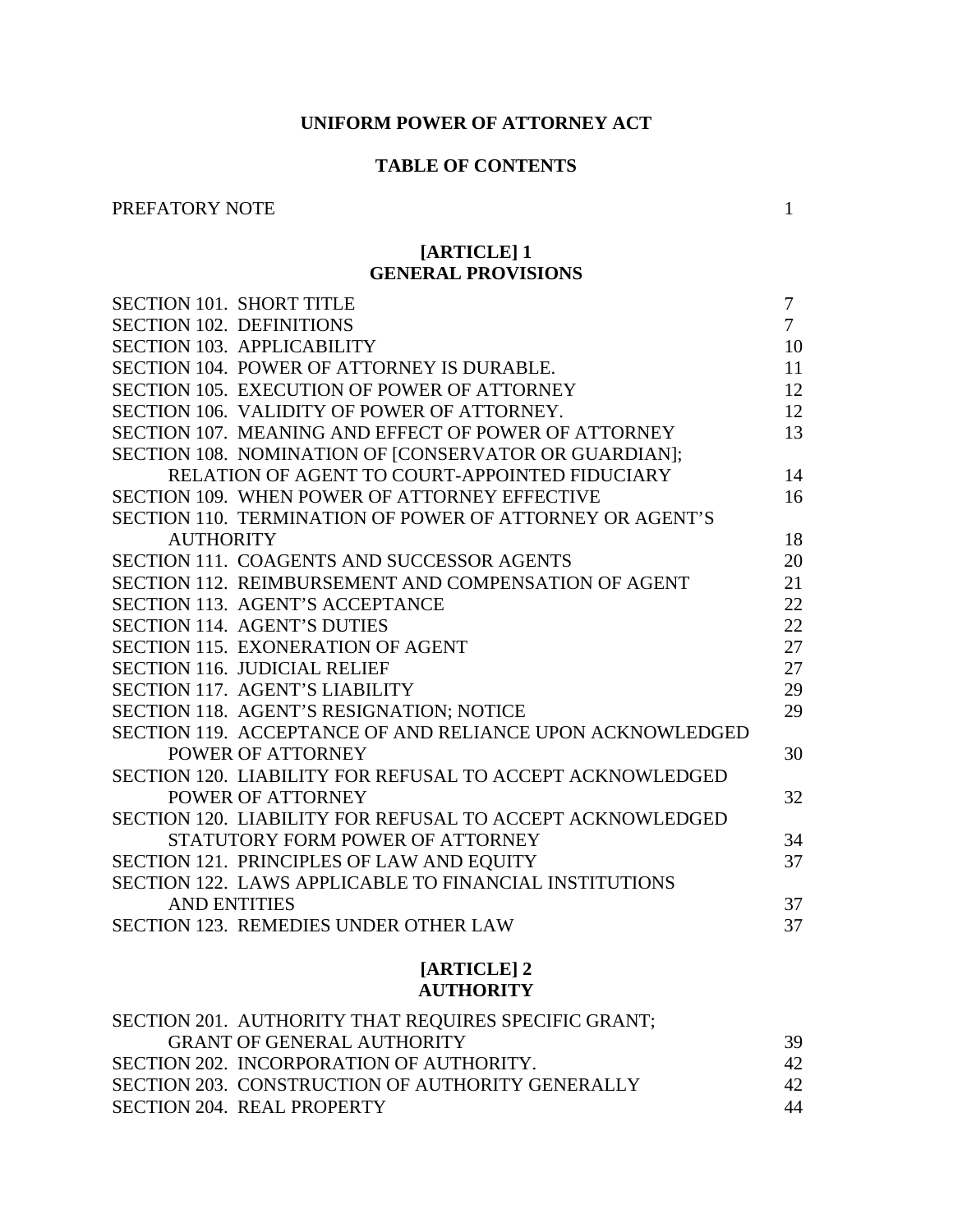| SECTION 205. TANGIBLE PERSONAL PROPERTY                      | 45 |
|--------------------------------------------------------------|----|
| <b>SECTION 206. STOCKS AND BONDS</b>                         | 46 |
| SECTION 207. COMMODITIES AND OPTIONS                         | 47 |
| SECTION 208. BANKS AND OTHER FINANCIAL INSTITUTIONS.         | 47 |
| <b>SECTION 209. OPERATION OF ENTITY OR BUSINESS</b>          | 48 |
| <b>SECTION 210. INSURANCE AND ANNUITIES</b>                  | 49 |
| SECTION 211. ESTATES, TRUSTS, AND OTHER BENEFICIAL INTERESTS | 51 |
| SECTION 212. CLAIMS AND LITIGATION                           | 52 |
| SECTION 213. PERSONAL AND FAMILY MAINTENANCE                 | 53 |
| <b>SECTION 214. BENEFITS FROM GOVERNMENTAL PROGRAMS</b>      |    |
| OR CIVIL OR MILITARY SERVICE                                 | 55 |
| <b>SECTION 215. RETIREMENT PLANS</b>                         | 56 |
| <b>SECTION 216. TAXES</b>                                    | 57 |
| SECTION 217. GIFTS                                           | 58 |

# **[ARTICLE] 3 STATUTORY FORMS**

| SECTION 301. STATUTORY FORM POWER OF ATTORNEY |     |
|-----------------------------------------------|-----|
| SECTION 302. AGENT'S CERTIFICATION            | -69 |

# **[ARTICLE] 4 MISCELLANEOUS PROVISIONS**

| SECTION 401. UNIFORMITY OF APPLICATION AND CONSTRUCTION  | 72. |
|----------------------------------------------------------|-----|
| SECTION 402. RELATION TO ELECTRONIC SIGNATURES IN GLOBAL |     |
| AND NATIONAL COMMERCE ACT                                | 72. |
| SECTION 403. EFFECT ON EXISTING POWERS OF ATTORNEY       | 72. |
| SECTION 404. REPEAL                                      | 72. |
| SECTION 405. EFFECTIVE DATE                              | 72. |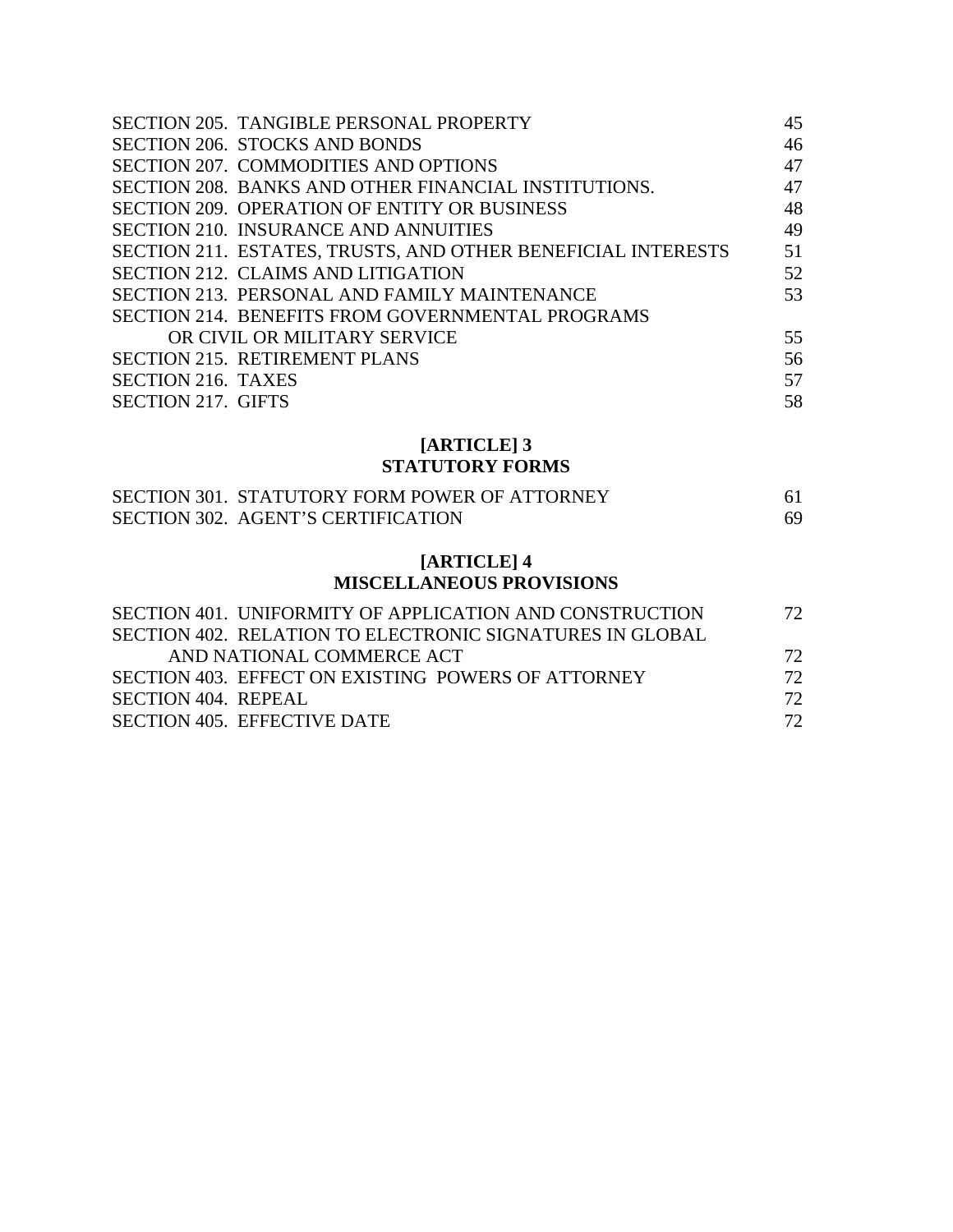## **UNIFORM POWER OF ATTORNEY ACT**

## **Prefatory Note**

 The catalyst for the Uniform Power of Attorney Act (the "Act") was a national review of state power of attorney legislation. The review revealed growing divergence among states' statutory treatment of powers of attorney. The original Uniform Durable Power of Attorney Act ("Original Act"), last amended in 1987, was at one time followed by all but a few jurisdictions. Despite initial uniformity, the review found that a majority of states had enacted non-uniform provisions to deal with specific matters upon which the Original Act is silent. The topics about which there was increasing divergence included: 1) the authority of multiple agents; 2) the authority of a later-appointed fiduciary or guardian; 3) the impact of dissolution or annulment of the principal's marriage to the agent; 4) activation of contingent powers; 5) the authority to make gifts; and 6) standards for agent conduct and liability. Other topics about which states had legislated, although not necessarily in a divergent manner, included: successor agents, execution requirements, portability, sanctions for dishonor of a power of attorney, and restrictions on authority that has the potential to dissipate a principal's property or alter a principal's estate plan.

 A national survey was then conducted by the Joint Editorial Board for Uniform Trust and Estate Acts (JEB) to ascertain whether there was actual divergence of opinion about default rules for powers of attorney or only the lack of a detailed uniform model. The survey was distributed to probate and elder law sections of all state bar associations, to the fellows of the American College of Trust and Estate Counsel, the leadership of the ABA Section of Real Property, Probate and Trust Law and the National Academy of Elder Law Attorneys, as well as to special interest list serves of the ABA Commission on Law and Aging. Forty-four jurisdictions were represented in the 371 surveys returned.

 The survey responses demonstrated a consensus of opinion in excess of seventy percent that a power of attorney statute should:

- (1) provide for confirmation that contingent powers are activated;
- (2) revoke a spouse-agent's authority upon the dissolution or annulment of the marriage to the principal;
- (3) include a portability provision;
- (4) require gift making authority to be expressly stated in the grant of authority;
- (5) provide a default standard for fiduciary duties;
- (6) permit the principal to alter the default fiduciary standard;
- (7) require notice by an agent when the agent is no longer willing or able to act;
- (8) include safeguards against abuse by the agent;
- (9) include remedies and sanctions for abuse by the agent;
- (10) protect the reliance of other persons on a power of attorney; and
- (11) include remedies and sanctions for refusal of other persons to honor a power of attorney.

 Informed by the review and the survey results, the Conference's drafting process also incorporated input from the American College of Trust and Estate Counsel, the ABA Section of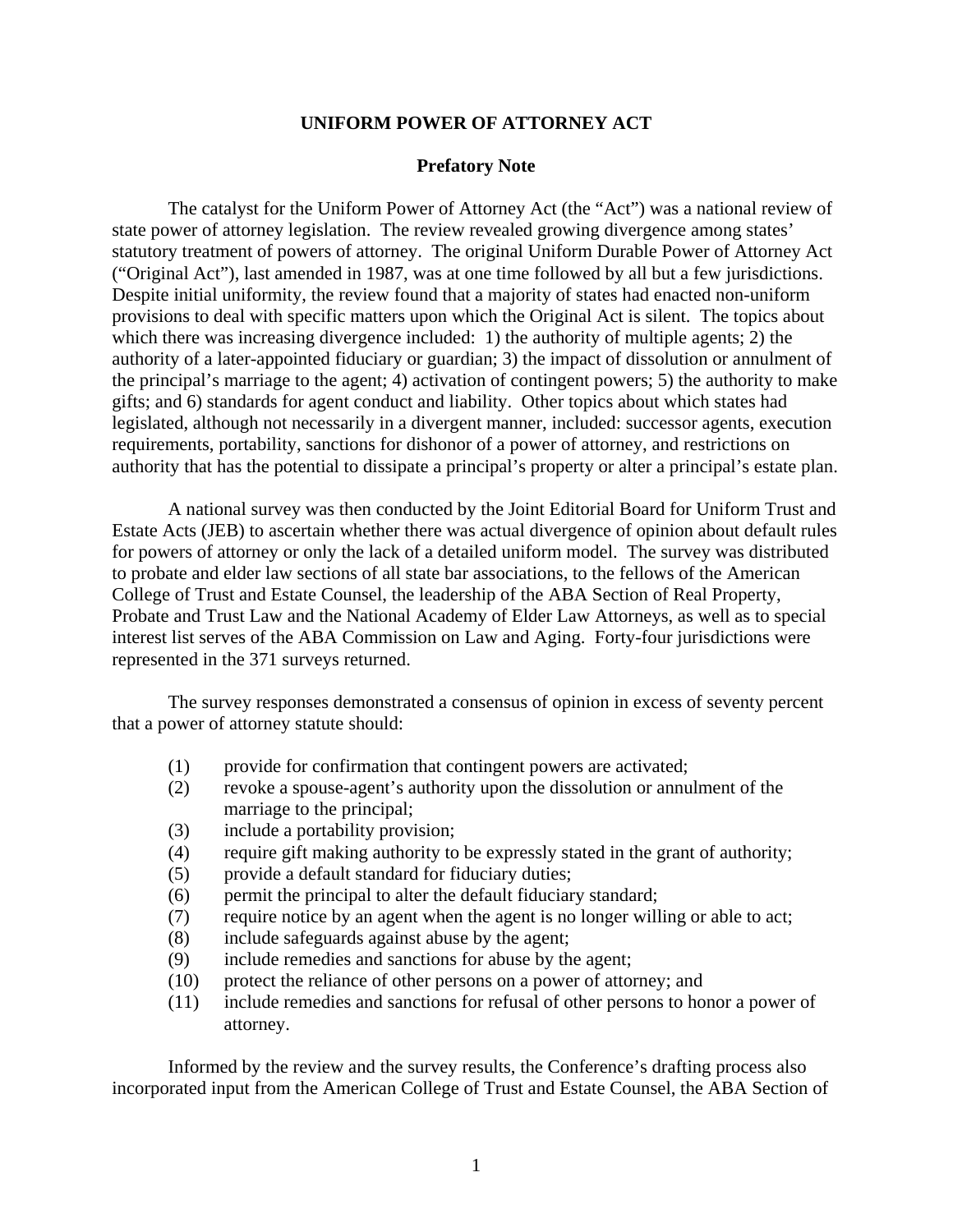Real Property, Probate and Trust Law, the ABA Commission on Law and Aging, the Joint Editorial Board for Uniform Trust and Estate Acts, the National Conference of Lawyers and Corporate Fiduciaries, the American Bankers Association, AARP, other professional groups, as well as numerous individual lawyers and corporate counsel. As a result of this process, the Act codifies both state legislative trends and collective best practices, and strikes a balance between the need for flexibility and acceptance of an agent's authority and the need to prevent and redress financial abuse.

 While the Act contains safeguards for the protection of an incapacitated principal, the Act is primarily a set of default rules that preserve a principal's freedom to choose both the extent of an agent's authority and the principles to govern the agent's conduct. Among the Act's features that enhance drafting flexibility are the statutory definitions of powers in Article 2, which can be incorporated by reference in an individually drafted power of attorney or selected for inclusion on the optional statutory form provided in Article 3. The statutory definitions of enumerated powers are an updated version of those in the Uniform Statutory Form Power of Attorney Act (1988), which the Act supersedes. The national review found that eighteen jurisdictions had adopted some type of statutory form power of attorney. The decision to include a statutory form power of attorney in the Act was based on this trend and the proliferation of power of attorney forms currently available to the public.

 Sections 119 and 120 of the Act address the problem of persons refusing to accept an agent's authority. Section 119 provides protection from liability for persons that in good faith accept an acknowledged power of attorney. Section 120 sanctions refusal to accept an acknowledged power of attorney unless the refusal meets limited statutory exceptions. An alternate Section 120 is provided for states that may wish to limit sanctions to refusal of an acknowledged statutory form power of attorney.

 In exchange for mandated acceptance of an agent's authority, the Act does not require persons that deal with an agent to investigate the agent or the agent's actions. Instead, safeguards against abuse are provided through heightened requirements for granting authority that could dissipate the principal's property or alter the principal's estate plan (Section 201(a)), provisions that set out the agent's duties and liabilities (Sections 114 and 117) and by specification of the categories of persons that have standing to request judicial review of the agent's conduct (Section 116). The following provides a brief overview of the entire Act.

#### **Overview of the Uniform Power of Attorney Act**

 The Act consists off 4 articles. The basic substance of the Act is located in Articles 1 and 2. Article 3 contains the optional statutory form and Article 4 consists of miscellaneous provisions dealing with general application of the Act and repeal of certain prior acts.

**Article 1 – General Provisions and Definitions –** Section 102 lists definitions which are useful in interpretation of the Act. Of particular note is the definition of "incapacity" which replaces the term "disability" used in the Original Act. The definition of "incapacity" is consistent with the standard for appointment of a conservator under Section 401 of the Uniform Guardianship and Protective Proceedings Act as amended in 1997. Another significant change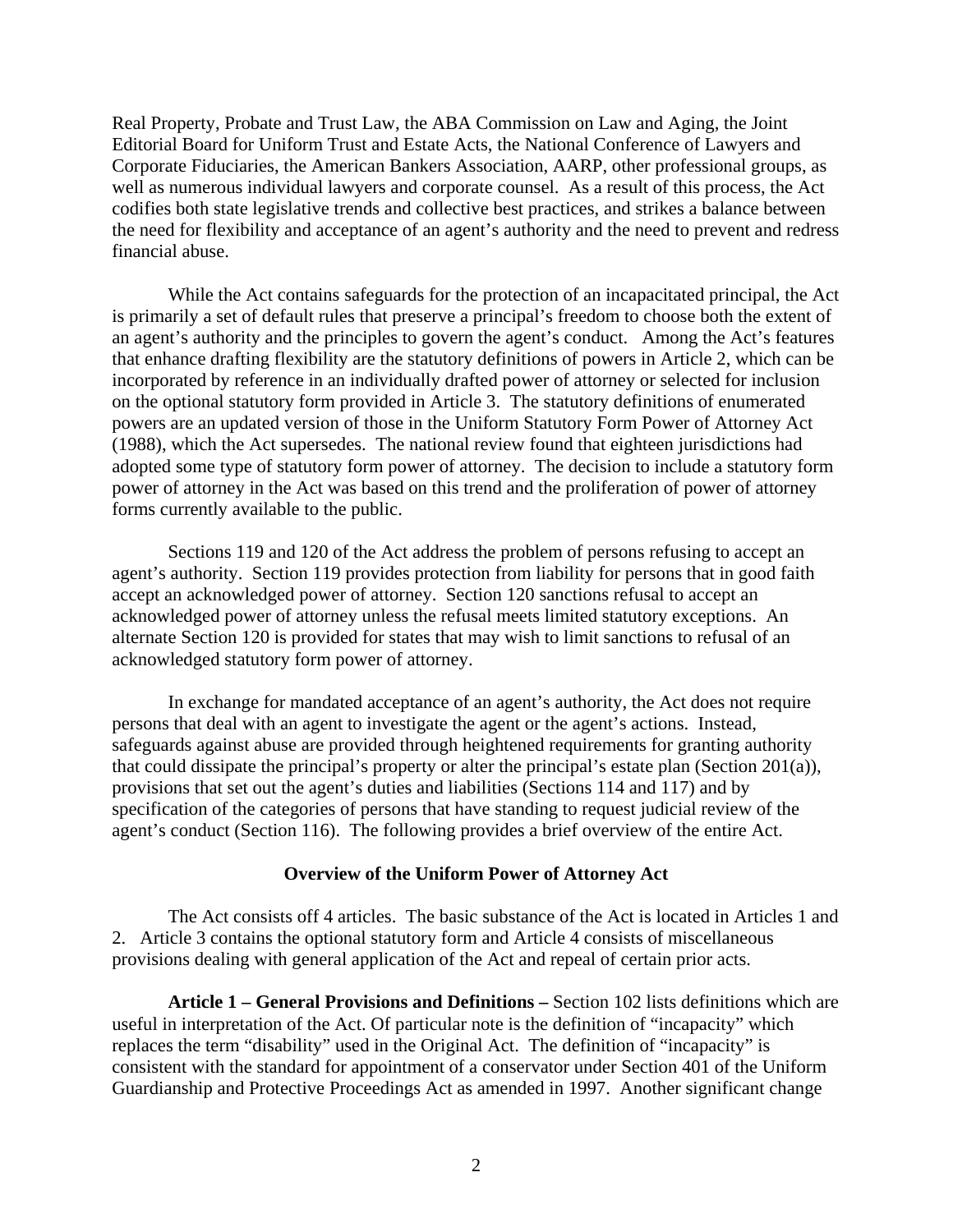in terminology from the Original Act is the use of "agent" in place of the term "attorney in fact." The term "agent" was also used in the Uniform Statutory Form Power of Attorney Act and is intended to clarify confusion in the lay public about the meaning of "attorney in fact." Section 103 provides that the Act is to apply broadly to all powers of attorney, but excepts from the Act powers of attorney for health care and certain specialized powers such as those coupled with an interest or dealing with proxy voting.

 Another innovation is the default rule in Section 104 that a power of attorney is durable unless it contains express language indicating otherwise. This change from the Original Act reflects the view that most principals prefer their powers of attorney to be durable as a hedge against the need for guardianship. While the Original Act was silent on execution requirements for a power of attorney, Section 105 requires the principal's signature and provides that an acknowledged signature is presumed genuine. Section 106 recognizes military powers of attorney and powers of attorney properly executed in other states or countries, or which were properly executed in the state of enactment prior to the Act's effective date. Section 107 states a choice of law rule for determining the law that governs the meaning and effect of a power of attorney.

 Section 108 addresses the relationship of the agent to a later court-appointed fiduciary. The Original Act conferred upon a conservator or other later-appointed fiduciary the same power to revoke or amend the power of attorney as the principal would have had prior to incapacity. In contrast, the Act reserves this power to the court and states that the agent's authority continues until limited, suspended, or terminated by the court. This approach reflects greater deference for the previously expressed preferences of the principal and is consistent with the state legislative trend that has departed from the Original Act.

 The default rule for when a power of attorney becomes effective is stated in Section 109. Unless the principal specifies that it is to become effective upon a future date, event, or contingency, the authority of an agent under a power of attorney becomes effective when the power is executed. Section 109 permits the principal to designate who may determine when contingent powers are triggered. If the trigger for contingent powers is the principal's incapacity, Section 109 provides that the person designated to make that determination has the authority to act as the principal's personal representative under the Health Insurance Portability and Accountability Act (HIPAA) for purposes of accessing the principal's health-care information and communicating with the principal's health-care provider. This provision does not, however, confer on the designated person the authority to make health-care decisions for the principal. If the trigger for contingent powers is incapacity but the principal has not designated anyone to make the determination, or the person authorized is unable or unwilling to make the determination, the determination may be made by a physician or licensed psychologist, who must find that the principal's ability to manage property or business affairs is impaired, or by an attorney at law, judge, or appropriate governmental official, who must find that the principal is missing, detained, or unable to return to the United States.

 The bases for termination of a power of attorney are covered in Section 110. In response to concerns expressed in the JEB survey, the Act provides as the default rule that authority granted to a principal's spouse is revoked upon the commencement of proceedings for legal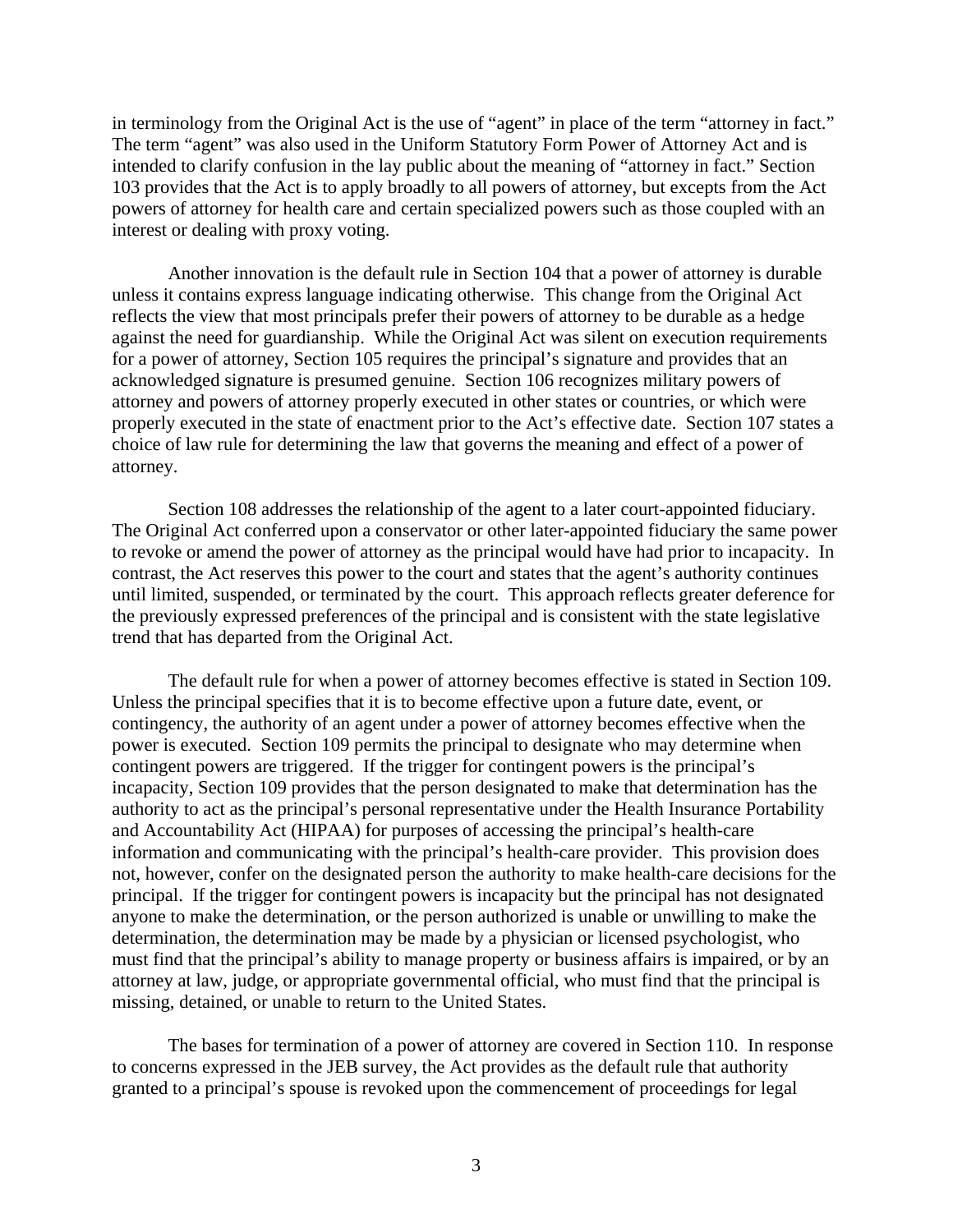separation, marital dissolution or annulment.

 Sections 111 through 118 address matters related to the agent, including default rules for coagents and successor agents (Section 111), reimbursement and compensation (Section 112), an agent's acceptance of appointment (Section 113), and the agent's duties (Section 114). Section 115 provides that a principal may lower the standard of liability for agent conduct subject to a minimum level of accountability for actions taken dishonestly, with an improper motive, or with reckless indifference to the purposes of the power of attorney or the best interest of the principal. Section 116 sets out a comprehensive list of persons that may petition the court to review the agent's conduct and Section 117 addresses agent liability. An agent may resign by following the notice procedures described in Section 118.

 Sections 119 and 120 are included in the Act to address the frequently reported problem of persons refusing to accept a power of attorney. Section 119 protects persons that in good faith accept an acknowledged power of attorney without actual knowledge that the power of attorney is revoked, terminated, or invalid or that the agent is exceeding or improperly exercising the agent's powers. Subject to statutory exceptions, alternative Sections 120 impose liability for refusal to accept a power of attorney. Alternative A sanctions refusal of an acknowledged power of attorney and Alternative B sanctions only refusal of an acknowledged statutory form power of attorney.

 Sections 121 through 123 address the relationship of the Act to other law. Section 121 clarifies that the Act is supplemented by the principles of common law and equity to the extent those principles are not displaced by a specific provision of the Act, and Section 122 further clarifies that the Act is not intended to supersede any law applicable to financial institutions or other entities. With respect to remedies, Section 123 provides that the remedies under the Act are not exclusive and do not abrogate any other cause of action or remedy that may be available under the law of the enacting jurisdiction.

**Article 2 – Authority –** The Act offers the drafting attorney enhanced flexibility whether drafting an individually tailored power of attorney or using the statutory form. Like the Uniform Statutory Form Power of Attorney Act, Sections 204 through 217 of the Act set forth detailed descriptions of authority relating to subjects such as "real property," "retirement plans," and "taxes," which a principal, pursuant to Section 202, may incorporate in full into the power of attorney either by a reference to the short descriptive term for the subject used in the Act or to the section number. Section 202 further states that a principal may modify in a power of attorney any authority incorporated by reference. The definitions in Article 2 also provide meaning for authority with respect to subjects enumerated on the optional statutory form in Article 3. Section 203 applies to all incorporated authority and grants of general authority, providing further detail on how the authority is to be construed.

 Article 2 also addresses concerns about authority that might be used to dissipate the principal's property or alter the principal's estate plan. Section 201(a) lists specific categories of authority that cannot be implied from a grant of general authority, but which may be granted only through express language in the power of attorney. Section 201(b) contains a default rule prohibiting an agent that is not an ancestor, spouse, or descendant of the principal from creating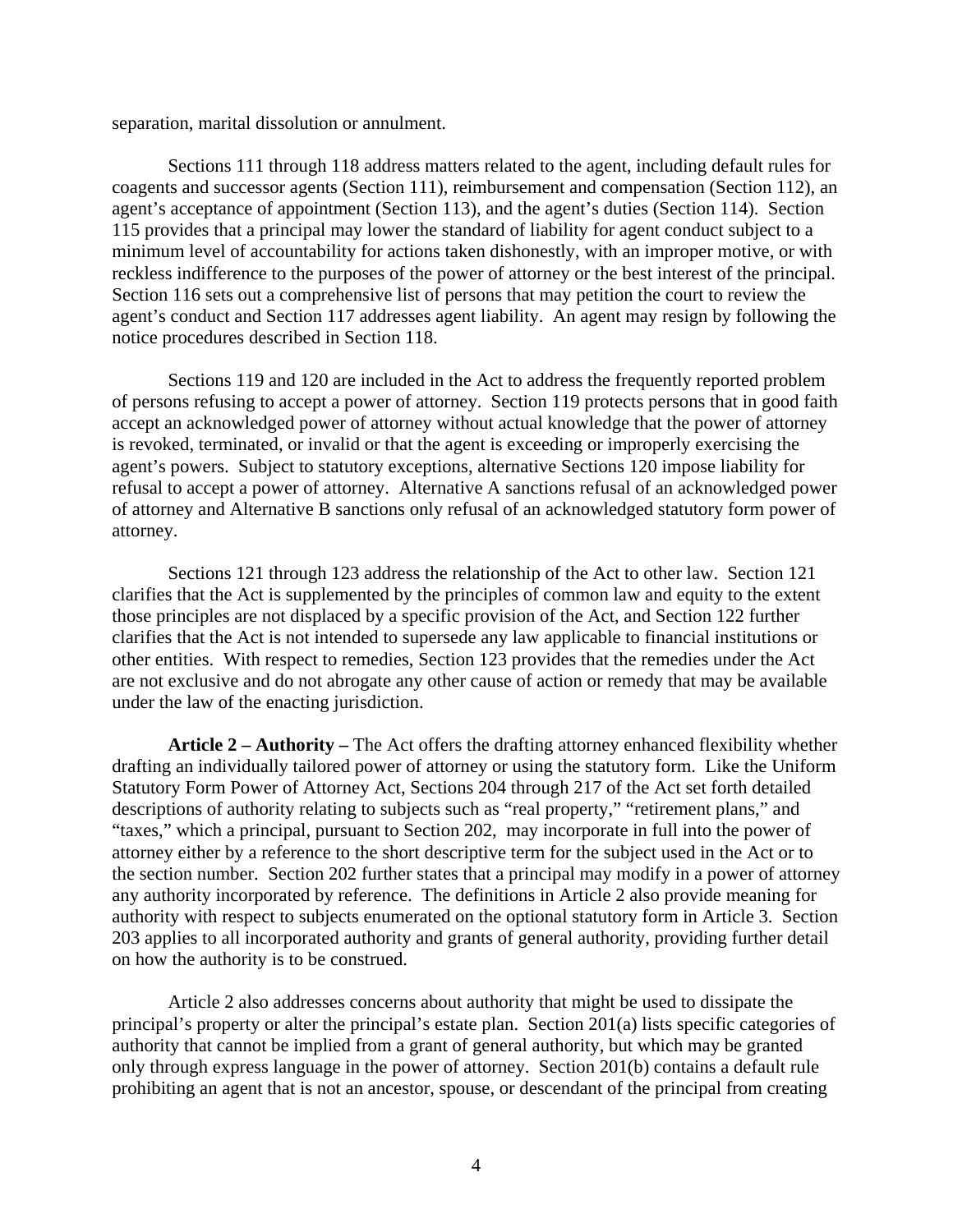in the agent or in a person to whom the agent owes a legal obligation of support an interest in the principal's property, whether by gift, right of survivorship, beneficiary designation, disclaimer, or otherwise.

**Article 3 – Statutory Forms –** The optional form in Article 3 is designed for use by lawyers as well as lay persons. It contains, in plain language, instructions to the principal and agent. Step-by-step prompts are given for designation of the agent and successor agents, and grant of general and specific authority. In the section of the form addressing general authority, the principal must initial the subjects over which the principal wishes to delegate general authority to the agent. In the section of the form addressing specific authority, the Section 201(a) categories of specific authority are listed, preceded by a warning to the principal about the potential consequences of granting such authority to an agent. The principal is instructed to initial only the specific categories of actions that the principal intends to authorize. Article 3 also contains a sample agent certification form.

**Article 4 – Miscellaneous Provisions –** The miscellaneous provisions in Article 4 clarify the relationship of the Act to other law and pre-existing powers of attorney. Enacting jurisdictions should repeal their existing power of attorney statutes, including, if applicable, the Uniform Durable Power of Attorney Act, The Uniform Statutory Form Power of Attorney Act, and Article 5, Part 5 of the Uniform Probate Code.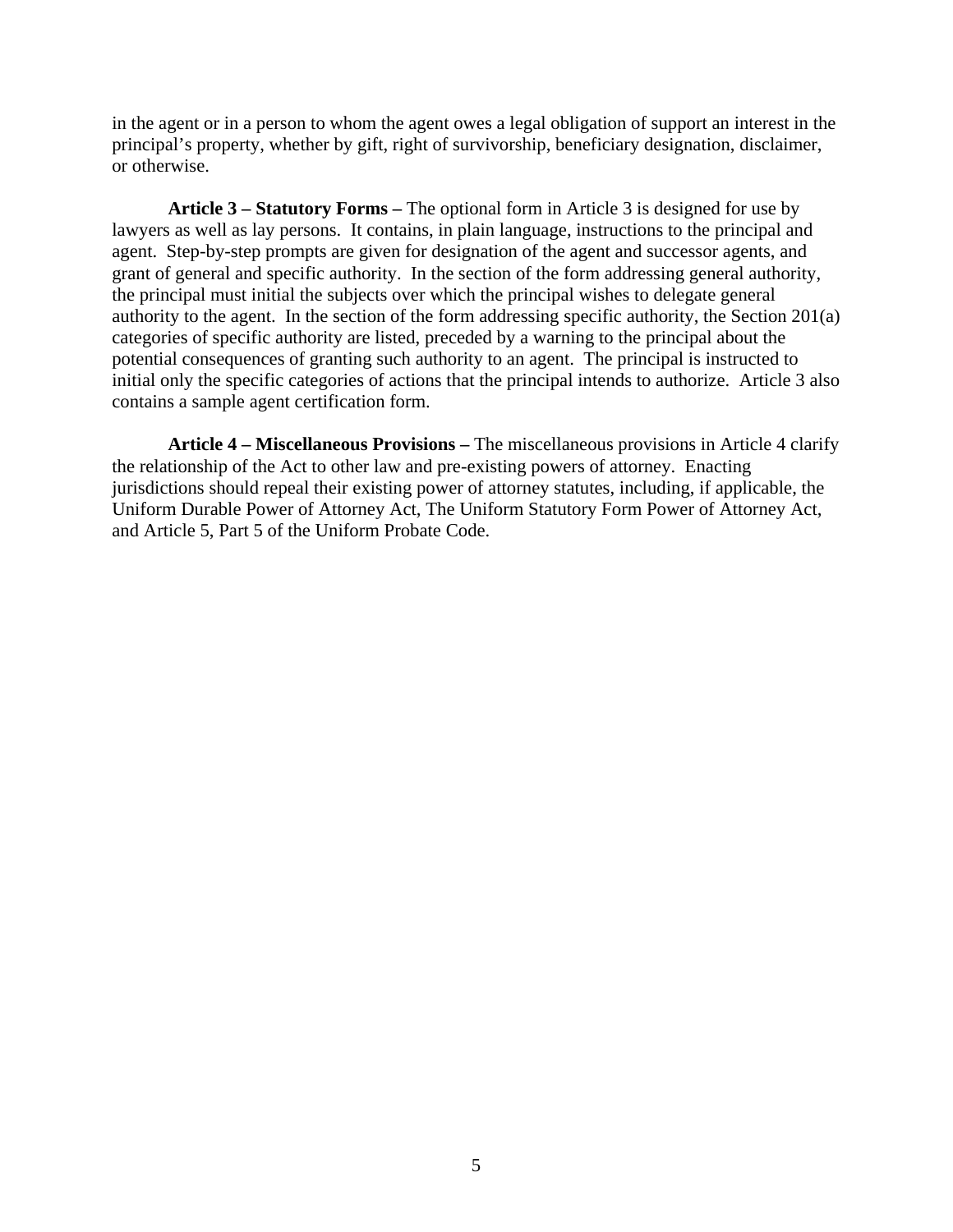#### **UNIFORM POWER OF ATTORNEY ACT**

# **[ARTICLE] 1**

# **GENERAL PROVISIONS**

# **General Comment**

The Uniform Power of Attorney Act replaces the Uniform Durable Power of Attorney Act, the Uniform Statutory Form Power of Attorney Act, and Article 5, Part 5 of the Uniform Probate Code. The primary purpose of the Uniform Durable Power of Attorney Act was to provide individuals with an inexpensive, non-judicial method of surrogate property management in the event of later incapacity. Two key concepts were introduced by the Uniform Durable Power of Attorney Act: 1) creation of a durable agency–one that survives, or is triggered by, the principal's incapacity, and 2) validation of post-mortem exercise of powers by an agent who acts in good faith and without actual knowledge of the principal's death. The success of the Uniform Durable Power of Attorney Act is evidenced by the widespread use of durable powers in every jurisdiction, not only for incapacity planning, but also for convenience while the principal retains capacity. However, the limitations of the Uniform Durable Power of Attorney Act are evidenced by the number of states that have supplemented and revised their statutes to address myriad issues upon which the Uniform Durable Power of Attorney Act is silent. These issues include parameters for the creation and use of powers of attorney as well as guidelines for the principal, the agent, and the person who is asked to accept the agent's authority. The general provisions and definitions of Article 1 in the Uniform Power of Attorney Act address those issues.

 In addition to providing greater detail than the Uniform Durable Power of Attorney Act, this Act changes two presumptions in the earlier act: 1) that a power of attorney is not durable unless it contains language to make it durable; and 2) that a later court-appointed fiduciary for the principal has the power to revoke or amend a previously executed power of attorney. Section 104 of this Article reverses the non-durability presumption by stating that a power of attorney is durable unless it expressly provides that it is terminated by the incapacity of the principal. Section 108 gives deference to the principal's choice of agent by providing that if a court appoints a fiduciary to manage some or all of the principal's property, the agent's authority continues unless limited, suspended, or terminated by the court.

 Although the Act is primarily a default statute, Article 1 also contains rules that govern all powers of attorney subject to the Act. Examples of these rules include imposition of certain minimum fiduciary duties on an agent who has accepted appointment (Section 114(a)), recognition of persons who have standing to request judicial construction of the power of attorney or review of the agent's conduct (Section 116), and protections for persons who accept an acknowledged power of attorney without actual knowledge that the power of attorney or the agent's authority is void, invalid, or terminated, or that the agent is exceeding or improperly exercising the power (Section 119). In contrast with the rules of general application in Article 1, the default provisions are clearly indicated by signals such as "unless the power of attorney otherwise provides,"or "except as otherwise provided in the power of attorney." These signals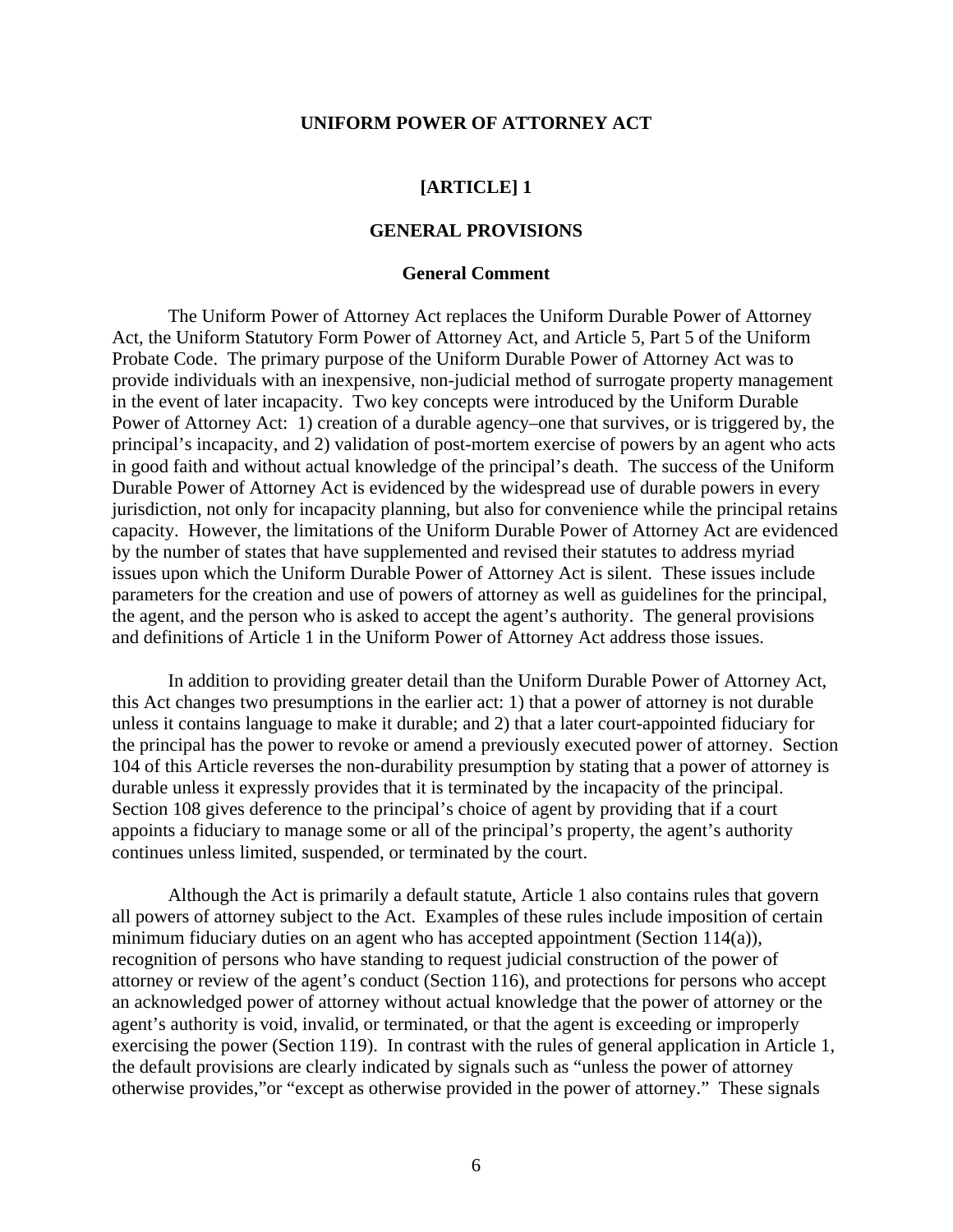alert the draftsperson to options for enlarging or limiting the Act's default terms. For example, default provisions in Article 1 state that, unless the power of attorney otherwise provides, the power of attorney is effective immediately (Section 109), coagents may exercise their authority independently (Section 111), and an agent is entitled to reimbursement of expenses reasonably incurred and to reasonable compensation (Section 112).

**SECTION 101. SHORT TITLE.** This [act] may be cited as the Uniform Power of

Attorney Act.

#### **Comment**

This Act, which replaces the Uniform Durable Power of Attorney Act, does not contain the word "durable" in the title. Pursuant to Section 104, a power of attorney created under the Act is durable unless the power of attorney provides that it is terminated by the incapacity of the principal.

## **SECTION 102. DEFINITIONS.** In this [act]:

(1) "Agent" means a person granted authority to act for a principal under a power of

attorney, whether denominated an agent, attorney-in-fact, or otherwise. The term includes an

original agent, coagent, successor agent, and a person to which an agent's authority is delegated.

(2) "Durable," with respect to a power of attorney, means not terminated by the

principal's incapacity.

(3) "Electronic" means relating to technology having electrical, digital, magnetic,

wireless, optical, electromagnetic, or similar capabilities.

(4) "Good faith" means honesty in fact.

 (5) "Incapacity" means inability of an individual to manage property or business affairs because the individual:

 (A) has an impairment in the ability to receive and evaluate information or make or communicate decisions even with the use of technological assistance; or

 $(B)$  is:

7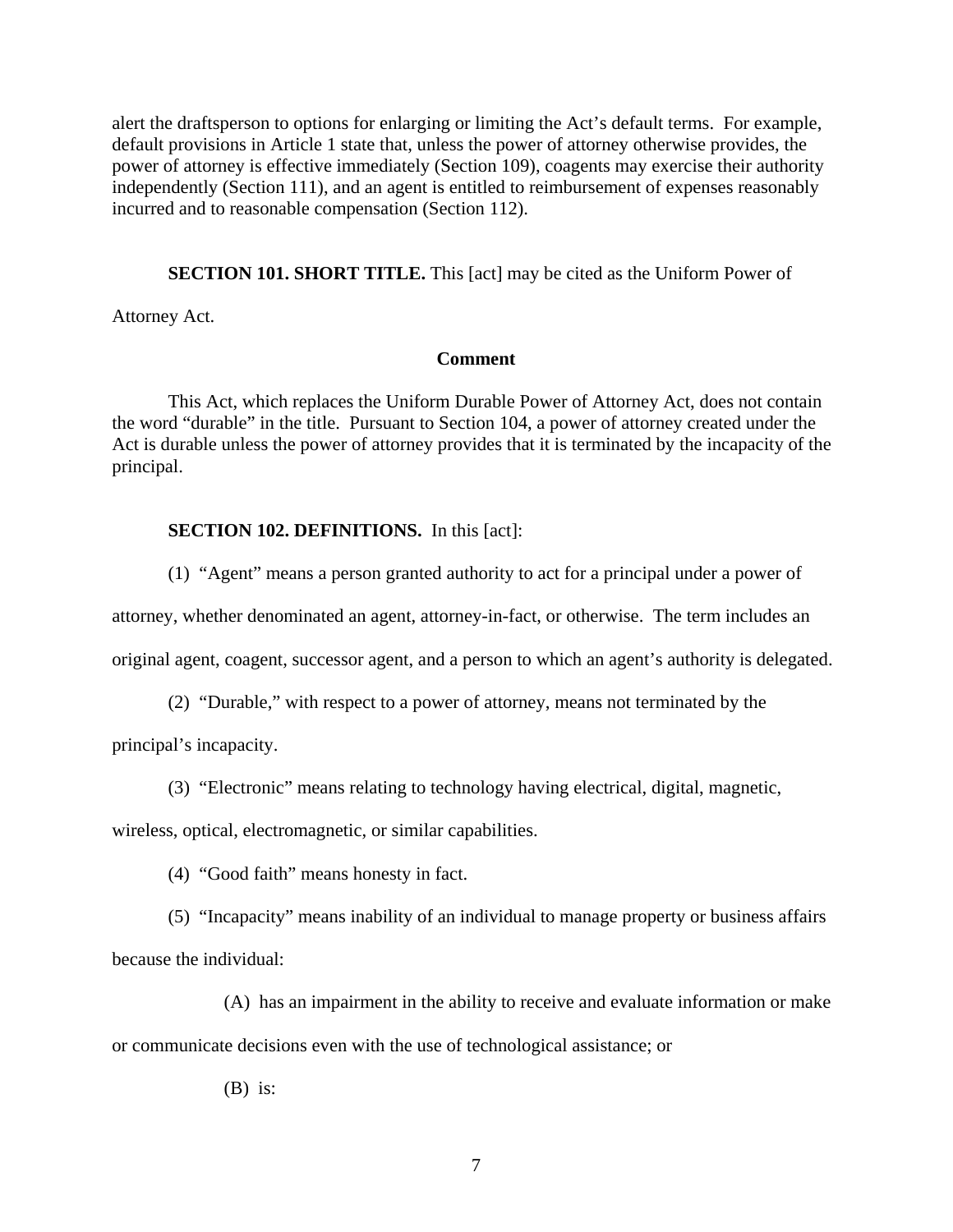(i) missing;

(ii) detained, including incarcerated in a penal system; or

(iii) outside the United States and unable to return.

 (6) "Person" means an individual, corporation, business trust, estate, trust, partnership, limited liability company, association, joint venture, public corporation, government or governmental subdivision, agency, or instrumentality, or any other legal or commercial entity.

 (7) "Power of attorney" means a writing or other record that grants authority to an agent to act in the place of the principal, whether or not the term power of attorney is used.

 (8) "Presently exercisable general power of appointment," with respect to property or a property interest subject to a power of appointment, means power exercisable at the time in question to vest absolute ownership in the principal individually, the principal's estate, the principal's creditors, or the creditors of the principal's estate. The term includes a power of appointment not exercisable until the occurrence of a specified event, the satisfaction of an ascertainable standard, or the passage of a specified period only after the occurrence of the specified event, the satisfaction of the ascertainable standard, or the passage of the specified period. The term does not include a power exercisable in a fiduciary capacity or only by will.

 (9) "Principal" means an individual who grants authority to an agent in a power of attorney.

 (10) "Property" means anything that may be the subject of ownership, whether real or personal, or legal or equitable, or any interest or right therein.

 (11) "Record" means information that is inscribed on a tangible medium or that is stored in an electronic or other medium and is retrievable in perceivable form.

(12) "Sign" means, with present intent to authenticate or adopt a record:

8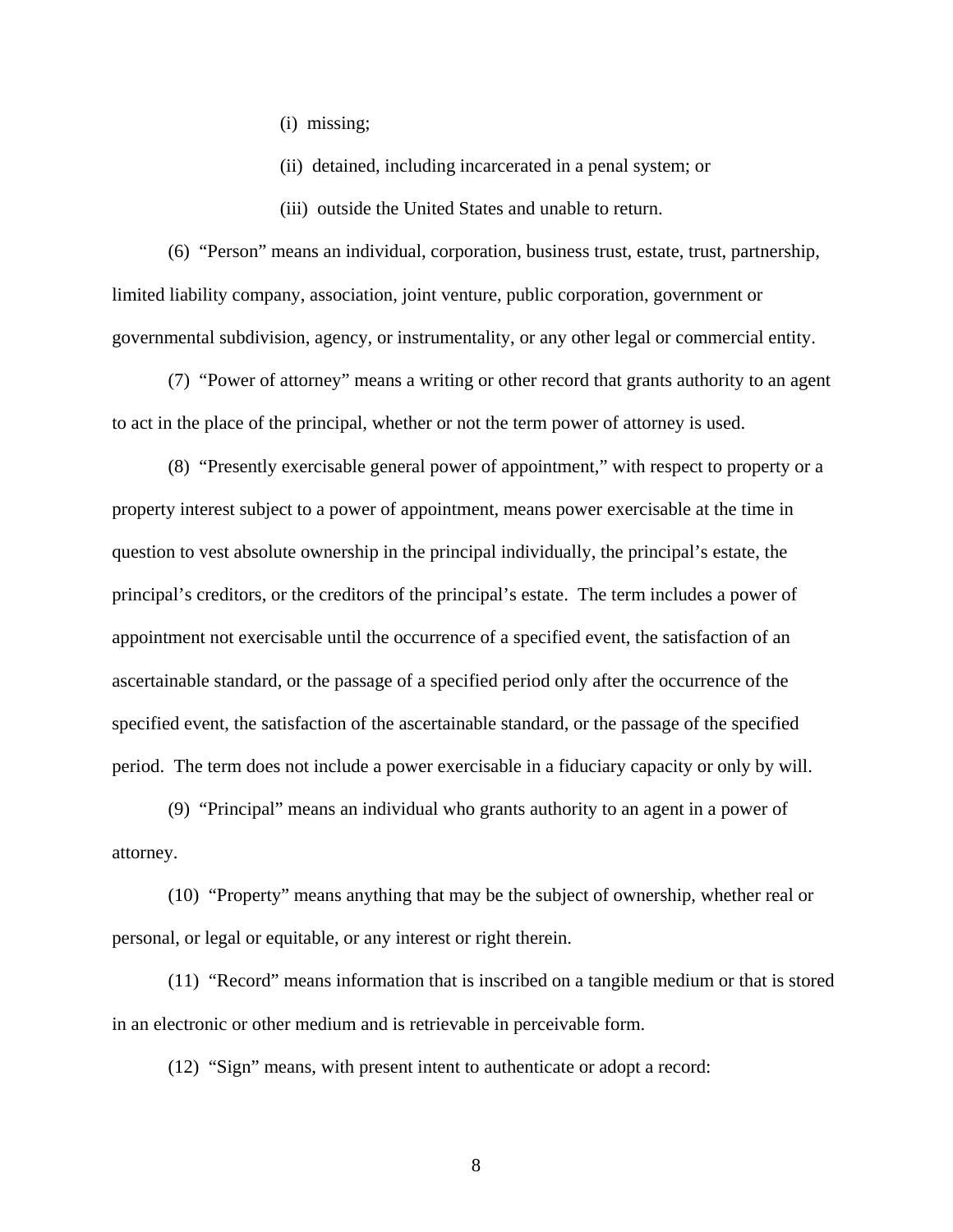(A) to execute or adopt a tangible symbol; or

 (B) to attach to or logically associate with the record an electronic sound, symbol, or process.

(13) "State" means a state of the United States, the District of Columbia, Puerto Rico,

the United States Virgin Islands, or any territory or insular possession subject to the jurisdiction

of the United States.

(14) "Stocks and bonds" means stocks, bonds, mutual funds, and all other types of

securities and financial instruments, whether held directly, indirectly, or in any other manner.

The term does not include commodity futures contracts and call or put options on stocks or stock

indexes.

*Legislative Note: An enacting jurisdiction should review its respective guardianship, conservatorship, or other protective proceedings statutes and amend, if necessary for consistency, the definition of incapacity.* 

#### **Comment**

 Although most of the definitions in Section 102 are self-explanatory, a few of the terms warrant further comment.

 "Agent" replaces the term "attorney in fact" used in the Uniform Durable Power of Attorney Act to avoid confusion in the lay public about the meaning of the term and the difference between an attorney in fact and an attorney at law. Agent was also used in the Uniform Statutory Form Power of Attorney Act which this Act supersedes.

 "Incapacity" replaces the term "disability" used in the Uniform Durable Power of Attorney Act in recognition that disability does not necessarily render an individual incapable of property and business management. The definition of incapacity stresses the operative consequences of the individual's impairment–inability to manage property and business affairs– rather than the impairment itself. The definition of incapacity in the Act is also consistent with the standard for appointment of a conservator under Section 401 of the Uniform Guardianship and Protective Proceedings Act as amended in 1997.

 The definition of "power of attorney" clarifies that the term applies to any grant of authority in a writing or other record from a principal to an agent which appears from the grant to be a power of attorney, without regard to whether the words "power of attorney" are actually used in the grant.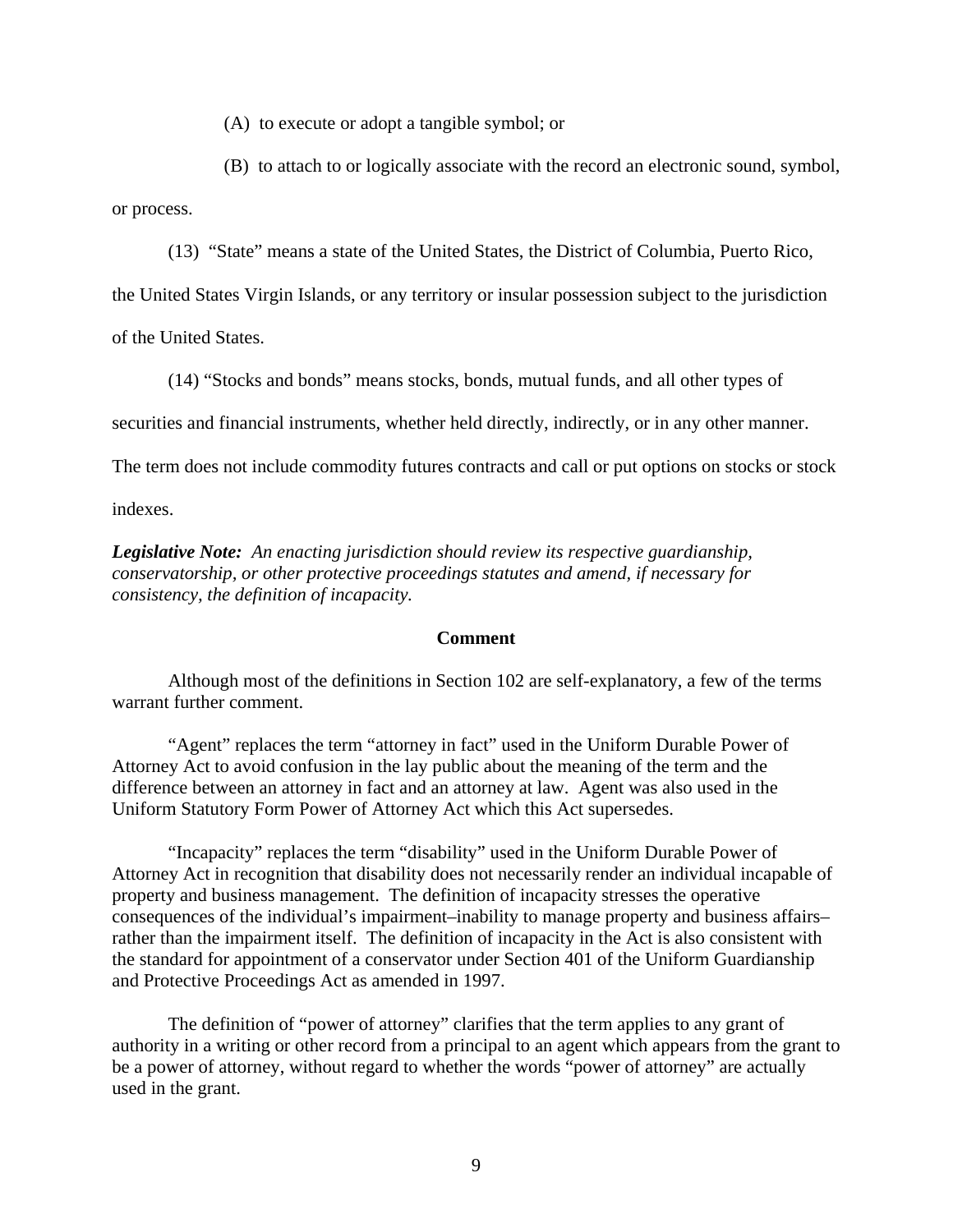"Presently exercisable general power of appointment" is defined to clarify that where the phrase appears in the Act it does not include a power exercisable by the principal in a fiduciary capacity or exercisable only by will. *Cf.* Restatement (Third) of Property (Wills and Don. Trans.) § 19.8 cmt. d (Tentative Draft No. 5, approved 2006) (noting that unless the donor of a presently exercisable power of attorney has manifested a contrary intent, it is assumed that the donor intends that the donee's agent be permitted to exercise the power for the benefit of the donee). Including in a power of attorney the authority to exercise a presently exercisable general power of appointment held by the principal is consistent with the objective of giving an agent comprehensive management authority over the principal's property and financial affairs. The term appears in Section 211 (Estates, Trusts, and Other Beneficial Interests) in the context of authority to exercise for the benefit of the principal a presently exercisable general power of appointment held by the principal (*see* Section 211(b)(3)), and in Section 217 (Gifts) in the context of authority to exercise for the benefit of someone else a presently exercisable general power of appointment held by the principal (*see* Section 217(b)(1)). The term is also incorporated by reference when using the statutory form in Section 301 to grant authority with respect to "Estates, Trusts, and Other Beneficial Interests" or authority with respect to "Gifts." If a principal wishes to delegate authority to exercise a power that the principal holds in a fiduciary capacity, Section 201(a)(7) requires that the power of attorney contain an express grant of such authority. Furthermore, delegation of a power held in a fiduciary capacity is possible only if the principal has authority to delegate the power, and the agent's authority is necessarily limited by whatever terms govern the principal's ability to exercise the power.

# **SECTION 103. APPLICABILITY.** This [act] applies to all powers of attorney except:

(1) a power to the extent it is coupled with an interest in the subject of the power,

including a power given to or for the benefit of a creditor in connection with a credit transaction;

- (2) a power to make health-care decisions;
- (3) a proxy or other delegation to exercise voting rights or management rights with

respect to an entity; and

(4) a power created on a form prescribed by a government or governmental subdivision,

agency, or instrumentality for a governmental purpose.

#### **Comment**

The Uniform Power of Attorney Act is intended to be comprehensive with respect to delegation of surrogate decision making authority over an individual's property and property interests, whether for the purpose of incapacity planning or mere convenience. Given that an agent will likely exercise authority at times when the principal cannot monitor the agent's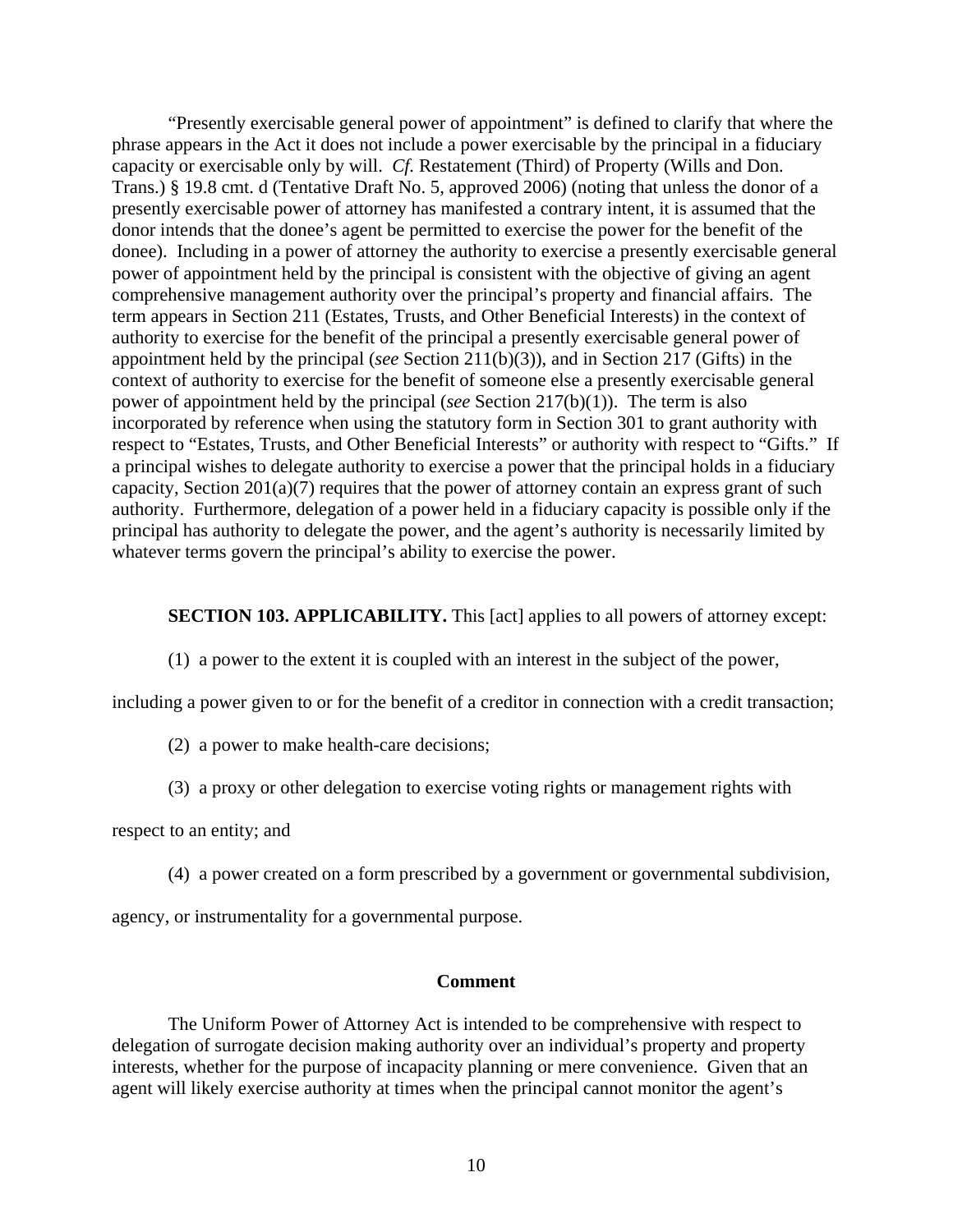conduct, the Act specifies minimum agent duties and protections for the principal's benefit. These provisions, however, may not be appropriate for all delegations of authority that might otherwise be included within the definition of a power of attorney. Section 103 lists delegations of authority that are excluded from the Act because the subject matter of the delegation, the objective of the delegation, the agent's role with respect to the delegation, or a combination of the foregoing, would make application of the Act's provisions inappropriate.

 Paragraph (1) excludes a power to the extent that it is coupled with an interest in the subject of the power. This exclusion addresses situations where, due to the agent's interest in the subject matter of the power, the agent is not intended to act as the principal's fiduciary. S*ee* Restatement (Third) of Agency § 3.12 (2006) and M.T. Brunner, Annotation, *What Constitutes Power Coupled with Interest within Rule as to Termination of Agency*, 28 A.L.R.2d 1243 (1953). Common examples of powers coupled with an interest include powers granted to a creditor to perfect or protect title in, or to sell, pledged collateral. While the example of "a power given to or for the benefit of a creditor in connection with a credit transaction" is highlighted in paragraph (1), it is not meant to exclude application of paragraph (1) to other contexts in which a power may be coupled with an interest, such as a power held by an insurer to settle or confess judgment on behalf of an insured. S*ee, e.g., Hayes v. Gessner*, 52 N.E.2d 968 (Mass. 1944).

 Paragraph (2) excludes from the Act delegations of authority to make health-care decisions for the principal. Such delegations are covered under other law of the jurisdiction. The Act recognizes, however, that matters of financial management and health-care decision making are often interdependent. The Act consequently provides in Section 114(b)(5) a default rule that an agent under the Act must cooperate with the principal's health-care decision maker.

 Likewise, paragraph (3) excludes from the Act a proxy or other delegation to exercise voting rights or management rights with respect to an entity. The rules with respect to those rights are typically controlled by entity-specific statutes within a jurisdiction. *See, e.g.,* Model Bus. Corp. Act § 7.22 (2002); Unif. Ltd. Partnership Act § 118 (2001); and Unif. Ltd. Liability Co. Act § 404(e) (1996). Notwithstanding the exclusion of such delegations from the operation of this Act, Section 209 contemplates that a power granted to an agent with respect to operation of an entity or business includes the authority to "exercise in person or by proxy . . . a right, power, privilege, or option the principal has or claims to have as the holder of stocks and bonds . . . ."(*see* paragraph (5) of Section 209). Thus, while a person that holds only a proxy pursuant to an entity voting statute will not be subject to the provisions of this Act, an agent that is granted Section 209 authority is subject to the Act because the principal has given the agent authority that is greater than that of a mere voting proxy. In fact, typical entity statutes contemplate that a principal's agent or "attorney in fact" may appoint a proxy on behalf of the principal. *See, e.g.,* Model Bus. Corp. Act § 7.22 (2002); Unif. Ltd. Partnership Act § 118 (2001); and Unif. Ltd. Liability Co. Act § 404(e) (1996).

 Paragraph (4) excludes from the Act any power created on a governmental form for a governmental purpose. Like the excluded powers in paragraphs (2) and (3), the authority for a power created on a governmental form emanates from other law and is generally for a limited purpose. Notwithstanding this exclusion, the Act specifically provides in paragraph (7) of Section 203 that a grant of authority to an agent includes, with respect to that subject matter,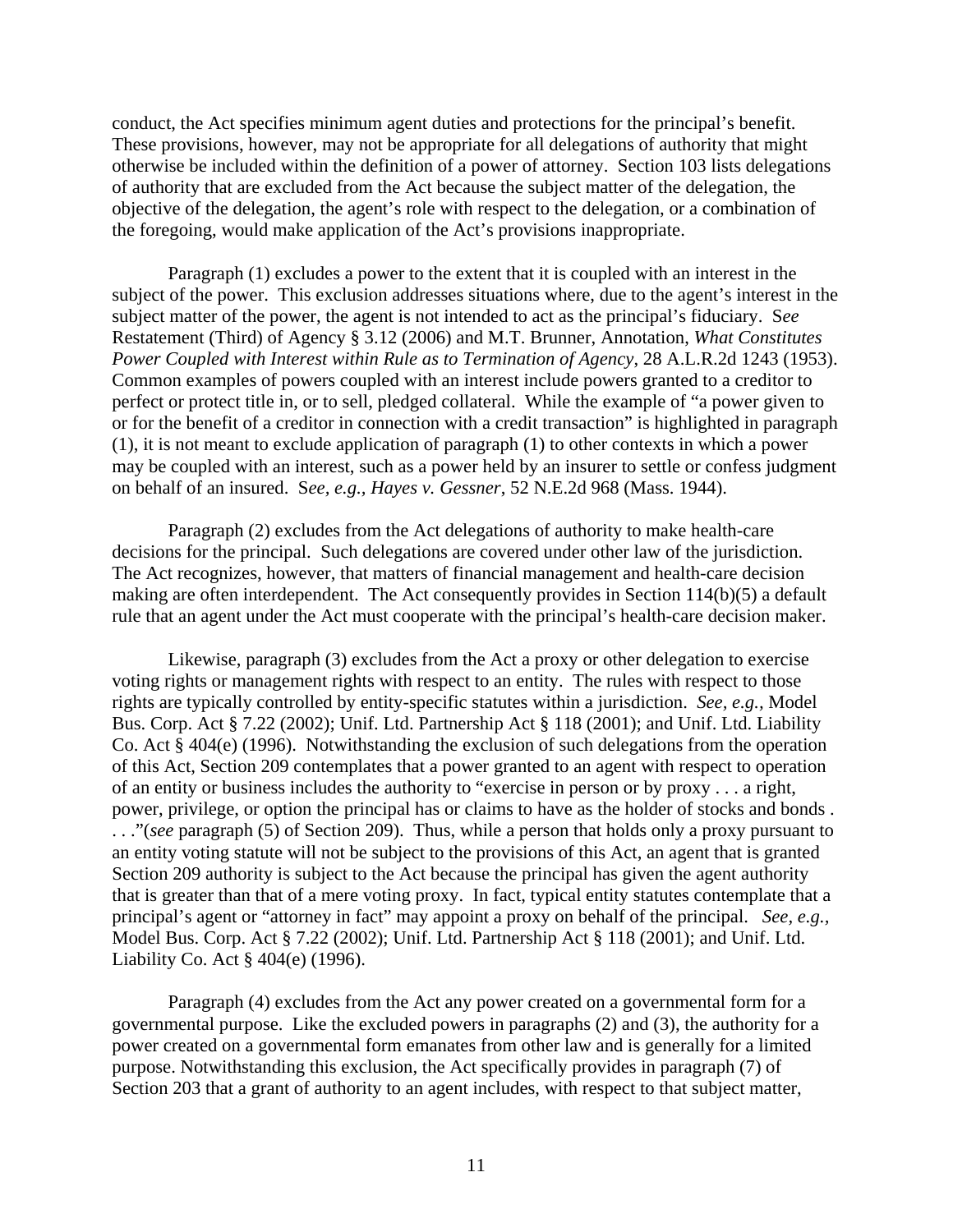authority to "prepare, execute, and file a record, report, or other document to safeguard or promote the principal's interest under a statute or governmental regulation." Section 203, paragraph (8), further clarifies that the agent has the authority to "communicate with any representative or employee of a government or governmental subdivision, agency, or instrumentality, on behalf of the principal." The intent of these provisions is to minimize the need for a special power on a governmental form with respect to any subject matter over which an agent is granted authority under the Act.

## **SECTION 104. POWER OF ATTORNEY IS DURABLE.** A power of attorney

created under this [act] is durable unless it expressly provides that it is terminated by the

incapacity of the principal.

#### **Comment**

Section 104 establishes that a power of attorney created under the Act is durable unless it expressly states otherwise. This default rule is the reverse of the approach under the Uniform Durable Power of Attorney Act and based on the assumption that most principals prefer durability as a hedge against the need for guardianship. *See also* Section 107 Comment (noting that the default rules of the jurisdiction's law under which a power of attorney is created, including the default rule for durability, govern the meaning and effect of a power of attorney).

#### **SECTION 105. EXECUTION OF POWER OF ATTORNEY.** A power of attorney

must be signed by the principal or in the principal's conscious presence by another individual

directed by the principal to sign the principal's name on the power of attorney. A signature on a

power of attorney is presumed to be genuine if the principal acknowledges the signature before a

notary public or other individual authorized by law to take acknowledgments.

#### **Comment**

While notarization of the principal's signature is not required to create a valid power of attorney, this section strongly encourages the practice by according acknowledged signatures a statutory presumption of genuineness. Furthermore, because Section 119 (Acceptance of and Reliance Upon Acknowledged Power of Attorney) and alternative Sections 120 (Alternative A– Liability for Refusal to Accept Acknowledged Power of Attorney, and Alternative B–Liability for Refusal to Accept Acknowledged Statutory Form Power of Attorney) do not apply to unacknowledged powers, persons who are presented with an unacknowledged power of attorney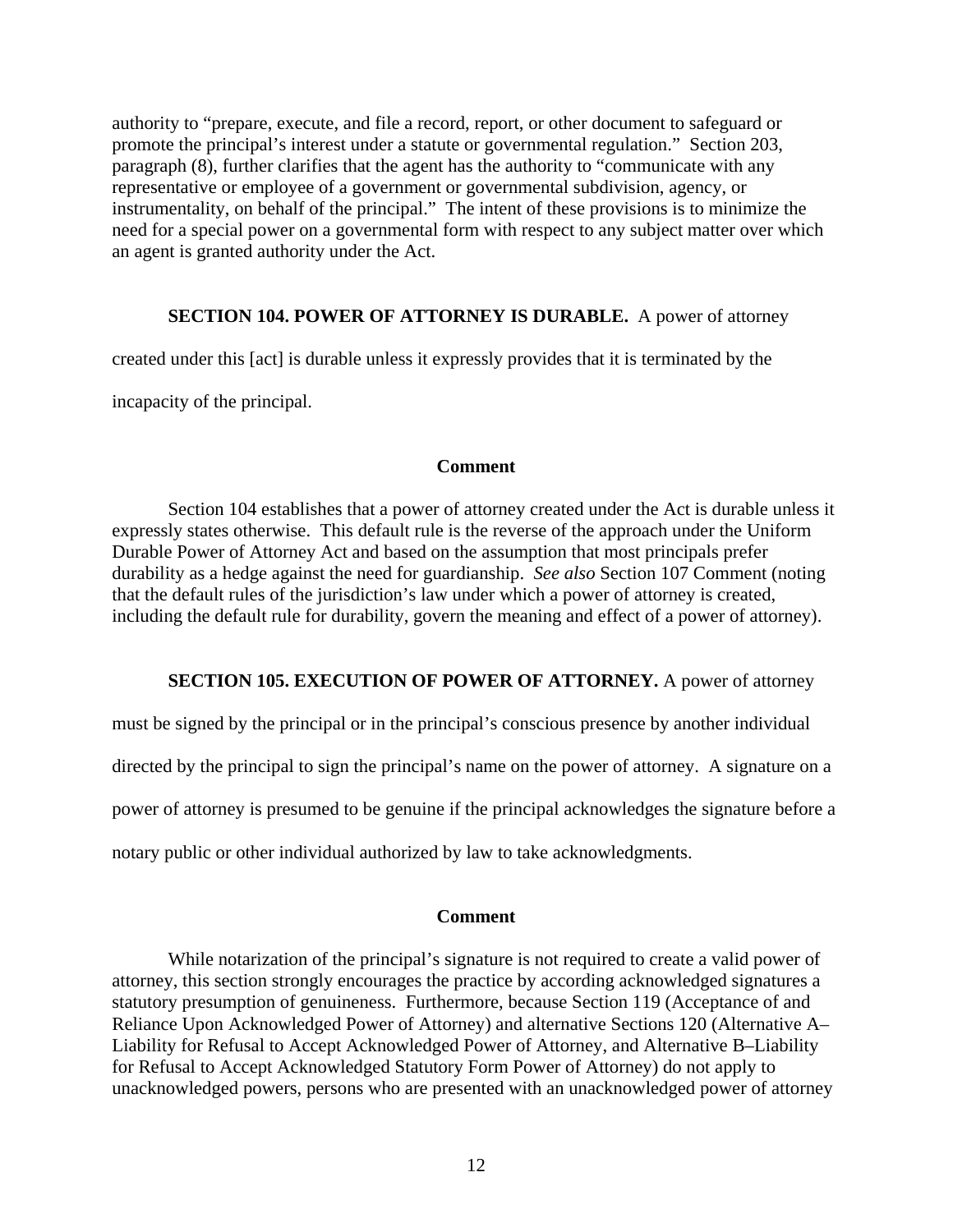may be reluctant to accept it. As a practical matter, an acknowledged signature is required if the power of attorney will be recorded by the agent in conjunction with the execution of real estate documents on behalf of the principal. *See* R.P.D., Annotation, *Recording Laws as Applied to Power of Attorney under which Deed or Mortgage is Executed*, 114 A.L.R. 660 (1938).

 This section, at a minimum, requires that the power of attorney be signed by the principal or by another individual who the principal has directed to sign the principal's name. If another individual is directed to sign the principal's name, the signing must occur in the principal's "conscious presence." The 1990 amendments to the Uniform Probate Code codified the "conscious presence" test for the execution of wills (Section 2-502(a)(2)), which generally requires that the signing is sufficient if it takes place within the range of the senses–usually sight or hearing–of the individual who directed that another sign the individual's name. *See* Unif. Probate Code § 2-502 cmt. (2003). For a discussion of acknowledgment of a signature by an individual whose name is signed by another, see R.L.M., Annotation, *Formal Acknowledgment of Instrument by One Whose Name is Signed thereto by Another as an Adoption of the Signature,*  57 A.L.R. 525 (1928).

#### **SECTION 106. VALIDITY OF POWER OF ATTORNEY.**

(a) A power of attorney executed in this state on or after [the effective date of this [act]]

is valid if its execution complies with Section 105.

(b) A power of attorney executed in this state before [the effective date of this [act]] is

valid if its execution complied with the law of this state as it existed at the time of execution.

(c) A power of attorney executed other than in this state is valid in this state if, when the

power of attorney was executed, the execution complied with:

(1) the law of the jurisdiction that determines the meaning and effect of the

power of attorney pursuant to Section 107; or

(2) the requirements for a military power of attorney pursuant to 10 U.S.C.

Section 1044b [, as amended].

(d) Except as otherwise provided by statute other than this [act], a photocopy or

electronically transmitted copy of an original power of attorney has the same effect as the original.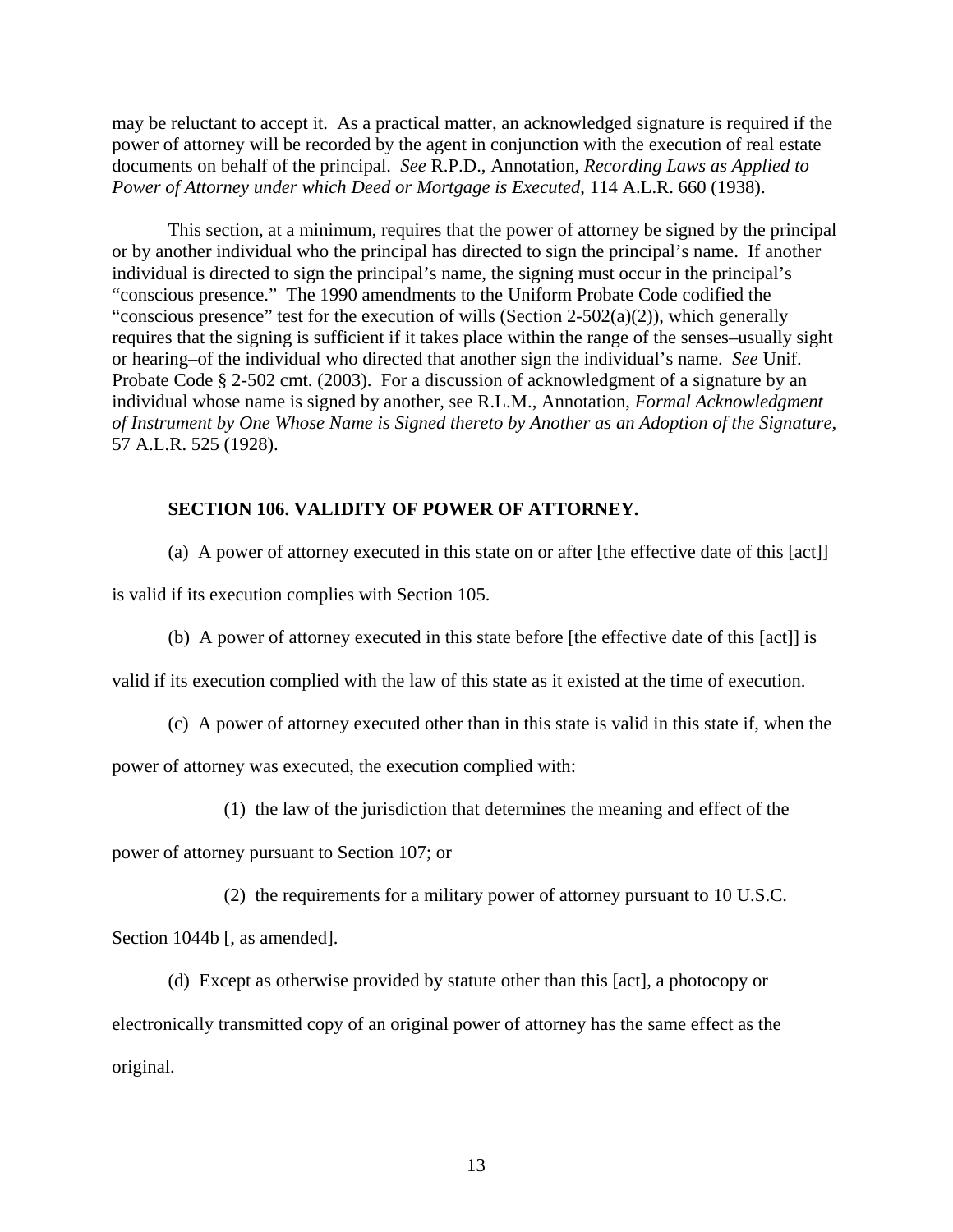*Legislative Note: The brackets in subsections (a) and (b) of this section indicate where an enacting jurisdiction may elect to insert the actual effective date of the Act.* 

#### **Comment**

 One of the purposes of the Uniform Power of Attorney Act is promotion of the portability and use of powers of attorney. Section 106 makes clear that the Act does not affect the validity of pre-existing powers of attorney executed under prior law in the enacting jurisdiction, powers of attorney validly created under the law of another jurisdiction, and military powers of attorney. While the effect of this section is to recognize the validity of powers of attorney created under other law, it does not abrogate the traditional grounds for contesting the validity of execution such as forgery, fraud, or undue influence.

 This section also provides that unless another law in the jurisdiction requires presentation of the original power of attorney, a photocopy or electronically transmitted copy has the same effect as the original. An example of another law that might require presentation of the original power of attorney is the jurisdiction's recording act. *See, e.g.,* Restatement (Third) of Property (Wills & Don. Trans.) § 6.3 cmt. e (2003) (noting that in order to record a deed, "some states require that the document of transfer be signed, sealed, attested, and acknowledged").

# **SECTION 107. MEANING AND EFFECT OF POWER OF ATTORNEY.** The

meaning and effect of a power of attorney is determined by the law of the jurisdiction indicated

in the power of attorney and, in the absence of an indication of jurisdiction, by the law of the

jurisdiction in which the power of attorney was executed.

## **Comment**

This section recognizes that a foreign power of attorney, or one executed before the effective date of the Uniform Power of Attorney Act, may have been created under different default rules than those in this Act. Section 107 provides that the meaning and effect of a power of attorney is to be determined by the law under which it was created. For example, the law in another jurisdiction may provide for different default rules with respect to durability of a power of attorney (*see* Section 104), the authority of coagents (*see* Section 111) or the scope of specific authority such as the authority to make gifts (*see* Section 217). Section 107 clarifies that the principal's intended grant of authority will be neither enlarged nor narrowed by virtue of the agent using the power in a different jurisdiction. For a discussion of the issues that can arise with inter-jurisdictional use of powers of attorney, see Linda S. Whitton, *Crossing State Lines with Durable Powers*, Prob. & Prop., Sept./Oct. 2003, at 28.

This section also establishes an objective means for determining what jurisdiction's law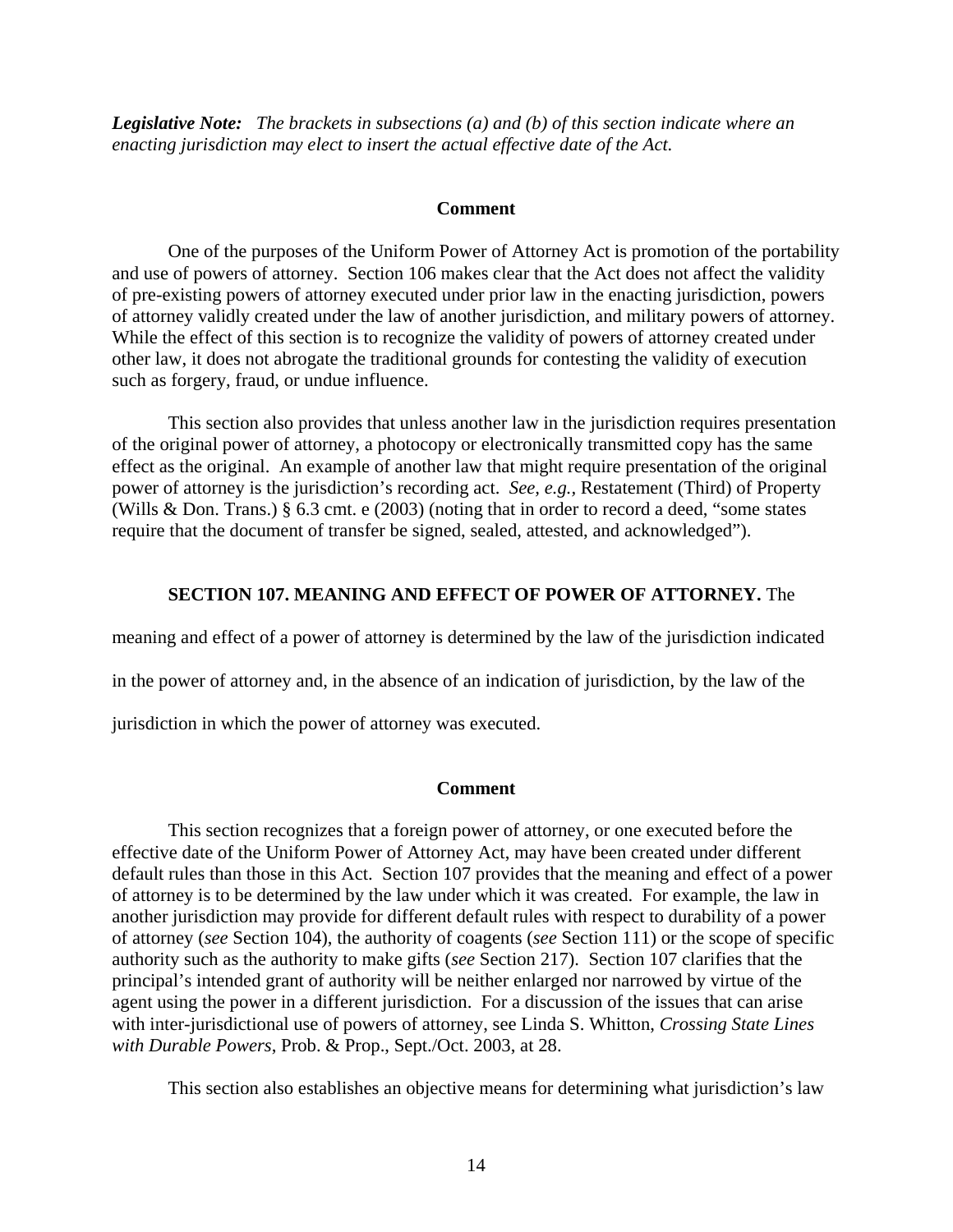the principal intended to govern the meaning and effect of a power of attorney. The phrase, "the law of the jurisdiction indicated in the power of attorney," is intentionally broad, and includes any statement or reference in a power of attorney that indicates the principal's choice of law. Examples of an indication of jurisdiction include a reference to the name of the jurisdiction in the title or body of the power of attorney, citation to the jurisdiction's power of attorney statute, or an explicit statement that the power of attorney is created or executed under the laws of a particular jurisdiction. In the absence of an indication of jurisdiction in the power of attorney, Section 107 provides that the law of the jurisdiction in which the power of attorney was executed controls. The distinction between "the law of the jurisdiction indicated in the power of attorney" and "the law of the jurisdiction in which the power of attorney was executed" is an important one. The common practice of property ownership in more than one jurisdiction increases the likelihood that a principal may execute in one jurisdiction a power of attorney that was created and intended to be interpreted under the laws of another jurisdiction. A clear indication of the jurisdiction's law that is intended to govern the meaning and effect of a power of attorney is therefore advisable in all powers of attorney. *See, e.g.,* Section 301 (providing for the name of the jurisdiction to appear in the title of the statutory form power of attorney).

# **SECTION 108. NOMINATION OF [CONSERVATOR OR GUARDIAN];**

# **RELATION OF AGENT TO COURT-APPOINTED FIDUCIARY.**

(a) In a power of attorney, a principal may nominate a [conservator or guardian] of the principal's estate or [guardian] of the principal's person for consideration by the court if protective proceedings for the principal's estate or person are begun after the principal executes the power of attorney. [Except for good cause shown or disqualification, the court shall make its appointment in accordance with the principal's most recent nomination.]

 (b) If, after a principal executes a power of attorney, a court appoints a [conservator or guardian] of the principal's estate or other fiduciary charged with the management of some or all of the principal's property, the agent is accountable to the fiduciary as well as to the principal. [The power of attorney is not terminated and the agent's authority continues unless limited, suspended, or terminated by the court.]

*Legislative Note: The brackets in this section indicate areas where an enacting jurisdiction should reference its respective guardianship, conservatorship, or other protective proceedings statutes and amend, if necessary for consistency, the terminology and substance of the bracketed*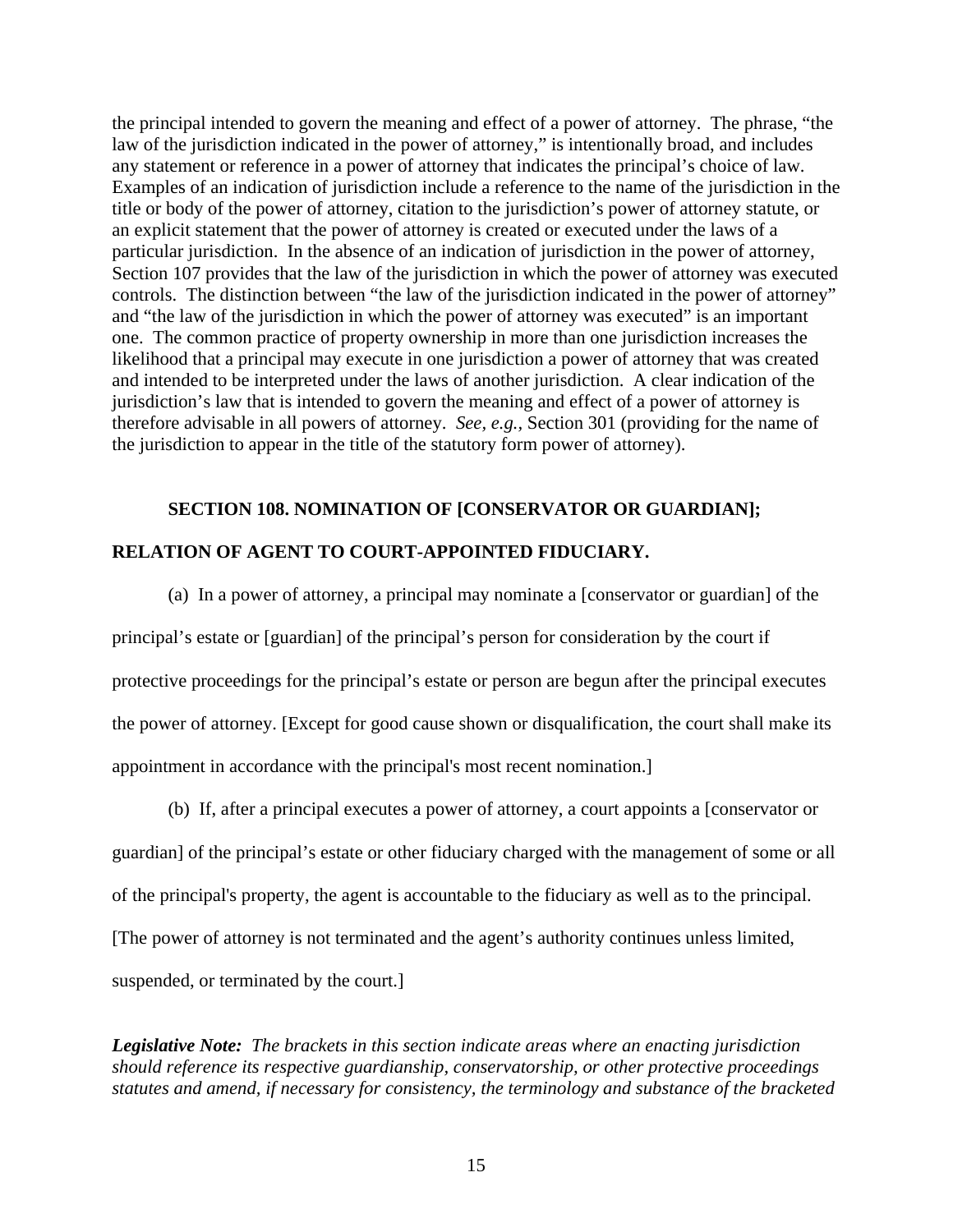*language.*

#### **Comment**

 Section 108(b) is a departure from the Uniform Durable Power of Attorney Act which gave a court-appointed fiduciary the same power to revoke or amend a power of attorney as the principal would have if not incapacitated. *See* Unif. Durable Power of Atty. Act § 3(a) (1987). In contrast, this Act gives deference to the principal's choice of agent by providing that the agent's authority continues, notwithstanding the later court appointment of a fiduciary, unless the court acts to limit or terminate the agent's authority. This approach assumes that the laterappointed fiduciary's authority should supplement, not truncate, the agent's authority. If, however, a fiduciary appointment is required because of the agent's inadequate performance or breach of fiduciary duties, the court, having considered this evidence during the appointment proceedings, may limit or terminate the agent's authority contemporaneously with appointment of the fiduciary. Section 108(b) is consistent with the state legislative trend that has departed from the Uniform Durable Power of Attorney Act. *See, e.g.,* 755 Ill. Comp. Stat. Ann. 45/2-10 (West 1992); Ind. Code Ann. § 30-5-3-4 (West 1994); Kan. Stat. Ann. § 58-662 (2005); Mo. Ann. Stat. § 404.727 (West 2001); N.J. Stat. Ann. § 46:2B-8.4 (West 2003); N.M. Stat. Ann. § 45-5-503A (LexisNexis 2004); Utah Code Ann. § 75-5-501 (Supp. 2006); Vt. Stat. Ann. tit. 14, § 3509(a) (2002); Va. Code Ann. § 11-9.1B (2006). Section 108(b) is also consistent with the Uniform Health-Care Decisions Act § 6(a) (1993), which provides that a guardian may not revoke the ward's advance health-care directive unless the court appointing the guardian expressly so authorizes. Furthermore, it is consistent with the Uniform Guardianship and Protective Proceedings Act (1997), which provides that a guardian or conservator may not revoke the ward's or protected person's power of attorney for health-care or financial management without first obtaining express authority of the court. *See* Unif. Guardianship & Protective Proc. Act § 316(c) (guardianship), § 411(d) (protective proceedings).

 Deference for the principal's autonomous choice is evident both in the presumption that an agent's authority continues unless limited or terminated by the court, and in the directive that the court shall appoint a fiduciary in accordance with the principal's most recent nomination *(see*  subsection (a)). Typically, a principal will nominate as conservator or guardian the same individual named as agent under the power of attorney. Favoring the principal's choice of agent and nominee, an approach consistent with most statutory hierarchies for guardian selection (*see* Unif. Guardianship & Protective Proc. Act §  $310(a)(2)$  (1997)), also discourages guardianship petitions filed for the sole purpose of thwarting the agent's authority to gain control over a vulnerable principal. *See* Unif. Guardianship & Protective Proc. Act § 310 cmt. (1997). *See also*  Linda S. Ershow-Levenberg, *When Guardianship Actions Violate the Constitutionally-Protected Right of Privacy*, NAELA News, Apr. 2005, at 1 (arguing that appointment of a guardian when there is a valid power of attorney in place violates the alleged incapacitated person's constitutionally protected rights of privacy and association).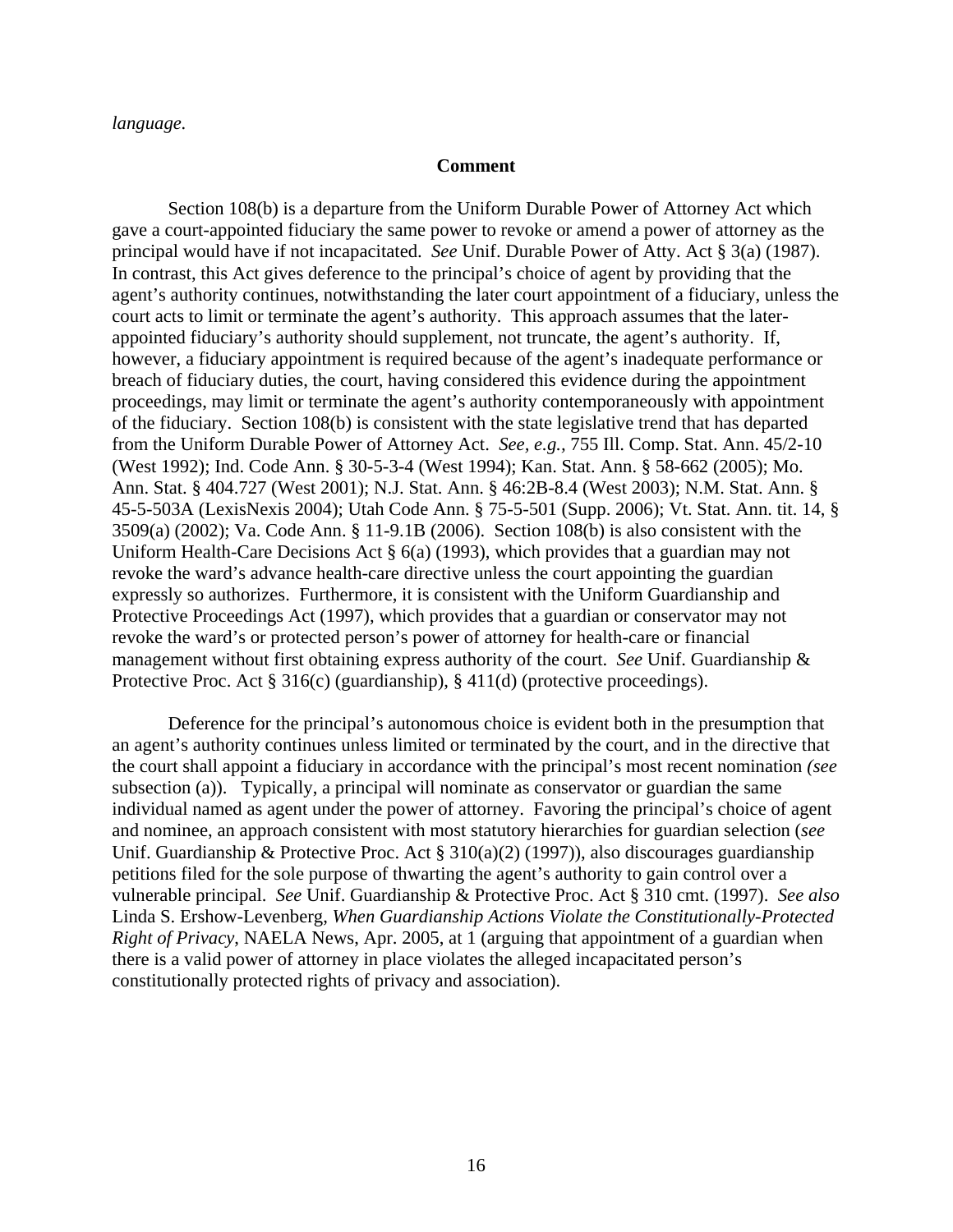## **SECTION 109. WHEN POWER OF ATTORNEY EFFECTIVE.**

 (a) A power of attorney is effective when executed unless the principal provides in the power of attorney that it becomes effective at a future date or upon the occurrence of a future event or contingency.

 (b) If a power of attorney becomes effective upon the occurrence of a future event or contingency, the principal, in the power of attorney, may authorize one or more persons to determine in a writing or other record that the event or contingency has occurred.

 (c) If a power of attorney becomes effective upon the principal's incapacity and the principal has not authorized a person to determine whether the principal is incapacitated, or the person authorized is unable or unwilling to make the determination, the power of attorney becomes effective upon a determination in a writing or other record by:

 (1) a physician [or licensed psychologist] that the principal is incapacitated within the meaning of Section  $102(5)(A)$ ; or

 (2) an attorney at law, a judge, or an appropriate governmental official that the principal is incapacitated within the meaning of Section 102(5)(B).

 (d) A person authorized by the principal in the power of attorney to determine that the principal is incapacitated may act as the principal's personal representative pursuant to the Health Insurance Portability and Accountability Act, Sections 1171 through 1179 of the Social Security Act, 42 U.S.C. Section 1320d, [as amended,] and applicable regulations, to obtain access to the principal's health-care information and communicate with the principal's healthcare provider.

*Legislative Note: The phrase "or licensed psychologist" is bracketed in subsection (c)(1) to indicate where an enacting jurisdiction should insert the appropriate designation for the mental health professional or professionals in that jurisdiction who are qualified to make capacity determinations. An enacting jurisdiction should also review its respective guardianship,* 

17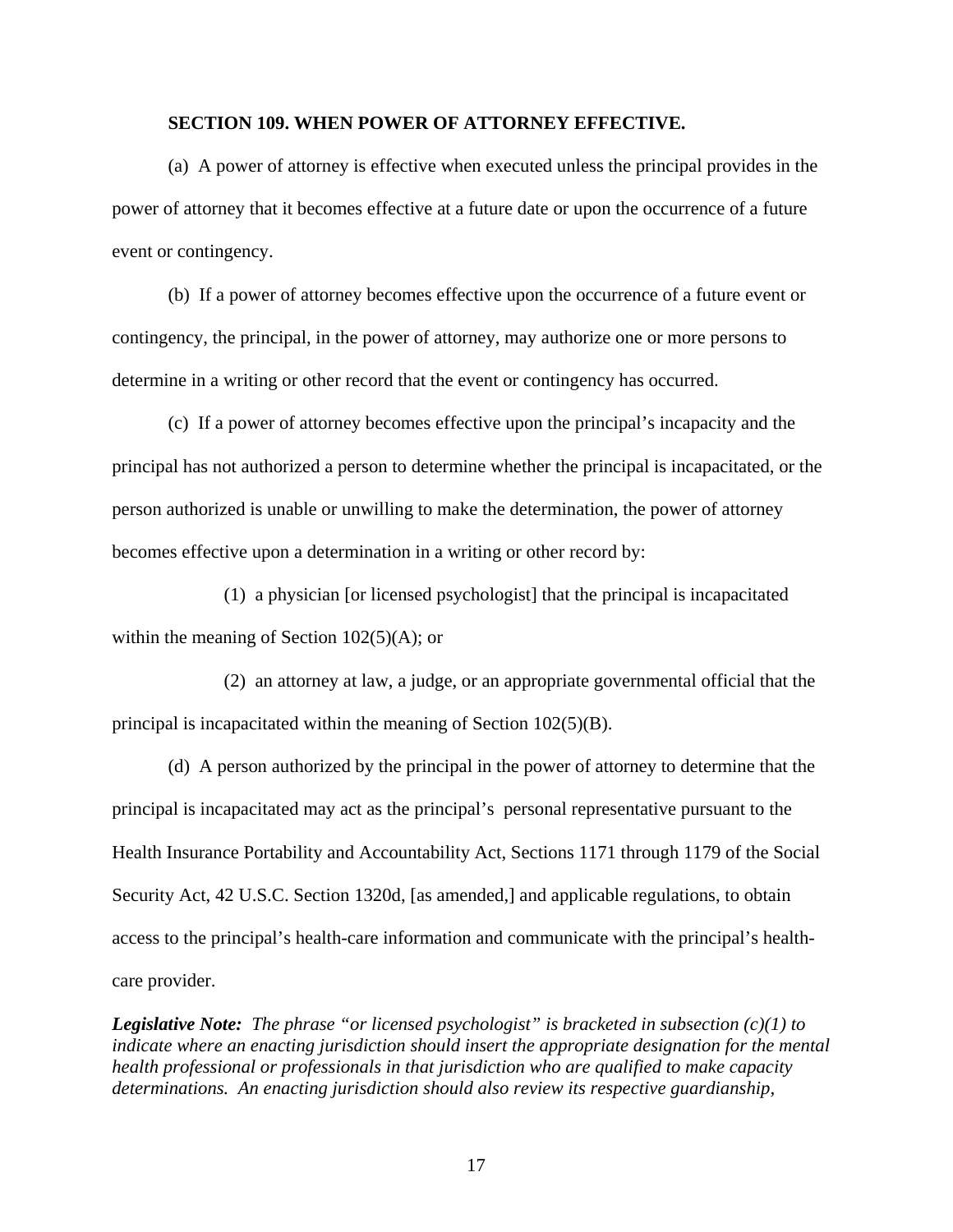*conservatorship, or other protective proceedings statutes and amend, if necessary for consistency, the definition of incapacity.*

#### **Comment**

This section establishes a default rule that a power of attorney is effective when executed. If the principal chooses to create what is commonly known as a "springing" or contingent power of attorney–one that becomes effective at a future date or upon a future event or contingency–the principal may authorize the agent or someone else to provide written verification that the event or contingency has occurred (subsection (b)). Because the person authorized to verify the principal's incapacitation will likely need access to the principal's health information, subsection (d) qualifies that person to act as the principal's "personal representative" for purposes of the Health Insurance Portability and Accountability Act (HIPAA). *See* 45 C.F.R. § 164.502(g)(1)- (2) (2006) (providing that for purposes of disclosing an individual's protected health information, "a covered entity must . . . treat a personal representative as the individual"). Section 109 does not, however, empower the agent to make health-care decisions for the principal. *See* Section 103 and comment (discussing exclusion from this Act of powers to make health-care decisions).

 The default rule reflects a "best practices" philosophy that any agent who can be trusted to act for the principal under a springing power of attorney should be trustworthy enough to hold an immediate power. Survey evidence suggests, however, that a significant number of principals still prefer springing powers, most likely to maintain privacy in the hope that they will never need a surrogate decision maker. *See* Linda S. Whitton, *National Durable Power of Attorney Survey Results and Analysis,* National Conference of Commissioners on Uniform State Laws, 6- 7 (2002), http://www.law.upenn.edu/bll/ulc/dpoaa/surveyoct2002.htm (reporting that 23% of lawyer respondents found their clients preferred springing powers, 61% reported a preference for immediate powers, and 16% saw no trend; however, 89% stated that a power of attorney statute should authorize springing powers).

 If the principal's incapacity is the trigger for a springing power of attorney and the principal has not authorized anyone to make that determination, or the authorized person is unable or unwilling to make the determination, this section provides a default mechanism to trigger the power. Incapacity based on the principal's impairment may be verified by a physician or licensed psychologist (subsection  $(c)(1)$ ), and incapacity based on the principal's unavailability (*i.e.,* the principal is missing, detained, or unable to return to the United States) may be verified by an attorney at law, judge, or an appropriate governmental official (subsection (c)(2)). Examples of appropriate governmental officials who may be in a position to determine that the principal is incapacitated within the meaning of Section  $102(5)(B)$  include an officer acting under authority of the United States Department of State or uniformed services of the United States or a sworn federal or state law enforcement officer. The default mechanism for triggering a power of attorney is available only when no incapacity determination has been made. It is not available to challenge the determination made by the principal's authorized designee.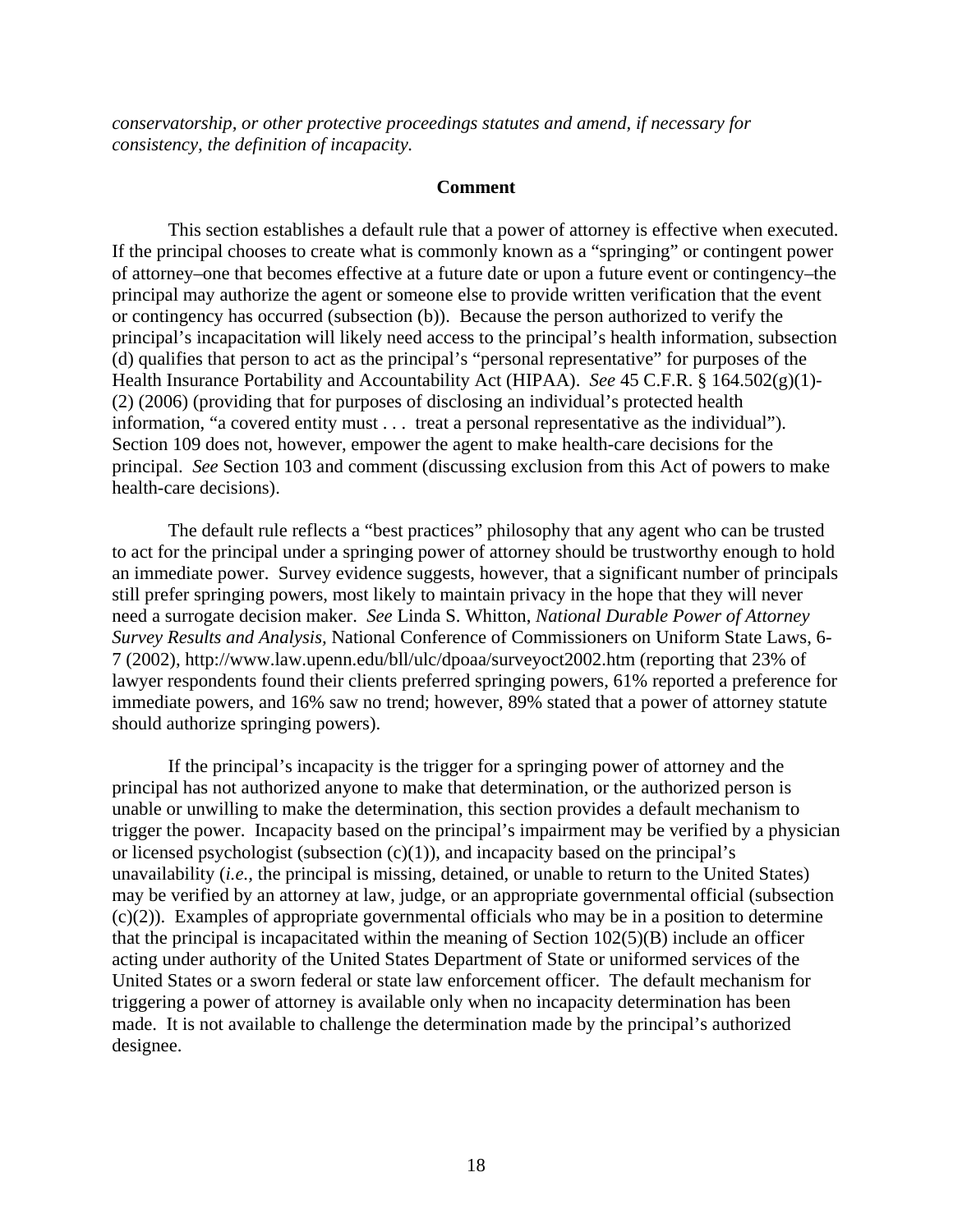# **SECTION 110. TERMINATION OF POWER OF ATTORNEY OR AGENT'S AUTHORITY.**

- (a) A power of attorney terminates when:
	- (1) the principal dies;
	- (2) the principal becomes incapacitated, if the power of attorney is not durable;
	- (3) the principal revokes the power of attorney;
	- (4) the power of attorney provides that it terminates;
	- (5) the purpose of the power of attorney is accomplished; or
	- (6) the principal revokes the agent's authority or the agent dies, becomes

incapacitated, or resigns, and the power of attorney does not provide for another agent to act under the power of attorney.

- (b) An agent's authority terminates when:
	- (1) the principal revokes the authority;
	- (2) the agent dies, becomes incapacitated, or resigns;
- (3) an action is filed for the [dissolution] or annulment of the agent's marriage to the principal or their legal separation, unless the power of attorney otherwise provides; or

(4) the power of attorney terminates.

 (c) Unless the power of attorney otherwise provides, an agent's authority is exercisable until the authority terminates under subsection (b), notwithstanding a lapse of time since the execution of the power of attorney.

 (d) Termination of an agent's authority or of a power of attorney is not effective as to the agent or another person that, without actual knowledge of the termination, acts in good faith under the power of attorney. An act so performed, unless otherwise invalid or unenforceable,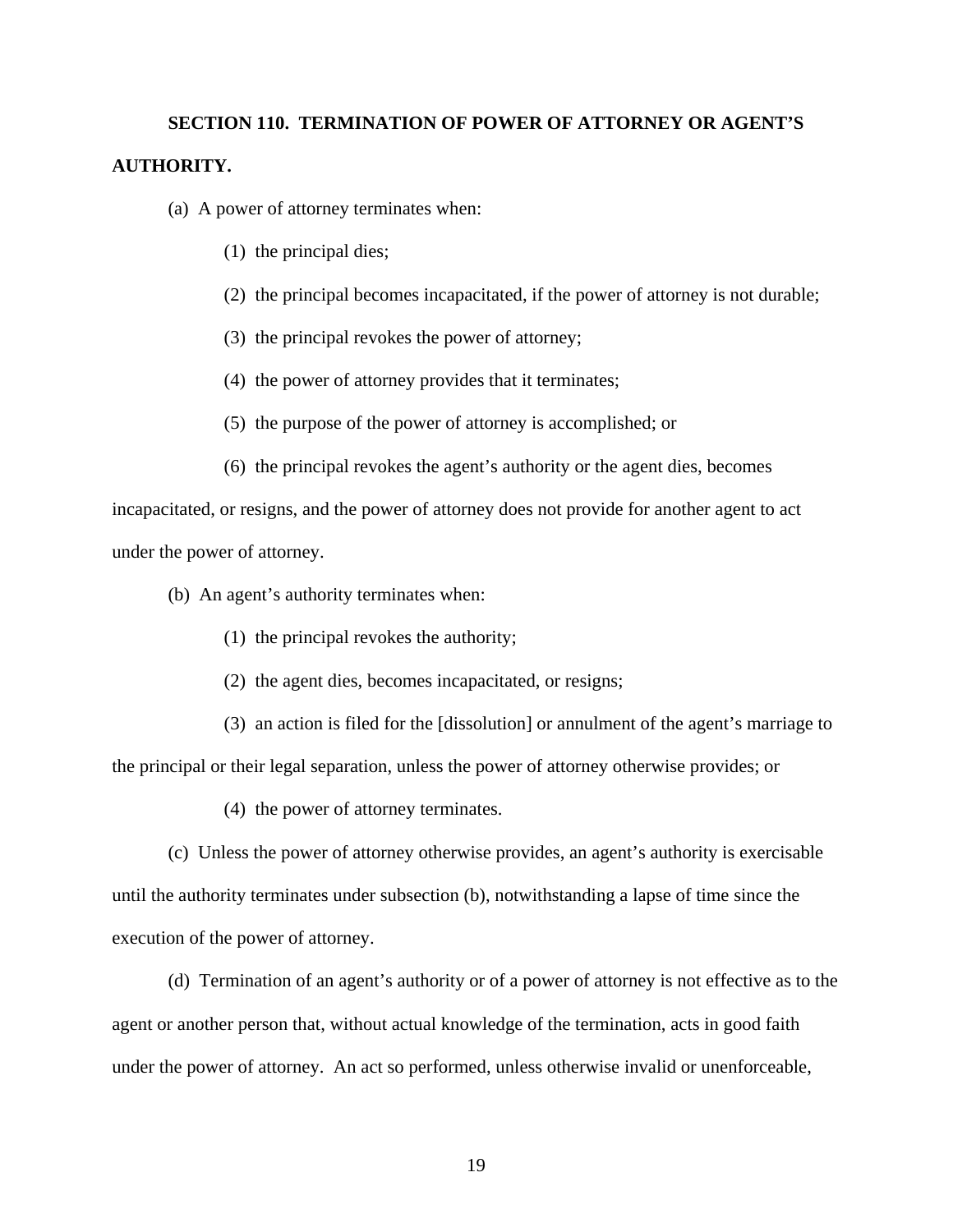binds the principal and the principal's successors in interest.

- (e) Incapacity of the principal of a power of attorney that is not durable does not revoke or terminate the power of attorney as to an agent or other person that, without actual knowledge of the incapacity, acts in good faith under the power of attorney. An act so performed, unless otherwise invalid or unenforceable, binds the principal and the principal's successors in interest.
	- (f) The execution of a power of attorney does not revoke a power of attorney previously

executed by the principal unless the subsequent power of attorney provides that the previous

power of attorney is revoked or that all other powers of attorney are revoked.

*Legislative Note: The word "dissolution" is bracketed in subsection (b)(3) to indicate where an enacting jurisdiction should insert that jurisdiction's term for divorce or marital dissolution.*

#### **Comment**

 This section addresses termination of a power of attorney or an agent's authority under a power of attorney. It first lists termination events (*see* subsections (a) and (b)), and then lists circumstances that, in contrast, either do not invalidate the power of attorney (*see* subsections (c) and (f)) or the actions taken pursuant to the power of attorney (*see* subsections (d) and (e)).

Subsection (c) provides that a power of attorney under the Act does not become "stale." Unless a power of attorney provides for termination upon a certain date or after the passage of a period of time, lapse of time since execution is irrelevant to validity, a concept carried over from the Uniform Durable Power of Attorney Act. *See* Unif. Durable Power of Atty. Act § 1 (as amended in 1987). Similarly, subsection (f) clarifies that a subsequently executed power of attorney will not revoke a prior power of attorney by virtue of inconsistency alone. To effect a revocation, a subsequently executed power of attorney must expressly revoke a previously executed power of attorney or state that all other powers of attorney are revoked. The requirement of express revocation prevents inadvertent revocation when the principal intends for one agent to have limited authority that overlaps with broader authority held by another agent. For example, the principal who has given one agent a very broad power of attorney, including general authority with respect to real property, may later wish to give another agent limited authority to execute closing documents with respect to out-of-town real estate.

 Subsections (d) and (e) emphasize that even a termination event is not effective as to the agent or person who, without actual knowledge of the termination event, acts in good faith under the power of attorney. For example, the principal's death terminates a power of attorney (*see*  subsection (a)(1)), but an agent who acts in good faith under a power of attorney without actual knowledge of the principal's death will bind the principal's successors in interest with that action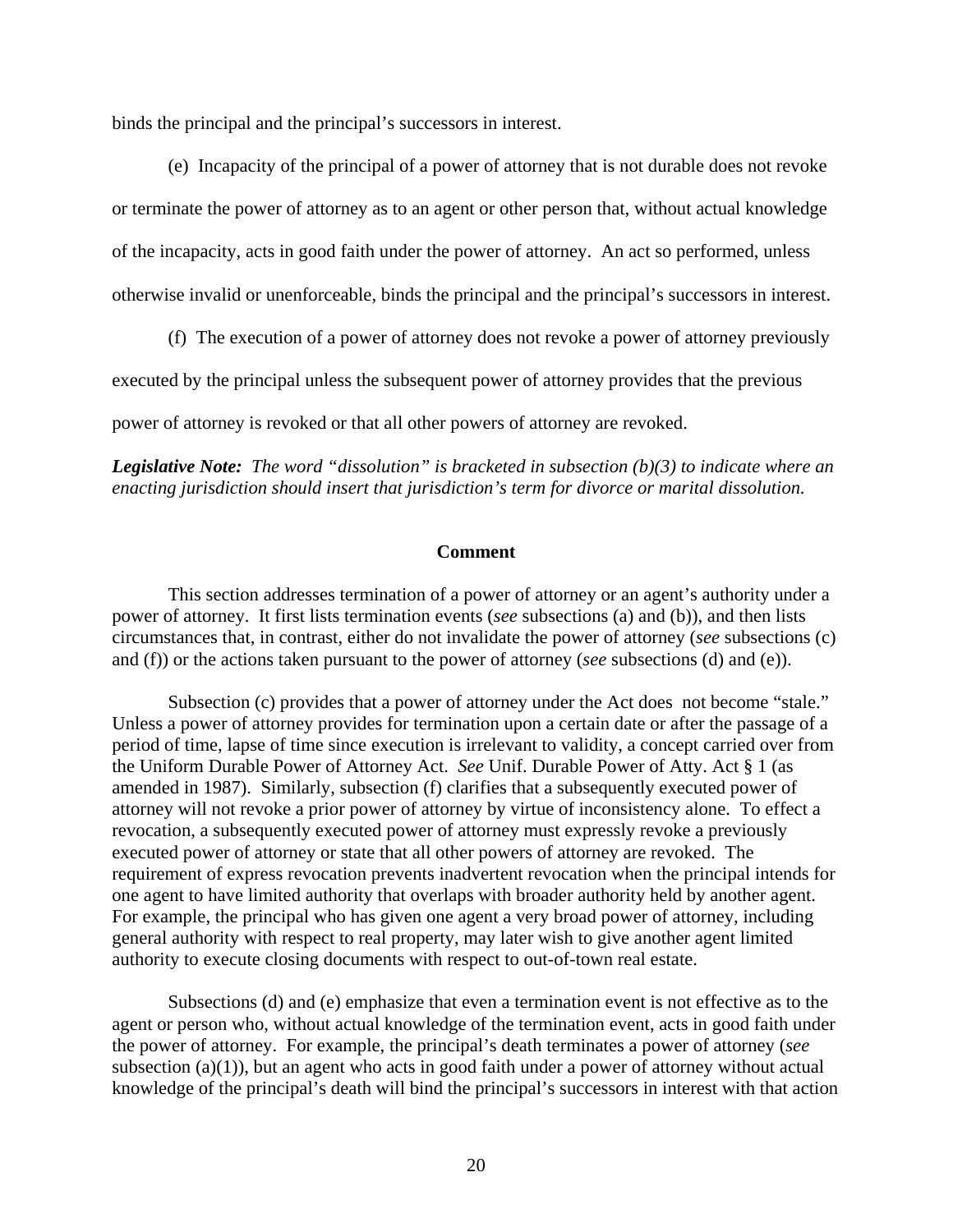(*see* subsection (d)). The same result is true if the agent knows of the principal's death, but the person who accepts the agent's apparent authority has no actual knowledge of the principal's death. *See* Restatement (Third) of Agency § 3.11 (2006) (stating that "termination of actual authority does not by itself end any apparent authority held by an agent"). *See also* Section 119(c) (stating that "[a] person that in good faith accepts an acknowledged power of attorney without actual knowledge that the power of attorney is . . . terminated . . . may rely upon the power of attorney as if the power of attorney were . . . still in effect . . . ."). These concepts are also carried forward from the Uniform Durable Power of Attorney Act. *See* Unif. Durable Power Atty. Act § 4 (1987).

Of special note in the list of termination events is subsection  $(b)(3)$  which provides that a spouse-agent's authority is revoked when an action is filed for the dissolution or annulment of the agent's marriage to the principal, or their legal separation. Although the filing of an action for dissolution or annulment might render a principal particularly vulnerable to self-interested actions by a spouse-agent, subsection  $(b)(3)$  is not mandatory and may be overridden in the power of attorney. There may be special circumstances precipitating the dissolution, such as catastrophic illness and the need for public benefits, that would prompt the principal to specify that the agent's authority continues notwithstanding dissolution, annulment or legal separation.

#### **SECTION 111. COAGENTS AND SUCCESOR AGENTS.**

(a) A principal may designate two or more persons to act as coagents. Unless the power

of attorney otherwise provides, each coagent may exercise its authority independently.

(b) A principal may designate one or more successor agents to act if an agent resigns,

dies, becomes incapacitated, is not qualified to serve, or declines to serve. A principal may grant

authority to designate one or more successor agents to an agent or other person designated by

name, office, or function. Unless the power of attorney otherwise provides, a successor agent:

(1) has the same authority as that granted to the original agent; and

(2) may not act until all predecessor agents have resigned, died, become

incapacitated, are no longer qualified to serve, or have declined to serve.

 (c) Except as otherwise provided in the power of attorney and subsection (d), an agent that does not participate in or conceal a breach of fiduciary duty committed by another agent, including a predecessor agent, is not liable for the actions of the other agent.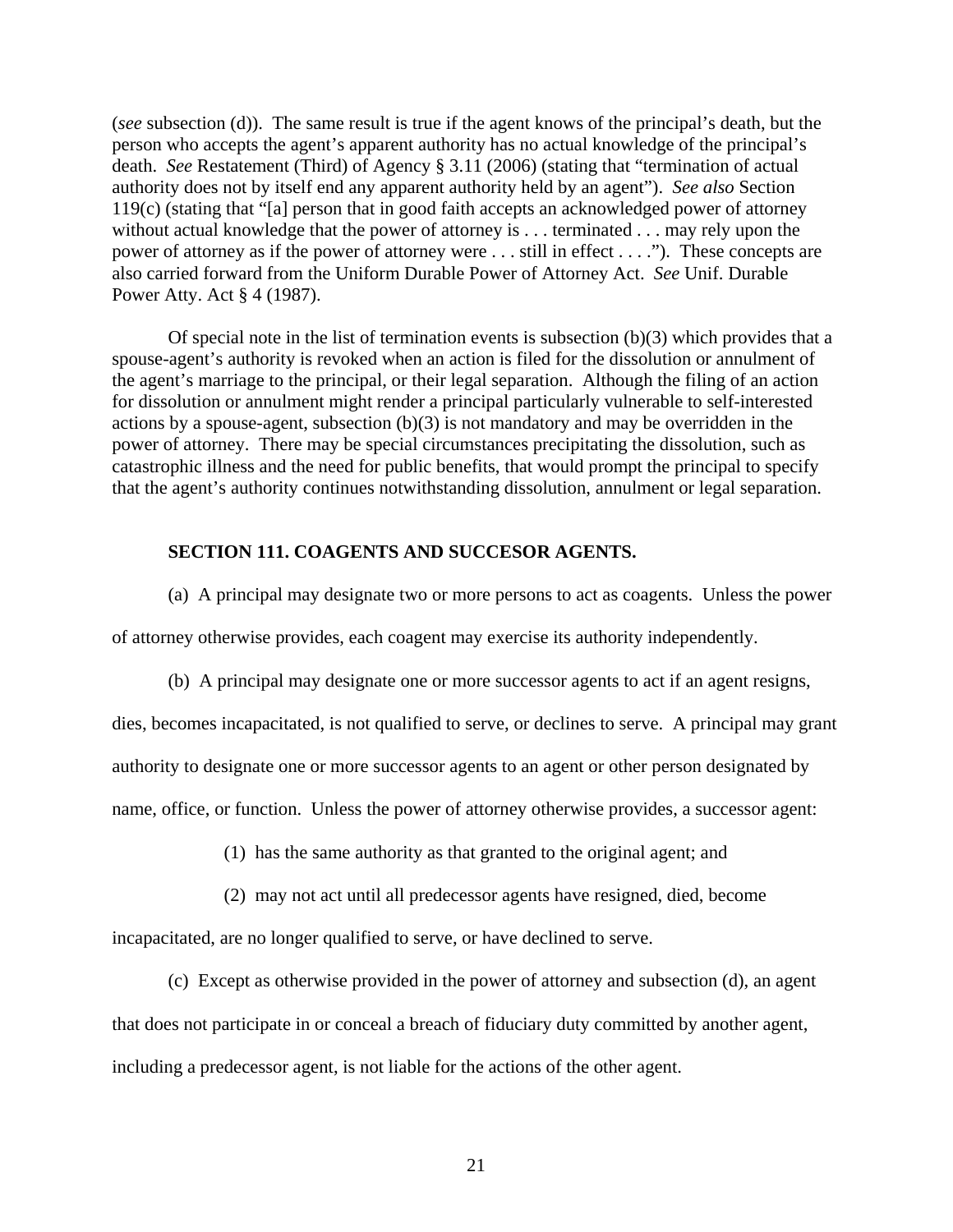(d) An agent that has actual knowledge of a breach or imminent breach of fiduciary duty by another agent shall notify the principal and, if the principal is incapacitated, take any action reasonably appropriate in the circumstances to safeguard the principal's best interest. An agent that fails to notify the principal or take action as required by this subsection is liable for the reasonably foreseeable damages that could have been avoided if the agent had notified the principal or taken such action.

#### **Comment**

 This section provides several default rules that merit careful consideration by the principal. Subsection (a) states that if a principal names coagents, each coagent may exercise its authority independently unless otherwise directed in the power of attorney. The Act adopts this default position to discourage the practice of executing separate, co-extensive powers of attorney in favor of different agents, and to facilitate transactions with persons who are reluctant to accept a power of attorney from only one of two or more named agents. This default rule should not, however, be interpreted as encouraging the practice of naming coagents. For a principal who can still monitor the activities of an agent, naming coagents multiplies monitoring responsibilities and significantly increases the risk that inconsistent actions will be taken with the principal's property. For the incapacitated principal, the risk is even greater that coagents will use the power of attorney to vie for control of the principal and the principal's property. Although the principal can override the default rule by requiring coagents to act by majority or unanimous consensus, such a requirement impedes use of the power of attorney, especially among agents who do not share close physical or philosophical proximity. A more prudent practice is generally to name one original agent and one or more successor agents. If desirable, a principal may give the original agent authority to delegate the agent's authority during periods when the agent is temporarily unavailable to serve (*see* Section 201(a)(5)).

 Subsection (b) states that unless a power of attorney otherwise provides, a successor agent has the same authority as that granted to the original agent. While this default provision ensures that the scope of authority granted to the original agent can be carried forward by successors, a principal may want to consider whether a successor agent is an appropriate person to exercise all of the authority given to the original agent. For example, authority to make gifts, to create, amend, or revoke an inter vivos trust, or to create or change survivorship and beneficiary designations (*see* Section 201(a)) may be appropriate for a spouse-agent, but not for an adult child who is named as the successor agent.

 Subsection (c) provides a default rule that an agent is not liable for the actions of another agent unless the agent participates in or conceals the breach of fiduciary duty committed by that other agent. Consequently, absent specification to the contrary in the power of attorney, an agent has no duty to monitor another agent's conduct. However, subsection (d) does require that an agent that has actual knowledge of a breach or imminent breach of fiduciary duty must notify the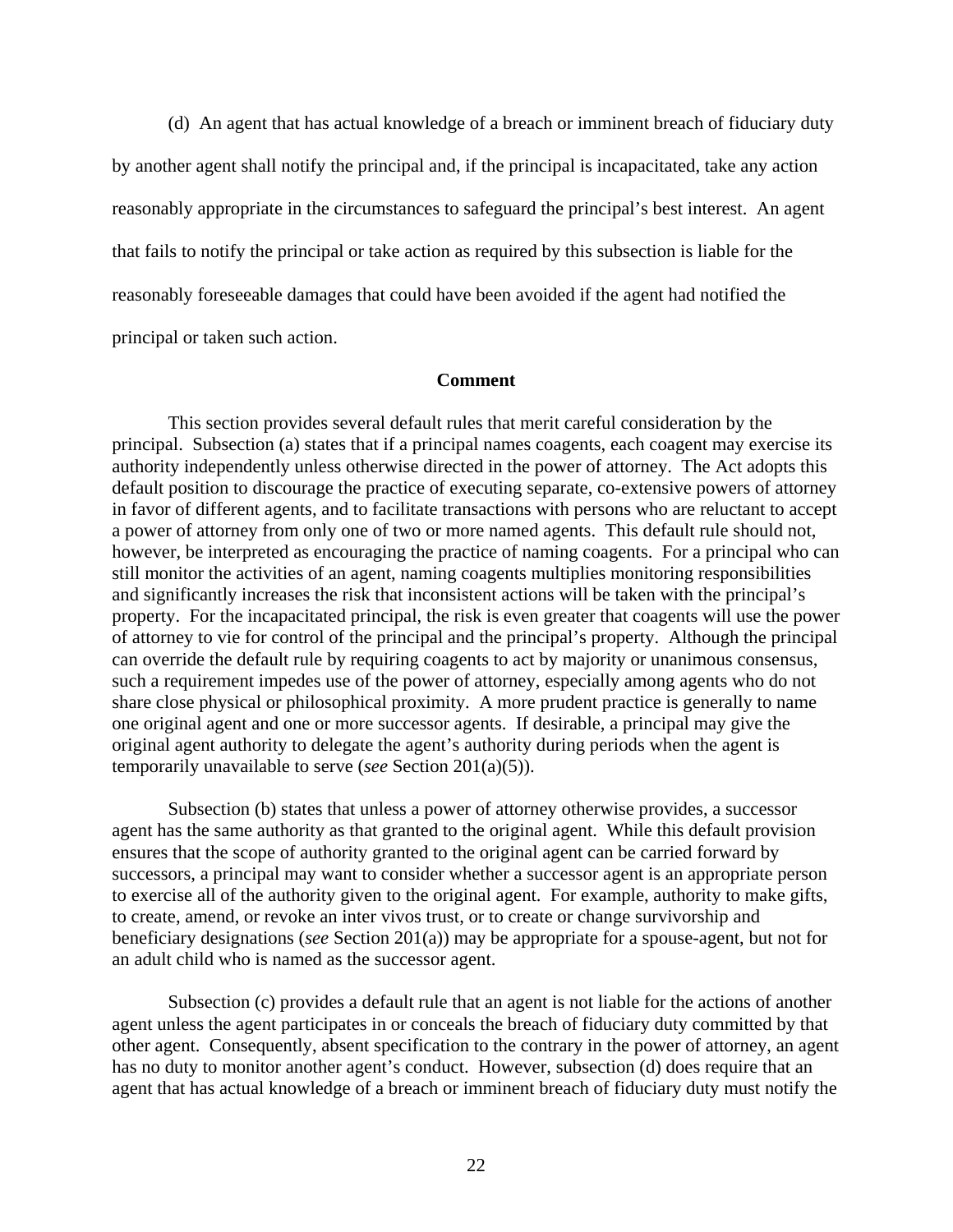principal, and if the principal is incapacitated, take reasonably appropriate action to safeguard the principal's best interest. Subsection (d) provides that if an agent fails to notify the principal or to take action to safeguard the principal's best interest, that agent is only liable for the reasonably foreseeable damages that could have been avoided had the agent provided the required notification.

## **SECTION 112. REIMBURSEMENT AND COMPENSATION OF AGENT.** Unless

the power of attorney otherwise provides, an agent is entitled to reimbursement of expenses

reasonably incurred on behalf of the principal and to compensation that is reasonable under the

circumstances.

## **Comment**

This section provides a default rule that an agent is entitled to reimbursement of expenses reasonably incurred on behalf of the principal and to reasonable compensation. While it is unlikely that a principal would choose to alter the default rule as to expenses, a principal's circumstances may warrant including limitations in the power of attorney as to the categories of expenses the agent may incur; likewise, the principal may choose to specify the terms of compensation rather than leave that determination to a reasonableness standard. Although many family-member agents serve without compensation, payment of compensation to the agent may be advantageous to the principal in circumstances where the principal needs to spend down income or resources to meet qualifications for public benefits.

# **SECTION 113. AGENT'S ACCEPTANCE.** Except as otherwise provided in the

power of attorney, a person accepts appointment as an agent under a power of attorney by

exercising authority or performing duties as an agent or by any other assertion or conduct

indicating acceptance.

## **Comment**

 This section establishes a default rule for agent acceptance of appointment under a power of attorney. Unless a different method is provided in the power of attorney, an agent's acceptance occurs upon exercise of authority, performance of duties, or any other assertion or conduct indicating acceptance. Acceptance is the critical reference point for commencement of the agency relationship and the imposition of fiduciary duties (*see* Section 114(a)). Because a person may be unaware that the principal has designated the person as an agent in a power of attorney, clear demarcation of when an agency relationship commences is necessary to protect both the principal and the agent. *See* Karen E. Boxx, *The Durable Power of Attorney's Place in*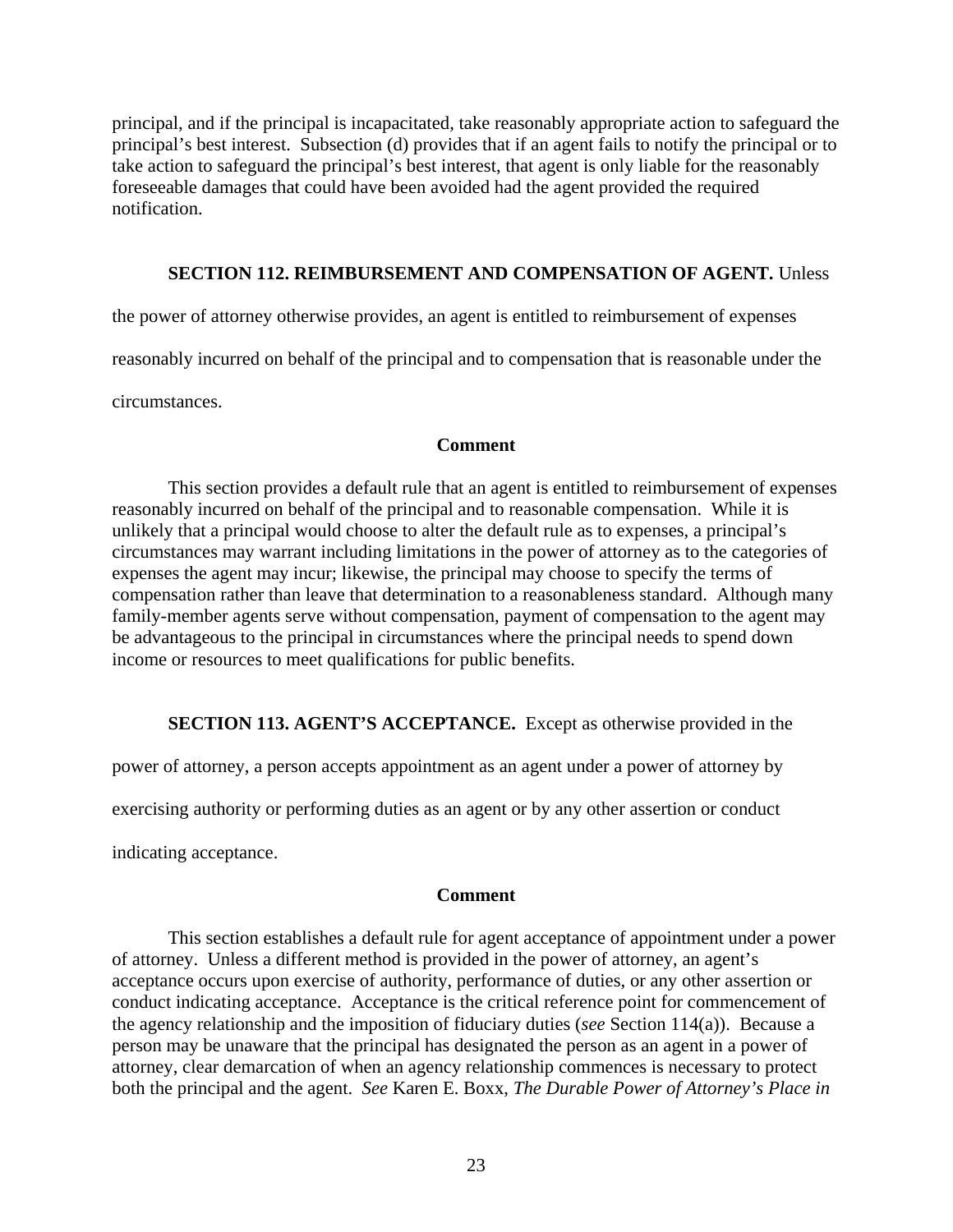*the Family of Fiduciary Relationships*, 36 Ga. L. Rev. 1, 41 (2001) (noting that "fiduciary duties should be imposed only to the extent the attorney-in-fact knows of the role, is able to accept responsibility, and affirmatively accepts"). The Act also provides a default method for agent resignation (*see* Section 118), which terminates the agency relationship (*see* Section 110(b)(2)).

#### **SECTION 114. AGENT'S DUTIES.**

(a) Notwithstanding provisions in the power of attorney, an agent that has accepted

appointment shall:

(1) act in accordance with the principal's reasonable expectations to the extent

actually known by the agent and, otherwise, in the principal's best interest;

(2) act in good faith; and

(3) act only within the scope of authority granted in the power of attorney.

(b) Except as otherwise provided in the power of attorney, an agent that has accepted

appointment shall:

(1) act loyally for the principal's benefit;

 (2) act so as not to create a conflict of interest that impairs the agent's ability to act impartially in the principal's best interest;

 (3) act with the care, competence, and diligence ordinarily exercised by agents in similar circumstances;

 (4) keep a record of all receipts, disbursements, and transactions made on behalf of the principal;

 (5) cooperate with a person that has authority to make health-care decisions for the principal to carry out the principal's reasonable expectations to the extent actually known by the agent and, otherwise, act in the principal's best interest; and

(6) attempt to preserve the principal's estate plan, to the extent actually known by

24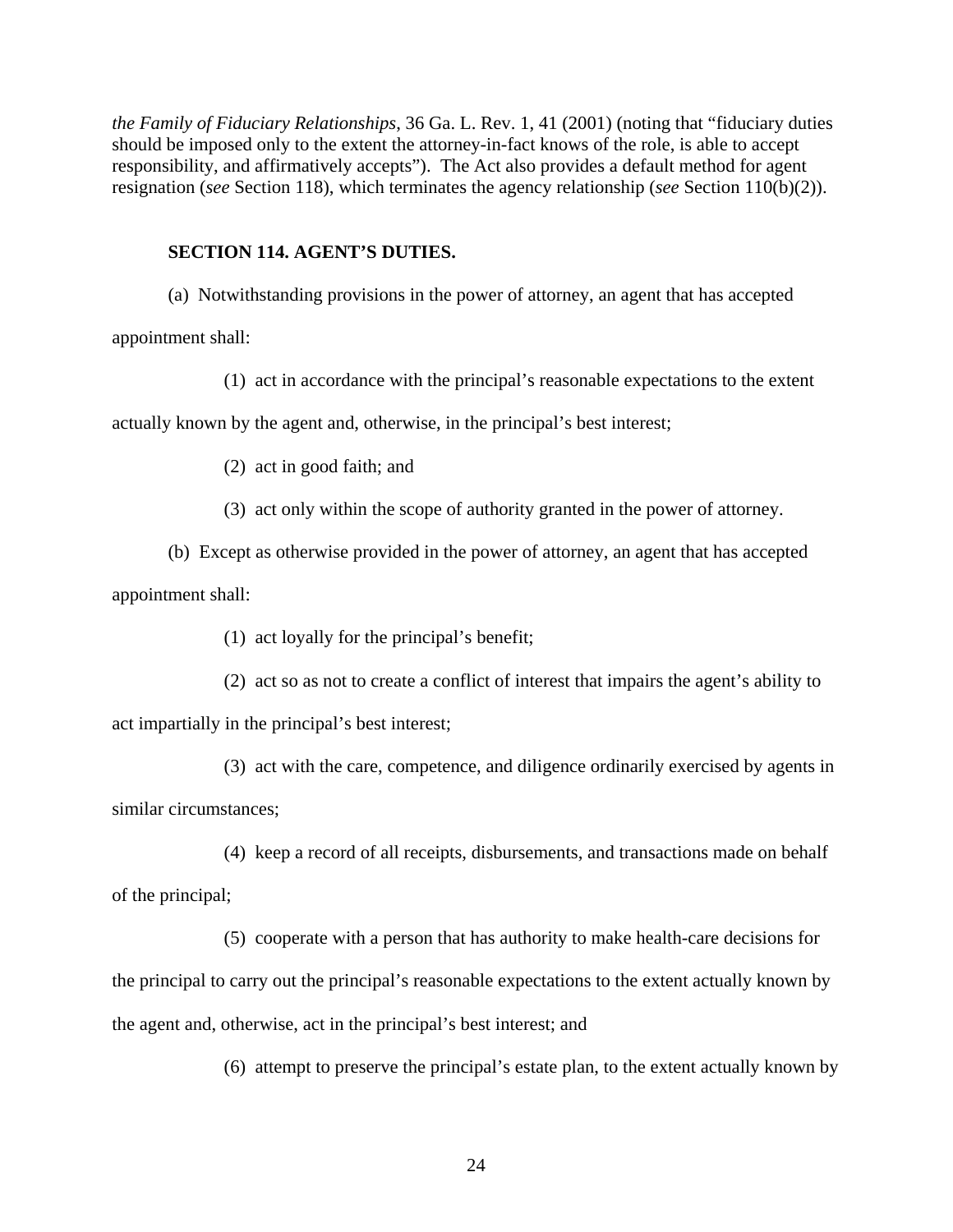the agent, if preserving the plan is consistent with the principal's best interest based on all relevant factors, including:

(A) the value and nature of the principal's property;

(B) the principal's foreseeable obligations and need for maintenance;

(C) minimization of taxes, including income, estate, inheritance,

generation-skipping transfer, and gift taxes; and

 (D) eligibility for a benefit, a program, or assistance under a statute or regulation.

 (c) An agent that acts in good faith is not liable to any beneficiary of the principal's estate plan for failure to preserve the plan.

 (d) An agent that acts with care, competence, and diligence for the best interest of the principal is not liable solely because the agent also benefits from the act or has an individual or conflicting interest in relation to the property or affairs of the principal.

 (e) If an agent is selected by the principal because of special skills or expertise possessed by the agent or in reliance on the agent's representation that the agent has special skills or expertise, the special skills or expertise must be considered in determining whether the agent has acted with care, competence, and diligence under the circumstances.

 (f) Absent a breach of duty to the principal, an agent is not liable if the value of the principal's property declines.

 (g) An agent that exercises authority to delegate to another person the authority granted by the principal or that engages another person on behalf of the principal is not liable for an act, error of judgment, or default of that person if the agent exercises care, competence, and diligence in selecting and monitoring the person.

25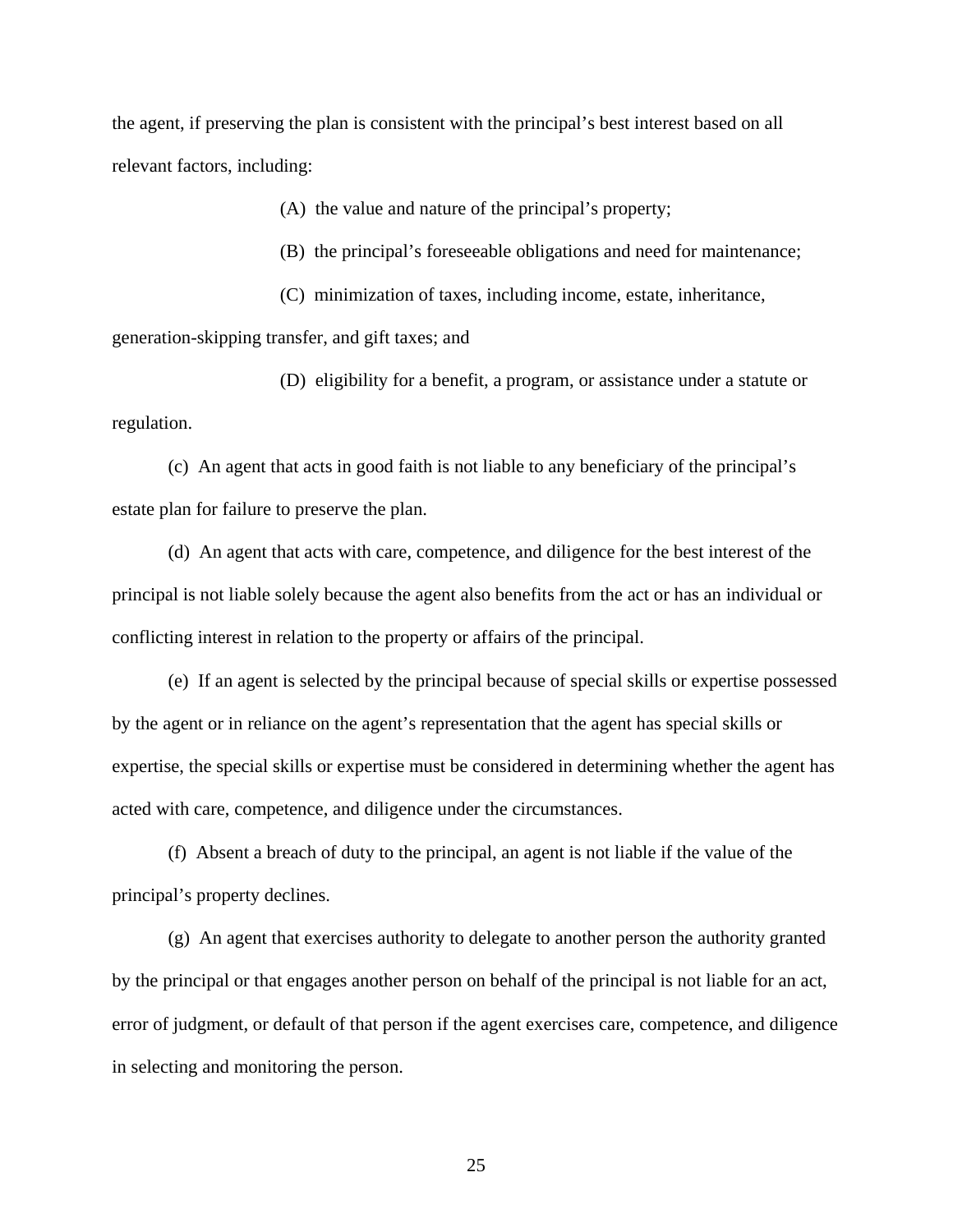(h) Except as otherwise provided in the power of attorney, an agent is not required to disclose receipts, disbursements, or transactions conducted on behalf of the principal unless ordered by a court or requested by the principal, a guardian, a conservator, another fiduciary acting for the principal, a governmental agency having authority to protect the welfare of the principal, or, upon the death of the principal, by the personal representative or successor in interest of the principal's estate. If so requested, within 30 days the agent shall comply with the request or provide a writing or other record substantiating why additional time is needed and shall comply with the request within an additional 30 days.

#### **Comment**

 Although well settled that an agent under a power of attorney is a fiduciary, there is little clarity in state power of attorney statutes about what that means. *See generally* Karen E. Boxx, *The Durable Power of Attorney's Place in the Family of Fiduciary Relationships*, 36 Ga. L. Rev. 1 (2001); Carolyn L. Dessin, *Acting as Agent under a Financial Durable Power of Attorney: An Unscripted Role*, 75 Neb. L. Rev. 574 (1996). Among states that address agent duties, the standard of care varies widely and ranges from a due care standard (*see, e.g.*, 755 Ill. Comp. Stat. Ann. 45/2-7 (West 1992); Ind. Code Ann. § 30-5-6-2 (West 1994)) to a trustee-type standard (*see, e.g.,* Fla. Stat. Ann. § 709.08(8) (West 2000 & Supp. 2006); Mo. Ann. Stat. § 404.714 (West 2001)). Section 114 clarifies agent duties by articulating minimum mandatory duties (subsection (a)) as well as default duties that can be modified or omitted by the principal (subsection (b)).

The mandatory duties–acting in accordance with the principal's reasonable expectations, if known, and otherwise in the principal's best interest; acting in good faith; and acting only within the scope of authority granted–may not be altered in the power of attorney. Establishing the principal's reasonable expectations as the primary guideline for agent conduct is consistent with a policy preference for "substituted judgment" over "best interest" as the surrogate decision-making standard that better protects an incapacitated person's self-determination interests. *See* Wingspan–The Second National Guardianship Conference, *Recommendations*, 31 Stetson L. Rev. 595, 603 (2002). *See also* Unif. Guardianship & Protective Proc. Act § 314(a) (1997).

The Act does not require, nor does common practice dictate, that the principal state expectations or objectives in the power of attorney. In fact, one of the advantages of a power of attorney over a trust or guardianship is the flexibility and informality with which an agent may exercise authority and respond to changing circumstances. However, when a principal's subjective expectations are potentially inconsistent with an objective best interest standard, good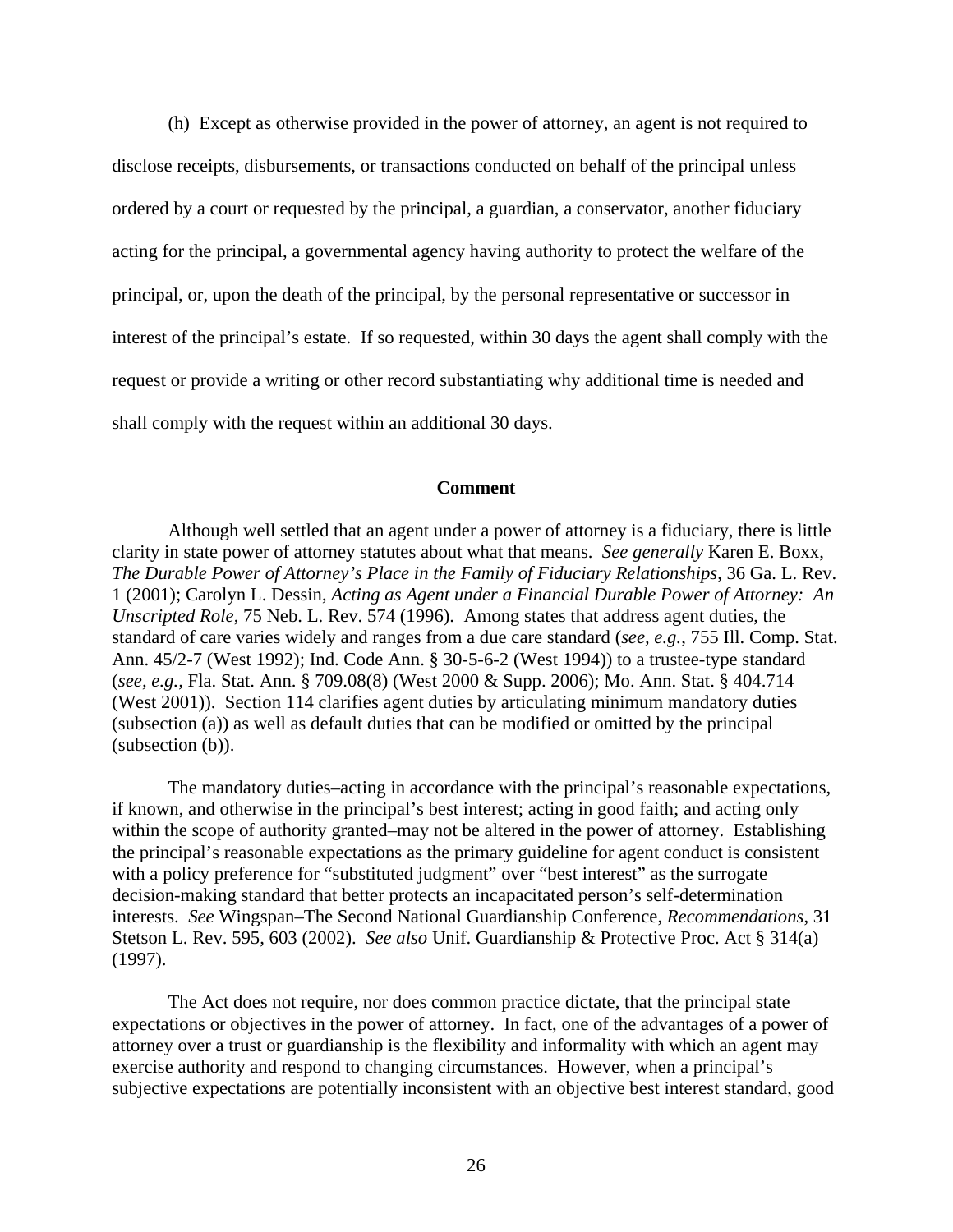practice suggests memorializing those expectations in a written and admissible form as a precaution against later challenges to the agent's conduct (*see* Section 116).

 If a principal's expectations potentially conflict with a default duty under the Act, then stating the expectations in the power of attorney, or altering the default rule to accommodate the expectations, or both, is advisable. For example, a principal may want to invest in a business owned by a family member who is also the agent in order to improve the economic position of the agent and the agent's family. Without the principal's clear expression of this objective, investment by the agent of the principal's property in the agent's business may be viewed as breaching the default duty to act loyally for the principal's benefit (subsection  $(b)(1)$ ) or the default duty to avoid conflicts of interest that impair the agent's ability to act impartially for the principal's best interest (subsection (b)(2)).

 Two default duties in this section protect the principal's previously-expressed choices. These are the duty to cooperate with the person authorized to make health-care decisions for the principal (subsection (b)(5)) and the duty to preserve the principal's estate plan (subsection (b)(6)). However, an agent has a duty to preserve the principal's estate plan only to the extent the plan is actually known to the agent and only if preservation of the estate plan is consistent with the principal's best interest. Factors relevant to determining whether preservation of the estate plan is in the principal's best interest include the value of the principal's property, the principal's need for maintenance, minimization of taxes, and eligibility for public benefits. The Act protects an agent from liability for failure to preserve the estate plan if the agent has acted in good faith (subsection (c)).

 Subsection (d) provides that an agent acting with care, competence, and diligence for the best interest of the principal is not liable solely because the agent also benefits from the act or has a conflict of interest. This position is a departure from the traditional common law duty of loyalty which required an agent to act solely for the benefit of the principal. *See* Restatement (Second) of Agency § 387 (1958); *see also* Unif. Trust Code § 802(a) (2003) (requiring a trustee to administer a trust "solely in the interests" of the beneficiary). Subsection (d) is modeled after state statutes which provide that loyalty to the principal can be compatible with an incidental benefit to the agent. *See* Cal. Prob. Code § 4232(b) (West Supp. 2006); 755 Ill. Comp. Stat. Ann. 45/2-7 (West 1992); Ind. Code Ann. § 30-5-9-2 (West 1994 & Supp. 2005). The Restatement (Third) of Agency § 8.01 (2006) also contemplates that loyal service to the principal may be concurrently beneficial to the agent (*see* Reporter's note a). *See also* John H. Langbein, *Questioning the Trust Law Duty of Loyalty: Sole Interest or Best Interest?*, 114 Yale L.J. 929, 943 (2005) (arguing that the sole interest test for loyalty should be replaced by the best interest test). The public policy which favors best interest over sole interest as the benchmark for agent loyalty comports with the practical reality that most agents under powers of attorney are family members who have inherent conflicts of interest with the principal arising from joint property ownership or inheritance expectations.

 Subsection (e) provides additional protection for a principal who has selected an agent with special skills or expertise by requiring that such skills or expertise be considered when evaluating the agent's conduct. If a principal chooses to appoint a family member or close friend to serve as an agent, but does not intend that agent to serve under a higher standard because of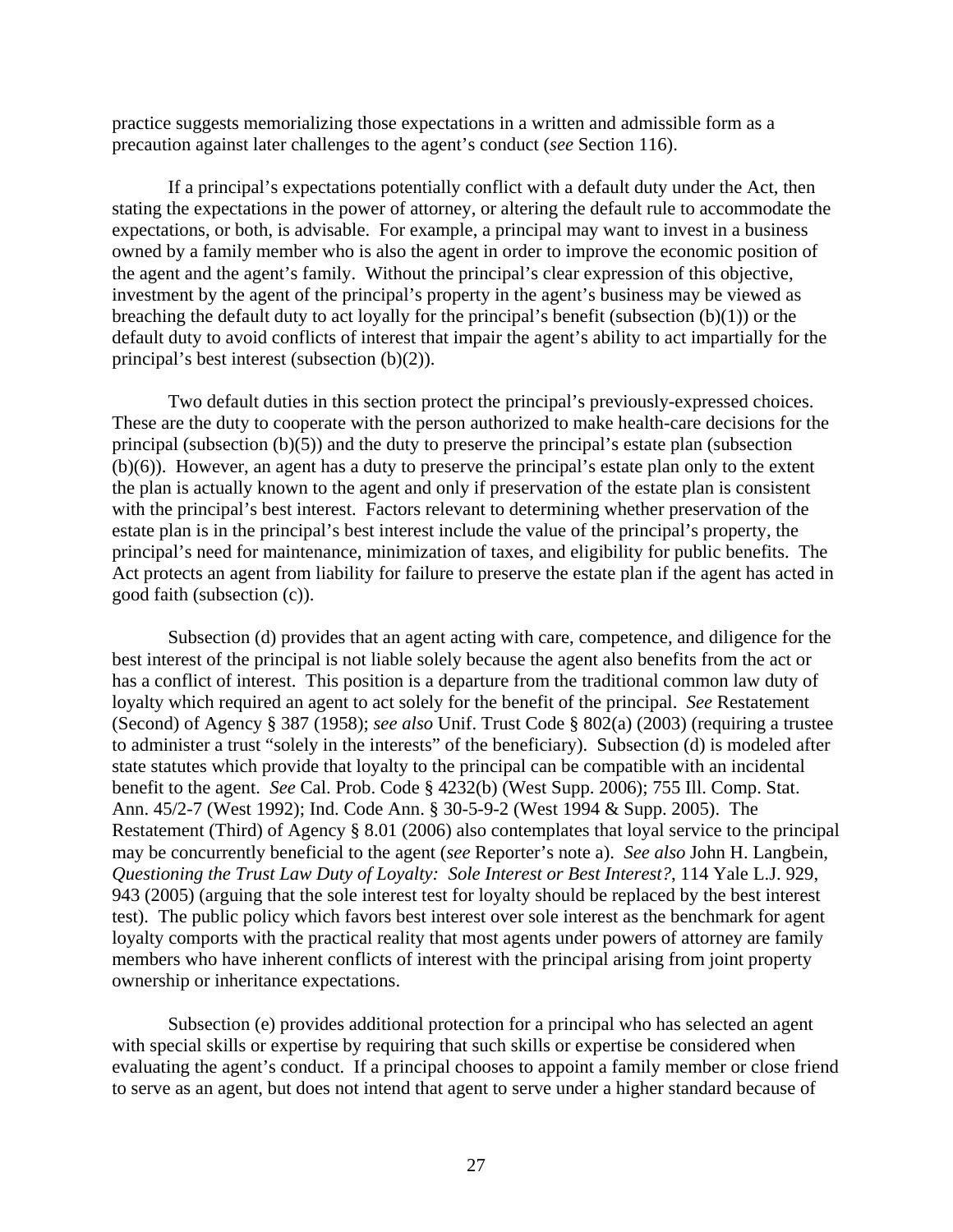special skills or expertise, the principal should consider including an exoneration provision within the power of attorney (*see* comment to Section 115).

Subsections (f) and (g) state protections for an agent that are similar in scope to those applicable to a trustee. Subsection (f) holds an agent harmless for decline in the value of the principal's property absent a breach of fiduciary duty (*cf.* Unif. Trust Code § 1003(b) (2003)). Subsection (g) holds an agent harmless for the conduct of a person to whom the agent has delegated authority, or who has been engaged by the agent on the principal's behalf, provided the agent has exercised care, competence, and diligence in selecting and monitoring the person (*cf.*  Unif. Trust Code § 807(c) (2003).

 Subsection (h) codifies the agent's common law duty to account to a principal (*see*  Restatement (Third) of Agency § 8.12 (2006); Restatement (First) of Agency § 382 (1933)). Rather than create an affirmative duty of periodic accounting, subsection (h) states that the agent is not required to disclose receipts, disbursements or transactions unless ordered by a court or requested by the principal, a fiduciary acting for the principal, or a governmental agency with authority to protect the welfare of the principal. If the principal is deceased, the principal's personal representative or successor in interest may request an agent to account. While there is no affirmative duty to account unless ordered by the court or requested by one of the foregoing persons, subsection (b)(4) does create a default duty to keep records.

 The narrow categories of persons that may request an agent to account are consistent with the premise that a principal with capacity should control to whom the details of financial transactions are disclosed. If a principal becomes incapacitated or dies, then the principal's fiduciary or personal representative may succeed to that monitoring function. The inclusion of a governmental agency (such as Adult Protective Services) in the list of persons that may request an agent to account is patterned after state legislative trends and is a response to growing national concern about financial abuse of vulnerable persons. *See* 755 Ill. Comp. Stat. Ann. 45/2-7.5 (West Supp. 2006 & 2006 Ill. Legis. Serv. 1754); 20 Pa. Cons. Stat. Ann. § 5604(d) (West 2005); Vt. Stat. Ann. tit.14, § 3510(b) (2002 & 2006-3 Vt. Adv. Legis. Serv. 228). *See generally* Donna J. Rabiner, David Brown & Janet O'Keeffe, *Financial Exploitation of Older Persons: Policy Issues and Recommendations for Addressing Them*, 16 J. Elder Abuse & Neglect 65 (2004). As an additional protective counter-measure to the narrow categories of persons who may request an agent to account, the Act contains a broad standing provision for seeking judicial review of an agent's conduct. *See* Section 116 and Comment.

# **SECTION 115. EXONERATION OF AGENT.** A provision in a power of attorney

relieving an agent of liability for breach of duty is binding on the principal and the principal's

successors in interest except to the extent the provision:

(1) relieves the agent of liability for breach of duty committed dishonestly, with an

improper motive, or with reckless indifference to the purposes of the power of attorney or the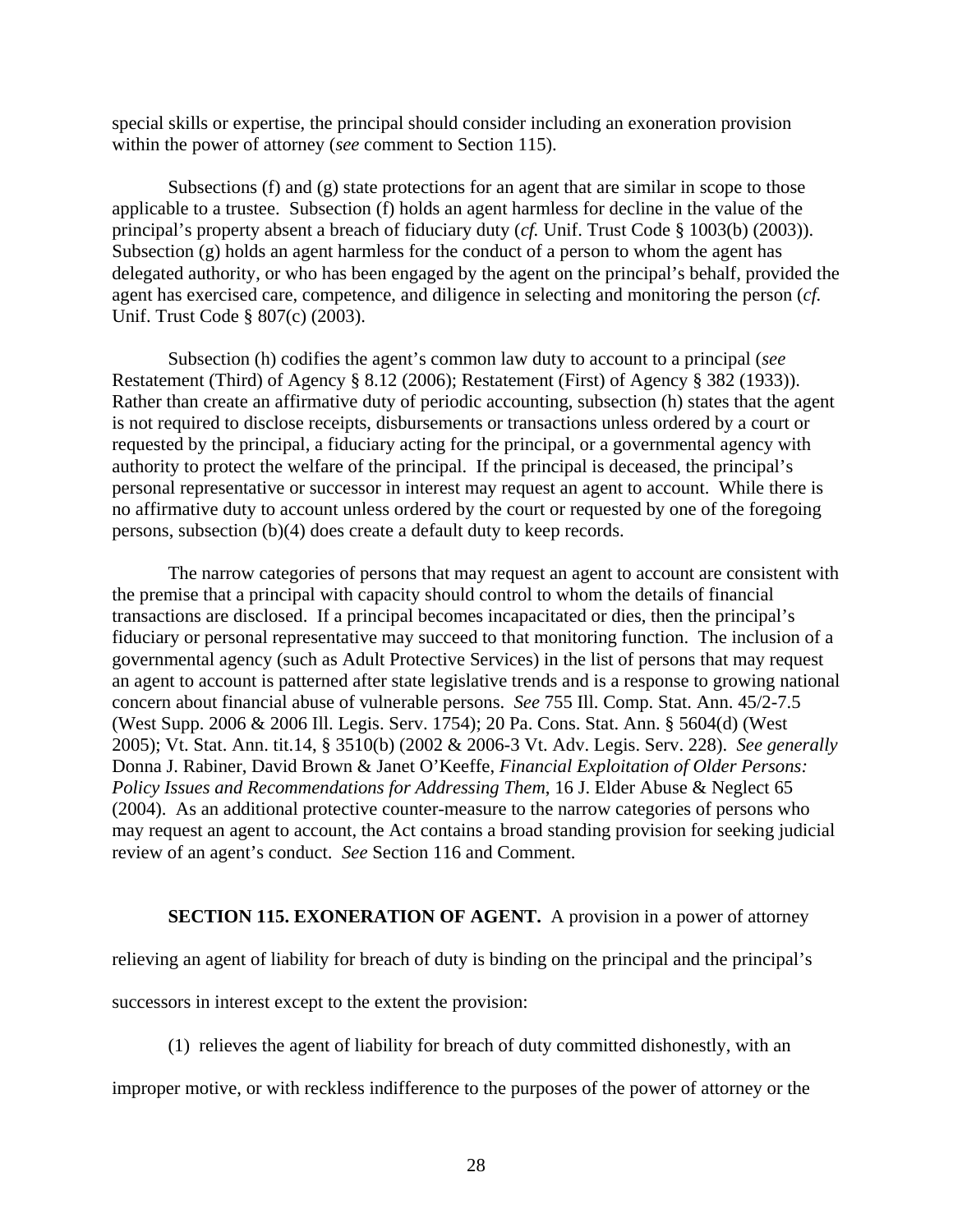best interest of the principal; or

(2) was inserted as a result of an abuse of a confidential or fiduciary relationship with the

principal.

## **Comment**

This section permits a principal to exonerate an agent from liability for breach of fiduciary duty, but prohibits exoneration for a breach committed dishonestly, with improper motive, or with reckless indifference to the purposes of the power of attorney or the best interest of the principal. The mandatory minimum standard of conduct required of an agent is equivalent to the good faith standard applicable to trustees. A trustee's failure to adhere to that standard cannot be excused by language in the trust instrument. *See* Unif. Trust Code § 1008 cmt. (2003) (noting that "a trustee must always act in good faith with regard to the purposes of the trust and the interests of the beneficiaries"). *See also* Section 102(4) (defining good faith for purposes of the Act as "honesty in fact"). Section 115 provides, as an additional measure of protection for the principal, that an exoneration provision is not binding if it was inserted as the result of abuse of a confidential or fiduciary relationship with the principal. While as a matter of good practice an exoneration provision should be the exception rather than the rule, its inclusion in a power of attorney may be useful in meeting particular objectives of the principal. For example, if the principal is concerned that contentious family members will attack the agent's conduct in order to gain control of the principal's assets, an exoneration provision may deter such action or minimize the likelihood of success on the merits.

#### **SECTION 116. JUDICIAL RELIEF.**

(a) The following persons may petition a court to construe a power of attorney or review

the agent's conduct, and grant appropriate relief:

- (1) the principal or the agent;
- (2) a guardian, conservator, or other fiduciary acting for the principal;
- (3) a person authorized to make health-care decisions for the principal;
- (4) the principal's spouse, parent, or descendant;
- (5) an individual who would qualify as a presumptive heir of the principal;
- (6) a person named as a beneficiary to receive any property, benefit, or

contractual right on the principal's death or as a beneficiary of a trust created by or for the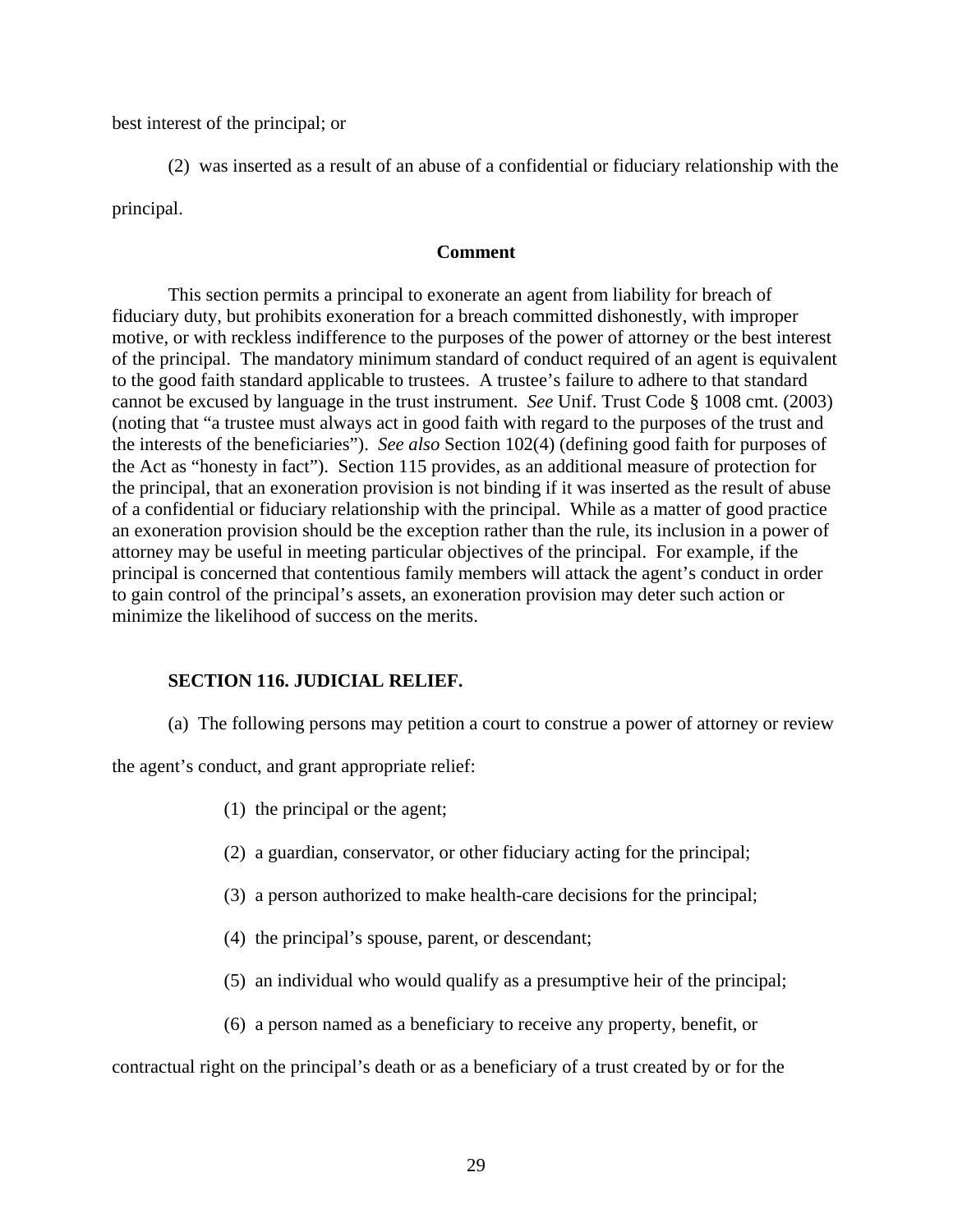principal that has a financial interest in the principal's estate;

(7) a governmental agency having regulatory authority to protect the welfare of

the principal;

(8) the principal's caregiver or another person that demonstrates sufficient

interest in the principal's welfare; and

(9) a person asked to accept the power of attorney.

(b) Upon motion by the principal, the court shall dismiss a petition filed under this

section, unless the court finds that the principal lacks capacity to revoke the agent's authority or

the power of attorney.

# **Comment**

 The primary purpose of this section is to protect vulnerable or incapacitated principals against financial abuse. Subsection (a) sets forth broad categories of persons who have standing to petition the court for construction of the power of attorney or review of the agent's conduct, including in the list a "person that demonstrates sufficient interest in the principal's welfare" (subsection (a)(8)). Allowing any person with sufficient interest to petition the court is the approach taken by the majority of states that have standing provisions. *See* Cal. Prob. Code § 4540 (West Supp. 2006); Colo. Rev. Stat. Ann. § 15-14-609 (West 2005); 755 Ill. Comp. Stat. Ann. 45/2-10 (West 1992); Ind. Code Ann. § 30-5-3-5 (West 1994); Kan. Stat. Ann.§ 58-662 (2005); Mo. Ann. Stat. § 404.727 (West 2001); N.H. Rev. Stat. Ann. § 506:7 (LexisNexis 1997 & Supp. 2005); Wash. Rev. Code Ann. § 11.94.100 (Supp. 2006); Wis. Stat. Ann. § 243.07(6r) (West 2001). *But cf.* 20 Pa. Cons. Stat. Ann. § 5604 (West 2005) (limiting standing to an agency acting pursuant to the Older Adults Protective Services Act); Vt. Stat. Ann. tit.14, § 3510(b) (2002 & 2006-3 Vt. Adv. Legis. Serv. 228) (limiting standing to the commissioner of disabilities, aging, and independent living).

 In addition to providing a means for detecting and redressing financial abuse by agents, this section protects the self-determination rights of principals. Subsection (b) states that the court must dismiss a petition upon the principal's motion unless the court finds that the principal lacks the capacity to revoke the agent's authority or the power of attorney. Contrasted with the breadth of Section 116 is Section 114(h) which narrowly limits the persons who can request an agent to account for transactions conducted on the principal's behalf. The rationale for narrowly restricting who may request an agent to account is the preservation of the principal's financial privacy. *See* Section 114 Comment. Section 116 operates as a check-and-balance on the narrow scope of Section 114(h) and provides what, in many circumstances, may be the only means to detect and stop agent abuse of an incapacitated principal.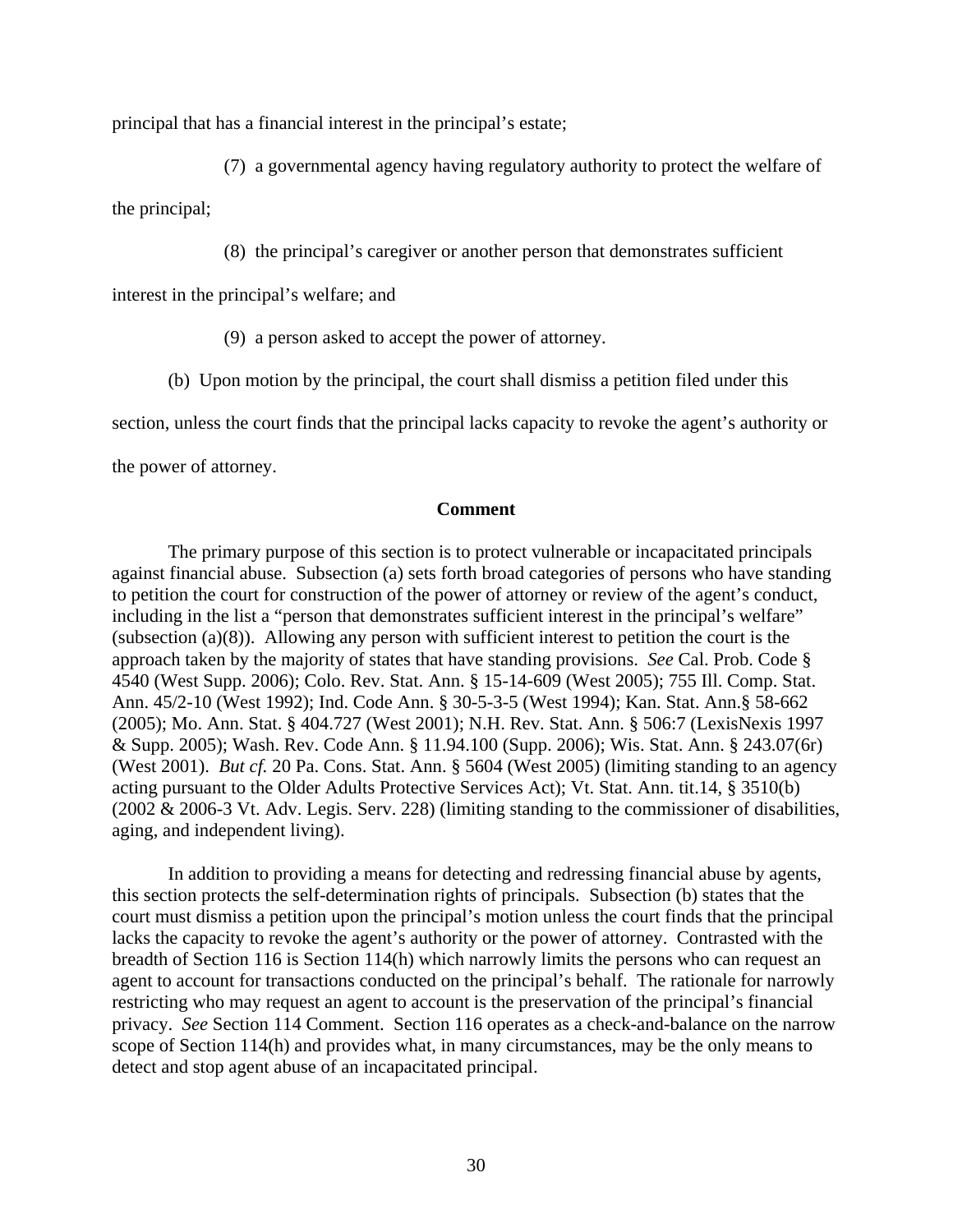**SECTION 117. AGENT'S LIABILITY.** An agent that violates this [act] is liable to the

principal or the principal's successors in interest for the amount required to:

(1) restore the value of the principal's property to what it would have been had the

violation not occurred; and

(2) reimburse the principal or the principal's successors in interest for the attorney's fees

and costs paid on the agent's behalf.

# **Comment**

This section provides that an agent's liability for violating the Act includes not only the amount necessary to restore the principal's property to what it would have been had the violation not occurred, but also any amounts for attorney's fees and costs advanced from the principal's property on the agent's behalf. This section does not, however, limit the agent's liability exposure to these amounts. Pursuant to Section 123, remedies under the Act are not exclusive. If a jurisdiction has enacted separate statutes to deal with financial abuse, an agent may face additional civil or criminal liability. For a discussion of state statutory responses to financial abuse, see Carolyn L. Dessin, *Financial Abuse of the Elderly: Is the Solution a Problem?*, 34 McGeorge L. Rev. 267 (2003).

# **SECTION 118. AGENT'S RESIGNATION; NOTICE.** Unless the power of attorney

provides a different method for an agent's resignation, an agent may resign by giving notice to

the principal and, if the principal is incapacitated:

(1) to the [conservator or guardian], if one has been appointed for the principal, and a

coagent or successor agent; or

(2) if there is no person described in paragraph (1), to:

(A) the principal's caregiver;

(B) another person reasonably believed by the agent to have sufficient interest in

the principal's welfare; or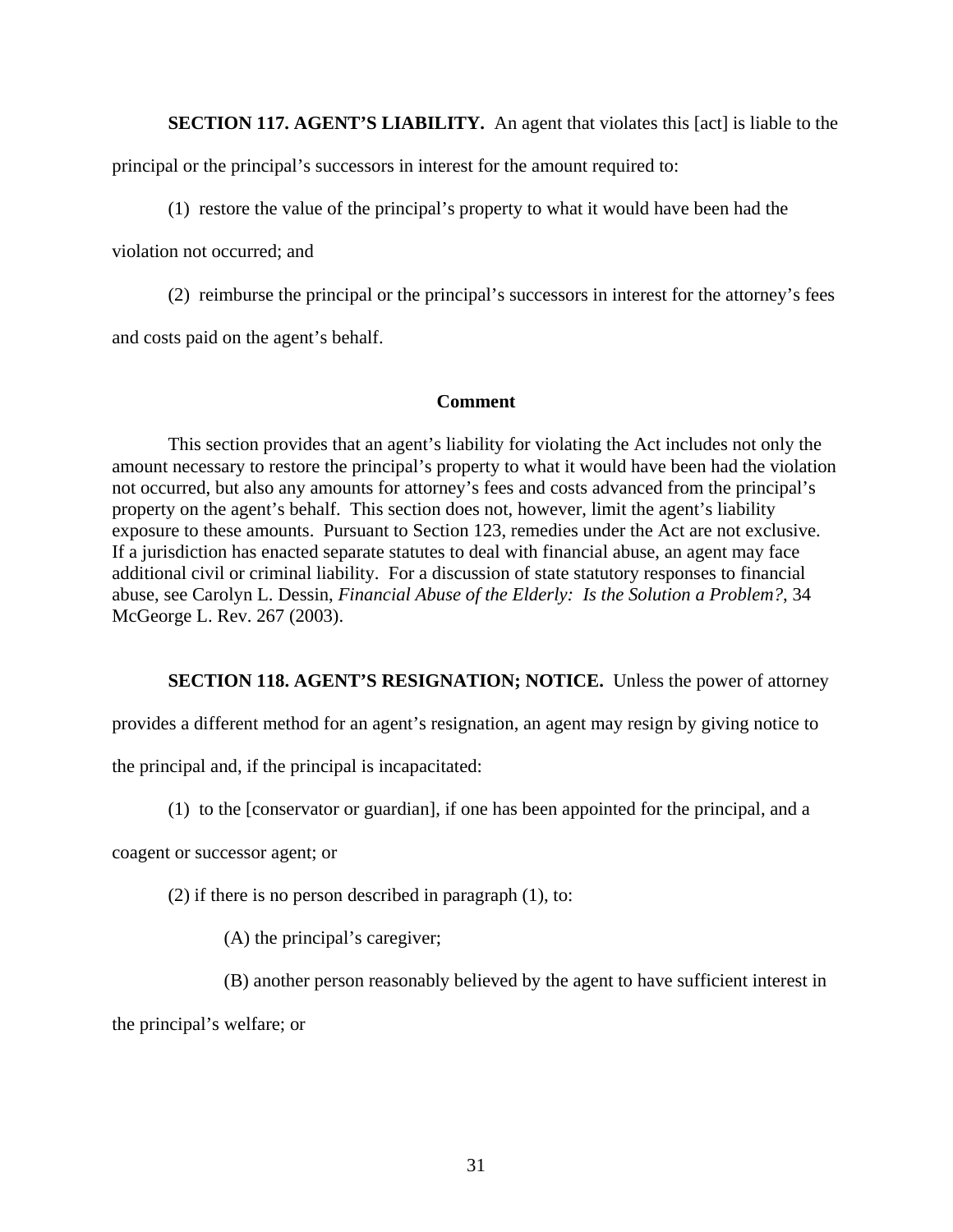(C) a governmental agency having authority to protect the welfare of the

principal.

*Legislative Note: The brackets in this section indicate where the enacting jurisdiction should review its respective guardianship, conservatorship, or other protective proceedings statutes and amend, if necessary for consistency, the bracketed language.*

## **Comment**

 Section 118 provides a default procedure for an agent's resignation. An agent who no longer wishes to serve should formally resign in order to establish a clear demarcation of the end of the agent's authority and to minimize gaps in fiduciary responsibility before a successor accepts the office. If the principal still has capacity when the agent wishes to resign, this section requires only that the agent give notice to the principal. If, however, the principal is incapacitated, the agent must, in addition to giving notice to the principal, give notice as set forth in paragraphs (1) or (2).

 Paragraph (1) provides that notice must be given to a fiduciary, if one has been appointed, and to a coagent or successor agent, if any. If the principal does not have an appointed fiduciary and no coagent or successor agent is named in the power of attorney, then the agent may choose among the notice options in paragraph (2). Paragraph (2) permits the resigning agent to give notice to the principal's caregiver, a person reasonably believed to have sufficient interest in the principal's welfare, or a governmental agency having authority to protect the welfare of the principal. The choice among these options is intentionally left to the agent's discretion and is governed by the same standards as apply to other agent conduct. *See* Section 114(a) (requiring the agent to act in accordance with the principal's reasonable expectations, if known, and otherwise in the principal's best interest).

# **SECTION 119. ACCEPTANCE OF AND RELIANCE UPON ACKNOWLEDGED**

# **POWER OF ATTORNEY.**

(a) For purposes of this section and Section 120, "acknowledged" means purportedly

verified before a notary public or other individual authorized to take acknowledgements.

(b) A person that in good faith accepts an acknowledged power of attorney without actual

knowledge that the signature is not genuine may rely upon the presumption under Section 105

that the signature is genuine.

(c) A person that in good faith accepts an acknowledged power of attorney without actual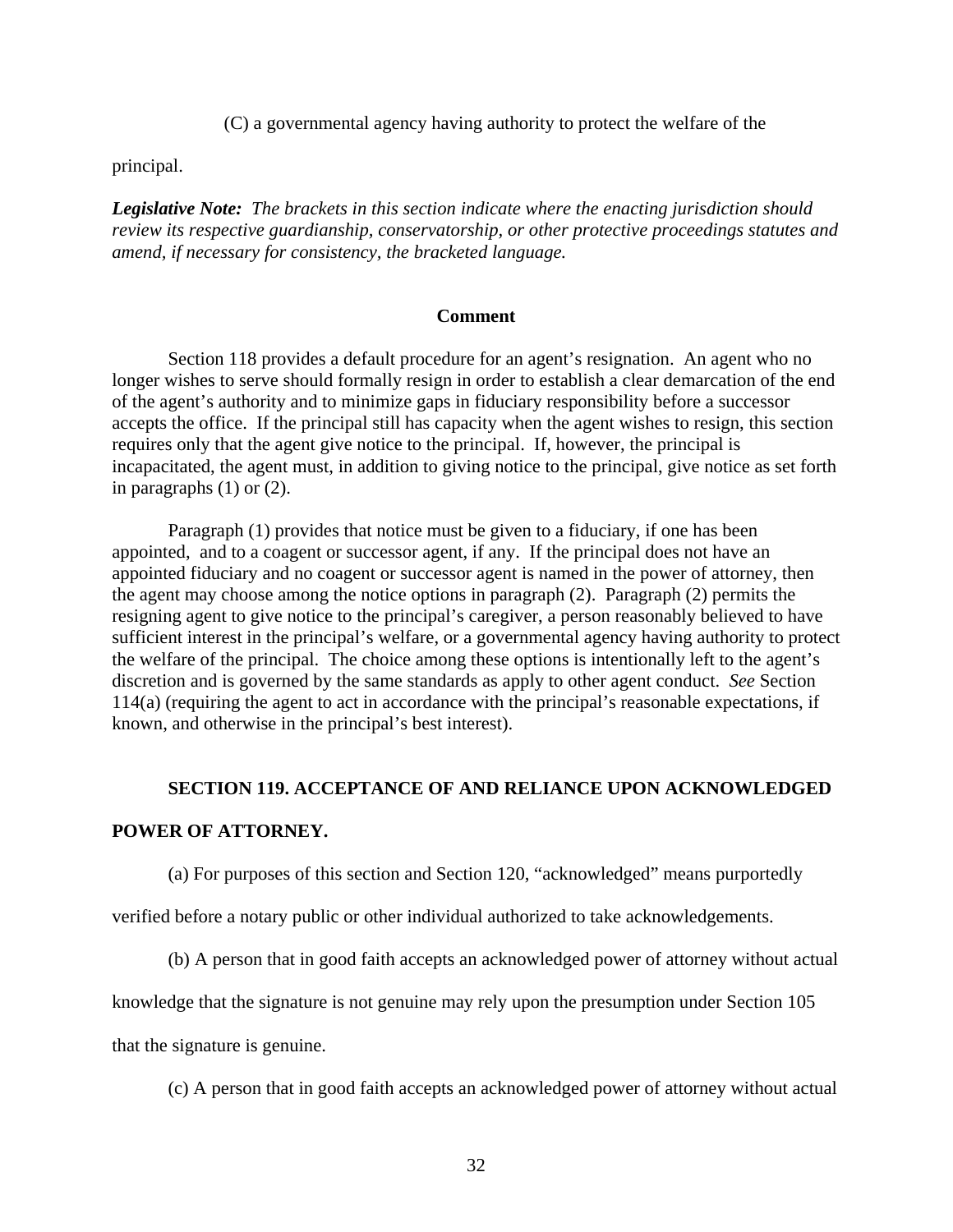knowledge that the power of attorney is void, invalid, or terminated, that the purported agent's authority is void, invalid, or terminated, or that the agent is exceeding or improperly exercising the agent's authority may rely upon the power of attorney as if the power of attorney were genuine, valid and still in effect, the agent's authority were genuine, valid and still in effect, and the agent had not exceeded and had properly exercised the authority.

 (d) A person that is asked to accept an acknowledged power of attorney may request, and rely upon, without further investigation:

 (1) an agent's certification under penalty of perjury of any factual matter concerning the principal, agent, or power of attorney;

 (2) an English translation of the power of attorney if the power of attorney contains, in whole or in part, language other than English; and

 (3) an opinion of counsel as to any matter of law concerning the power of attorney if the person making the request provides in a writing or other record the reason for the request.

 (e) An English translation or an opinion of counsel requested under this section must be provided at the principal's expense unless the request is made more than seven business days after the power of attorney is presented for acceptance.

 (f) For purposes of this section and Section 120, a person that conducts activities through employees is without actual knowledge of a fact relating to a power of attorney, a principal, or an agent if the employee conducting the transaction involving the power of attorney is without actual knowledge of the fact.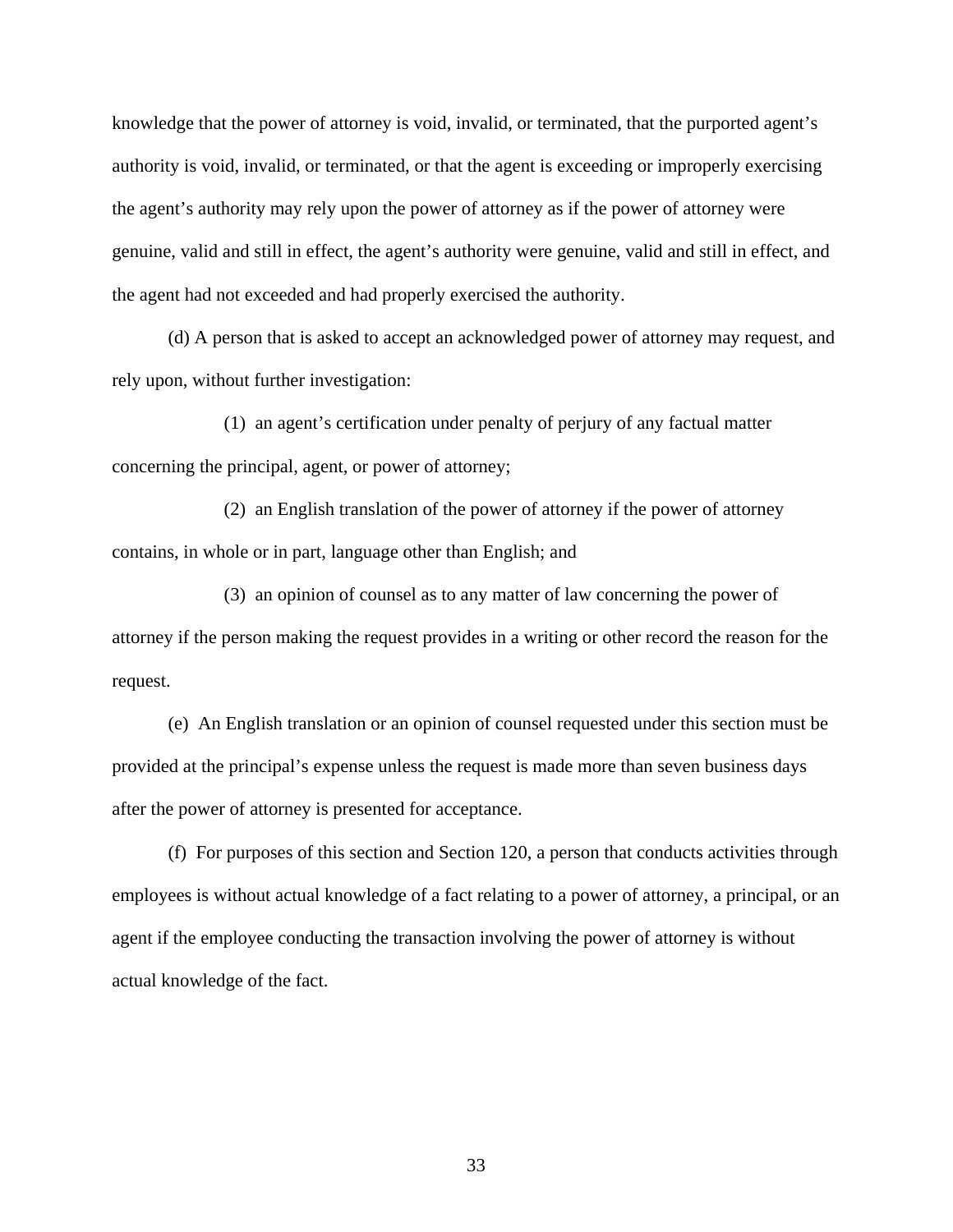#### **Comment**

This section protects persons who in good faith accept an acknowledged power of attorney. Section 119 does not apply to unacknowledged powers of attorney. *See* Section 105 (providing that the signature on a power of attorney is presumed genuine if acknowledged). Subsection (a) states that for purposes of this section and Section 120 "acknowledged" means "purportedly" verified before an individual authorized to take acknowledgments. The purpose of this definition is to protect a person that in good faith accepts an acknowledged power of attorney without knowledge that it contains a forged signature or a latent defect in the acknowledgment. *See, e.g.,* Cal. Prob. Code § 4303(a)(2) (West Supp. 2006); 755 Ill. Comp. Stat. Ann. 45/2-8 (Supp. 2006); Ind. Code Ann. § 30-5-8-2 (West 1994); N.C. Gen. Stat. § 32A-40 (2005). The Act places the risk that a power of attorney is invalid upon the principal rather than the person that accepts the power of attorney. This approach promotes acceptance of powers of attorney, which is essential to their effectiveness as an alternative to guardianship. The national survey conducted by the Joint Editorial Board for Uniform Trust and Estate Acts (*see* Prefatory Note) found that a majority of respondents had difficulty obtaining acceptance of powers of attorney. Sixty-three percent reported occasional difficulty and seventeen percent reported frequent difficulty. Linda S. Whitton, *National Durable Power of Attorney Survey Results and Analysis*, National Conference of Commissioners on Uniform State Laws 12-13 (2002), *available at* http://www.law.upenn.edu/bll/ulc/dpoaa/surveyoct2002.htm.

 Section 119 permits a person to rely in good faith on the validity of the power of attorney, the validity of the agent's authority, and the propriety of the agent's exercise of authority, unless the person has actual knowledge to the contrary (subsection (c)). Although a person is not required to investigate whether a power of attorney is valid or the agent's exercise of authority proper, subsection (d) permits a person to request an agent's certification of any factual matter (*see* Section 302 for a sample certification form) and an opinion of counsel as to any matter of law. If the power of attorney contains, in whole or part, language other than English, an English translation may also be requested. Further protection is provided in subsection (f) for persons that conduct activities through employees. Subsection (f) states that for purposes of Sections 119 and 120, a person is without actual knowledge of a fact if the employee conducting the transaction is without actual knowledge of the fact.

### **Alternative A**

#### **SECTION 120. LIABILITY FOR REFUSAL TO ACCEPT ACKNOWLEDGED**

#### **POWER OF ATTORNEY.**

- (a) Except as otherwise provided in subsection (b):
	- (1) a person shall either accept an acknowledged power of attorney or request a

certification, a translation, or an opinion of counsel under Section 119(d) no later than seven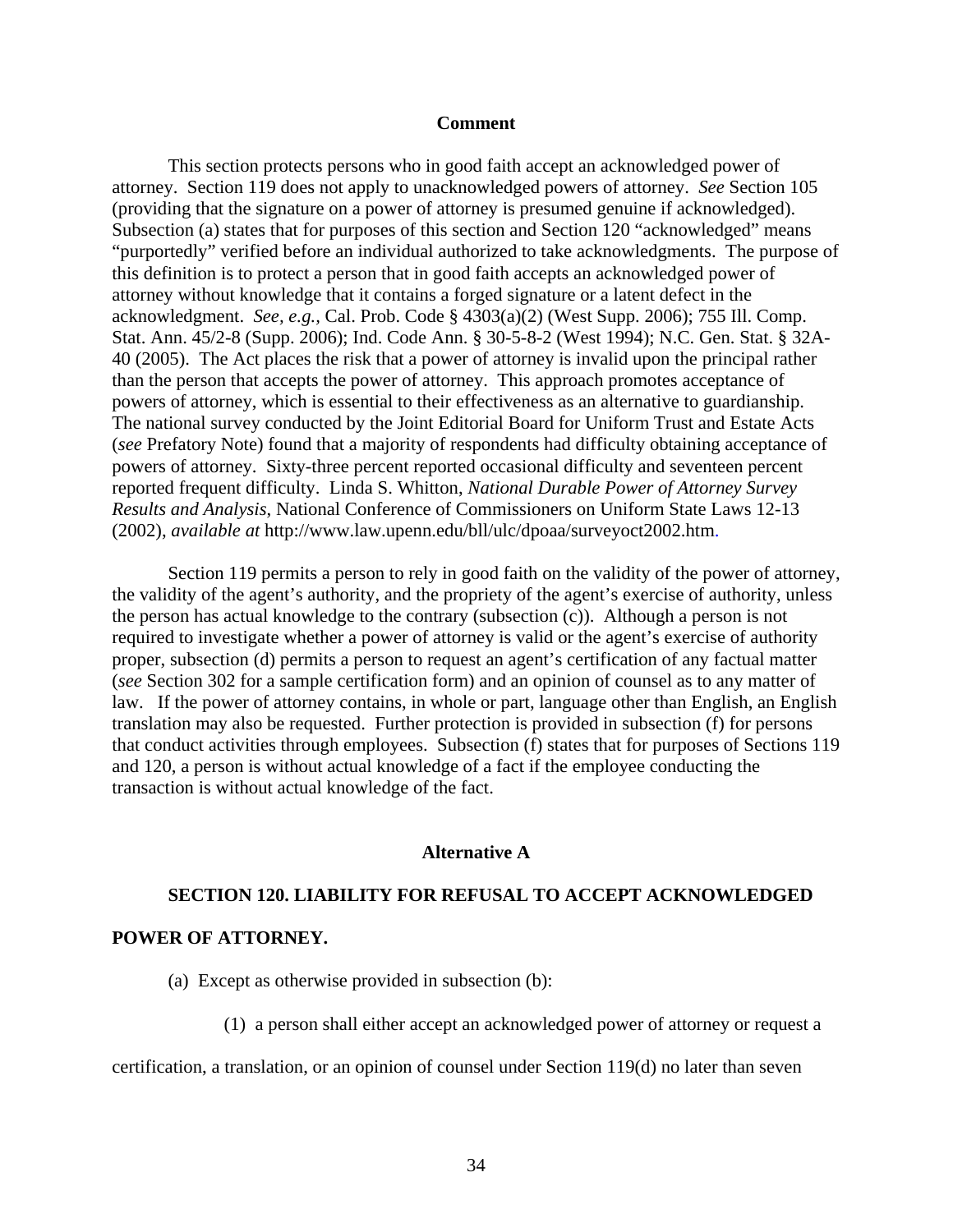business days after presentation of the power of attorney for acceptance;

 (2) if a person requests a certification, a translation, or an opinion of counsel under Section 119(d), the person shall accept the power of attorney no later than five business days after receipt of the certification, translation, or opinion of counsel; and

 (3) a person may not require an additional or different form of power of attorney for authority granted in the power of attorney presented.

(b) A person is not required to accept an acknowledged power of attorney if:

 (1) the person is not otherwise required to engage in a transaction with the principal in the same circumstances;

 (2) engaging in a transaction with the agent or the principal in the same circumstances would be inconsistent with federal law;

 (3) the person has actual knowledge of the termination of the agent's authority or of the power of attorney before exercise of the power;

 (4) a request for a certification, a translation, or an opinion of counsel under Section 119(d) is refused;

 (5) the person in good faith believes that the power is not valid or that the agent does not have the authority to perform the act requested, whether or not a certification, a translation, or an opinion of counsel under Section 119(d) has been requested or provided; or

 (6) the person makes, or has actual knowledge that another person has made, a report to the [local adult protective services office] stating a good faith belief that the principal may be subject to physical or financial abuse, neglect, exploitation, or abandonment by the agent or a person acting for or with the agent.

(c) A person that refuses in violation of this section to accept an acknowledged power of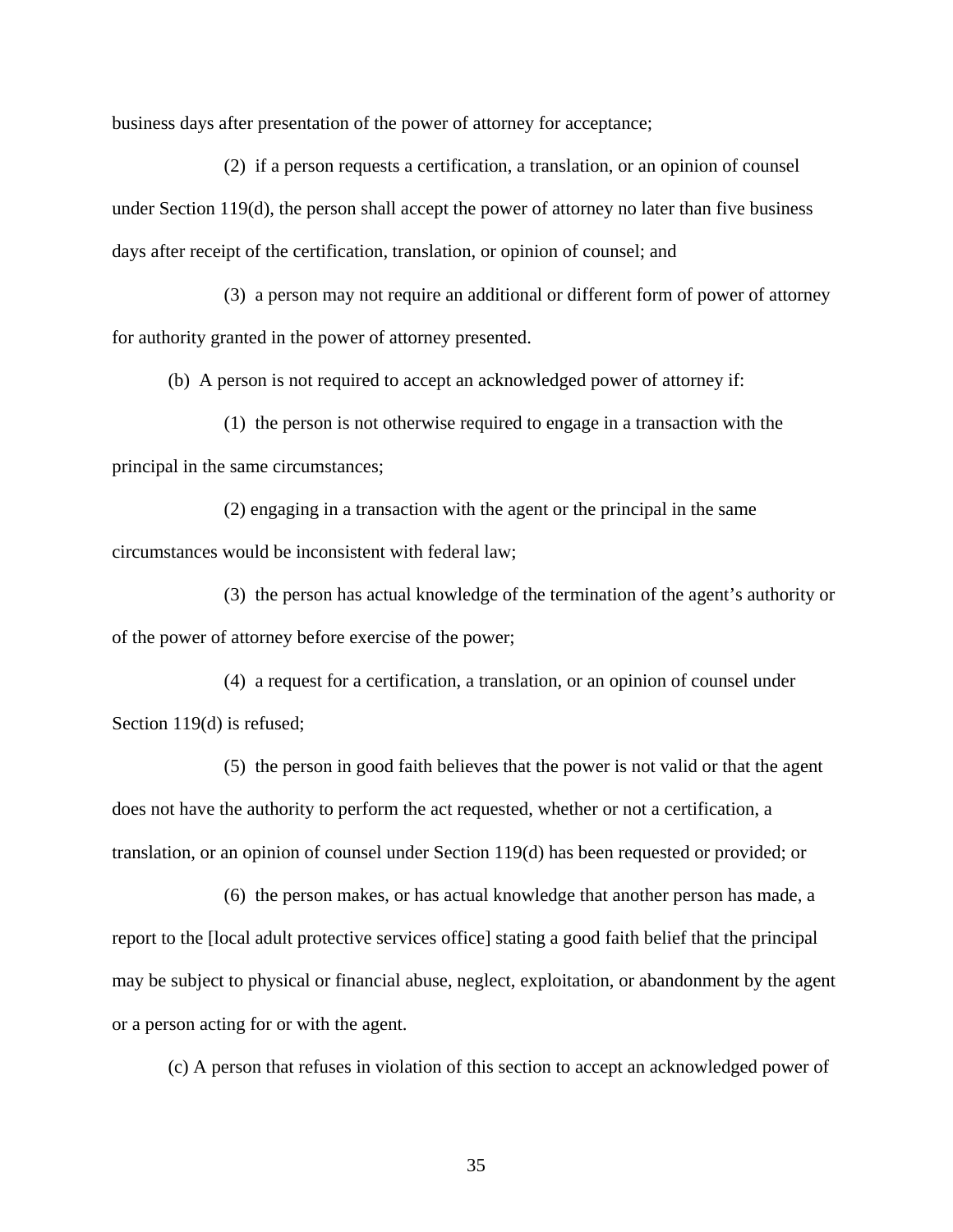attorney is subject to:

- (1) a court order mandating acceptance of the power of attorney; and
- (2) liability for reasonable attorney's fees and costs incurred in any action or

proceeding that confirms the validity of the power of attorney or mandates acceptance of the

# power of attorney.

*Legislative Note: Section 120 enumerates the bases for legitimate refusals of a power of attorney as well as sanctions for refusals that violate the Act. Alternatives A and B are identical except that Alternative B applies only to acknowledged statutory form powers of attorney while Alternative A applies to all acknowledged powers of attorney.* 

 *Under both alternatives, the phrase "local adult protective services office" is bracketed to indicate where an enacting jurisdiction should insert the appropriate designation for the governmental agency with regulatory authority to protect the welfare of the principal.* 

# **Comment to Alternative A**

 As a complement to Section 119, Section 120 enumerates the bases for legitimate refusals of a power of attorney as well as sanctions for refusals that violate the Act. Like Section 119, Section 120 does not apply to unacknowledged powers of attorney. Enacting jurisdictions are provided a choice between alternative Sections 120. Alternatives A and B are identical except that Alternative B applies only to acknowledged statutory form powers of attorney while Alternative A applies to all acknowledged powers of attorney.

 Subsection (b) of Alternative A provides the bases upon which an acknowledged power of attorney may be refused without liability. The last paragraph of subsection (b) permits refusal of an otherwise valid acknowledged power of attorney that does not meet any of the other bases for refusal if the person in good faith believes that the principal is subject to abuse by the agent or someone acting in concert with the agent (paragraph (6)). A refusal under this paragraph is protected if the person makes, or knows another person has made, a report to the governmental agency authorized to protect the welfare of the principal. Pennsylvania has a similar provision. *See* 20 Pa. Cons. Stat. Ann. § 5608(a) (West 2005).

 Unless a basis exists in subsection (b) for refusing an acknowledged power of attorney, subsection (a) requires that, within seven business days after the power of attorney is presented, a person must either accept the power of attorney or request a certification, a translation, or an opinion of counsel pursuant to Section 119. If a request under Section 119 is made, the person must decide to accept or reject the power of attorney no later than five business days after receipt of the requested document (subsection (a)(2)). Provided no basis exists for refusing the power of attorney, subsection (a)(3) prohibits a person from requesting an additional or different form of power of attorney for authority granted in the power of attorney presented.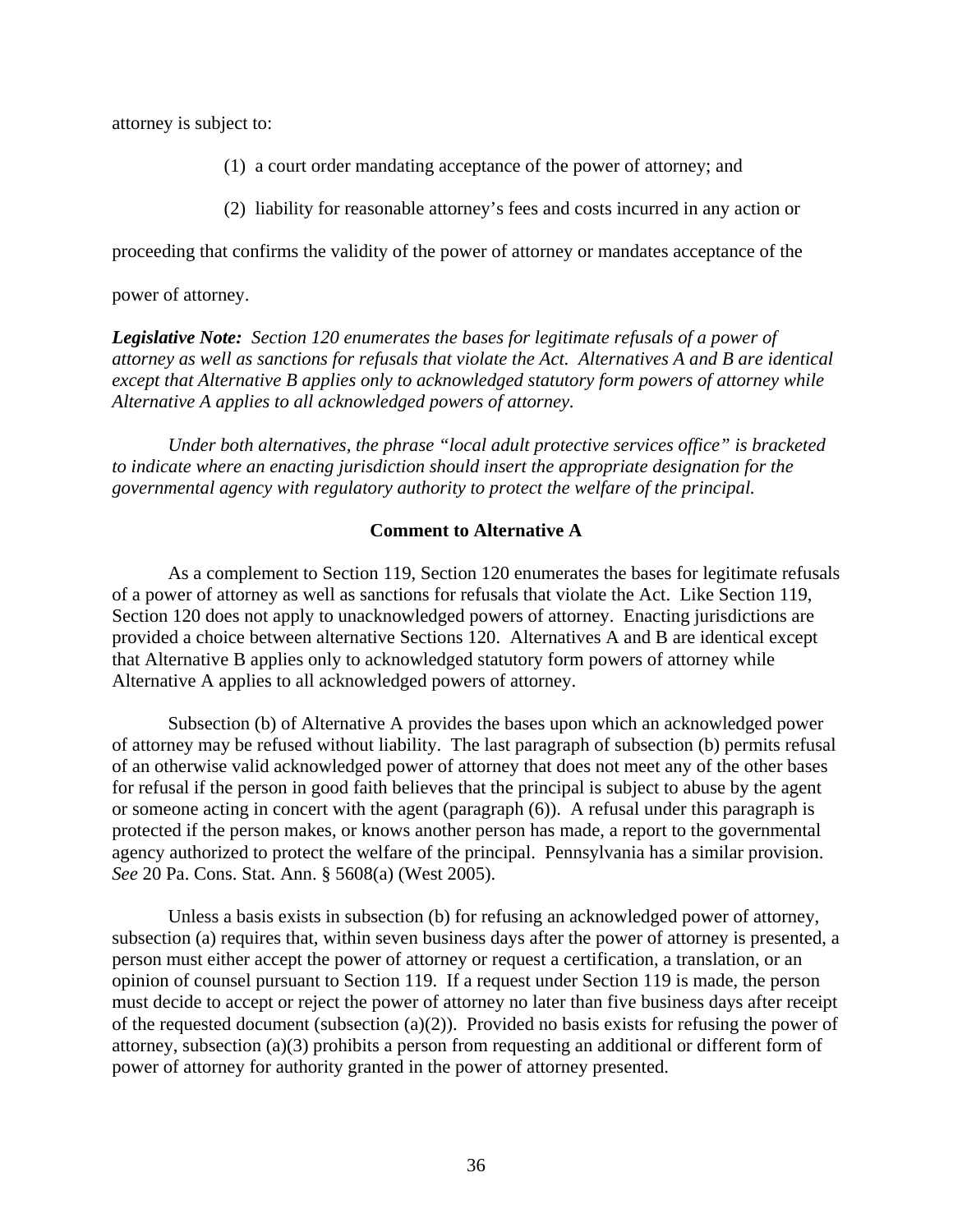Subsection (c) of Alternative A provides that a person that refuses an acknowledged power of attorney in violation of Section 120 is subject to a court order mandating acceptance and to reasonable attorney's fees and costs incurred in the action to confirm the validity of the power of attorney or to mandate acceptance. Statutory liability for unreasonable refusal of a power of attorney is based on a growing state legislative trend. *See, e.g.*, Alaska Stat. § 13.26.353(c) (2004); Cal. Prob. Code § 4306(a) (West Supp. 2006); Fla. Stat. Ann. § 709.08(11) (West 2000 & Supp. 2006); 755 Ill. Comp. Stat. Ann. 45/ 2-8 (West 1992); Ind. Code Ann. § 30- 5-9-9 (West Supp. 2005); Minn. Stat. Ann. § 523.20 (West 2006); N.Y. Gen. Oblig. Law § 5- 1504 (McKinney 2001); N.C. Gen. Stat. § 32A-41 (2005); 20 Pa. Cons. Stat. Ann. § 5608 (West 2005); S.C. Code Ann. § 62-5-501(F)(1) (Supp. 2005).

## **Alternative B**

# **SECTION 120. LIABILITY FOR REFUSAL TO ACCEPT ACKNOWLEDGED STATUTORY FORM POWER OF ATTORNEY.**

(a) In this section, "statutory form power of attorney" means a power of attorney

substantially in the form provided in Section 301 or that meets the requirements for a military

power of attorney pursuant to 10 U.S.C. Section 1044b [, as amended].

(b) Except as otherwise provided in subsection (c):

(1) a person shall either accept an acknowledged statutory form power of

attorney or request a certification, a translation, or an opinion of counsel under Section 119(d) no later than seven business days after presentation of the power of attorney for acceptance;

 (2) if a person requests a certification, a translation, or an opinion of counsel under Section 119(d), the person shall accept the statutory form power of attorney no later than five business days after receipt of the certification, translation, or opinion of counsel; and

 (3) a person may not require an additional or different form of power of attorney for authority granted in the statutory form power of attorney presented.

 (c) A person is not required to accept an acknowledged statutory form power of attorney if: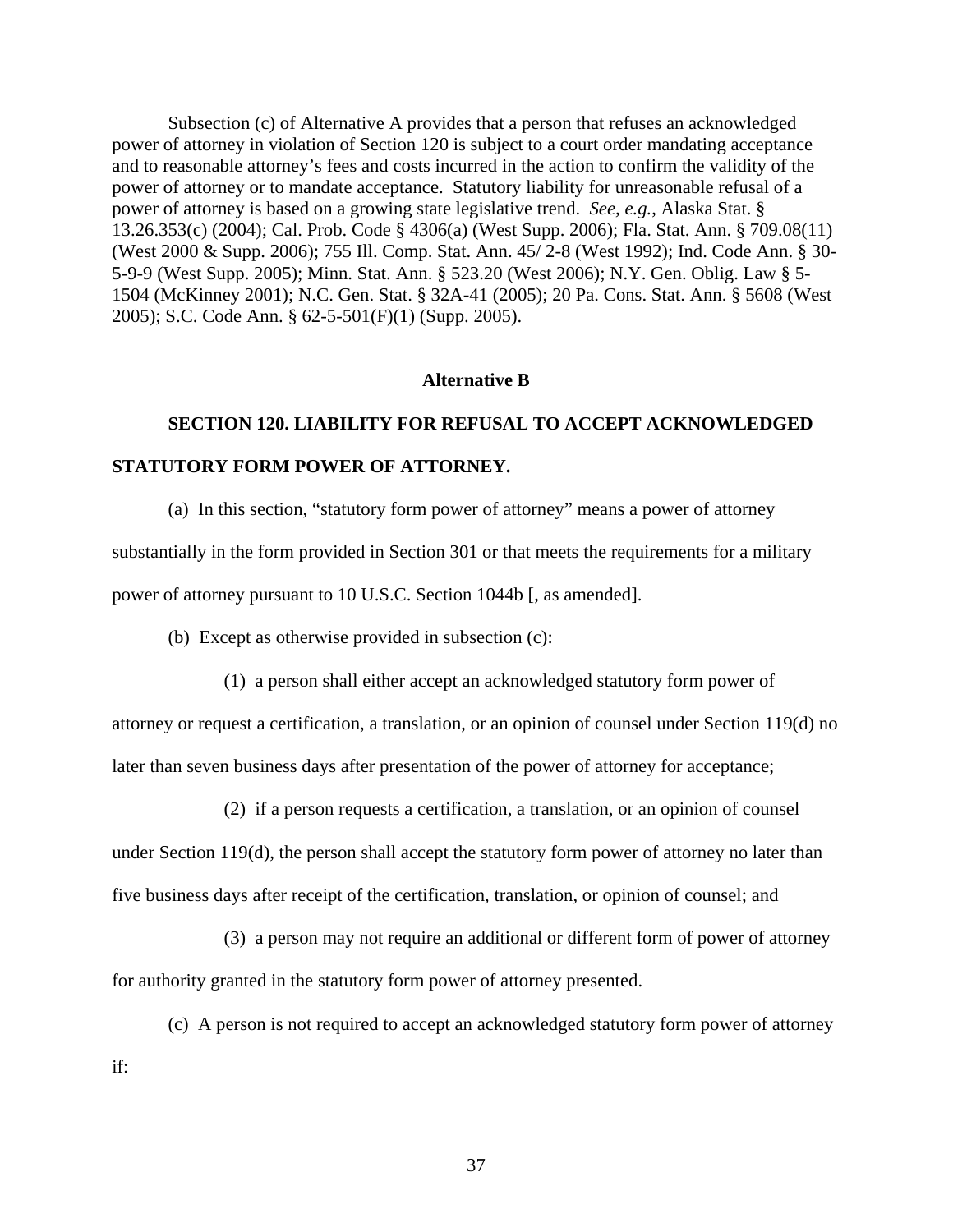(1) the person is not otherwise required to engage in a transaction with the principal in the same circumstances;

 (2) engaging in a transaction with the agent or the principal in the same circumstances would be inconsistent with federal law;

 (3) the person has actual knowledge of the termination of the agent's authority or of the power of attorney before exercise of the power;

 (4) a request for a certification, a translation, or an opinion of counsel under Section 119(d) is refused;

 (5) the person in good faith believes that the power is not valid or that the agent does not have the authority to perform the act requested, whether or not a certification, a translation, or an opinion of counsel under Section 119(d) has been requested or provided; or

 (6) the person makes, or has actual knowledge that another person has made, a report to the [local adult protective services office] stating a good faith belief that the principal may be subject to physical or financial abuse, neglect, exploitation, or abandonment by the agent or a person acting for or with the agent.

 (d) A person that refuses in violation of this section to accept an acknowledged statutory form power of attorney is subject to:

(1) a court order mandating acceptance of the power of attorney; and

 (2) liability for reasonable attorney's fees and costs incurred in any action or proceeding that confirms the validity of the power of attorney or mandates acceptance of the power of attorney.

*Legislative Note: Section 120 enumerates the bases for legitimate refusals of a power of attorney as well as sanctions for refusals that violate the Act. Alternatives A and B are identical except that Alternative B applies only to acknowledged statutory form powers of attorney while Alternative A applies to all acknowledged powers of attorney.*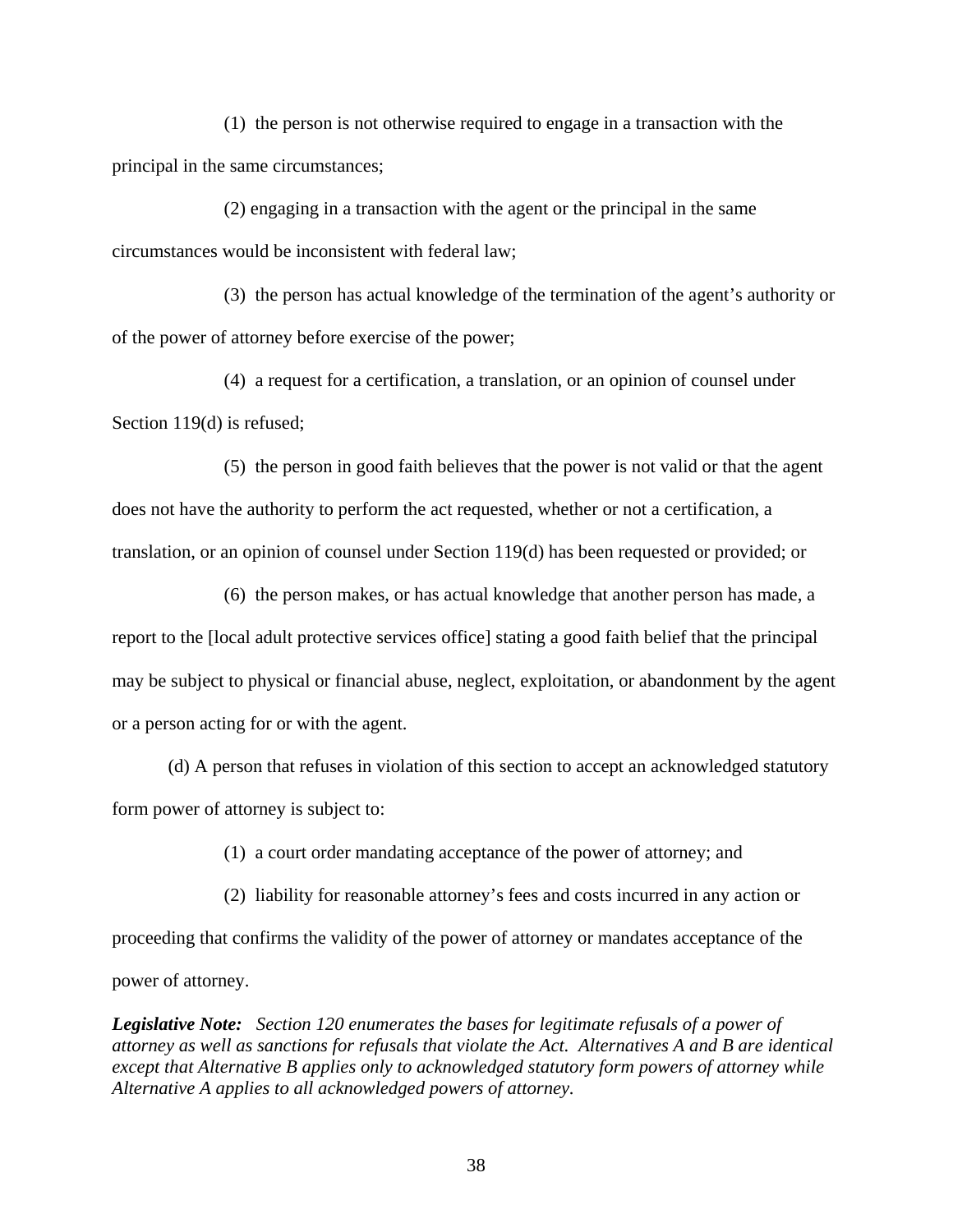*Under both alternatives, the phrase "local adult protective services office" is bracketed to indicate where an enacting jurisdiction should insert the appropriate designation for the governmental agency with regulatory authority to protect the welfare of the principal.* 

# **Comment to Alternative B**

 As a complement to Section 119, Section 120 enumerates the bases for legitimate refusals of a power of attorney as well as sanctions for refusals that violate the Act. Like Section 119, Section 120 does not apply to unacknowledged powers of attorney. Enacting jurisdictions are provided a choice between alternative Sections 120. Alternatives A and B are identical except that Alternative B applies only to acknowledged statutory form powers of attorney while Alternative A applies to all acknowledged powers of attorney.

 Subsection (a) of Alternative B defines "statutory form power of attorney" as a power of attorney substantially in the form provided in Section 301 or one that meets the requirements for a military power of attorney.

 Subsection (c) of Alternative B provides the bases upon which an acknowledged statutory form power of attorney may be refused without liability. The last paragraph of subsection (c) permits refusal of an otherwise valid acknowledged statutory form power of attorney that does not meet any of the other bases for refusal if the person in good faith believes that the principal is subject to abuse by the agent or someone acting in concert with the agent (paragraph (6)). A refusal under this paragraph is protected if the person makes, or knows another person has made, a report to the governmental agency authorized to protect the welfare of the principal. Pennsylvania has a similar provision. *See* 20 Pa. Cons. Stat. Ann. § 5608(a) (West 2005).

 Unless a basis exists in subsection (c) for refusing an acknowledged statutory form power of attorney, subsection (b) requires that, within seven business days after the power of attorney is presented, a person must either accept the power of attorney or request a certification, a translation, or an opinion of counsel pursuant to Section 119. If a request under Section 119 is made, the person must decide to accept or reject the power of attorney no later than five business days after receipt of the requested document (subsection (b)(2)). Provided no basis exists for refusing the power of attorney, subsection (b)(3) prohibits a person from requesting an additional or different form of power of attorney for authority granted in the power of attorney presented.

 Subsection (d) of Alternative B provides that a person that refuses an acknowledged statutory form power of attorney in violation of Section 120 is subject to a court order mandating acceptance and to reasonable attorney's fees and costs incurred in the action to confirm the validity of the power of attorney or to mandate acceptance. Statutory liability for unreasonable refusal of a power of attorney is based on a growing state legislative trend. *See, e.g.*, Alaska Stat. § 13.26.353(c) (2004); Cal. Prob. Code § 4306(a) (West Supp. 2006); Fla. Stat. Ann. § 709.08(11) (West 2000 & Supp. 2006); 755 Ill. Comp. Stat. Ann. 45/ 2-8 (West 1992); Ind. Code Ann. § 30-5-9-9 (West Supp. 2005); Minn. Stat. Ann. § 523.20 (West 2006); N.Y. Gen. Oblig. Law § 5-1504 (McKinney 2001); N.C. Gen. Stat. § 32A-41 (2005); 20 Pa. Cons. Stat. Ann. § 5608 (West 2005); S.C. Code Ann. § 62-5-501(F)(1) (Supp. 2005).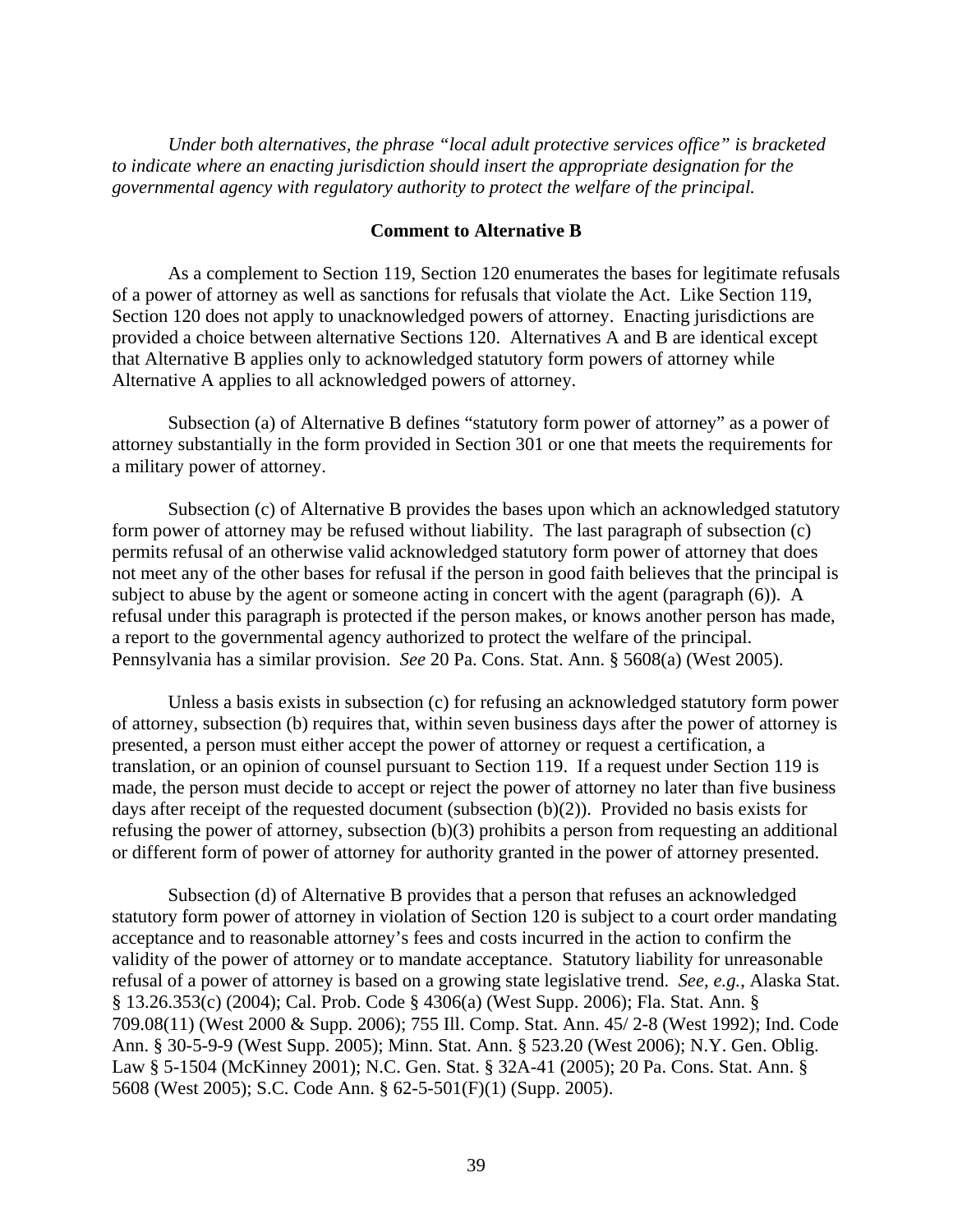# **End of Alternatives**

# **SECTION 121. PRINCIPLES OF LAW AND EQUITY.** Unless displaced by a

provision of this [act], the principles of law and equity supplement this [act].

# **Comment**

The Act is supplemented by common law, including the common law of agency, where provisions of the Act do not displace relevant common law principles. The common law of agency is articulated in the Restatement of Agency and includes contemporary and evolving rules of decision developed by the courts in exercise of their power to adapt the law to new situations and changing conditions. The common law also includes the traditional and broad equitable jurisdiction of the court, which this Act in no way restricts.

 The statutory text of the Uniform Power of Attorney Act is also supplemented by these comments, which, like the comments to any Uniform Act, may be relied on as a guide for interpretation. *See* Acierno v. Worthy Bros. Pipeline Corp., 656 A.2d 1085, 1090 (Del. 1995) (interpreting Uniform Commercial Code); Yale University v. Blumenthal, 621 A.2d 1304, 1307 (Conn. 1993) (interpreting Uniform Management of Institutional Funds Act); 2B Norman Singer, Southerland Statutory Construction § 52.5 (6th ed. 2000).

# **SECTION 122. LAWS APPLICABLE TO FINANCIAL INSTITUTIONS AND**

**ENTITIES.** This [act] does not supersede any other law applicable to financial institutions or

other entities, and the other law controls if inconsistent with this [act].

# **Comment**

This section addresses concerns of representatives from the banking and insurance industries that there may be regulations which govern those entities that conflict with provisions of this Act. Although no specific conflicts were identified during the drafting process, Section 122 provides that in the event a law applicable to a financial institution or other entity is inconsistent with this Act, the other law will supersede this Act to the extent of the inconsistency. This concern about inconsistency with the requirements of other law is already substantially addressed in Section 120, which provides, in pertinent part, that a person is not required to accept a power of attorney if, "the person is not otherwise required to engage in a transaction with the principal in the same circumstances," or "engaging in a transaction with the agent or the principal in the same circumstances would be inconsistent with federal law."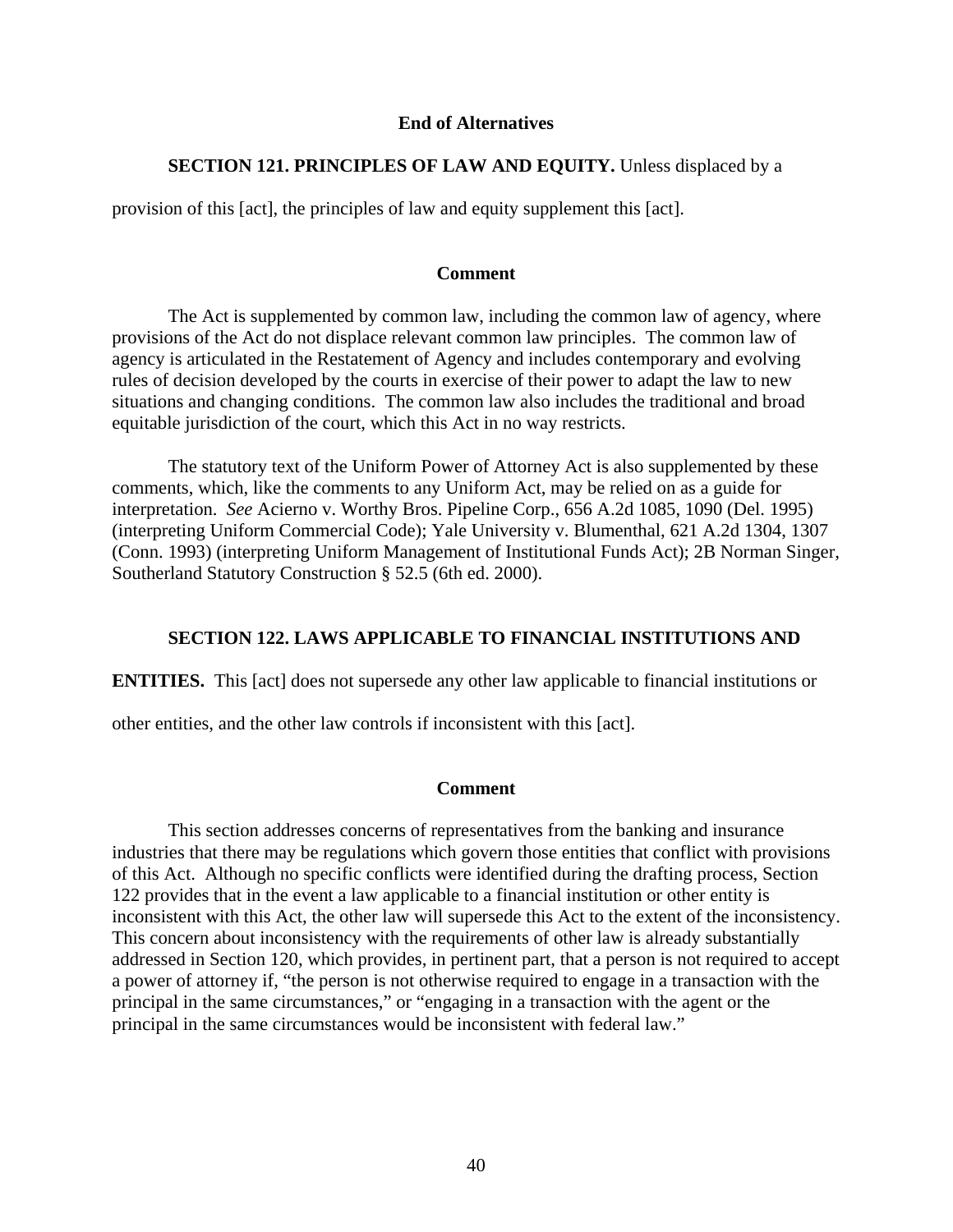**SECTION 123. REMEDIES UNDER OTHER LAW.** The remedies under this [act]

are not exclusive and do not abrogate any right or remedy under the law of this state other than

this [act].

## **Comment**

 The remedies under the Act are not intended to be exclusive with respect to causes of action that may accrue in relation to a power of attorney. The Act applies to many persons, individual and entity (*see* Section 102(6) (defining "person" for purposes of the Act)), that may serve as agents or that may be asked to accept a power of attorney. Likewise, the Act applies to many subject areas (*see* Article 2) over which principals may delegate authority to agents. Remedies under other laws which govern such persons and subject matters should be considered by aggrieved parties in addition to remedies available under this Act. *See, e.g.,* Section 117 Comment.

# **[ARTICLE] 2**

# **AUTHORITY**

#### **General Comment**

 Article 2 is based in part on the predecessor Uniform Statutory Form Power of Attorney Act, approved in 1988. It provides the default statutory construction for authority granted in a power of attorney. Sections 204 through 217 describe authority with respect to various subject matters. These descriptions may be incorporated by reference in the optional statutory form (Section 301) or in an individually drafted power of attorney. Incorporation is accomplished either by referring to the descriptive term for the subject or by providing a citation to the section in which the authority is described (Section 202). A principal may also modify any authority incorporated by reference (Section 202(c)). Section 203 supplements Sections 204 through 217 by providing general terms of construction that apply to all grants of authority under those sections unless otherwise indicated in the power of attorney.

 Most of the language in Sections 204 through 216 of Article 2 comes directly from the Uniform Statutory Form Power of Attorney Act. The language has been revised where necessary to reflect modern custom and practice. Where significant changes have been made, they are noted in a comment to the relevant section. In general, there are two important differences between the statutory treatment of authority in this Act and in the Uniform Statutory Form Power of Attorney Act. First, this Act includes a section that provides a default rule for the parameters of gift making authority (Section 217). Second, this Act identifies specific acts that may be authorized only by an express grant in the power of attorney (Section 201(a)). Express authorization for the acts listed in Section 201(a) is required because of the risk those acts pose to the principal's property and estate plan. The purpose of Section 201(a) is to make clear that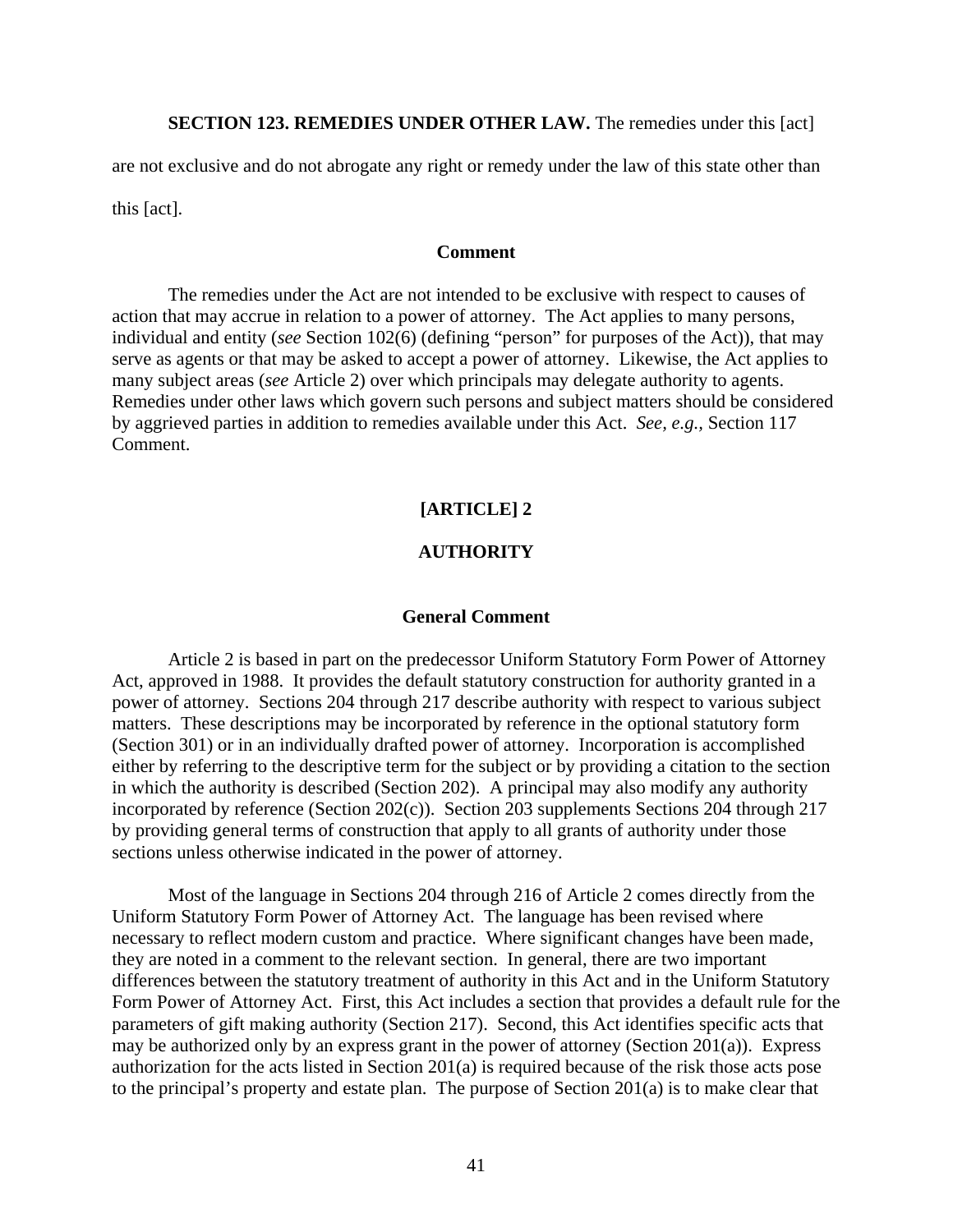authority for these acts may not be inferred from a grant of general authority.

# **SECTION 201. AUTHORITY THAT REQUIRES SPECIFIC GRANT; GRANT OF GENERAL AUTHORITY.**

 (a) An agent under a power of attorney may do the following on behalf of the principal or with the principal's property only if the power of attorney expressly grants the agent the authority and exercise of the authority is not otherwise prohibited by another agreement or instrument to which the authority or property is subject:

- (1) create, amend, revoke, or terminate an inter vivos trust;
- (2) make a gift;
- (3) create or change rights of survivorship;
- (4) create or change a beneficiary designation;
- (5) delegate authority granted under the power of attorney;
- (6) waive the principal's right to be a beneficiary of a joint and survivor annuity,

including a survivor benefit under a retirement plan; [or]

- (7) exercise fiduciary powers that the principal has authority to delegate[; or
- (8) disclaim property, including a power of appointment].

 (b) Notwithstanding a grant of authority to do an act described in subsection (a), unless the power of attorney otherwise provides, an agent that is not an ancestor, spouse, or descendant of the principal, may not exercise authority under a power of attorney to create in the agent, or in an individual to whom the agent owes a legal obligation of support, an interest in the principal's property, whether by gift, right of survivorship, beneficiary designation, disclaimer, or otherwise.

 (c) Subject to subsections (a), (b), (d), and (e), if a power of attorney grants to an agent authority to do all acts that a principal could do, the agent has the general authority described in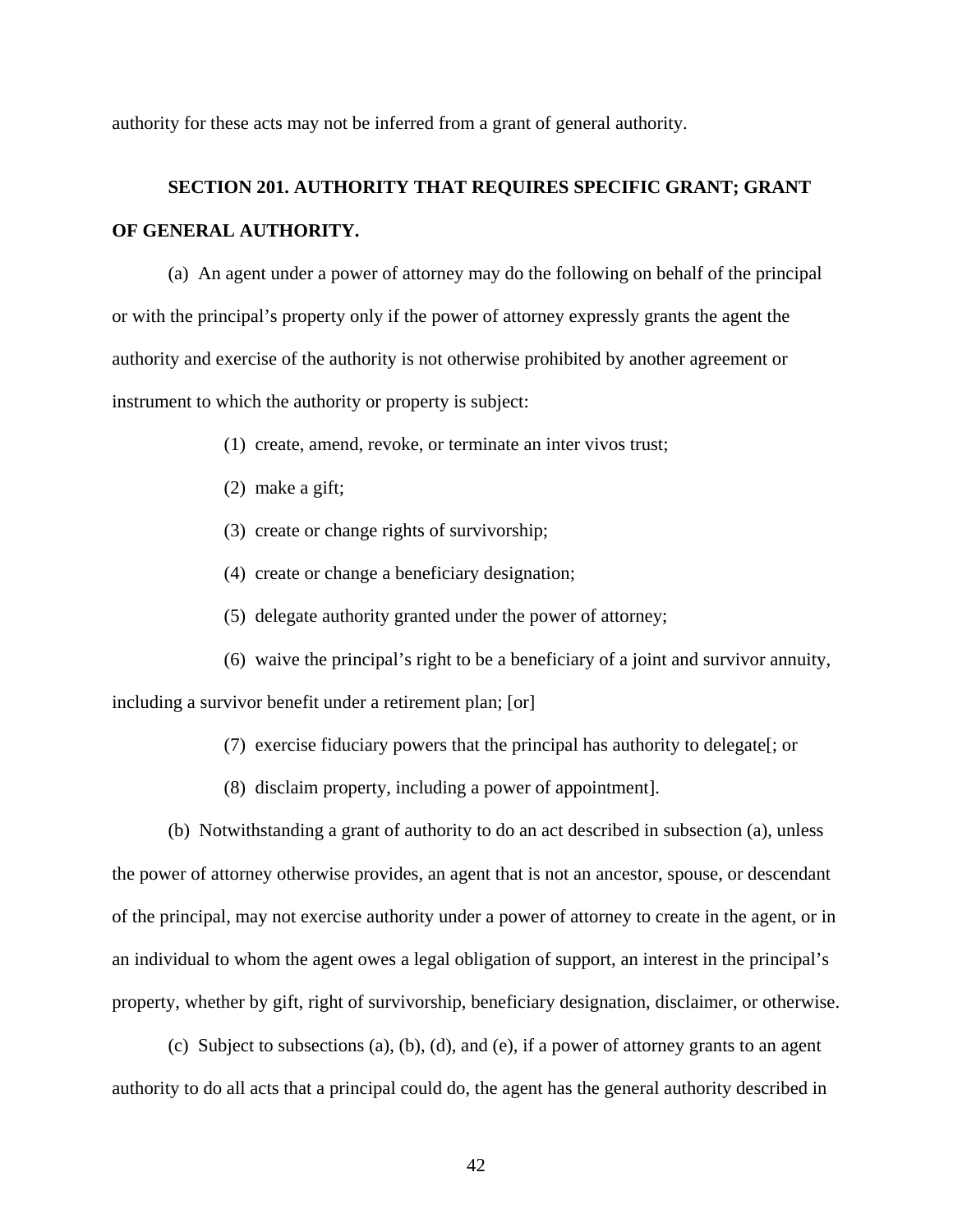Sections 204 through 216.

 (d) Unless the power of attorney otherwise provides, a grant of authority to make a gift is subject to Section 217.

 (e) Subject to subsections (a), (b), and (d), if the subjects over which authority is granted in a power of attorney are similar or overlap, the broadest authority controls.

 (f) Authority granted in a power of attorney is exercisable with respect to property that the principal has when the power of attorney is executed or acquires later, whether or not the property is located in this state and whether or not the authority is exercised or the power of attorney is executed in this state.

(g) An act performed by an agent pursuant to a power of attorney has the same effect and

inures to the benefit of and binds the principal and the principal's successors in interest as if the

principal had performed the act.

*Legislative Note: The phrase "or disclaim property, including a power of appointment" is in brackets in subsection (a) and should be deleted if under the law of the enacting jurisdiction a fiduciary has authority to disclaim an interest in, or power over, property and the jurisdiction does not wish to restrict that authority by the Uniform Power of Attorney Act. See Unif. Disclaimer of Property Interests Acts § 5(b) (2006) (providing, "[e]xcept to the extent a fiduciary's right to disclaim is expressly restricted or limited by another statute of this State or by the instrument creating the fiduciary relationship, a fiduciary may disclaim, in whole or part, any interest in or power over property, including a power of appointment . . . ."). See also Section 301 Legislative Note.*

#### **Comment**

This section distinguishes between grants of specific authority that require express language in a power of attorney and grants of general authority. Section 201(a) enumerates the acts that require an express grant of specific authority and which may not be inferred from a grant of general authority. This approach follows a growing trend among states to require express specific authority for such actions as making a gift, creating or revoking a trust, and using other non-probate estate planning devices such as survivorship interests and beneficiary designations. *See*, *e.g.,* Cal. Prob. Code § 4264 (West Supp. 2006); Kan. Stat. Ann. § 58-654(f) (2005); Mo. Ann. Stat. § 404.710 (West 2001); Wash. Rev. Code Ann. § 11.94.050 (West Supp. 2006). The rationale for requiring a grant of specific authority to perform the acts enumerated in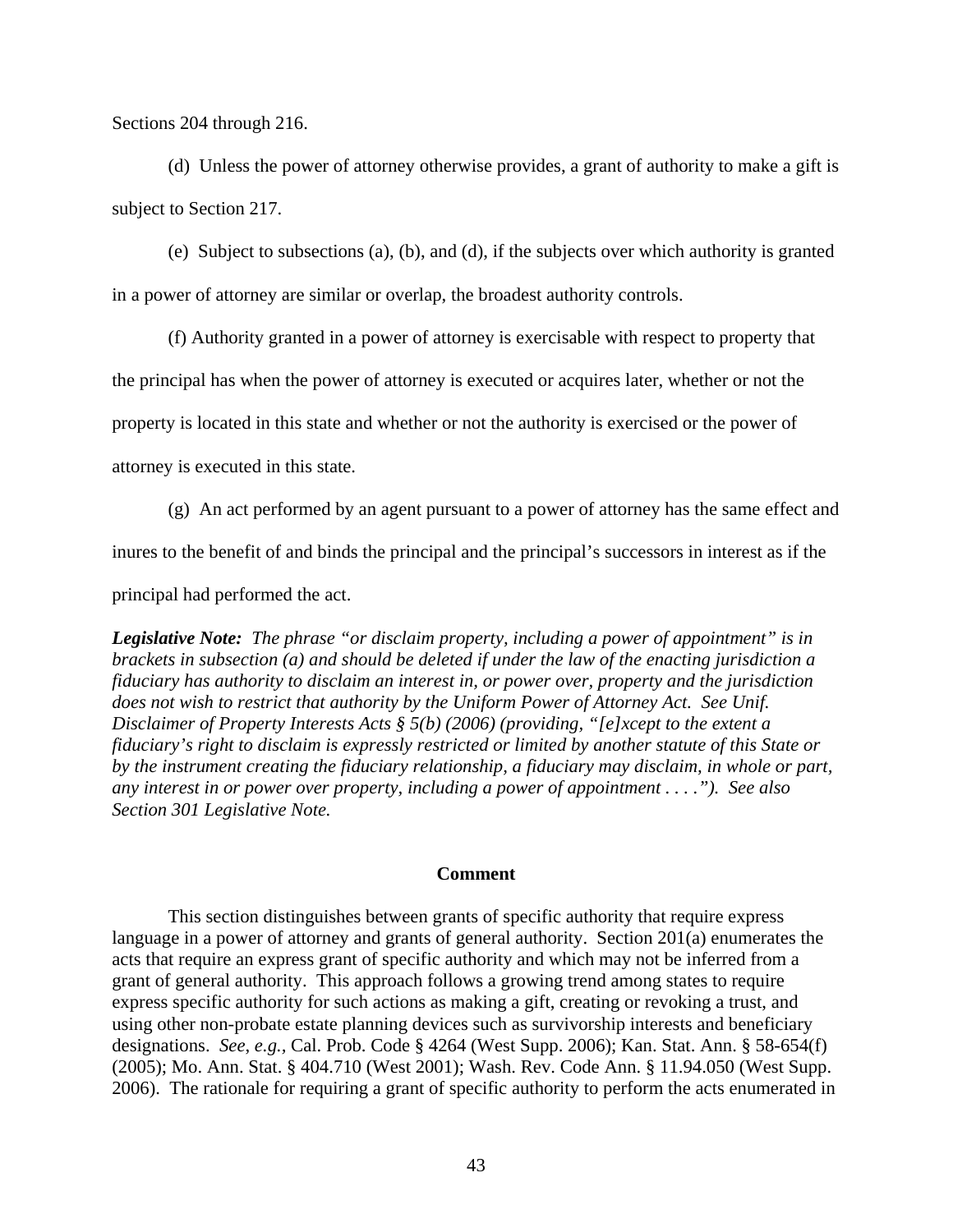subsection (a) is the risk those acts pose to the principal's property and estate plan. Although risky, such authority may nevertheless be necessary to effectuate the principal's property management and estate planning objectives. Ideally, these are matters about which the principal will seek advise before granting authority to an agent.

 The Act does not contain statutory construction language for any of the acts enumerated in subsection (a) other than the making of gifts (*see* Section 217). Because a gift of the principal's property reduces the principal's estate, the Act, like a number of state statutes, sets default per-donee limits on gift amounts. *See, e.g.*, N.Y. Gen. Oblig. Law § 5-1502M (McKinney 2001); 20 Pa. Cons. Stat. Ann. § 5603(a)(2)(ii) (West 2005). However, as with any authority incorporated by reference in a power of attorney, the principal may enlarge or restrict the default parameters set by the Act.

With respect to other acts listed in Section 201(a), the Act contemplates that the principal will specify any special instructions in the power of attorney to further define or limit the authority granted. For example, if a principal grants authority to create or change rights of survivorship (subsection (a)(3)) or beneficiary designations (subsection (a)(4)) the principal may choose to restrict that authority to specifically identified property interests, accounts, or contracts. Principals should carefully consider not only whether to authorize any of the acts listed in Section 201(a), but also whether to limit the scope of such actions.

 Subsection (b) contains an additional safeguard for the principal. It establishes as a default rule that an agent who is not an ancestor, spouse, or descendant of the principal may not exercise authority to create in the agent or in an individual the agent is legally obligated to support, an interest in the principal's property. For example, a non-relative agent with gift making authority could not make a gift to the agent or a dependant of the agent without the principal's express authority in the power of attorney. In contrast, a spouse-agent with express gift-making authority could implement the principal's expectation that annual family gifts be continued without additional authority in the power of attorney.

Notwithstanding a grant of authority to perform any of the enumerated acts in subsection (a), an agent is bound by the mandatory fiduciary duties set forth in Section 114(a) as well as the default duties that the principal has not modified. For a list of these default rules, see Section 301 Comment. If the principal's expectations for the performance of authorized acts potentially conflict with those duties, then clarification of the principal's expectations, modification of the default duties, or both, may be advisable. *See* Section 114 Comment.

 Authority for acts and subject matters other than those listed in Section 201(a) may be granted either through incorporation by reference (*see* Section 202) or, if the principal wishes to grant comprehensive general authority, by a grant of authority to do all the acts that a principal could do. A broad grant of general authority is interpreted under the Act as including all of the subject matters and authority described in Sections 204 through 216 (*see* subsection (c)).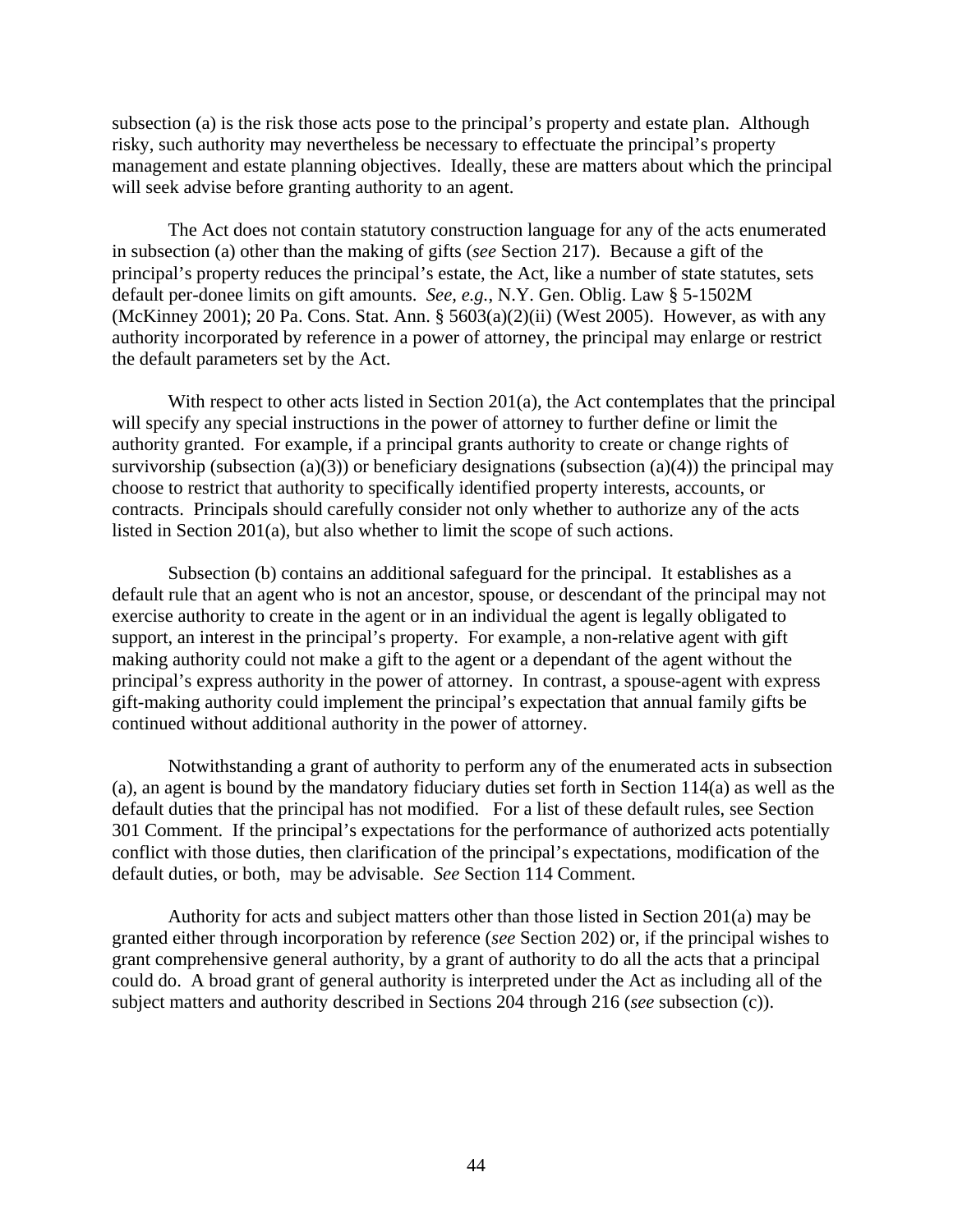## **SECTION 202. INCORPORATION OF AUTHORITY.**

 (a) An agent has authority described in this [article] if the power of attorney refers to general authority with respect to the descriptive term for the subjects stated in Sections 204 through 217 or cites the section in which the authority is described.

(b) A reference in a power of attorney to general authority with respect to the descriptive

term for a subject in Sections 204 through 217 or a citation to a section of Sections 204 through

217 incorporates the entire section as if it were set out in full in the power of attorney.

(c) A principal may modify authority incorporated by reference.

## **Comment**

 This section provides two methods for incorporating into a power of attorney the Act's statutory construction for authority over various subject matters. A reference in a power of attorney to the descriptive term for a subject in Sections 204 through 217, or to the section number, incorporates the entire statutory section as if it were set out in full in the power of attorney. Subsection (c) provides that a principal may modify any authority incorporated by reference. The optional statutory form power of attorney provided in Section 301 uses the descriptive terms in Sections 204 through 217 to incorporate statutory construction for authority granted on the form and provides a "Special Instructions" section where the principal may modify any authority incorporated by reference.

## **SECTION 203. CONSTRUCTION OF AUTHORITY GENERALLY.** Except as

otherwise provided in the power of attorney, by executing a power of attorney that incorporates by reference a subject described in Sections 204 through 217 or that grants to an agent authority to do all acts that a principal could do pursuant to Section 201(c), a principal authorizes the agent, with respect to that subject, to:

(1) demand, receive, and obtain by litigation or otherwise, money or another thing of

value to which the principal is, may become, or claims to be entitled, and conserve, invest, disburse, or use anything so received or obtained for the purposes intended;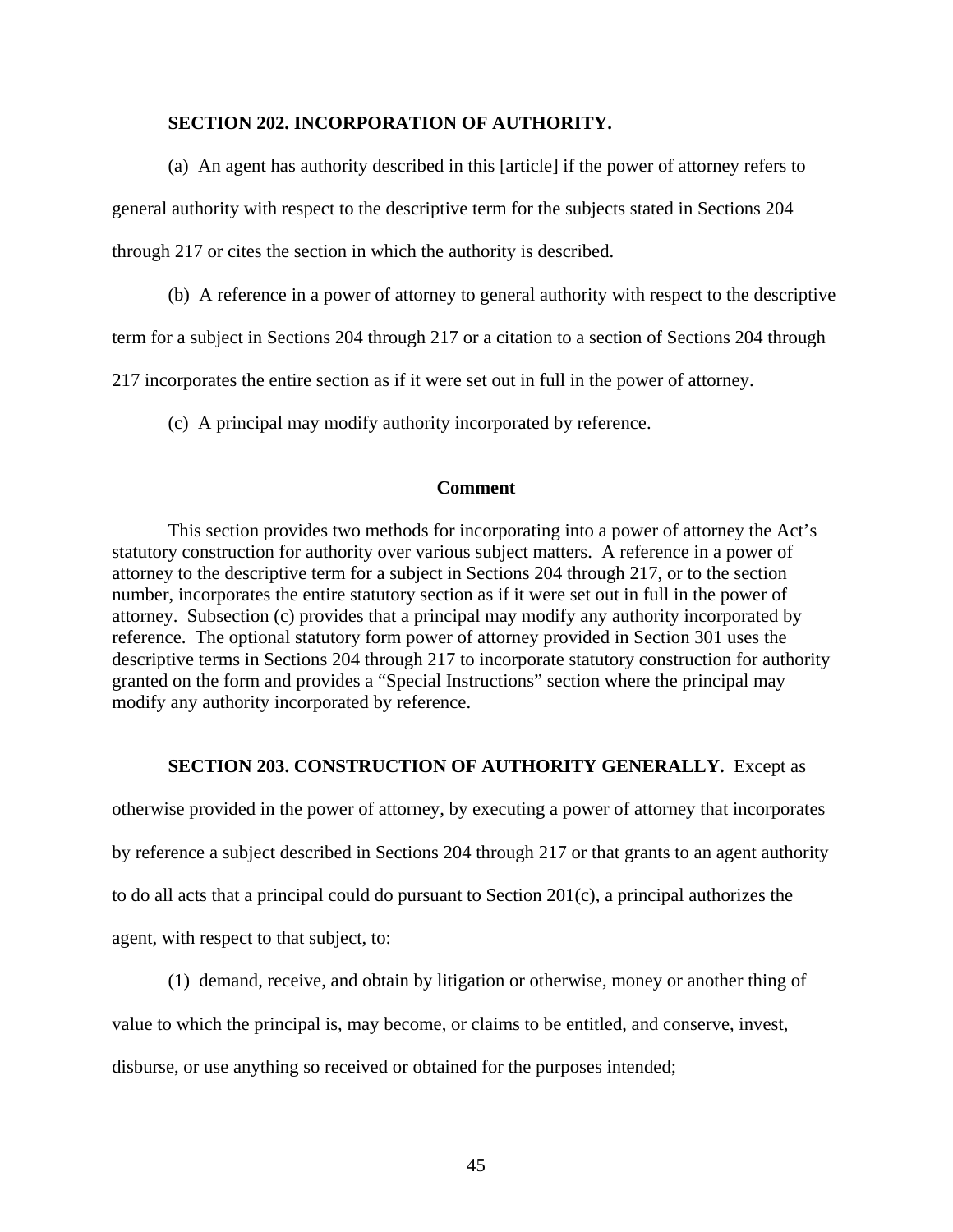(2) contract in any manner with any person, on terms agreeable to the agent, to accomplish a purpose of a transaction and perform, rescind, cancel, terminate, reform, restate, release, or modify the contract or another contract made by or on behalf of the principal;

 (3) execute, acknowledge, seal, deliver, file, or record any instrument or communication the agent considers desirable to accomplish a purpose of a transaction, including creating at any time a schedule listing some or all of the principal's property and attaching it to the power of attorney;

 (4) initiate, participate in, submit to alternative dispute resolution, settle, oppose, or propose or accept a compromise with respect to a claim existing in favor of or against the principal or intervene in litigation relating to the claim;

 (5) seek on the principal's behalf the assistance of a court or other governmental agency to carry out an act authorized in the power of attorney;

 (6) engage, compensate, and discharge an attorney, accountant, discretionary investment manager, expert witness, or other advisor;

 (7) prepare, execute, and file a record, report, or other document to safeguard or promote the principal's interest under a statute or regulation;

 (8) communicate with any representative or employee of a government or governmental subdivision, agency, or instrumentality, on behalf of the principal;

 (9) access communications intended for, and communicate on behalf of the principal, whether by mail, electronic transmission, telephone, or other means; and

(10) do any lawful act with respect to the subject and all property related to the subject.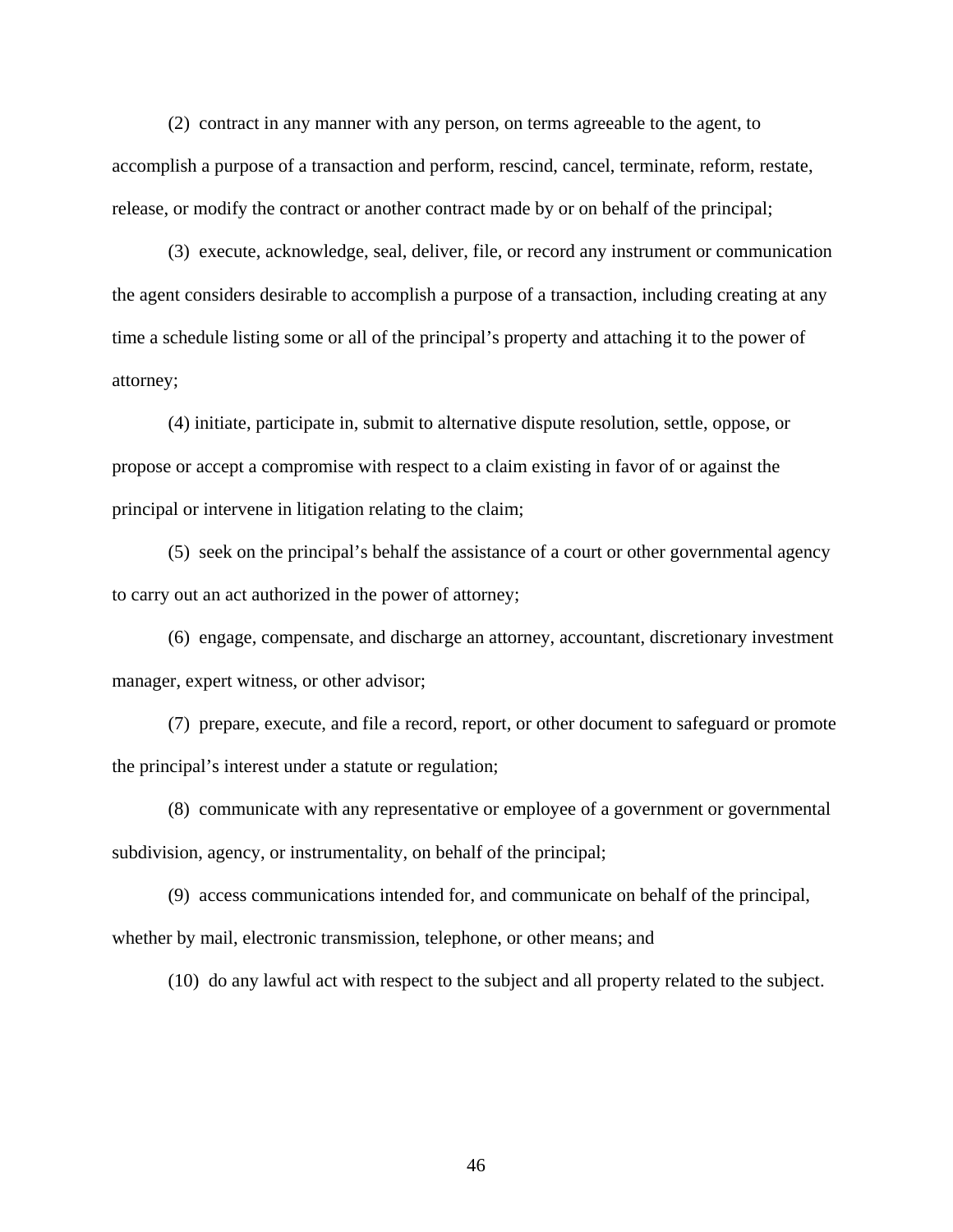#### **Comment**

This section is based on Section 3 of the Uniform Statutory Form Power of Attorney Act. It describes incidental types of authority that accompany all authority granted to an agent under each of Sections 204 through 217, unless this incidental authority is modified in the power of attorney. The actions authorized in Section 203 are of the type often necessary for the exercise or implementation of authority over the subjects described in Sections 204 through 217. *See*  Unif. Statutory Form Power of Atty. Act prefatory note (1988). Paragraph (10), which states that an agent is authorized to "do any lawful act with respect to the subject and all property related to the subject," emphasizes that a grant of general authority is intended to be comprehensive unless otherwise limited by the Act or the power of attorney. Paragraphs (8) and (9) were added to the section to clarify that this comprehensive authority includes authorization to communicate with government employees on behalf of the principal, to access communications intended for the principal, and to communicate on behalf of the principal using all modern means of communication.

**SECTION 204. REAL PROPERTY.** Unless the power of attorney otherwise provides,

language in a power of attorney granting general authority with respect to real property

authorizes the agent to:

(1) demand, buy, lease, receive, accept as a gift or as security for an extension of credit,

or otherwise acquire or reject an interest in real property or a right incident to real property;

(2) sell; exchange; convey with or without covenants, representations, or warranties;

quitclaim; release; surrender; retain title for security; encumber; partition; consent to

partitioning; subject to an easement or covenant; subdivide; apply for zoning or other

governmental permits; plat or consent to platting; develop; grant an option concerning; lease;

sublease; contribute to an entity in exchange for an interest in that entity; or otherwise grant or

dispose of an interest in real property or a right incident to real property;

 (3) pledge or mortgage an interest in real property or right incident to real property as security to borrow money or pay, renew, or extend the time of payment of a debt of the principal or a debt guaranteed by the principal;

(4) release, assign, satisfy, or enforce by litigation or otherwise a mortgage, deed of trust,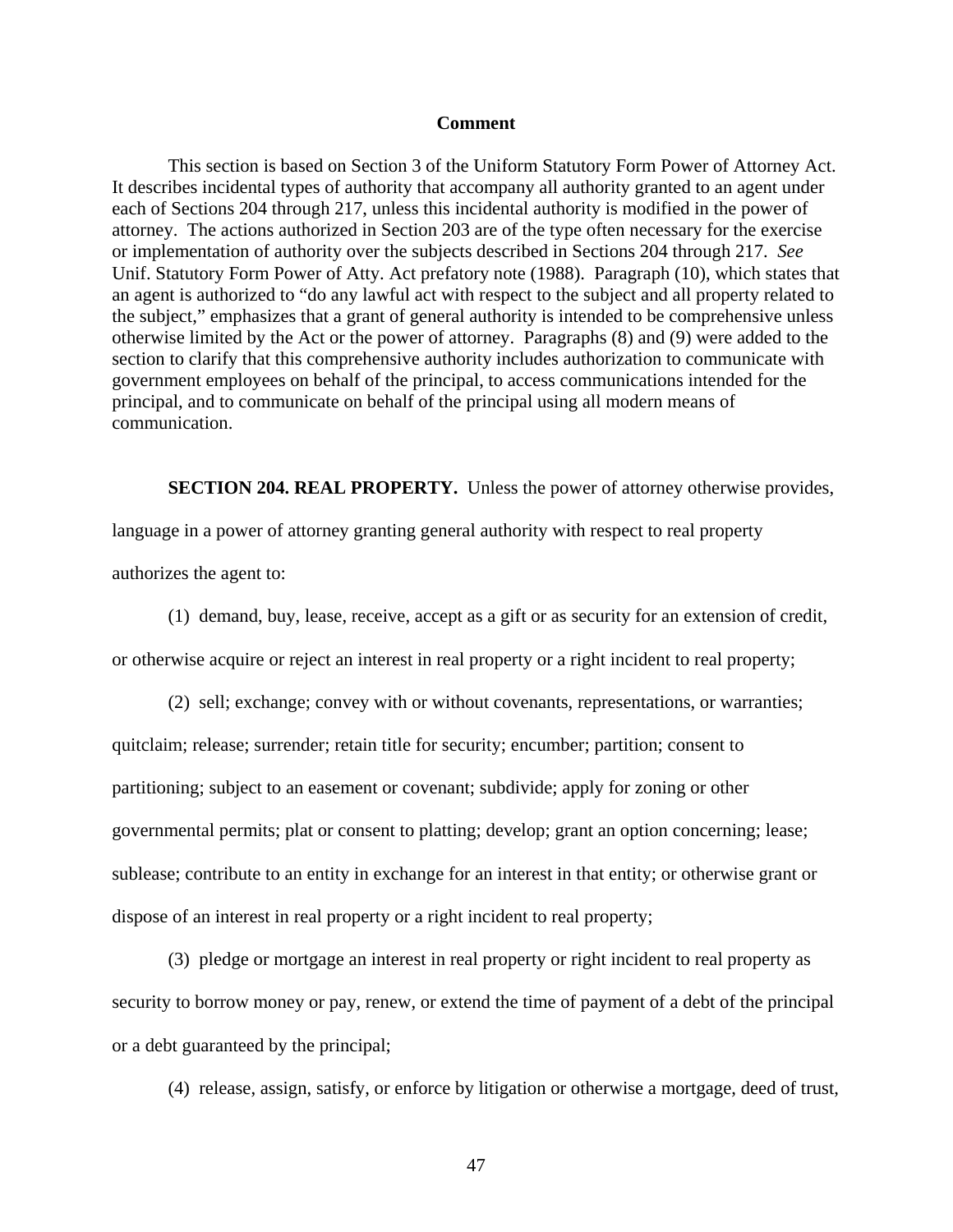conditional sale contract, encumbrance, lien, or other claim to real property which exists or is asserted;

 (5) manage or conserve an interest in real property or a right incident to real property owned or claimed to be owned by the principal, including:

(A) insuring against liability or casualty or other loss;

 (B) obtaining or regaining possession of or protecting the interest or right by litigation or otherwise;

 (C) paying, assessing, compromising, or contesting taxes or assessments or applying for and receiving refunds in connection with them; and

 (D) purchasing supplies, hiring assistance or labor, and making repairs or alterations to the real property;

 (6) use, develop, alter, replace, remove, erect, or install structures or other improvements upon real property in or incident to which the principal has, or claims to have, an interest or right;

 (7) participate in a reorganization with respect to real property or an entity that owns an interest in or right incident to real property and receive, and hold, and act with respect to stocks and bonds or other property received in a plan of reorganization, including:

(A) selling or otherwise disposing of them;

 (B) exercising or selling an option, right of conversion, or similar right with respect to them; and

(C) exercising any voting rights in person or by proxy;

(8) change the form of title of an interest in or right incident to real property; and

(9) dedicate to public use, with or without consideration, easements or other real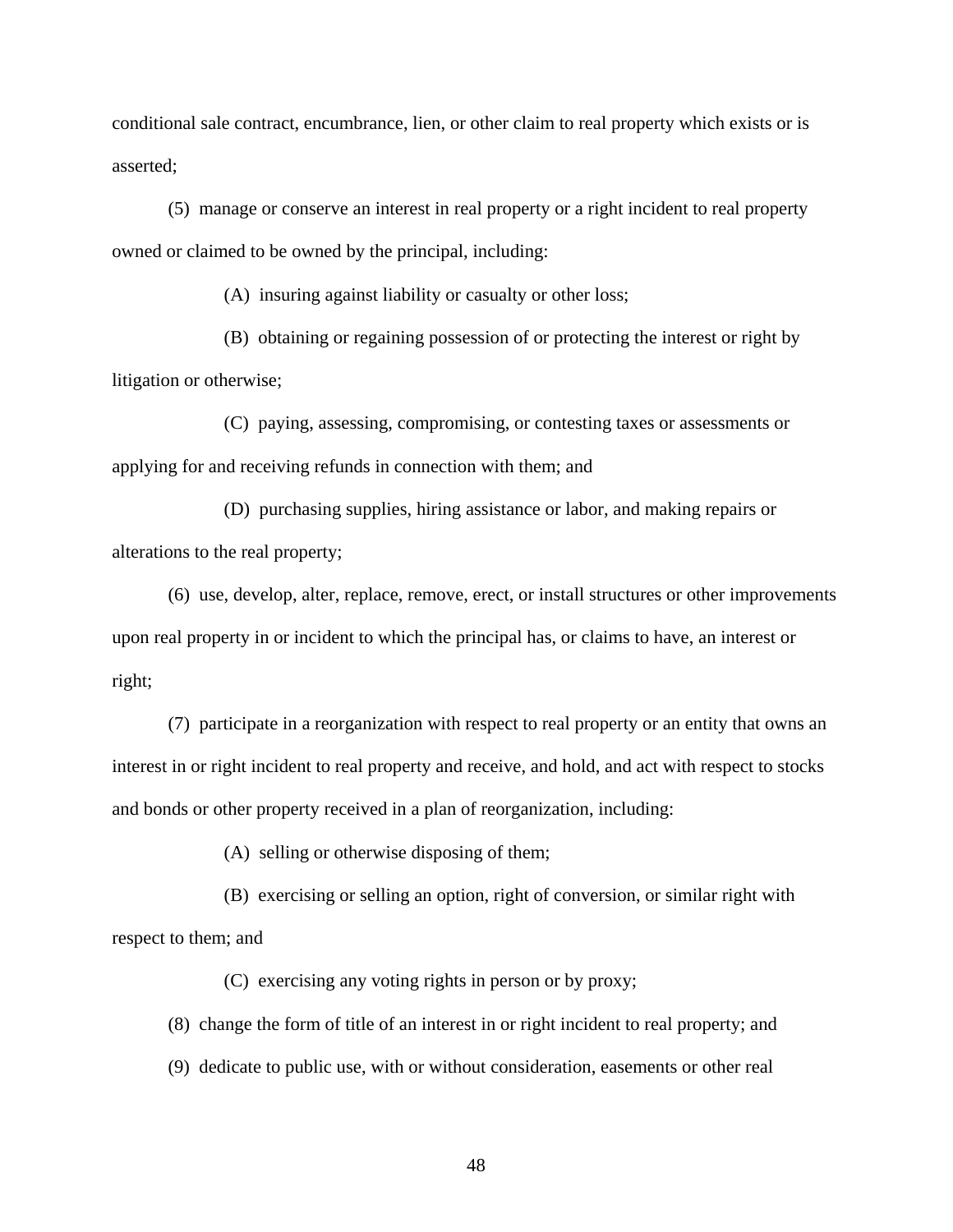property in which the principal has, or claims to have, an interest.

**SECTION 205. TANGIBLE PERSONAL PROPERTY.** Unless the power of attorney otherwise provides, language in a power of attorney granting general authority with respect to tangible personal property authorizes the agent to:

 (1) demand, buy, receive, accept as a gift or as security for an extension of credit, or otherwise acquire or reject ownership or possession of tangible personal property or an interest in tangible personal property;

 (2) sell; exchange; convey with or without covenants, representations, or warranties; quitclaim; release; surrender; create a security interest in; grant options concerning; lease; sublease; or, otherwise dispose of tangible personal property or an interest in tangible personal property;

 (3) grant a security interest in tangible personal property or an interest in tangible personal property as security to borrow money or pay, renew, or extend the time of payment of a debt of the principal or a debt guaranteed by the principal;

 (4) release, assign, satisfy, or enforce by litigation or otherwise, a security interest, lien, or other claim on behalf of the principal, with respect to tangible personal property or an interest in tangible personal property;

 (5) manage or conserve tangible personal property or an interest in tangible personal property on behalf of the principal, including:

(A) insuring against liability or casualty or other loss;

 (B) obtaining or regaining possession of or protecting the property or interest, by litigation or otherwise;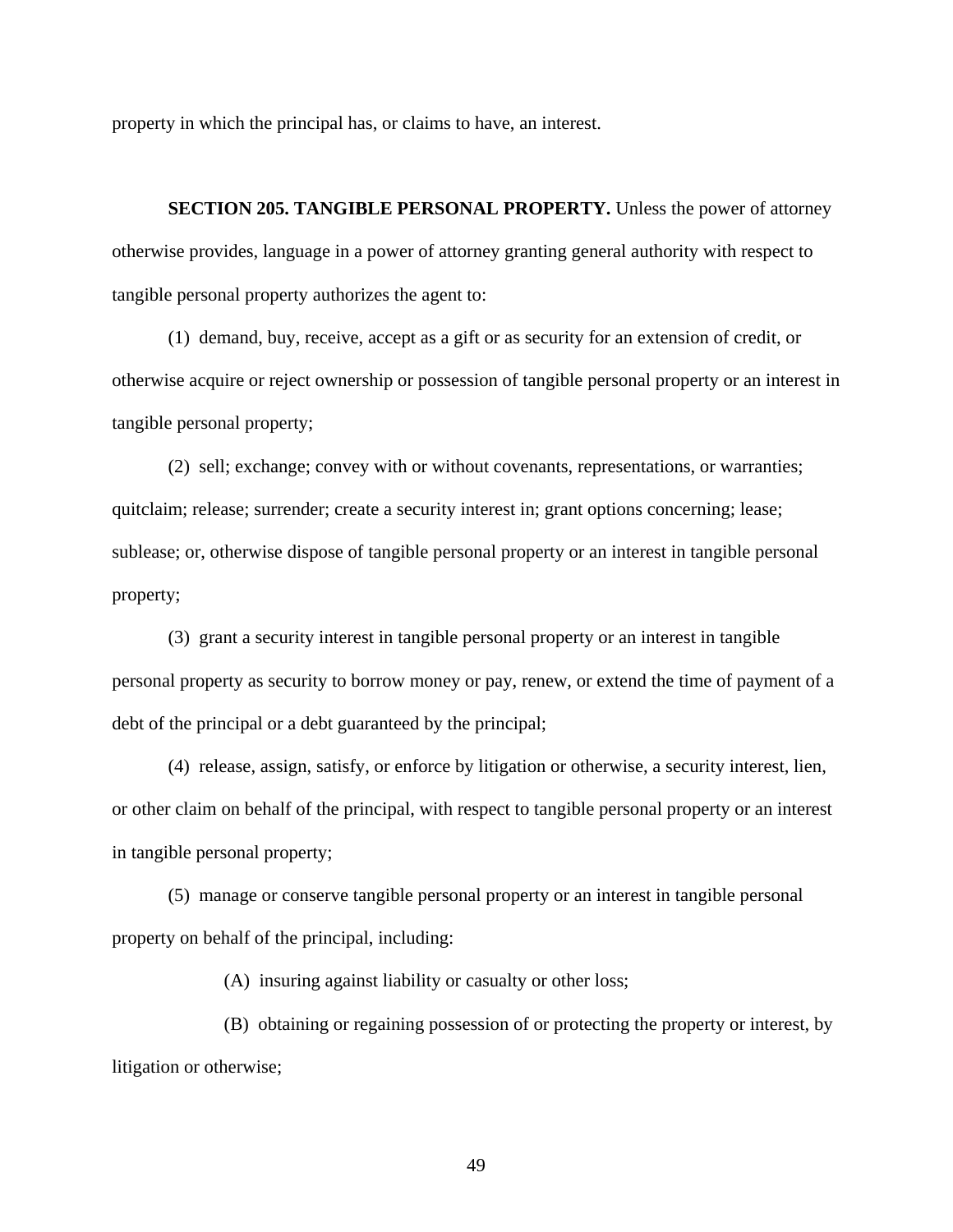(C) paying, assessing, compromising, or contesting taxes or assessments or applying for and receiving refunds in connection with taxes or assessments;

(D) moving the property from place to place;

(E) storing the property for hire or on a gratuitous bailment; and

(F) using and making repairs, alterations, or improvements to the property; and

(6) change the form of title of an interest in tangible personal property.

**SECTION 206. STOCKS AND BONDS.** Unless the power of attorney otherwise

provides, language in a power of attorney granting general authority with respect to stocks and bonds authorizes the agent to:

- (1) buy, sell, and exchange stocks and bonds;
- (2) establish, continue, modify, or terminate an account with respect to stocks and bonds;
- (3) pledge stocks and bonds as security to borrow, pay, renew, or extend the time of

payment of a debt of the principal;

 (4) receive certificates and other evidences of ownership with respect to stocks and bonds; and

(5) exercise voting rights with respect to stocks and bonds in person or by proxy, enter

into voting trusts, and consent to limitations on the right to vote.

# **Comment**

The substance of this section remains unchanged from Section 6 the Uniform Statutory Form Power of Attorney Act; however, the wording is revised to reflect that "stocks and bonds" is now a defined term in the Act. *See* Section 102(14).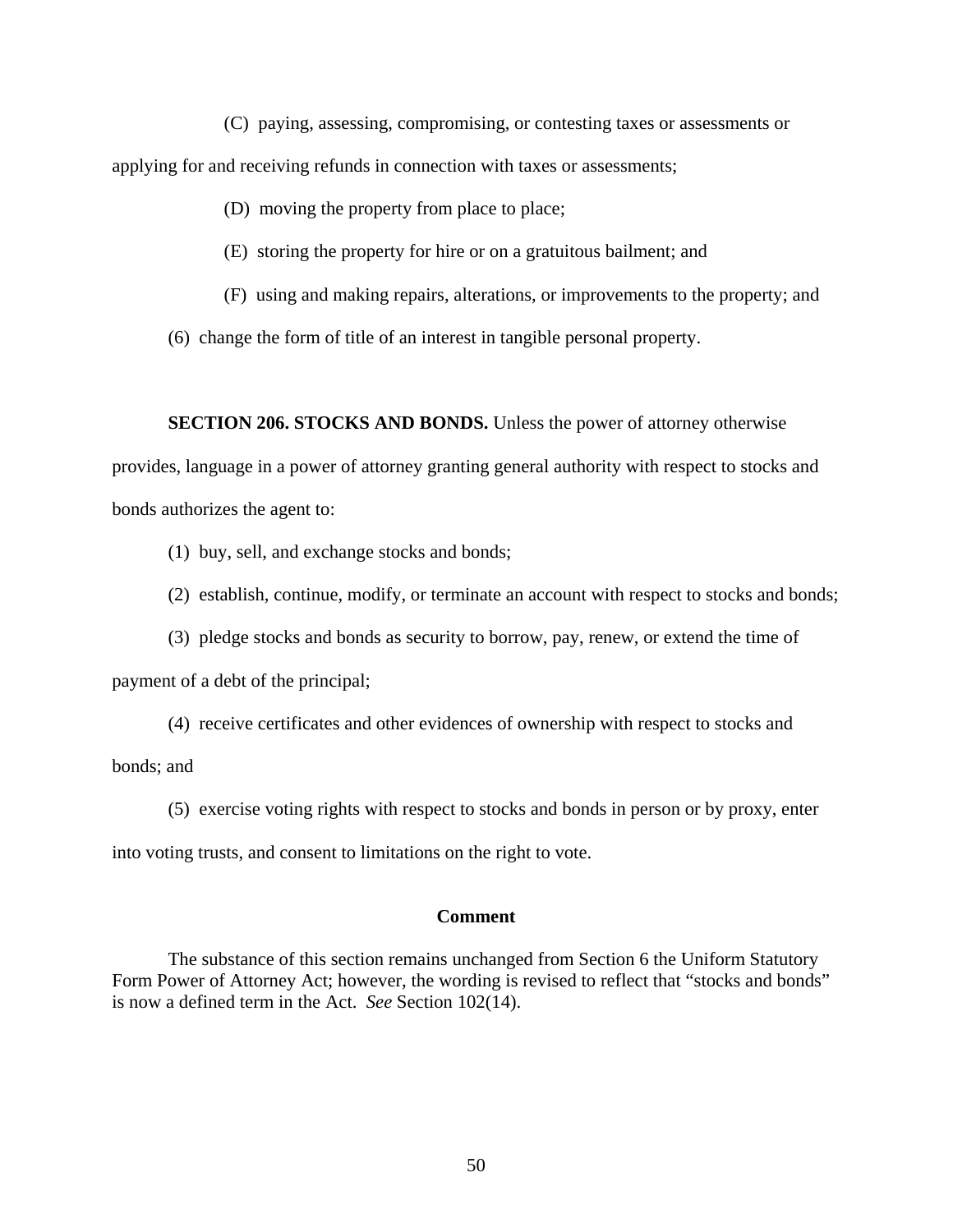**SECTION 207. COMMODITIES AND OPTIONS.** Unless the power of attorney otherwise provides, language in a power of attorney granting general authority with respect to commodities and options authorizes the agent to:

 (1) buy, sell, exchange, assign, settle, and exercise commodity futures contracts and call or put options on stocks or stock indexes traded on a regulated option exchange; and

(2) establish, continue, modify, and terminate option accounts.

#### **SECTION 208. BANKS AND OTHER FINANCIAL INSTITUTIONS.** Unless the

power of attorney otherwise provides, language in a power of attorney granting general authority with respect to banks and other financial institutions authorizes the agent to:

 (1) continue, modify, and terminate an account or other banking arrangement made by or on behalf of the principal;

 (2) establish, modify, and terminate an account or other banking arrangement with a bank, trust company, savings and loan association, credit union, thrift company, brokerage firm, or other financial institution selected by the agent;

 (3) contract for services available from a financial institution, including renting a safe deposit box or space in a vault;

 (4) withdraw, by check, order, electronic funds transfer, or otherwise, money or property of the principal deposited with or left in the custody of a financial institution;

 (5) receive statements of account, vouchers, notices, and similar documents from a financial institution and act with respect to them;

(6) enter a safe deposit box or vault and withdraw or add to the contents;

(7) borrow money and pledge as security personal property of the principal necessary to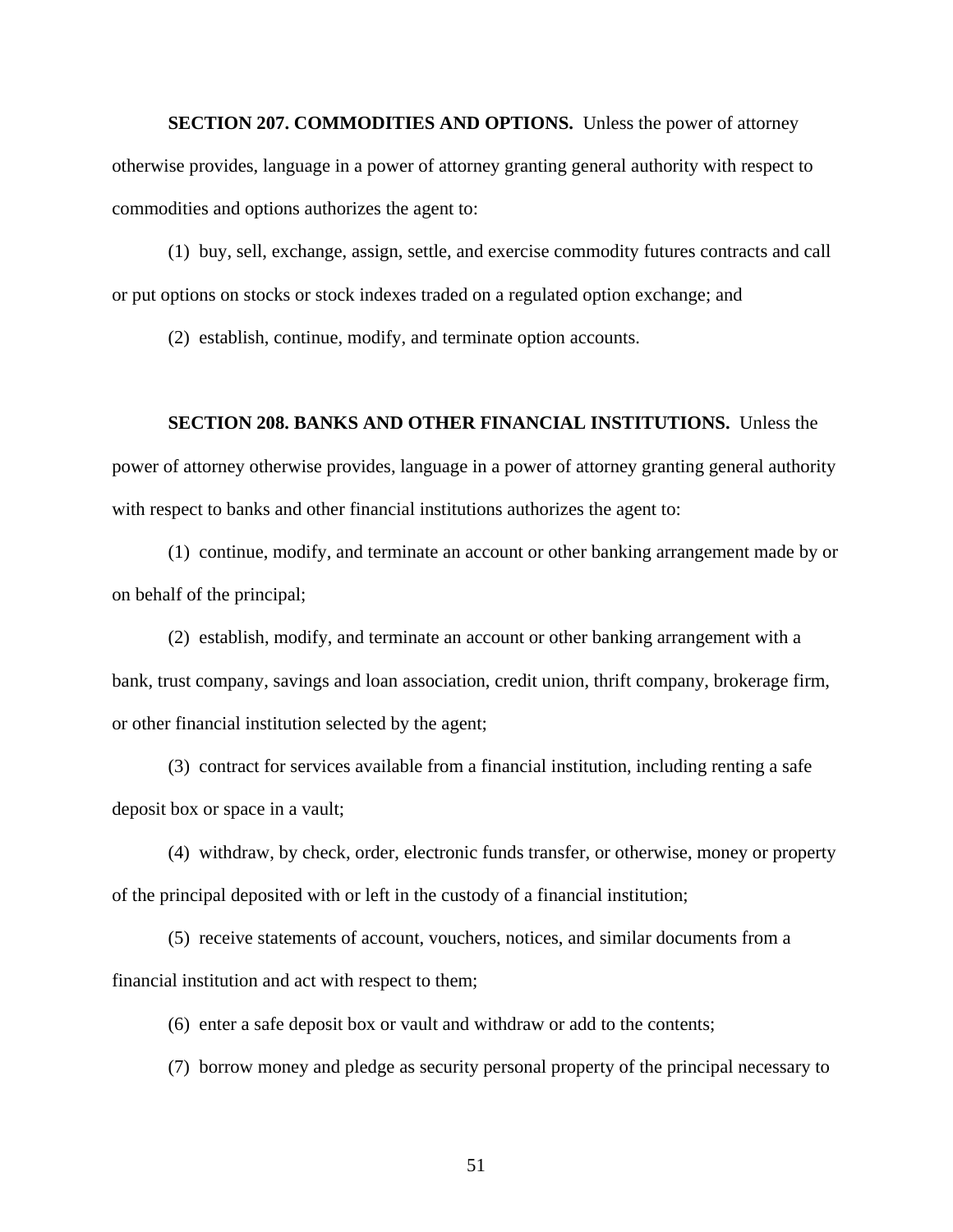borrow money or pay, renew, or extend the time of payment of a debt of the principal or a debt guaranteed by the principal;

 (8) make, assign, draw, endorse, discount, guarantee, and negotiate promissory notes, checks, drafts, and other negotiable or nonnegotiable paper of the principal or payable to the principal or the principal's order, transfer money, receive the cash or other proceeds of those transactions, and accept a draft drawn by a person upon the principal and pay it when due;

 (9) receive for the principal and act upon a sight draft, warehouse receipt, or other document of title whether tangible or electronic, or other negotiable or nonnegotiable instrument;

 (10) apply for, receive, and use letters of credit, credit and debit cards, electronic transaction authorizations, and traveler's checks from a financial institution and give an indemnity or other agreement in connection with letters of credit; and

 (11) consent to an extension of the time of payment with respect to commercial paper or a financial transaction with a financial institution.

#### **SECTION 209. OPERATIONS OF ENTITY OR BUSINESS.** Subject to the terms of

a document or an agreement governing an entity or an entity ownership interest, and unless the power of attorney otherwise provides, language in a power of attorney granting general authority with respect to operation of an entity or business authorizes the agent to:

(1) operate, buy, sell, enlarge, reduce, or terminate an ownership interest;

 (2) perform a duty or discharge a liability and exercise in person or by proxy a right, power, privilege, or option that the principal has, may have, or claims to have;

(3) enforce the terms of an ownership agreement;

(4) initiate, participate in, submit to alternative dispute resolution, settle, oppose, or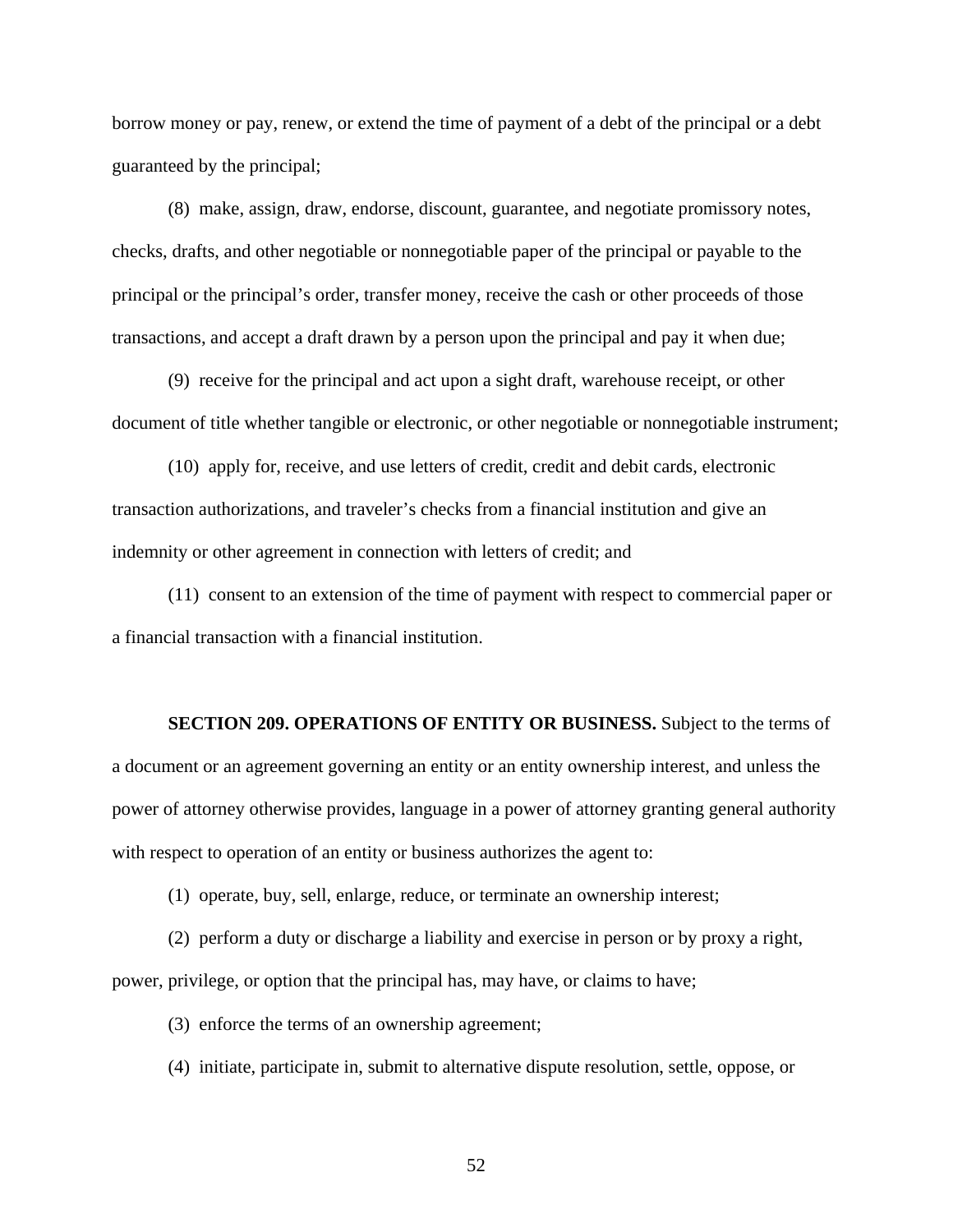propose or accept a compromise with respect to litigation to which the principal is a party because of an ownership interest;

 (5) exercise in person or by proxy, or enforce by litigation or otherwise, a right, power, privilege, or option the principal has or claims to have as the holder of stocks and bonds;

 (6) initiate, participate in, submit to alternative dispute resolution, settle, oppose, or propose or accept a compromise with respect to litigation to which the principal is a party concerning stocks and bonds;

(7) with respect to an entity or business owned solely by the principal:

 (A) continue, modify, renegotiate, extend, and terminate a contract made by or on behalf of the principal with respect to the entity or business before execution of the power of attorney;

(B) determine:

(i) the location of its operation;

(ii) the nature and extent of its business;

(iii) the methods of manufacturing, selling, merchandising, financing,

accounting, and advertising employed in its operation;

(iv) the amount and types of insurance carried; and

 (v) the mode of engaging, compensating, and dealing with its employees and accountants, attorneys, or other advisors;

 (C) change the name or form of organization under which the entity or business is operated and enter into an ownership agreement with other persons to take over all or part of the operation of the entity or business; and

(D) demand and receive money due or claimed by the principal or on the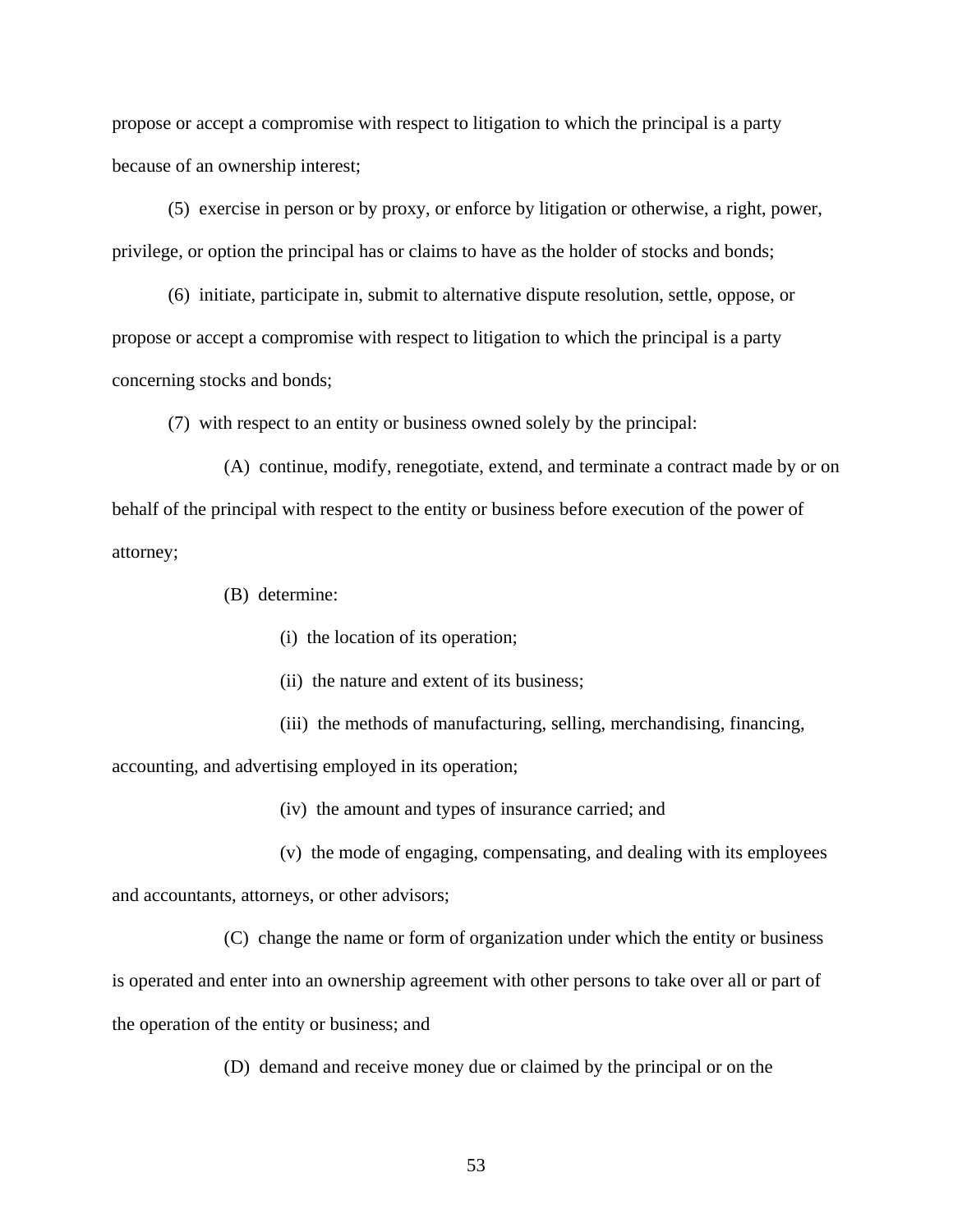principal's behalf in the operation of the entity or business and control and disburse the money in the operation of the entity or business;

(8) put additional capital into an entity or business in which the principal has an interest;

 (9) join in a plan of reorganization, consolidation, conversion, domestication, or merger of the entity or business;

(10) sell or liquidate all or part of an entity or business;

 (11) establish the value of an entity or business under a buy-out agreement to which the principal is a party;

 (12) prepare, sign, file, and deliver reports, compilations of information, returns, or other papers with respect to an entity or business and make related payments; and

 (13) pay, compromise, or contest taxes, assessments, fines, or penalties and perform any other act to protect the principal from illegal or unnecessary taxation, assessments, fines, or penalties, with respect to an entity or business, including attempts to recover, in any manner permitted by law, money paid before or after the execution of the power of attorney.

# **Comment**

The substance of this section remains unchanged from Section 9 of the Uniform Statutory Form Power of Attorney Act; however, the wording is updated to encompass all modern business and entity forms, including limited liability companies, limited liability partnerships, and entities that may be organized other than for a business purpose.

#### **SECTION 210. INSURANCE AND ANNUITIES.** Unless the power of attorney

otherwise provides, language in a power of attorney granting general authority with respect to insurance and annuities authorizes the agent to:

(1) continue, pay the premium or make a contribution on, modify, exchange, rescind,

release, or terminate a contract procured by or on behalf of the principal which insures or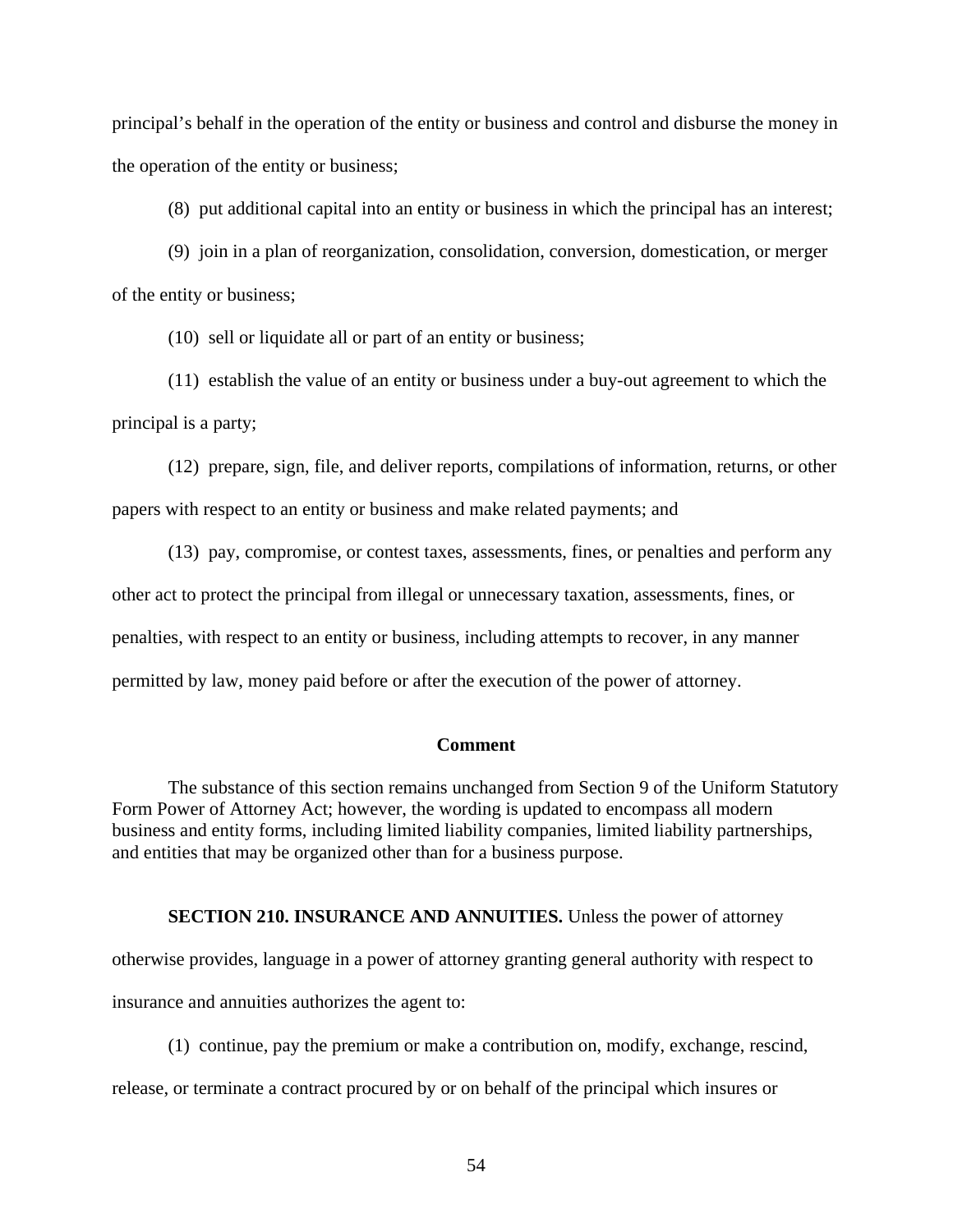provides an annuity to either the principal or another person, whether or not the principal is a beneficiary under the contract;

 (2) procure new, different, and additional contracts of insurance and annuities for the principal and the principal's spouse, children, and other dependents, and select the amount, type of insurance or annuity, and mode of payment;

 (3) pay the premium or make a contribution on, modify, exchange, rescind, release, or terminate a contract of insurance or annuity procured by the agent;

(4) apply for and receive a loan secured by a contract of insurance or annuity;

- (5) surrender and receive the cash surrender value on a contract of insurance or annuity;
- (6) exercise an election;
- (7) exercise investment powers available under a contract of insurance or annuity;
- (8) change the manner of paying premiums on a contract of insurance or annuity;

 (9) change or convert the type of insurance or annuity with respect to which the principal has or claims to have authority described in this section;

 (10) apply for and procure a benefit or assistance under a statute or regulation to guarantee or pay premiums of a contract of insurance on the life of the principal;

 (11) collect, sell, assign, hypothecate, borrow against, or pledge the interest of the principal in a contract of insurance or annuity;

 (12) select the form and timing of the payment of proceeds from a contract of insurance or annuity; and

 (13) pay, from proceeds or otherwise, compromise or contest, and apply for refunds in connection with, a tax or assessment levied by a taxing authority with respect to a contract of insurance or annuity or its proceeds or liability accruing by reason of the tax or assessment.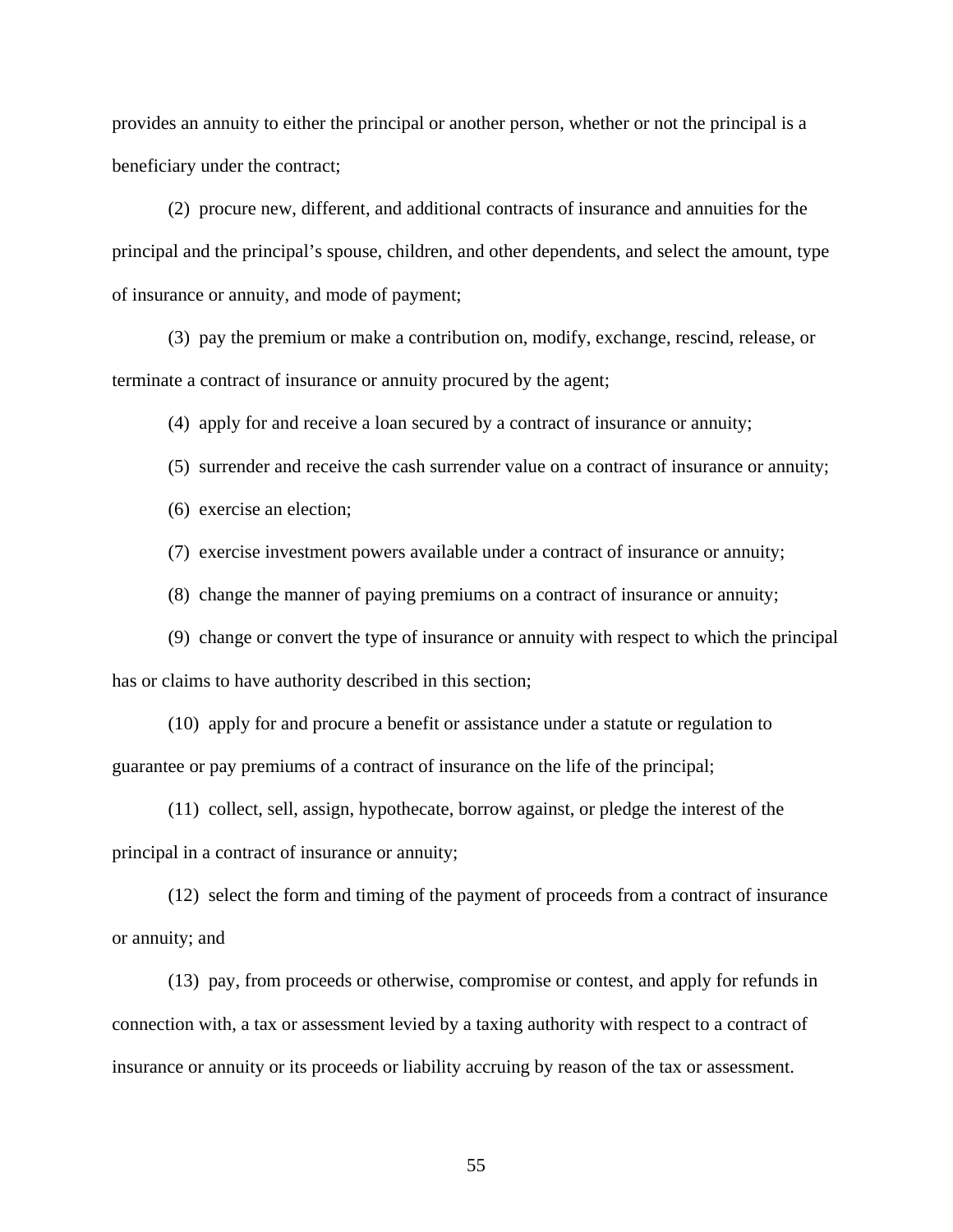#### **Comment**

 This section contains a significant change from Section 10 of the Uniform Statutory Form Power of Attorney Act. The default language in the Uniform Statutory Form Power of Attorney Act permitted an agent to designate the beneficiary of an insurance contract. *See* Unif. Statutory Form Power of Atty. Act § 10(4) (1988). However, under Section 210 of this Act, an agent does not have authority to "create or change a beneficiary designation" unless that authority is specifically granted to the agent pursuant to Section 201(a). The authority granted under Paragraph (2) of Section 210 is more limited, allowing an agent to only "procure new, different, and additional contracts of insurance and annuities for the principal and the principal's spouse, children, and other dependents." A principal who grants authority to an agent under Section 210 should therefore carefully consider whether a specific grant of authority to create or change beneficiary designations is also desirable.

# **SECTION 211. ESTATES, TRUSTS, AND OTHER BENEFICIAL INTERESTS.**

(a) In this section, "estates, trusts, and other beneficial interests" means a trust, probate

estate, guardianship, conservatorship, escrow, or custodianship or a fund from which the

principal is, may become, or claims to be, entitled to a share or payment.

(b) Unless the power of attorney otherwise provides, language in a power of attorney

granting general authority with respect to estates, trusts, and other beneficial interests authorizes the agent to:

(1) accept, receive, receipt for, sell, assign, pledge, or exchange a share in or

payment from the fund;

(2) demand or obtain money or another thing of value to which the principal is,

may become, or claims to be, entitled by reason of the fund, by litigation or otherwise;

 (3) exercise for the benefit of the principal a presently exercisable general power of appointment held by the principal;

(4) initiate, participate in, submit to alternative dispute resolution, settle, oppose,

or propose or accept a compromise with respect to litigation to ascertain the meaning, validity, or effect of a deed, will, declaration of trust, or other instrument or transaction affecting the interest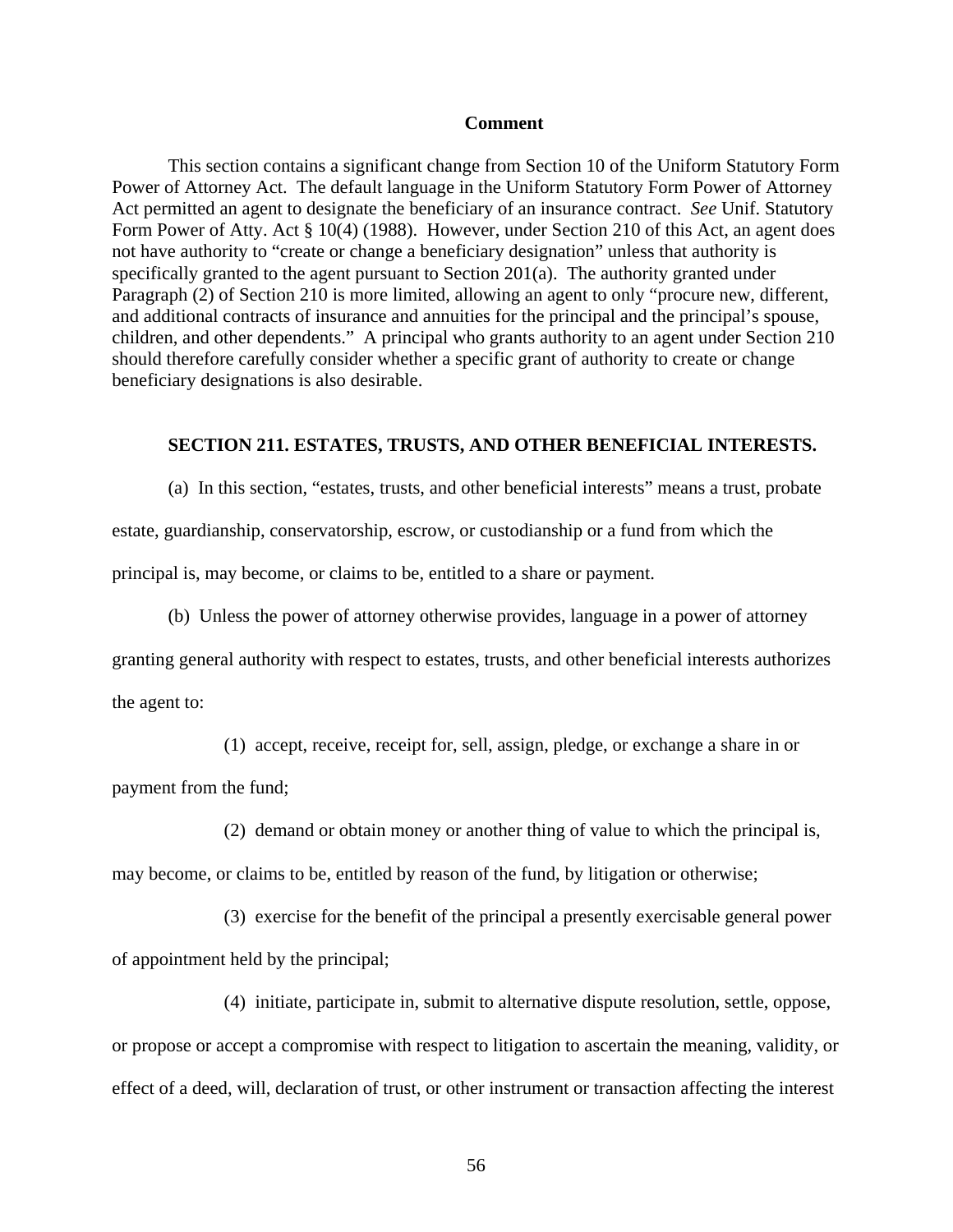of the principal;

 (5) initiate, participate in, submit to alternative dispute resolution, settle, oppose, or propose or accept a compromise with respect to litigation to remove, substitute, or surcharge a fiduciary;

(6) conserve, invest, disburse, or use anything received for an authorized

purpose; [and]

(7) transfer an interest of the principal in real property, stocks and bonds,

accounts with financial institutions or securities intermediaries, insurance, annuities, and other

property to the trustee of a revocable trust created by the principal as settlor [; and

(8) reject, renounce, disclaim, release, or consent to a reduction in or

modification of a share in or payment from the fund].

*Legislative Note: The bracketed language in paragraph (8) of subsection (b), which grants an agent a power to "reject, renounce, disclaim [or] release," should be omitted by an enacting jurisdiction if that jurisdiction elects to include bracketed paragraph (8) in Section 201(a), which authorizes an agent to disclaim property, including a power of appointment, only if specifically authorized in the power of attorney. If, however, other law of the enacting jurisdiction, such as the state's disclaimer statute, authorizes an agent to disclaim an interest in, or power over, property even without specific authority and the jurisdiction does not wish to restrict that general authority, the jurisdiction should not adopt Section 201(a)(8), but should enact the bracketed language in Section 21l(b)(8). See Unif. Disclaimer of Property Interests Acts § 5(b) (2006) (providing, "[e]xcept to the extent a fiduciary's right to disclaim is expressly restricted or limited by another statute of this State or by the instrument creating the fiduciary relationship, a fiduciary may disclaim, in whole or part, any interest in or power over property, including a power of appointment . . . .").* 

# **Comment**

 This section, which corresponds to Section 11 of the Uniform Statutory Form Power of Attorney Act, has been revised to clarify that an agent's authority includes authority to exercise, for the benefit of the principal, a presently exercisable general power of appointment held by the principal (subsection (b)(3)). "Presently exercisable general power of appointment" is defined for purposes of the Act in Section 102(8).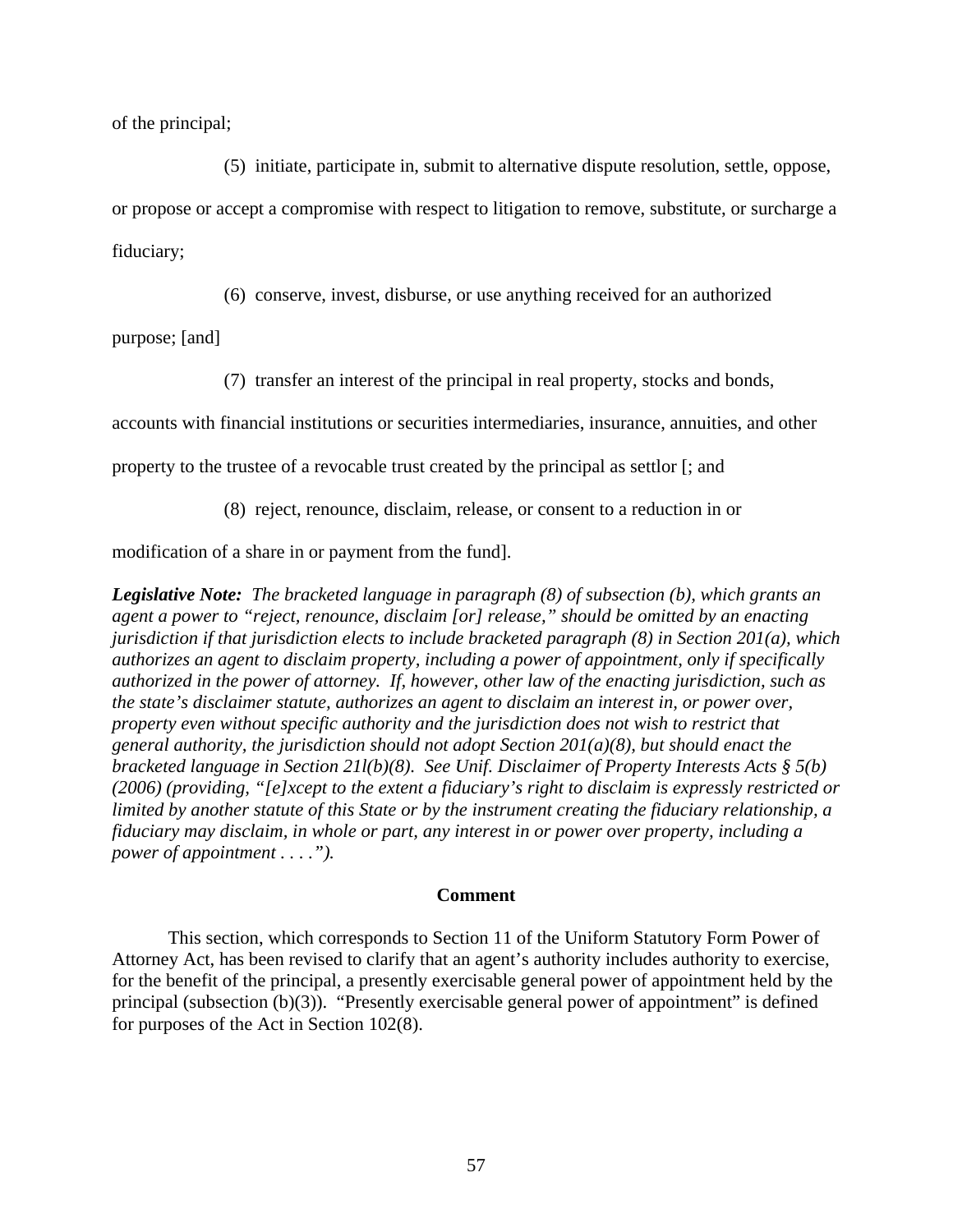**SECTION 212. CLAIMS AND LITIGATION.** Unless the power of attorney otherwise provides, language in a power of attorney granting general authority with respect to claims and litigation authorizes the agent to:

 (1) assert and maintain before a court or administrative agency a claim, claim for relief, cause of action, counterclaim, offset, recoupment, or defense, including an action to recover property or other thing of value, recover damages sustained by the principal, eliminate or modify tax liability, or seek an injunction, specific performance, or other relief;

 (2) bring an action to determine adverse claims or intervene or otherwise participate in litigation;

 (3) seek an attachment, garnishment, order of arrest, or other preliminary, provisional, or intermediate relief and use an available procedure to effect or satisfy a judgment, order, or decree;

 (4) make or accept a tender, offer of judgment, or admission of facts, submit a controversy on an agreed statement of facts, consent to examination, and bind the principal in litigation;

(5) submit to alternative dispute resolution, settle, and propose or accept a compromise;

 (6) waive the issuance and service of process upon the principal, accept service of process, appear for the principal, designate persons upon which process directed to the principal may be served, execute and file or deliver stipulations on the principal's behalf, verify pleadings, seek appellate review, procure and give surety and indemnity bonds, contract and pay for the preparation and printing of records and briefs, receive, execute, and file or deliver a consent, waiver, release, confession of judgment, satisfaction of judgment, notice, agreement, or other instrument in connection with the prosecution, settlement, or defense of a claim or litigation;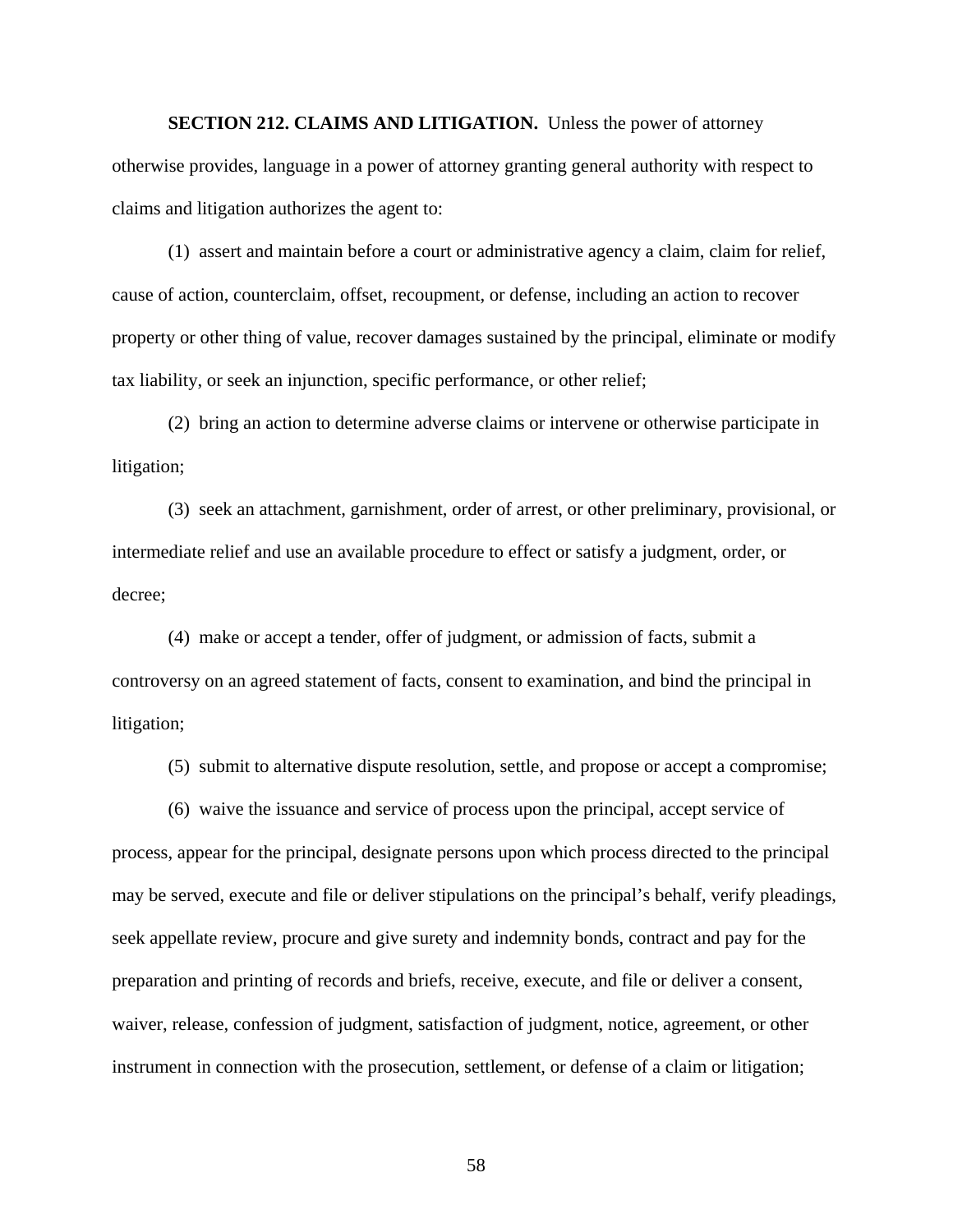(7) act for the principal with respect to bankruptcy or insolvency, whether voluntary or involuntary, concerning the principal or some other person, or with respect to a reorganization, receivership, or application for the appointment of a receiver or trustee which affects an interest of the principal in property or other thing of value;

 (8) pay a judgment, award, or order against the principal or a settlement made in connection with a claim or litigation; and

 (9) receive money or other thing of value paid in settlement of or as proceeds of a claim or litigation.

# **SECTION 213. PERSONAL AND FAMILY MAINTENANCE.**

 (a) Unless the power of attorney otherwise provides, language in a power of attorney granting general authority with respect to personal and family maintenance authorizes the agent to:

 (1) perform the acts necessary to maintain the customary standard of living of the principal, the principal's spouse, and the following individuals, whether living when the power of attorney is executed or later born:

(A) the principal's children;

(B) other individuals legally entitled to be supported by the principal; and

(C) the individuals whom the principal has customarily supported or

indicated the intent to support;

 (2) make periodic payments of child support and other family maintenance required by a court or governmental agency or an agreement to which the principal is a party;

(3) provide living quarters for the individuals described in paragraph (1) by: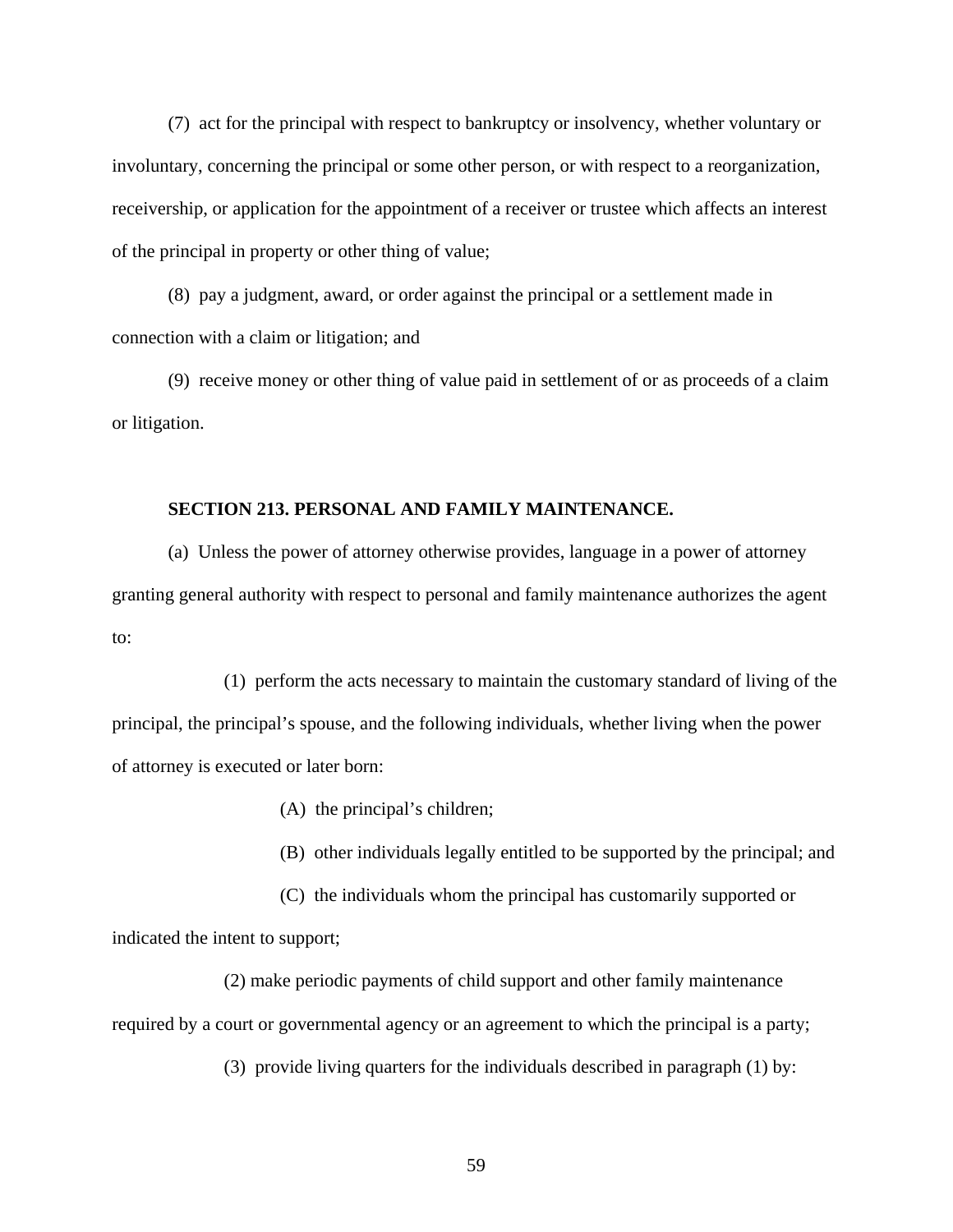(A) purchase, lease, or other contract; or

 (B) paying the operating costs, including interest, amortization payments, repairs, improvements, and taxes, for premises owned by the principal or occupied by those individuals;

 (4) provide normal domestic help, usual vacations and travel expenses, and funds for shelter, clothing, food, appropriate education, including postsecondary and vocational education, and other current living costs for the individuals described in paragraph (1);

 (5) pay expenses for necessary health care and custodial care on behalf of the individuals described in paragraph (1);

 (6) act as the principal's personal representative pursuant to the Health Insurance Portability and Accountability Act, Sections 1171 through 1179 of the Social Security Act, 42 U.S.C. Section 1320d, [as amended,] and applicable regulations, in making decisions related to the past, present, or future payment for the provision of health care consented to by the principal or anyone authorized under the law of this state to consent to health care on behalf of the principal;

 (7) continue any provision made by the principal for automobiles or other means of transportation, including registering, licensing, insuring, and replacing them, for the individuals described in paragraph (1);

 (8) maintain credit and debit accounts for the convenience of the individuals described in paragraph (1) and open new accounts; and

 (9) continue payments incidental to the membership or affiliation of the principal in a religious institution, club, society, order, or other organization or to continue contributions to those organizations.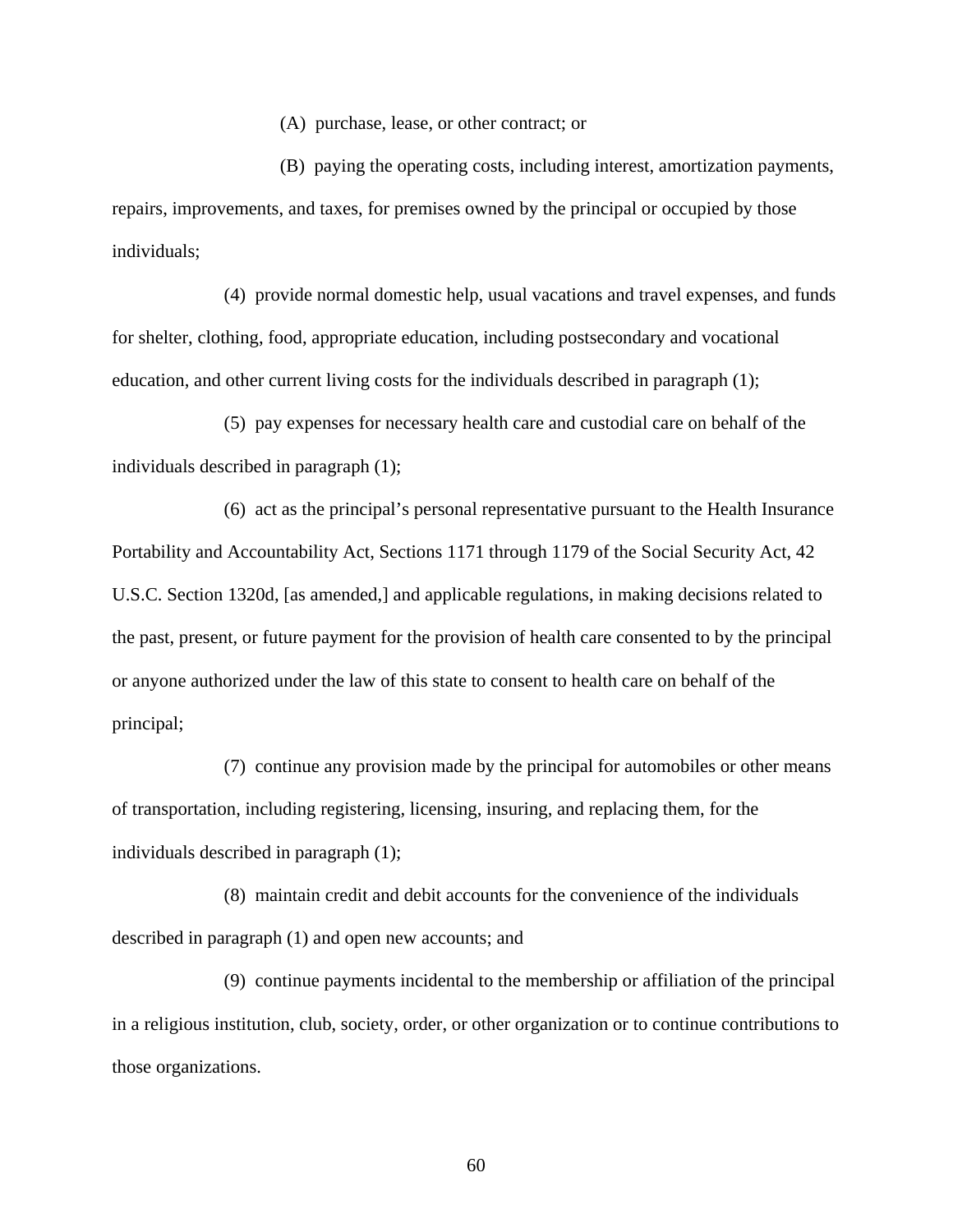(b) Authority with respect to personal and family maintenance is neither dependent upon,

nor limited by, authority that an agent may or may not have with respect to gifts under this [act].

#### **Comment**

 This section, based on Section 13 of the Uniform Statutory Form Power of Attorney Act, contains three important changes. The first is clarification in subsection  $(a)(1)$  of who qualifies to benefit from payments for personal and family maintenance. Paragraph (1) states that the individuals who may benefit include not only the principal's children and other individuals legally entitled to be supported by the principal, but also "individuals whom the principal has customarily supported or indicated the intent to support," "whether living when the power of attorney is executed or later born." This definition is broad enough to include common recipients of family support such as parents and later-born grandchildren if such support is intended by the principal.

 The second important addition to Section 213 is the inclusion of paragraph (6) in subsection (a) which qualifies the agent to act as the principal's "personal representative" for purposes of the Health Insurance Portability and Accountability Act (HIPAA) so that the agent can communicate with health care providers in order to pay medical bills. *See* 45 C.F.R. §  $164.502(g)(1)-(2)$  (2006) (providing that for purposes of disclosing an individual's protected health information, "a covered entity must . . . treat a personal representative as the individual"). Section 213 does not, however, empower the agent to make health-care decisions for the principal. *See* Section 103 and comment (discussing exclusion from this Act of powers to make health-care decisions).

 The third important addition to this section is subsection (b) which provides that authority under Section 213 is neither dependent upon, nor limited by, authority that an agent may or may not have with respect to making gifts. Although payments made for the benefit of persons under Section 213 may in fact be subject to gift tax treatment, subsection (b) clarifies that the authority for personal and family maintenance payments by an agent emanates from this section rather than Section 217. This is an important distinction because the Act requires a grant of specific authority under Section 201(a) to authorize gift making, and the default provisions of Section 217 limit the amounts of those gifts. The authority to make payments under Section 213 is not constrained by either of these provisions.

#### **SECTION 214. BENEFITS FROM GOVERNMENTAL PROGRAMS OR CIVIL**

## **OR MILITARY SERVICE.**

(a) In this section, "benefits from governmental programs or civil or military service"

means any benefit, program or assistance provided under a statute or regulation including Social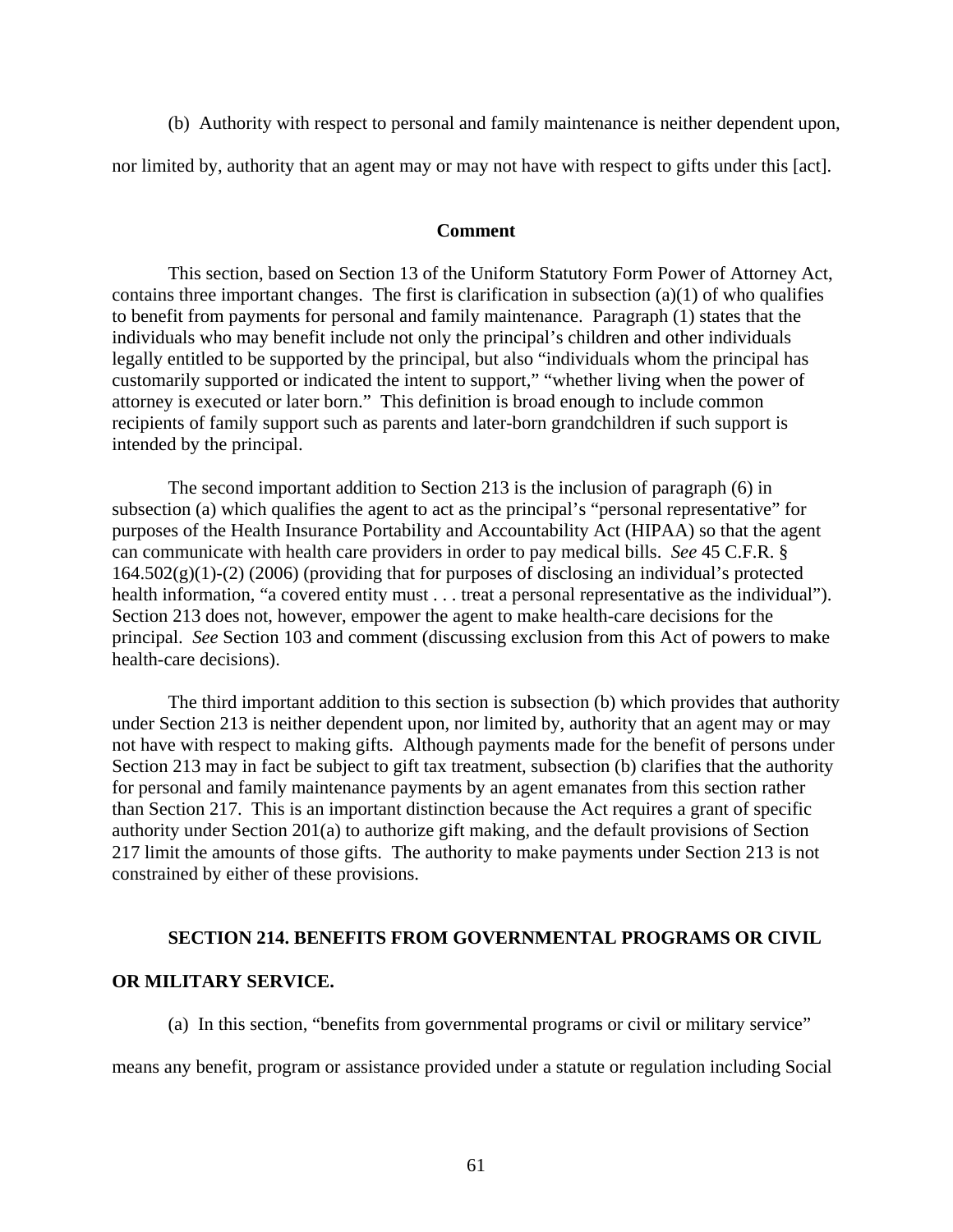Security, Medicare, and Medicaid.

 (b) Unless the power of attorney otherwise provides, language in a power of attorney granting general authority with respect to benefits from governmental programs or civil or military service authorizes the agent to:

 (1) execute vouchers in the name of the principal for allowances and reimbursements payable by the United States or a foreign government or by a state or subdivision of a state to the principal, including allowances and reimbursements for transportation of the individuals described in Section  $213(a)(1)$ , and for shipment of their household effects;

 (2) take possession and order the removal and shipment of property of the principal from a post, warehouse, depot, dock, or other place of storage or safekeeping, either governmental or private, and execute and deliver a release, voucher, receipt, bill of lading, shipping ticket, certificate, or other instrument for that purpose;

 (3) enroll in, apply for, select, reject, change, amend, or discontinue, on the principal's behalf, a benefit or program;

 (4) prepare, file, and maintain a claim of the principal for a benefit or assistance, financial or otherwise, to which the principal may be entitled under a statute or regulation;

 (5) initiate, participate in, submit to alternative dispute resolution, settle, oppose, or propose or accept a compromise with respect to litigation concerning any benefit or assistance the principal may be entitled to receive under a statute or regulation; and

 (6) receive the financial proceeds of a claim described in paragraph (4) and conserve, invest, disburse, or use for a lawful purpose anything so received.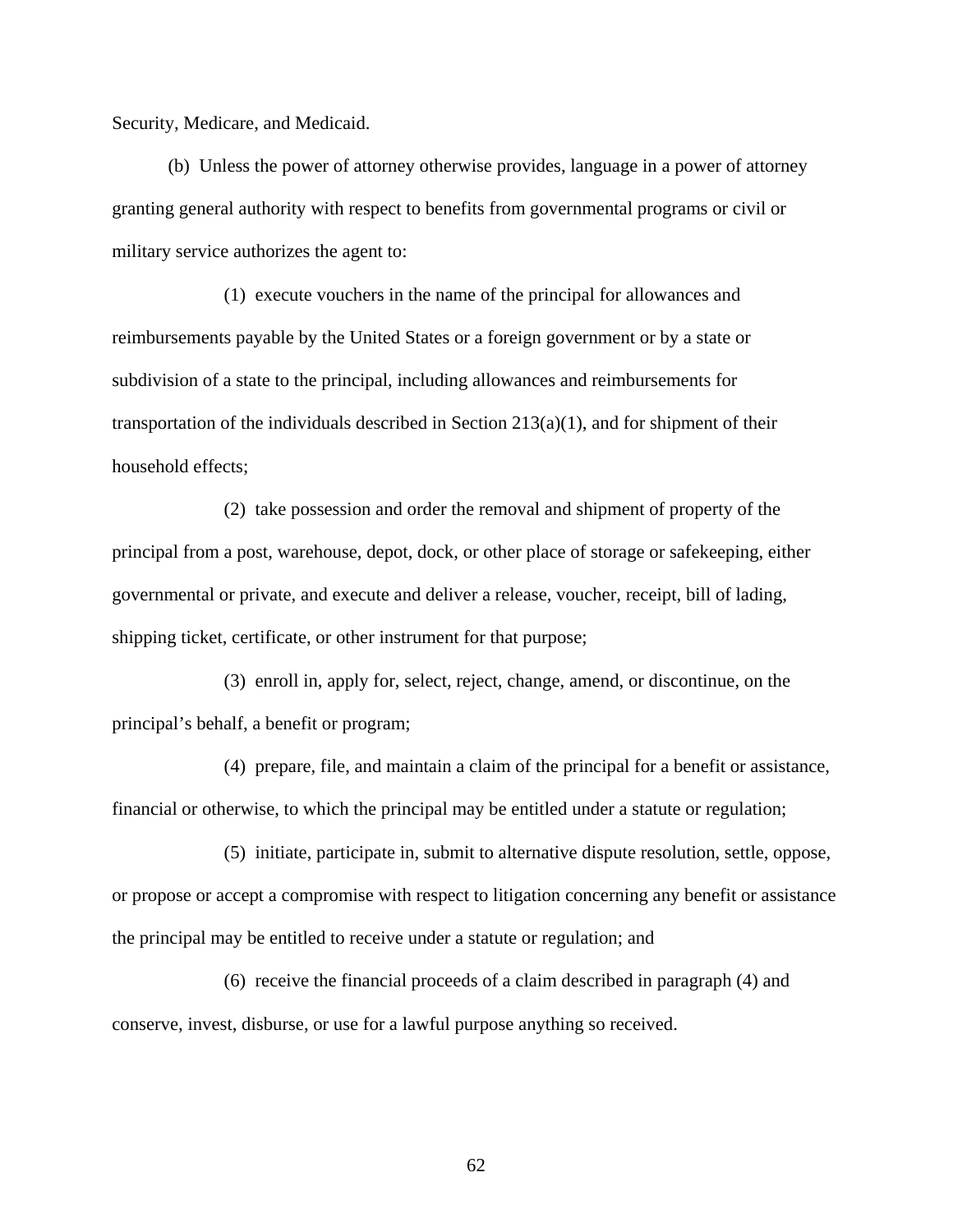#### **SECTION 215. RETIREMENT PLANS.**

(a) In this section, "retirement plan" means a plan or account created by an employer, the principal, or another individual to provide retirement benefits or deferred compensation of which the principal is a participant, beneficiary, or owner, including a plan or account under the following sections of the Internal Revenue Code:

 (1) an individual retirement account under Internal Revenue Code Section 408, 26 U.S.C. Section 408 [, as amended];

 (2) a Roth individual retirement account under Internal Revenue Code Section 408A, 26 U.S.C. Section 408A [, as amended];

 (3) a deemed individual retirement account under Internal Revenue Code Section 408(q), 26 U.S.C. Section 408(q) [, as amended];

 (4) an annuity or mutual fund custodial account under Internal Revenue Code Section 403(b), 26 U.S.C. Section 403(b) [, as amended];

 (5) a pension, profit-sharing, stock bonus, or other retirement plan qualified under Internal Revenue Code Section 401(a), 26 U.S.C. Section 401(a) [, as amended];

 (6) a plan under Internal Revenue Code Section 457(b), 26 U.S.C. Section 457(b) [, as amended]; and

 (7) a nonqualified deferred compensation plan under Internal Revenue Code Section 409A, 26 U.S.C. Section 409A [, as amended].

 (b) Unless the power of attorney otherwise provides, language in a power of attorney granting general authority with respect to retirement plans authorizes the agent to:

 (1) select the form and timing of payments under a retirement plan and withdraw benefits from a plan;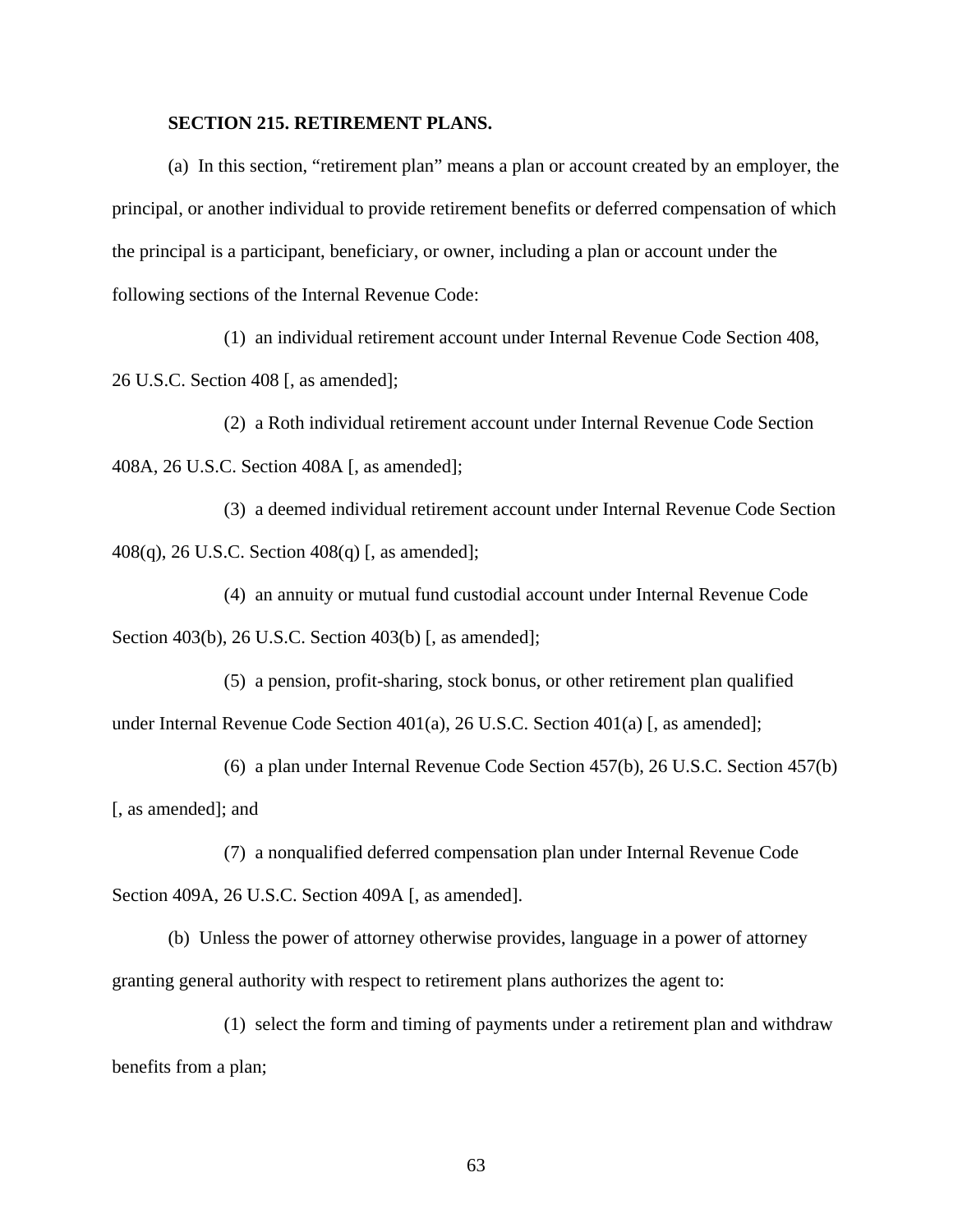(2) make a rollover, including a direct trustee-to-trustee rollover, of benefits from

one retirement plan to another;

- (3) establish a retirement plan in the principal's name;
- (4) make contributions to a retirement plan;
- (5) exercise investment powers available under a retirement plan; and
- (6) borrow from, sell assets to, or purchase assets from a retirement plan.

## **Comment**

 This section, based on Section 15 of the Uniform Statutory Form Power of Attorney Act, has been substantially updated to reflect changes in the laws governing retirement plans. A significant departure from the Uniform Statutory Form Power of Attorney Act is the deletion of default authority in the agent to waive the right of the principal to be a beneficiary of a joint or survivor annuity (*see* Unif. Statutory Form Power of Atty. Act § 15 (1988)). Under this Act, the authority to waive the principal's right to be a beneficiary of a joint and survivor annuity must be given by a specific grant pursuant to Section 201(a).

**SECTION 216. TAXES.** Unless the power of attorney otherwise provides, language in

a power of attorney granting general authority with respect to taxes authorizes the agent to:

(1) prepare, sign, and file federal, state, local, and foreign income, gift, payroll, property,

Federal Insurance Contributions Act, and other tax returns, claims for refunds, requests for extension of time, petitions regarding tax matters, and any other tax-related documents, including receipts, offers, waivers, consents, including consents and agreements under Internal Revenue Code Section 2032A, 26 U.S.C. Section 2032A, [as amended,] closing agreements, and any power of attorney required by the Internal Revenue Service or other taxing authority with respect to a tax year upon which the statute of limitations has not run and the following 25 tax years;

 (2) pay taxes due, collect refunds, post bonds, receive confidential information, and contest deficiencies determined by the Internal Revenue Service or other taxing authority;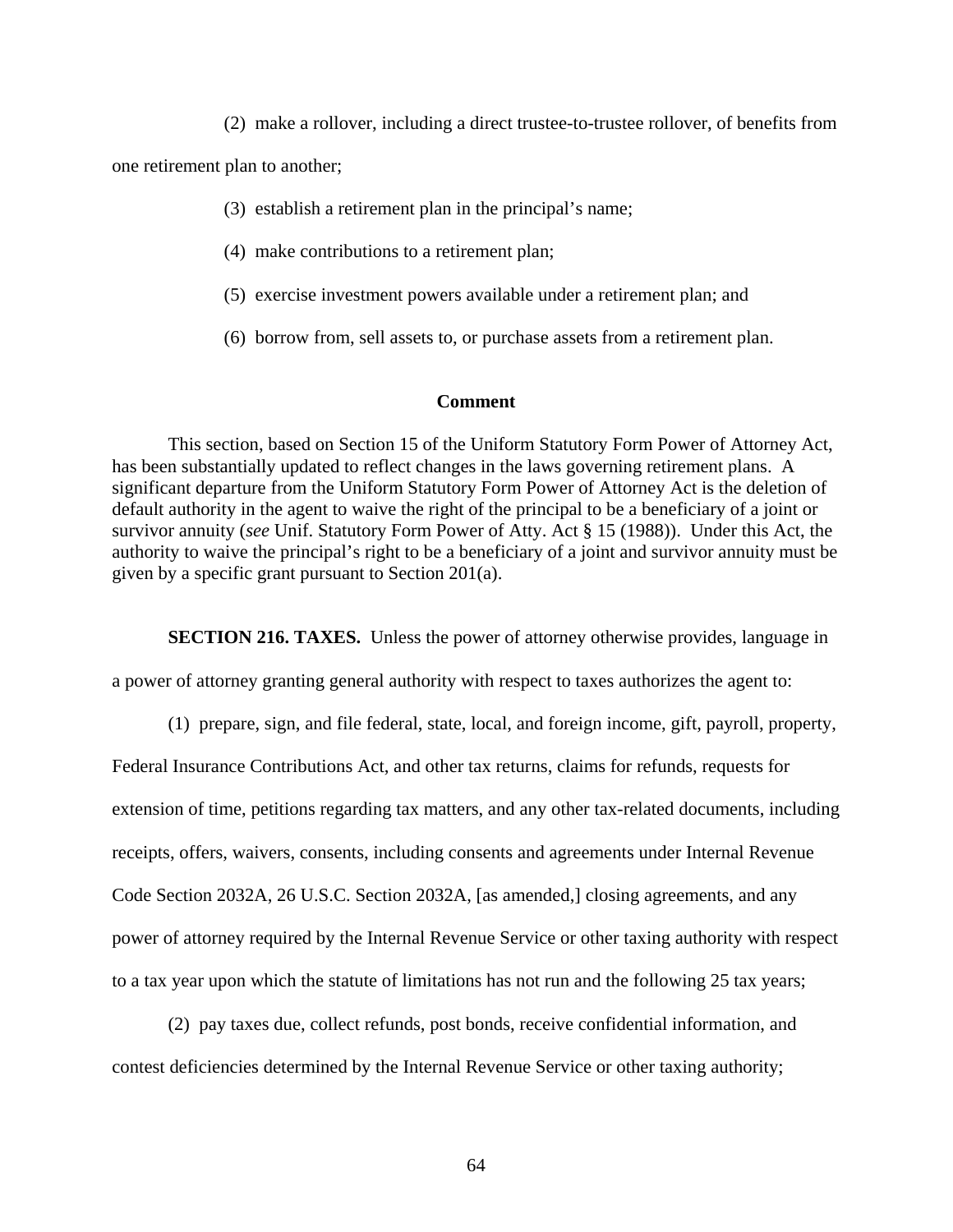(3) exercise any election available to the principal under federal, state, local, or foreign tax law; and

 (4) act for the principal in all tax matters for all periods before the Internal Revenue Service, or other taxing authority.

## **SECTION 217. GIFTS.**

 (a) In this section, a gift "for the benefit of" a person includes a gift to a trust, an account under the Uniform Transfers to Minors Act, and a tuition savings account or prepaid tuition plan as defined under Internal Revenue Code Section 529, 26 U.S.C. Section 529 [, as amended].

 (b) Unless the power of attorney otherwise provides, language in a power of attorney granting general authority with respect to gifts authorizes the agent only to:

 (1) make outright to, or for the benefit of, a person, a gift of any of the principal's property, including by the exercise of a presently exercisable general power of appointment held by the principal, in an amount per donee not to exceed the annual dollar limits of the federal gift tax exclusion under Internal Revenue Code Section 2503(b), 26 U.S.C. Section 2503(b), [as amended,] without regard to whether the federal gift tax exclusion applies to the gift, or if the principal's spouse agrees to consent to a split gift pursuant to Internal Revenue Code Section 2513, 26 U.S.C. 2513, [as amended,] in an amount per donee not to exceed twice the annual federal gift tax exclusion limit; and

 (2) consent, pursuant to Internal Revenue Code Section 2513, 26 U.S.C. Section 2513, [as amended,] to the splitting of a gift made by the principal's spouse in an amount per donee not to exceed the aggregate annual gift tax exclusions for both spouses.

(c) An agent may make a gift of the principal's property only as the agent determines is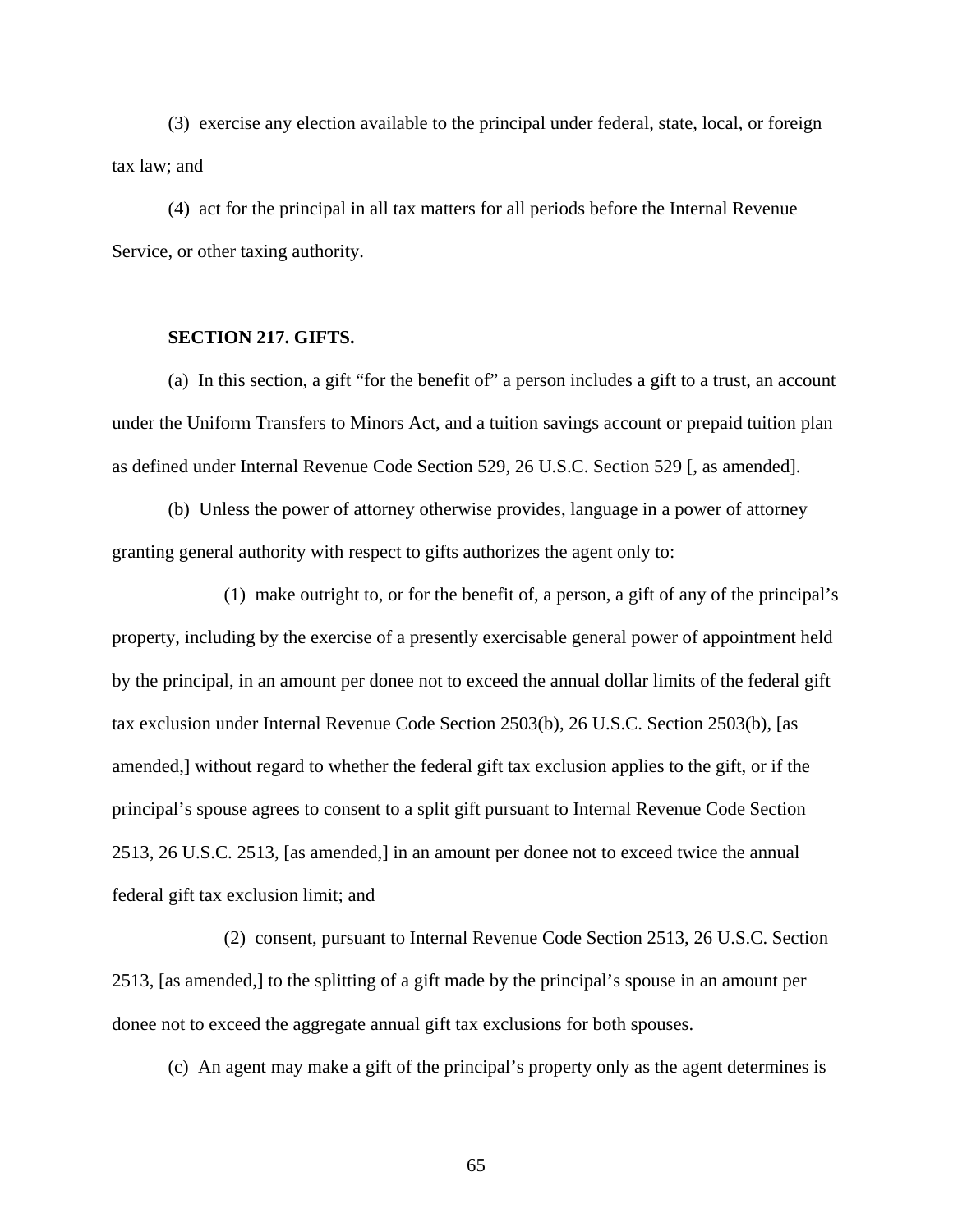consistent with the principal's objectives if actually known by the agent and, if unknown, as the agent determines is consistent with the principal's best interest based on all relevant factors, including:

(1) the value and nature of the principal's property;

(2) the principal's foreseeable obligations and need for maintenance;

(3) minimization of taxes, including income, estate, inheritance, generation-

skipping transfer, and gift taxes;

(4) eligibility for a benefit, a program, or assistance under a statute or regulation;

and

(5) the principal's personal history of making or joining in making gifts.

# **Comment**

 This section provides default limitations on an agent's authority to make a gift of the principal's property. Authority to make a gift must be made by a specific grant in a power of attorney (*see* Section 201(a)(2); *see also* Section 301). The mere granting to an agent of authority to make gifts does not, however, grant an agent unlimited authority. The agent's authority is subject to this section unless enlarged or further limited by an express modification in the power of attorney. Without modification, the authority of an agent under this section is limited to gifts in an amount per donee not to exceed the annual dollar limits of the federal gift tax exclusion, or twice that amount if the principal and the principal's spouse consent to make a split gift.

 Subsection (a) of this section clarifies the fact that a gift includes not only outright gifts, but also gifts for the benefit of a person. Subsection (a) provides examples of gifts made for the benefit of a person, but these examples are not intended to be exclusive.

 Subsection (c) emphasizes that exercise of authority to make a gift, as with exercise of all authority under a power of attorney, must be consistent with the principal's objectives. If these objectives are not known, then gifts must be consistent with the principal's best interest based on all relevant factors. Subsection (c) provides examples of factors relevant to the principal's best interest, but these examples are illustrative rather than exclusive.

 To the extent that a principal's objectives with respect to the making of gifts may potentially conflict with an agent's default duties under the Act, the principal should carefully consider stating those objectives in the power of attorney, or altering the default rules to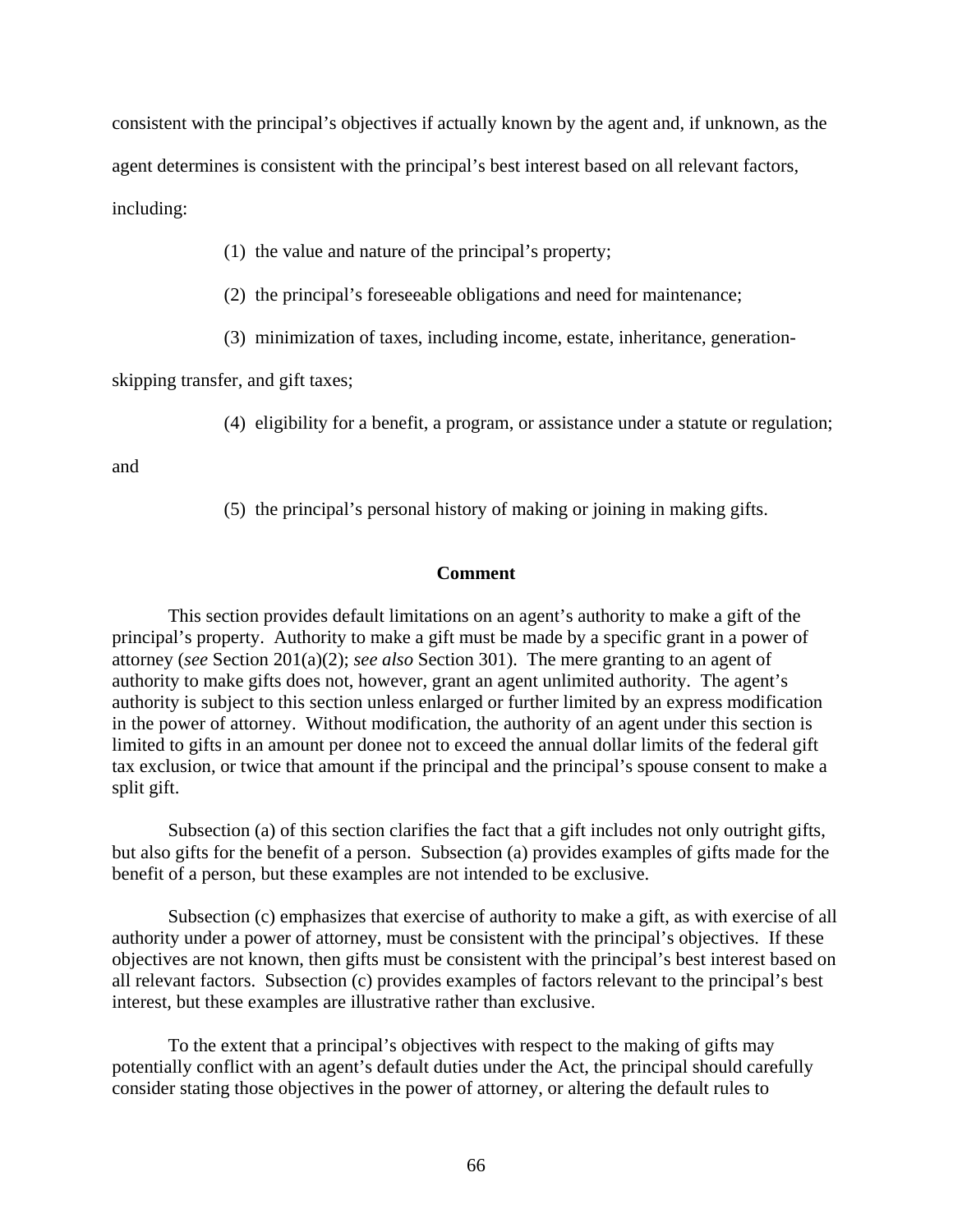accommodate the objectives, or both. *See* Section 114 Comment.

# **[ARTICLE] 3**

# **STATUTORY FORMS**

*Legislative Note: An enacting jurisdiction should review its respective statutory requirements for acknowledgments and for the recording of documents and amend, where necessary for conformity with those requirements, the statutory forms provided in Sections 301 and 302.* 

# **General Comment**

 Article 3 provides a concise, optional statutory form for creating a power of attorney under this Act (Section 301). With the proliferation of power of attorney forms in the public domain, the advantage of a statutorily-sanctioned form is the promotion of uniformity in power of attorney practice. In states such as Illinois and New York, where state-sanctioned statutory forms have existed for many years, the statutory form is widely used by both lawyers and lay persons. The familiarity and common understanding achieved with the use of one statutory form also facilitates acceptance of powers of attorney. In the twenty years preceding this Act, the number of states with statutory forms has increased from only a few to eighteen.

 In addition to the statutory form power of attorney, Article 3 provides an optional form for agent certification of facts pertaining to a power of attorney (Section 302). Pursuant to Section 119, a person may request an agent to certify any factual matter concerning the principal, agent, or power of attorney. The form in Section 302 is intended to facilitate agent compliance with these requests. The form lists factual matters about which persons commonly request certification (*e.g.*, the principal is alive and has not revoked the power of attorney or the agent's authority), and provides a designated space for certification of additional factual statements. Both the statutory form power of attorney and the agent certification form may be tailored to accommodate individual circumstances and objectives.

**SECTION 301.** A document substantially in the following form may be used to create a

statutory form power of attorney that has the meaning and effect prescribed by this [act].

# **[INSERT NAME OF JURISDICTION]**

# **STATUTORY FORM POWER OF ATTORNEY**

# **IMPORTANT INFORMATION**

This power of attorney authorizes another person (your agent) to make decisions concerning your property for you (the principal). Your agent will be able to make decisions and act with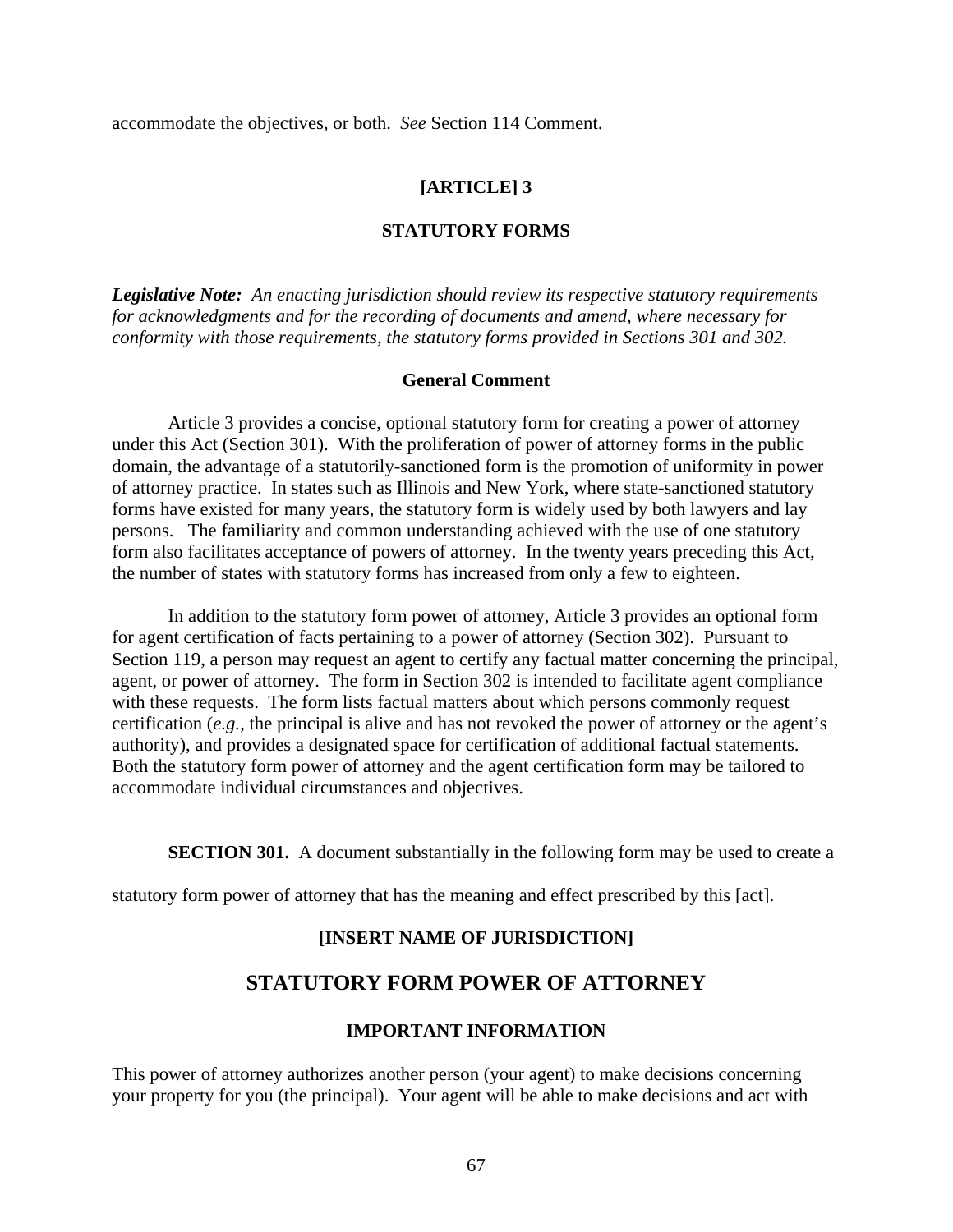respect to your property (including your money) whether or not you are able to act for yourself. The meaning of authority over subjects listed on this form is explained in the Uniform Power of Attorney Act [insert citation].

This power of attorney does not authorize the agent to make health-care decisions for you.

You should select someone you trust to serve as your agent. Unless you specify otherwise, generally the agent's authority will continue until you die or revoke the power of attorney or the agent resigns or is unable to act for you.

Your agent is entitled to reasonable compensation unless you state otherwise in the Special Instructions.

This form provides for designation of one agent. If you wish to name more than one agent you may name a coagent in the Special Instructions. Coagents are not required to act together unless you include that requirement in the Special Instructions.

If your agent is unable or unwilling to act for you, your power of attorney will end unless you have named a successor agent. You may also name a second successor agent.

This power of attorney becomes effective immediately unless you state otherwise in the Special Instructions.

**If you have questions about the power of attorney or the authority you are granting to your agent, you should seek legal advice before signing this form.**

### **DESIGNATION OF AGENT**

|                           | name the following |
|---------------------------|--------------------|
| (Name of Principal)       |                    |
| person as my agent:       |                    |
| Name of Agent:            |                    |
| Agent's Address:          |                    |
| Agent's Telephone Number: |                    |

### **DESIGNATION OF SUCCESSOR AGENT(S) (OPTIONAL)**

If my agent is unable or unwilling to act for me, I name as my successor agent:

| Name of Successor Agent:            |  |
|-------------------------------------|--|
| Successor Agent's Address:          |  |
| Successor Agent's Telephone Number: |  |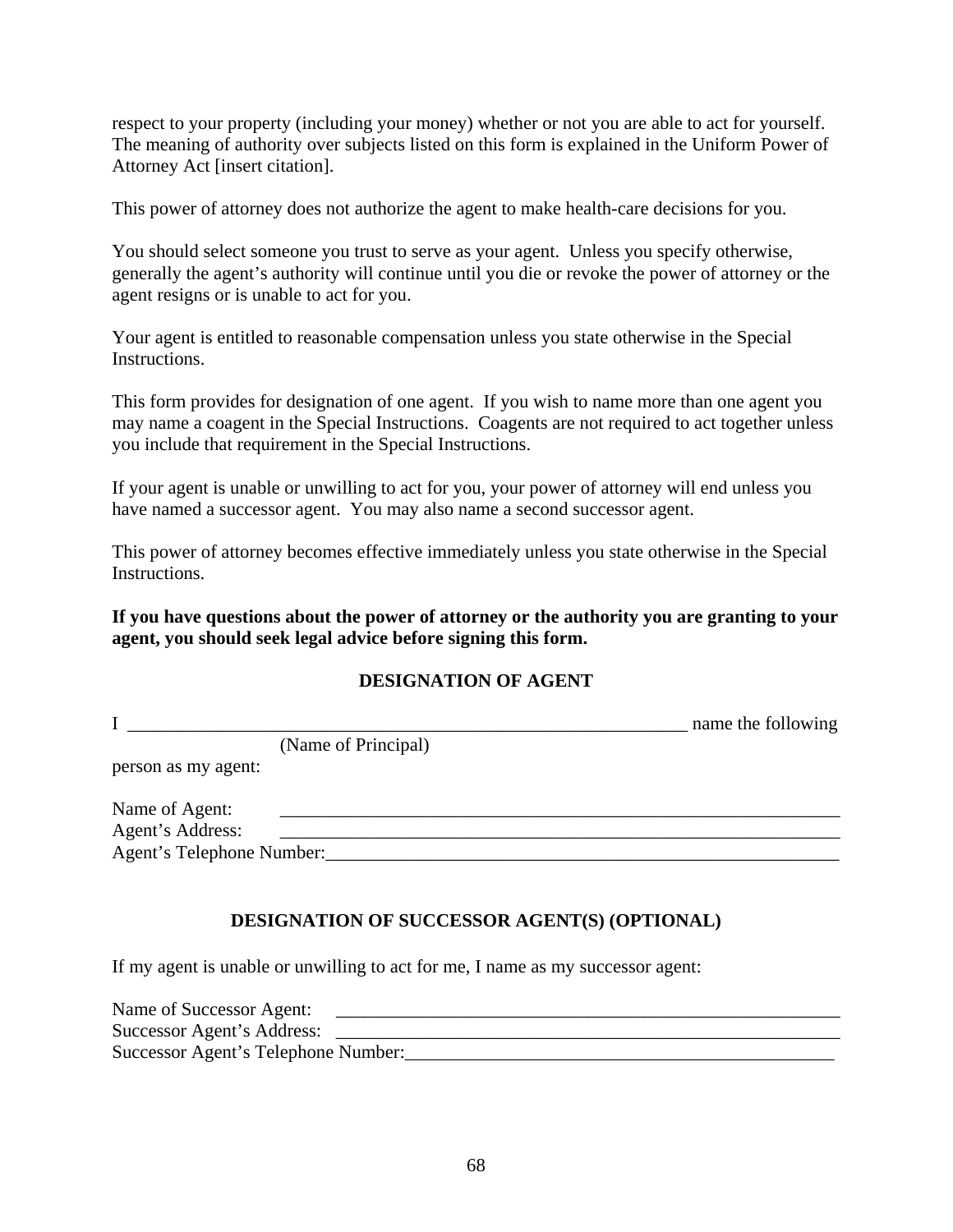If my successor agent is unable or unwilling to act for me, I name as my second successor agent:

| Name of Second Successor Agent:            |  |
|--------------------------------------------|--|
| Second Successor Agent's Address:          |  |
| Second Successor Agent's Telephone Number: |  |

## **GRANT OF GENERAL AUTHORITY**

I grant my agent and any successor agent general authority to act for me with respect to the following subjects as defined in the Uniform Power of Attorney Act [insert citation]:

(INITIAL each subject you want to include in the agent's general authority. If you wish to grant general authority over all of the subjects you may initial "All Preceding Subjects" instead of initialing each subject.)

- (\_\_\_) Real Property
- (\_\_\_) Tangible Personal Property
- (\_\_\_) Stocks and Bonds
- (\_\_\_) Commodities and Options
- (\_\_\_) Banks and Other Financial Institutions
- (\_\_\_) Operation of Entity or Business
- (\_\_\_) Insurance and Annuities
- (\_\_\_) Estates, Trusts, and Other Beneficial Interests
- (\_\_\_) Claims and Litigation
- (\_\_\_) Personal and Family Maintenance
- (\_\_\_) Benefits from Governmental Programs or Civil or Military Service
- (\_\_\_) Retirement Plans
- (\_\_\_) Taxes
- (\_\_\_) All Preceding Subjects

# **GRANT OF SPECIFIC AUTHORITY (OPTIONAL)**

My agent MAY NOT do any of the following specific acts for me UNLESS I have INITIALED the specific authority listed below:

(CAUTION: Granting any of the following will give your agent the authority to take actions that could significantly reduce your property or change how your property is distributed at your death. INITIAL ONLY the specific authority you WANT to give your agent.)

(\_\_\_) Create, amend, revoke, or terminate an inter vivos trust

(\_\_\_) Make a gift, subject to the limitations of the Uniform Power of Attorney Act [insert

citation to Section 217 of the act] and any special instructions in this power of attorney

- (\_\_\_) Create or change rights of survivorship
- (\_\_\_) Create or change a beneficiary designation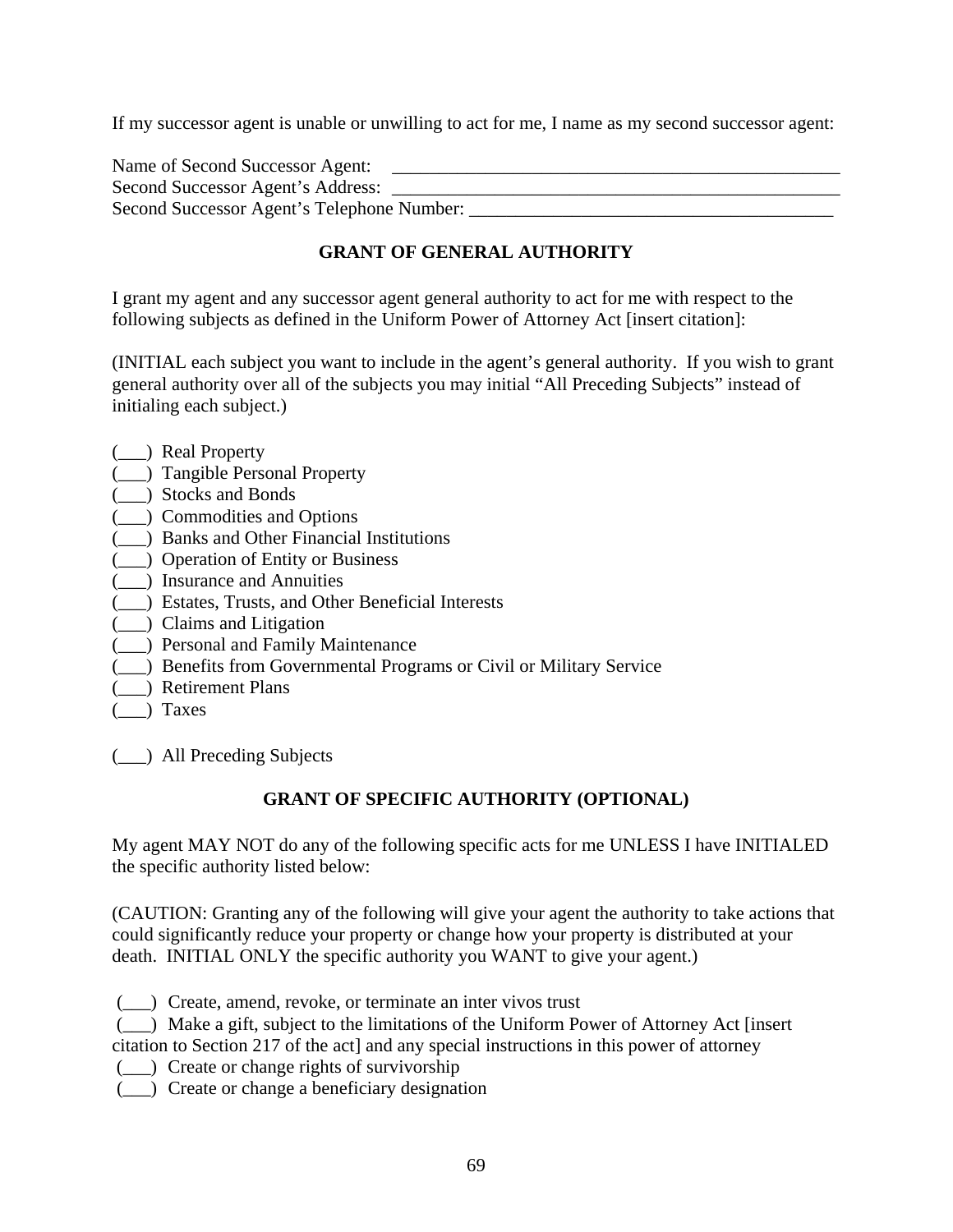(\_\_\_) Authorize another person to exercise the authority granted under this power of attorney

 (\_\_\_) Waive the principal's right to be a beneficiary of a joint and survivor annuity, including a survivor benefit under a retirement plan

(\_\_\_) Exercise fiduciary powers that the principal has authority to delegate

 $\overline{(\hspace{-.08in}(1\hspace{-.08in})\hspace{-.08in})}$  Disclaim or refuse an interest in property, including a power of appointment]

## **LIMITATION ON AGENT'S AUTHORITY**

An agent that is not my ancestor, spouse, or descendant MAY NOT use my property to benefit the agent or a person to whom the agent owes an obligation of support unless I have included that authority in the Special Instructions.

## **SPECIAL INSTRUCTIONS (OPTIONAL)**

\_\_\_\_\_\_\_\_\_\_\_\_\_\_\_\_\_\_\_\_\_\_\_\_\_\_\_\_\_\_\_\_\_\_\_\_\_\_\_\_\_\_\_\_\_\_\_\_\_\_\_\_\_\_\_\_\_\_\_\_\_\_\_\_\_\_ \_\_\_\_\_\_\_\_\_\_\_\_\_\_\_\_\_\_\_\_\_\_\_\_\_\_\_\_\_\_\_\_\_\_\_\_\_\_\_\_\_\_\_\_\_\_\_\_\_\_\_\_\_\_\_\_\_\_\_\_\_\_\_\_\_\_ \_\_\_\_\_\_\_\_\_\_\_\_\_\_\_\_\_\_\_\_\_\_\_\_\_\_\_\_\_\_\_\_\_\_\_\_\_\_\_\_\_\_\_\_\_\_\_\_\_\_\_\_\_\_\_\_\_\_\_\_\_\_\_\_\_\_ \_\_\_\_\_\_\_\_\_\_\_\_\_\_\_\_\_\_\_\_\_\_\_\_\_\_\_\_\_\_\_\_\_\_\_\_\_\_\_\_\_\_\_\_\_\_\_\_\_\_\_\_\_\_\_\_\_\_\_\_\_\_\_\_\_\_ \_\_\_\_\_\_\_\_\_\_\_\_\_\_\_\_\_\_\_\_\_\_\_\_\_\_\_\_\_\_\_\_\_\_\_\_\_\_\_\_\_\_\_\_\_\_\_\_\_\_\_\_\_\_\_\_\_\_\_\_\_\_\_\_\_\_ \_\_\_\_\_\_\_\_\_\_\_\_\_\_\_\_\_\_\_\_\_\_\_\_\_\_\_\_\_\_\_\_\_\_\_\_\_\_\_\_\_\_\_\_\_\_\_\_\_\_\_\_\_\_\_\_\_\_\_\_\_\_\_\_\_\_ \_\_\_\_\_\_\_\_\_\_\_\_\_\_\_\_\_\_\_\_\_\_\_\_\_\_\_\_\_\_\_\_\_\_\_\_\_\_\_\_\_\_\_\_\_\_\_\_\_\_\_\_\_\_\_\_\_\_\_\_\_\_\_\_\_\_ \_\_\_\_\_\_\_\_\_\_\_\_\_\_\_\_\_\_\_\_\_\_\_\_\_\_\_\_\_\_\_\_\_\_\_\_\_\_\_\_\_\_\_\_\_\_\_\_\_\_\_\_\_\_\_\_\_\_\_\_\_\_\_\_\_\_

You may give special instructions on the following lines:

# **EFFECTIVE DATE**

This power of attorney is effective immediately unless I have stated otherwise in the Special Instructions.

## **NOMINATION OF [CONSERVATOR OR GUARDIAN] (OPTIONAL)**

\_\_\_\_\_\_\_\_\_\_\_\_\_\_\_\_\_\_\_\_\_\_\_\_\_\_\_\_\_\_\_\_\_\_\_\_\_\_\_\_\_\_\_\_\_\_\_\_\_\_\_\_\_\_\_\_\_\_\_\_\_\_\_\_\_\_\_\_\_\_\_\_\_\_\_\_\_\_

If it becomes necessary for a court to appoint a [conservator or guardian] of my estate or [guardian] of my person, I nominate the following person(s) for appointment:

Name of Nominee for [conservator or guardian] of my estate:

Nominee's Address: Nominee's Telephone Number:

Name of Nominee for [guardian] of my person:

Nominee's Address: Nominee's Telephone Number: \_\_\_\_\_\_\_\_\_\_\_\_\_\_\_\_\_\_\_\_\_\_\_\_\_\_\_\_\_\_\_\_\_\_\_\_\_\_\_\_\_\_\_\_\_\_\_\_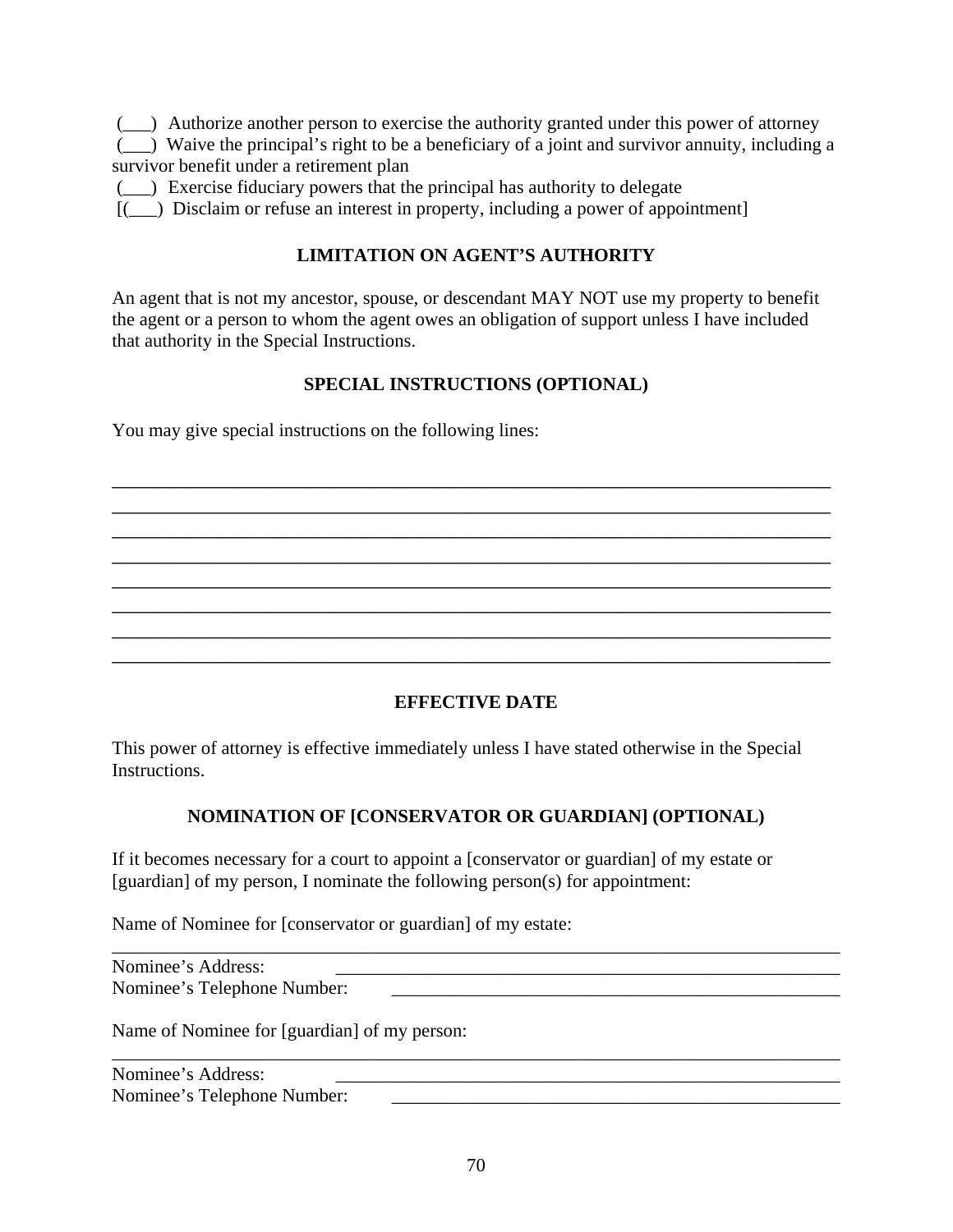### **RELIANCE ON THIS POWER OF ATTORNEY**

Any person, including my agent, may rely upon the validity of this power of attorney or a copy of it unless that person knows it has terminated or is invalid.

| Date |                                                                                    |
|------|------------------------------------------------------------------------------------|
|      |                                                                                    |
|      |                                                                                    |
|      |                                                                                    |
|      |                                                                                    |
|      |                                                                                    |
|      |                                                                                    |
|      |                                                                                    |
|      |                                                                                    |
|      |                                                                                    |
|      |                                                                                    |
|      |                                                                                    |
|      |                                                                                    |
|      |                                                                                    |
|      | This document was acknowledged before me on __________<br>(Date)<br>(Seal, if any) |

## **IMPORTANT INFORMATION FOR AGENT**

### **Agent's Duties**

When you accept the authority granted under this power of attorney, a special legal relationship is created between you and the principal. This relationship imposes upon you legal duties that continue until you resign or the power of attorney is terminated or revoked. You must:

(1) do what you know the principal reasonably expects you to do with the principal's property or, if you do not know the principal's expectations, act in the principal's best interest; (2) act in good faith;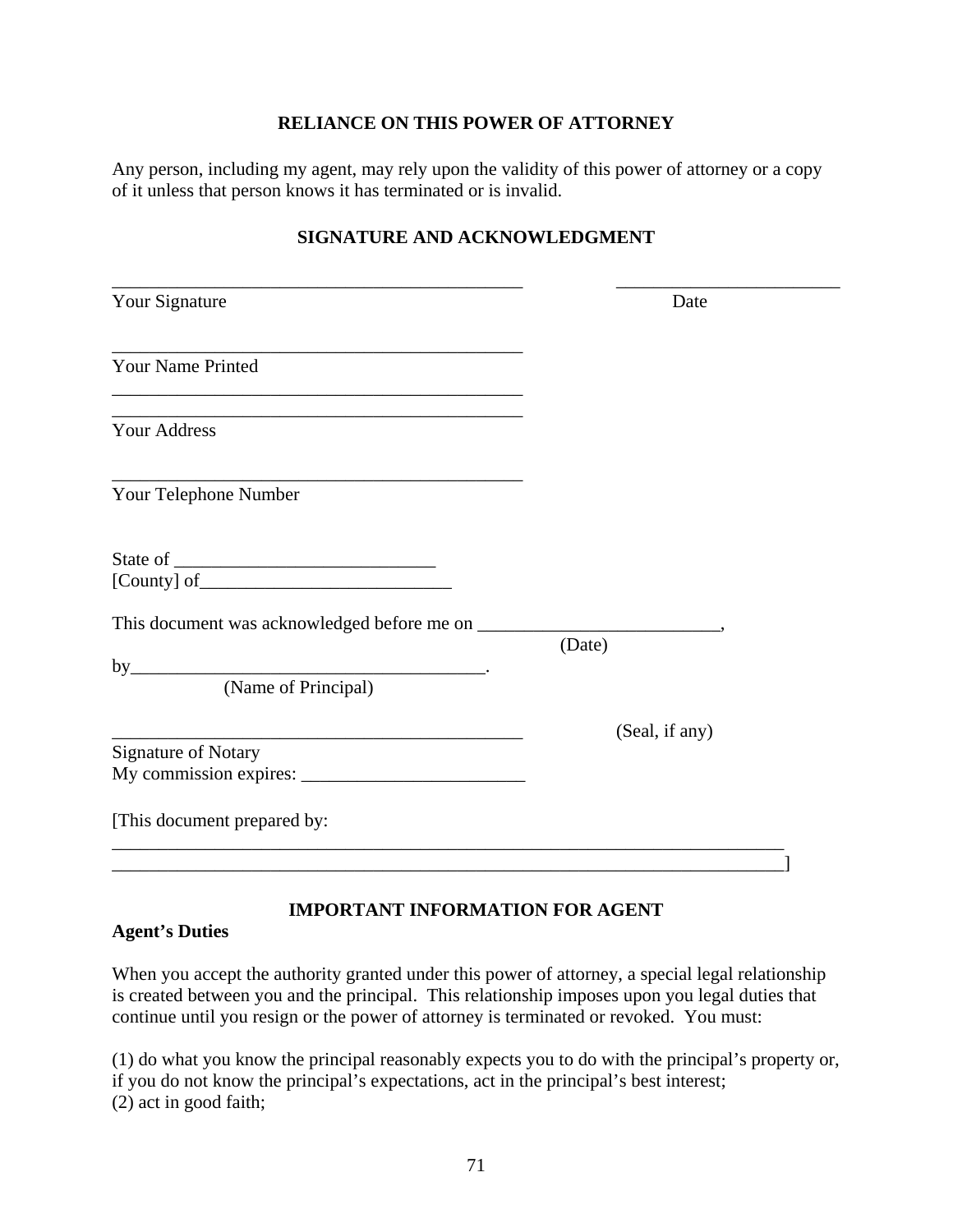(3) do nothing beyond the authority granted in this power of attorney; and

(4) disclose your identity as an agent whenever you act for the principal by writing or printing the name of the principal and signing your own name as "agent" in the following manner:

## (Principal's Name) by (Your Signature) as Agent

Unless the Special Instructions in this power of attorney state otherwise, you must also:

- (1) act loyally for the principal's benefit;
- (2) avoid conflicts that would impair your ability to act in the principal's best interest;
- (3) act with care, competence, and diligence;
- (4) keep a record of all receipts, disbursements, and transactions made on behalf of the principal;
- (5) cooperate with any person that has authority to make health-care decisions for the principal to do what you know the principal reasonably expects or, if you do not know the principal's expectations, to act in the principal's best interest; and
- (6) attempt to preserve the principal's estate plan if you know the plan and preserving the plan is consistent with the principal's best interest.

# **Termination of Agent's Authority**

You must stop acting on behalf of the principal if you learn of any event that terminates this power of attorney or your authority under this power of attorney. Events that terminate a power of attorney or your authority to act under a power of attorney include:

- (1) death of the principal;
- (2) the principal's revocation of the power of attorney or your authority;
- (3) the occurrence of a termination event stated in the power of attorney;
- (4) the purpose of the power of attorney is fully accomplished; or
- (5) if you are married to the principal, a legal action is filed with a court to end your marriage, or for your legal separation, unless the Special Instructions in this power of attorney state that such an action will not terminate your authority.

# **Liability of Agent**

The meaning of the authority granted to you is defined in the Uniform Power of Attorney Act [insert citation]. If you violate the Uniform Power of Attorney Act [insert citation] or act outside the authority granted, you may be liable for any damages caused by your violation.

## **If there is anything about this document or your duties that you do not understand, you should seek legal advice.**

*Legislative Note: The brackets which precede the words "Statutory Form Power of Attorney" indicate where the enacting jurisdiction should insert the name of the jurisdiction. An indication of the jurisdiction in a power of attorney is important to establish what law supplies the default rules and statutory definitions for interpretation of the power of attorney (see Section*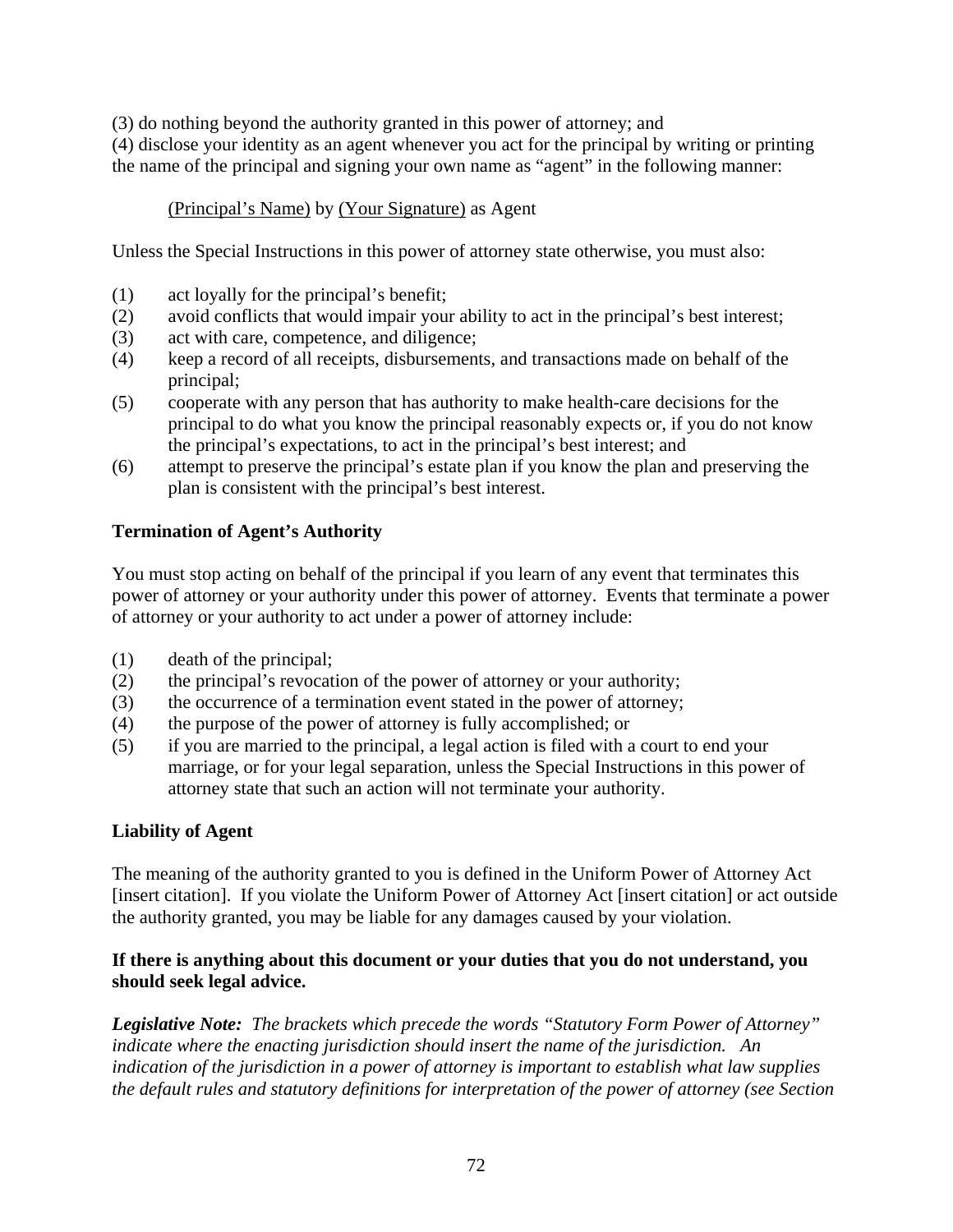*107 and Comment). Likewise, the brackets in the first paragraph of the "Important Information" section of the form indicate where the enacting jurisdiction should insert the citation for its codification of the Uniform Power of Attorney Act.* 

*In the "Grant of Specific Authority" section of the form, the phrase "Disclaim or refuse an interest in property, including a power of appointment" is in brackets and should be deleted if under the law of the enacting jurisdiction a fiduciary has authority to disclaim an interest in, or power over, property and the jurisdiction does not wish to restrict that authority by the Uniform Power of Attorney Act. See Unif. Disclaimer of Property Interests Acts § 5(b) (2006) (providing, "[e]xcept to the extent a fiduciary's right to disclaim is expressly restricted or limited by another statute of this State or by the instrument creating the fiduciary relationship, a fiduciary may disclaim, in whole or part, any interest in or power over property, including a power of appointment . . . ."). See also Section 201 Legislative Note.* 

 *The brackets in the "Nomination of Conservator or Guardian" section of the form indicate areas where an enacting jurisdiction should review its respective guardianship, conservatorship, or other protective proceedings statutes and amend, if necessary for consistency, the terminology and substance of the bracketed language.* 

 *The bracketed language "This document prepared by:" at the conclusion of the "Signature and Acknowledgment" section of the form may be omitted or amended as necessary to conform to the jurisdiction's statutory requirements for acknowledgments or the recording of documents.* 

#### **Comment**

This section provides an optional form for creating a power of attorney. Any power of attorney that substantially complies with the form in Section 301 constitutes a statutory form power of attorney with the meaning and effect prescribed by the Act.

 The form begins with an "Important Information" section that contains instructions for the principal and concludes with an "Important Information for Agent" section that contains general information for the agent about agent duties, events that terminate an agent's authority, and agent liability. The form is constructed to guide the principal through designation of an agent, optional designation of one or more successor agents, and selection of subject areas and acts with respect to which the principal wishes to grant the agent authority. The form also contains an option for nomination of a conservator or guardian in the event later courtappointment of a fiduciary becomes necessary (*see* Section 108 and Comment).

 The grant of authority provisions in the form are divided into two sections: "Grant of General Authority," which corresponds to the subject areas defined in Sections 204 through 216 of the Act, and "Grant of Specific Authority," which corresponds to the actions for which Section 201(a) requires an express grant of authority in a power of attorney. Article 2 of the Act provides statutory construction with respect to all of the subject matters in the Grant of General Authority section and for the authority to make a gift listed in the Grant of Specific Authority section. The principal may modify any authority granted in the form by using the "Special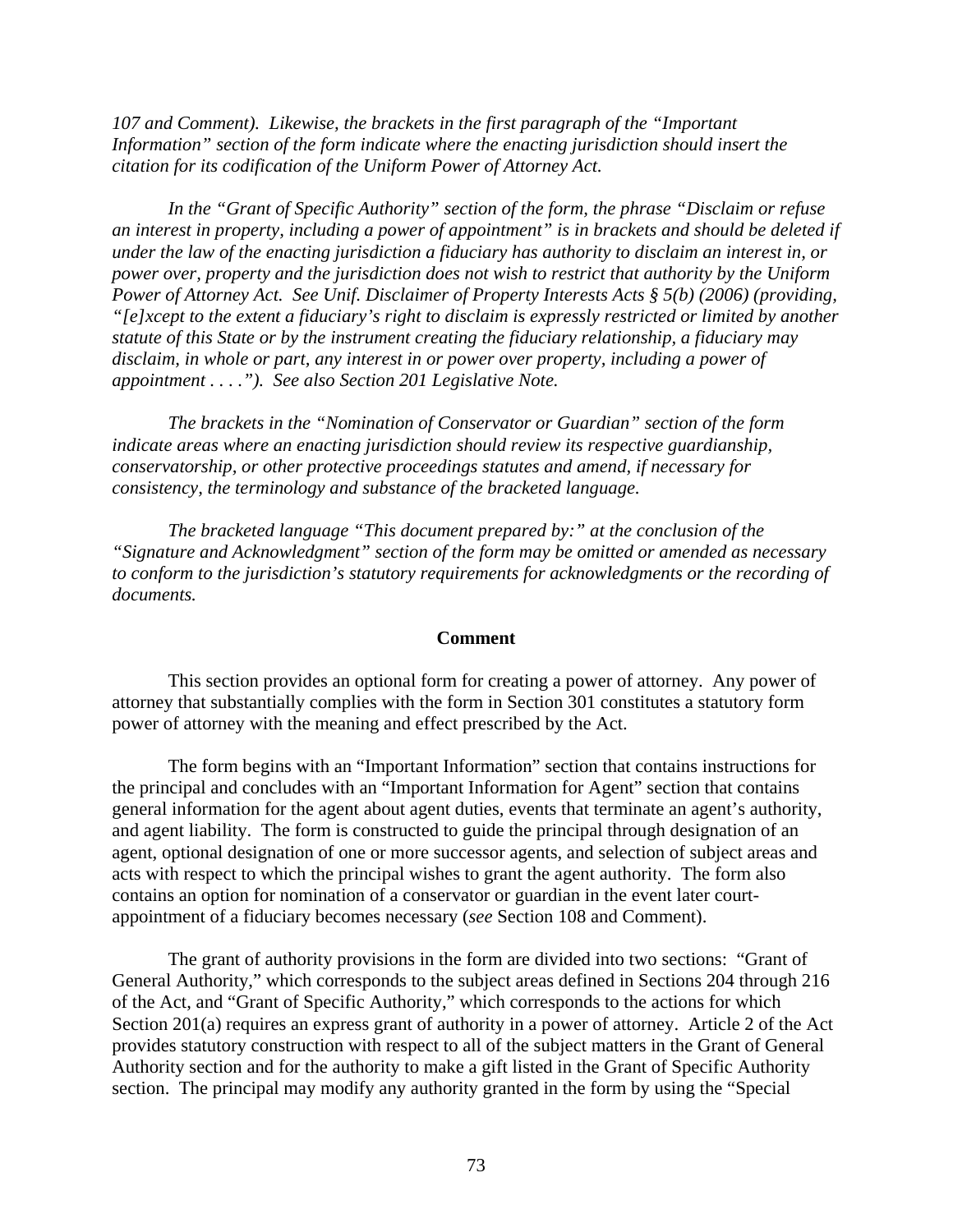Instructions" section of the form. For example, the scope of authority to make a gift is defined by the default provisions of Section 217 unless the principal expands or narrows that authority in the Special Instructions.

 Cautionary language in the Grant of Specific Authority section alerts the principal to the increased risks associated with a grant of authority that could significantly reduce the principal's property or alter the principal's estate plan. The form is constructed to require that the principal initial each action over which the principal grants specific authority. The separate authorization of acts covered by Section 201(a) is intended to emphasize to the principal the significance of granting such specific authority and to minimize the risk that those actions might be authorized inadvertently.

 Many principals may wish to grant an agent comprehensive authority over their day-today affairs. If this is the case, the principal may grant authority over all of the subject areas in the Grant of General Authority section by initialing "All Preceding Subjects." Otherwise, the principal may authorize fewer than all of the subjects listed in the Grant of General Authority section by initialing only those particular subjects.

 The statutory form is drafted to follow the Act's default provisions, but it does not preclude alteration of the default rules or the exercise of other options available under the Act. For example, if not altered by the Special Instructions, the default rules embodied in a statutory form power of attorney include:

- (1) the power of attorney is durable (Section 104);
- (2) the power of attorney is effective when executed (Section 109);
- (3) a spouse-agent's authority terminates upon the filing of an action for dissolution, annulment, or legal separation (Section 110(b)(3));
- (4) lapse of time does not affect an agent's authority (Section 110(c));
- (5) a successor agent has the same authority as the original agent (Section 111(b));
- (6) a successor agent may not act until all predecessors have resigned, died, become incapacitated, are no longer qualified to serve, or have declined to serve (Section  $111(b)$ :
- (7) an agent is entitled to reimbursement of expenses reasonably incurred (Section 112);
- (8) an agent is entitled to reasonable compensation (Section 112);
- (9) the agent accepts appointment by exercising authority or performing duties, or by any assertion or conduct indicating acceptance (Section 113);
- (10) an agent has a duty to act loyally for the principal's benefit; to act so as not to create a conflict of interest that impairs the ability to act impartially in the principal's best interest; to act with care, competence, and diligence; to keep a record of receipts, disbursements, and transactions; to cooperate with the principal's health-care agent; to attempt to preserve the principal's estate plan to the extent the plan is known to the agent and if preservation is consistent with the principal's best interest; and to account if ordered by a court or requested by the principal, a fiduciary acting for the principal, a governmental agency with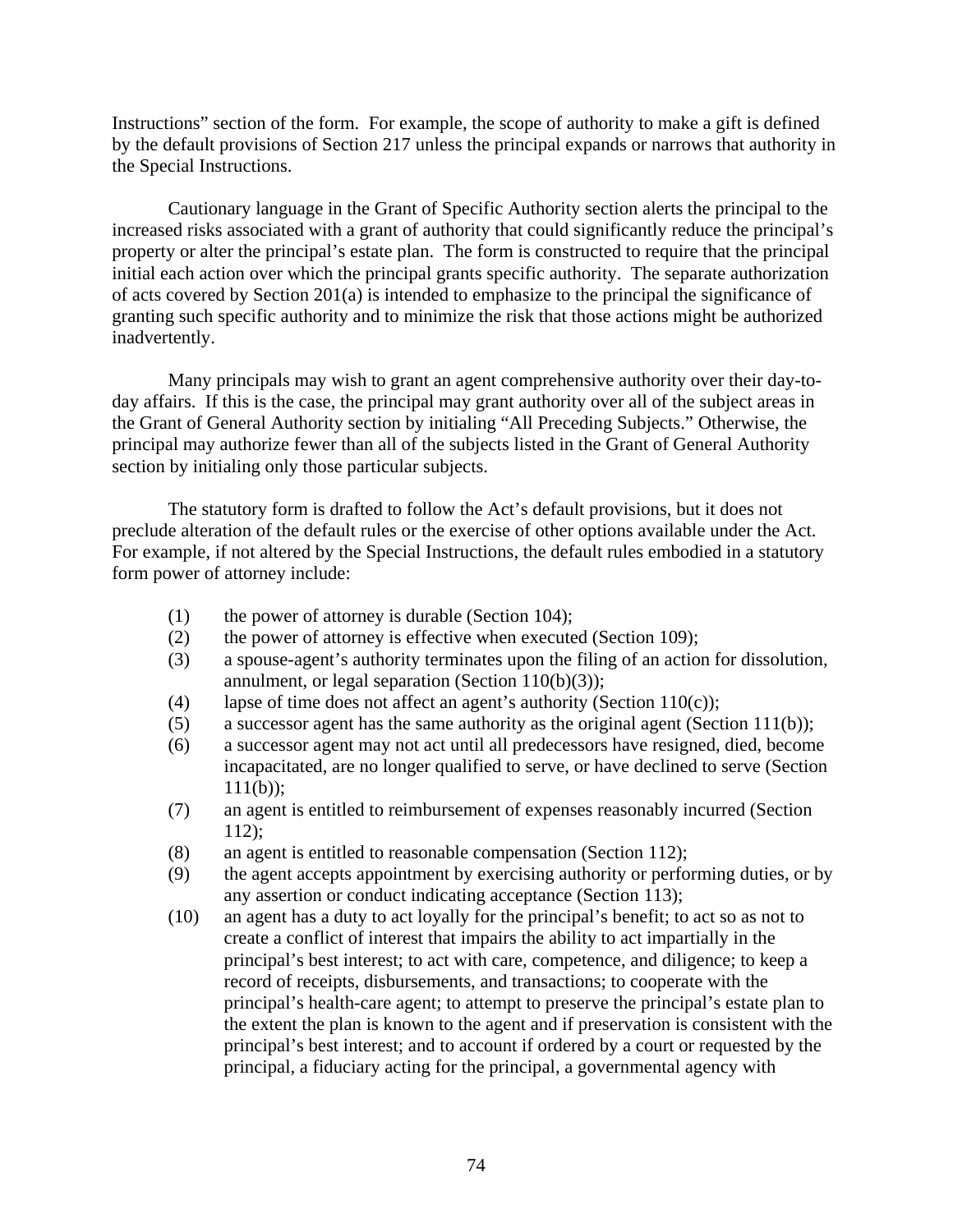authority to protect the principal, or the personal representative or successor in interest of the principal's estate (Section 114);

- (11) an agent must give notice of resignation as specified in Section 118; and
- (12) an agent that is not the principal's ancestor, spouse, or descendant may not exercise authority to create in the agent, or an individual to whom the agent owes support, an interest in the principal's property (Section 201(b)).

Although the statutory form does not include express prompts for deviating from the foregoing default rules, any statutorily-sanctioned deviation from the statutory form may be indicated in, or on an addendum to, the Special Instructions.

### **SECTION 302. AGENT'S CERTIFICATION.** The following optional form may be

used by an agent to certify facts concerning a power of attorney.

## **AGENT'S CERTIFICATION AS TO THE VALIDITY OF POWER OF ATTORNEY AND AGENT'S AUTHORITY**

State of \_\_\_\_\_\_\_\_\_\_\_\_\_\_\_\_\_\_\_\_\_\_\_\_\_\_\_\_\_ [County] of\_\_\_\_\_\_\_\_\_\_\_\_\_\_\_\_\_\_\_\_\_\_\_\_\_\_\_]

I, \_\_\_\_\_\_\_\_\_\_\_\_\_\_\_\_\_\_\_\_\_\_\_\_\_\_\_\_\_\_\_\_\_\_\_\_\_\_\_\_\_\_\_\_\_ (Name of Agent), [certify] under penalty of perjury that \_\_\_\_\_\_\_\_\_\_\_\_\_\_\_\_\_\_\_\_\_\_\_\_\_\_\_\_\_\_\_\_\_\_\_\_\_\_\_\_\_\_(Name of Principal) granted me authority as an agent or successor agent in a power of attorney dated

I further [certify] that to my knowledge:

*\_\_\_\_\_\_\_\_\_\_\_\_\_\_\_\_\_\_\_\_\_\_\_\_.*

 (1) the Principal is alive and has not revoked the Power of Attorney or my authority to act under the Power of Attorney and the Power of Attorney and my authority to act under the Power of Attorney have not terminated;

 (2) if the Power of Attorney was drafted to become effective upon the happening of an event or contingency, the event or contingency has occurred;

 (3) if I was named as a successor agent, the prior agent is no longer able or willing to serve; and

 $(4)$ 

\_\_\_\_\_\_\_\_\_\_\_\_\_\_\_\_\_\_\_\_\_\_\_\_\_\_\_\_\_\_\_\_\_\_\_\_\_\_\_\_\_\_\_\_\_\_\_\_\_\_\_\_\_\_\_\_\_\_\_\_\_\_\_\_\_\_\_\_\_\_\_\_\_\_\_\_\_\_ \_\_\_\_\_\_\_\_\_\_\_\_\_\_\_\_\_\_\_\_\_\_\_\_\_\_\_\_\_\_\_\_\_\_\_\_\_\_\_\_\_\_\_\_\_\_\_\_\_\_\_\_\_\_\_\_\_\_\_\_\_\_\_\_\_\_\_\_\_\_\_\_\_\_\_\_\_\_ \_\_\_\_\_\_\_\_\_\_\_\_\_\_\_\_\_\_\_\_\_\_\_\_\_\_\_\_\_\_\_\_\_\_\_\_\_\_\_\_\_\_\_\_\_\_\_\_\_\_\_\_\_\_\_\_\_\_\_\_\_\_\_\_\_\_\_\_\_\_\_\_\_\_\_\_\_\_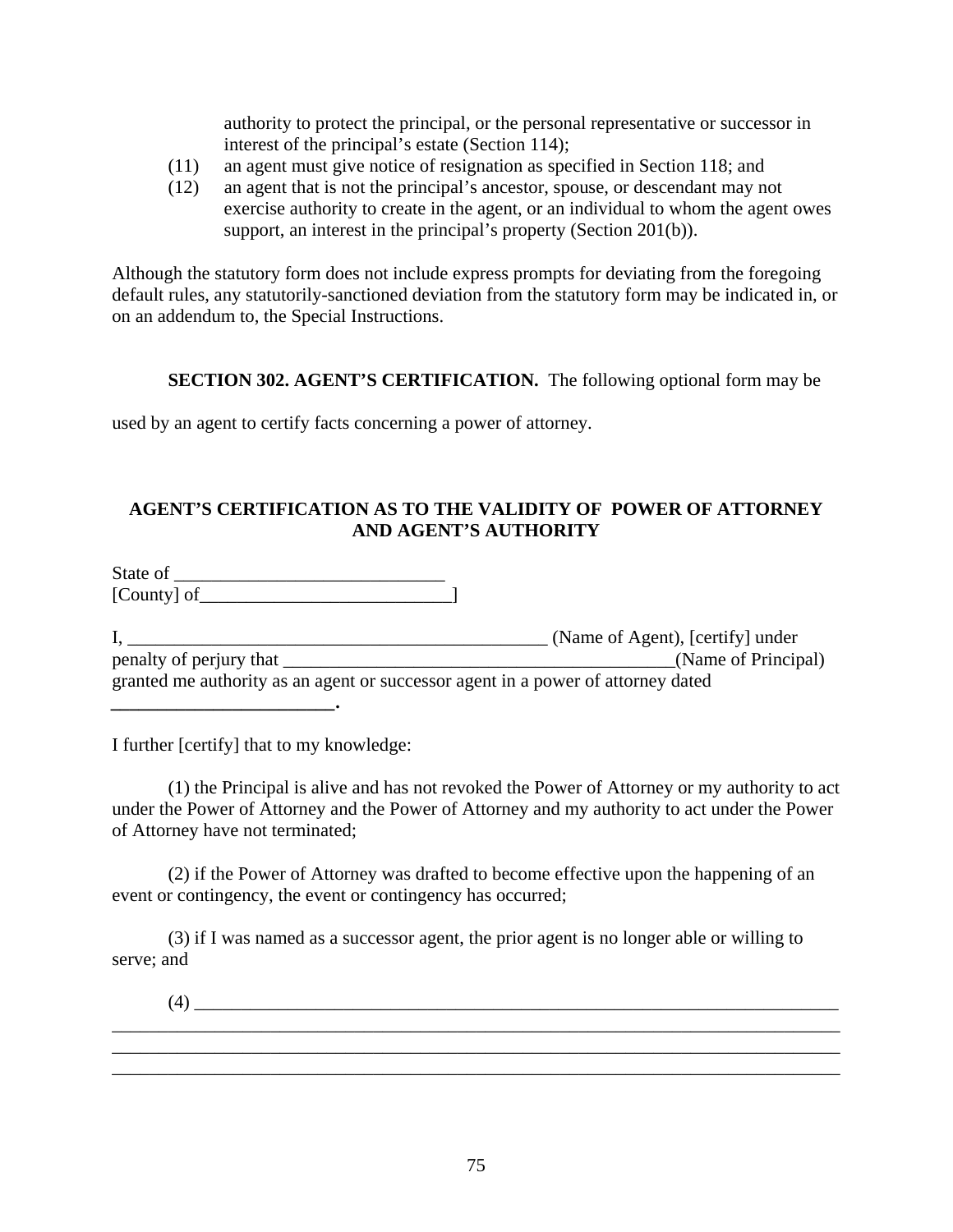(Insert other relevant statements)

### **SIGNATURE AND ACKNOWLEDGMENT**

| <b>Agent's Signature</b>                          | Date           |  |
|---------------------------------------------------|----------------|--|
|                                                   |                |  |
| <b>Agent's Name Printed</b>                       |                |  |
| Agent's Address                                   |                |  |
| Agent's Telephone Number                          |                |  |
| This document was acknowledged before me on _____ | (Date)         |  |
| $by_$                                             |                |  |
| (Name of Agent)                                   |                |  |
|                                                   | (Seal, if any) |  |
| <b>Signature of Notary</b>                        |                |  |
|                                                   |                |  |
| [This document prepared by:                       |                |  |
|                                                   |                |  |

*Legislative Note: The phrase "certify" is bracketed in this section to indicate where an enacting jurisdiction should review its respective statutory requirements for acknowledgments and the recording of documents and amend, if necessary for consistency, the terminology and substance of the bracketed language. Likewise, the bracketed language "This document prepared by:" at the conclusion of the Agent's certification form may be omitted or amended as necessary to conform with the jurisdiction's statutory requirements for acknowledgments or the recording of documents.* 

#### **Comment**

 This section provides an optional form that may be used by an agent to certify facts concerning a power of attorney. Although the form contains statements of fact about which persons commonly request certification, other factual statements may be added to the form for the purpose of providing an agent certification pursuant to Section 119.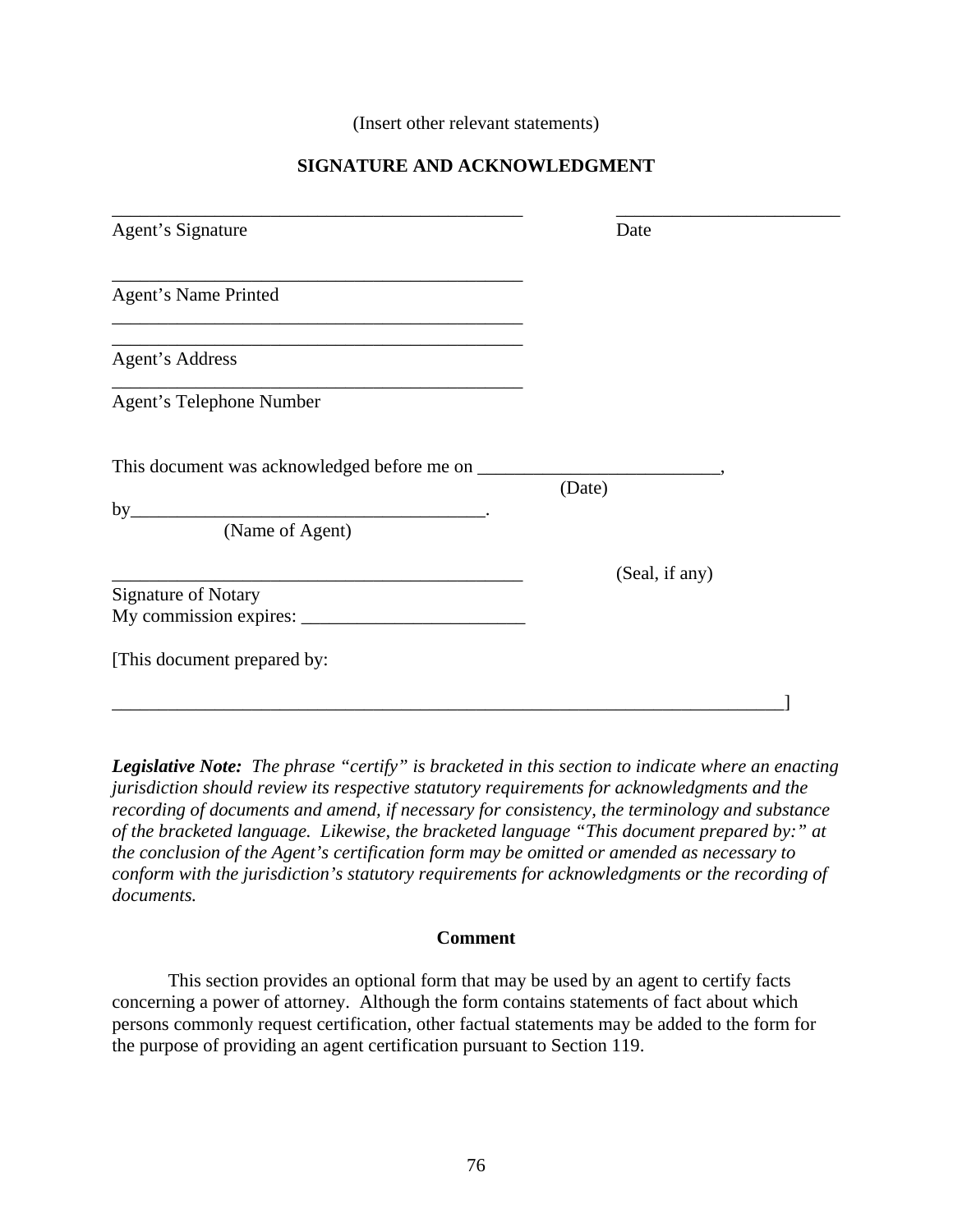#### **[ARTICLE] 4**

### **MISCELLANEOUS PROVISIONS**

#### **SECTION 401. UNIFORMITY OF APPLICATION AND CONSTRUCTION.** In

applying and construing this uniform act, consideration must be given to the need to promote uniformity of the law with respect to its subject matter among the states that enact it.

### **SECTION 402. RELATION TO ELECTRONIC SIGNATURES IN GLOBAL**

**AND NATIONAL COMMERCE ACT.** This [act] modifies, limits, and supersedes the federal Electronic Signatures in Global and National Commerce Act,15 U.S.C. Section 7001 et seq., but does not modify, limit, or supersede Section 101(c) of that act, 15 U.S.C. Section 7001(c), or authorize electronic delivery of any of the notices described in Section 103(b) of that act, 15 U.S.C. Section 7003(b).

#### **SECTION 403. EFFECT ON EXISTING POWERS OF ATTORNEY.** Except as

otherwise provided in this [act], on [the effective date of this [act]]:

 (1) this [act] applies to a power of attorney created before, on, or after [the effective date of this [act]];

 (2) this [act] applies to a judicial proceeding concerning a power of attorney commenced on or after [the effective date of this [act]];

 (3) this [act] applies to a judicial proceeding concerning a power of attorney commenced before [the effective date of this [act]] unless the court finds that application of a provision of this [act] would substantially interfere with the effective conduct of the judicial proceeding or prejudice the rights of a party, in which case that provision does not apply and the superseded

77